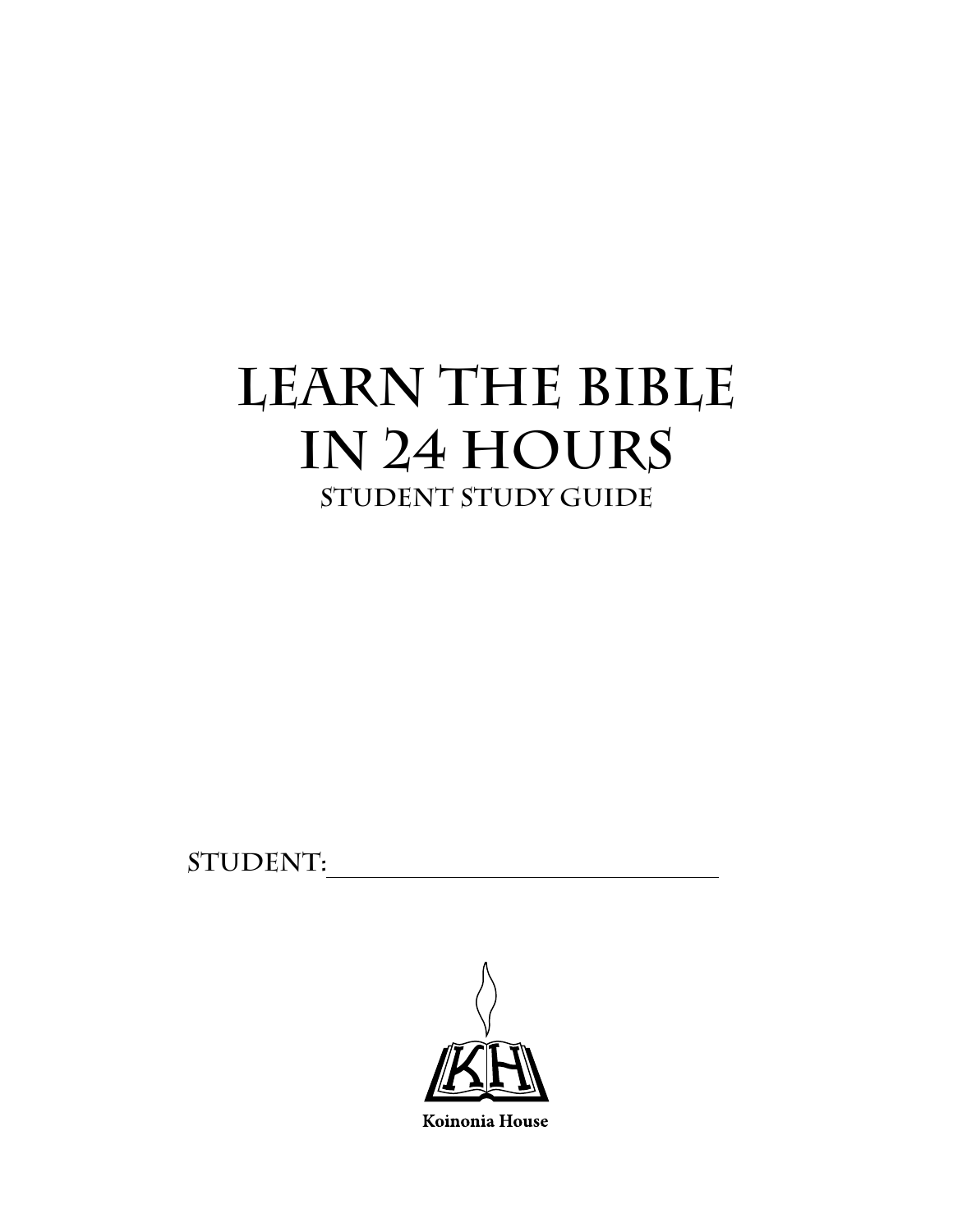#### **Learn the Bible in 24 Hours: Student Study Guide**

© Copyright 2019 Koinonia House Inc. Koinonia House P.O. Box D Coeur d'Alene, ID 83816-0347 Web Site: [www.khouse.org](https://www.khouse.org)

ISBN: 978-1-57821-820-2

All rights reserved. No portion of this publication may be modified, sold or used as part of any derived publications without the written permission of the Publisher.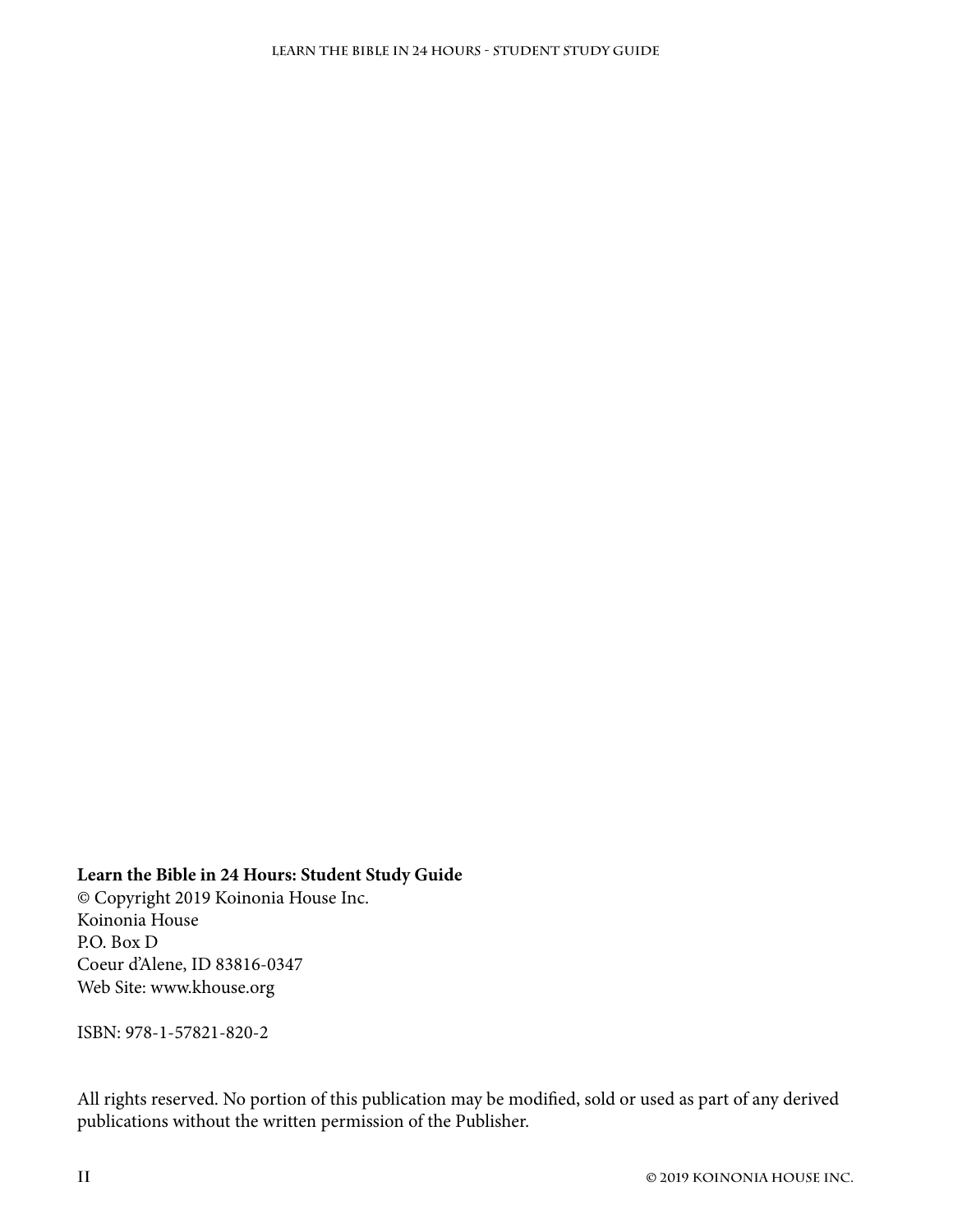# **CONTENTS**

| Hour 5 - The Birth of the Nation — (Exodus, Leviticus, Numbers, Deuteronomy) 21       |
|---------------------------------------------------------------------------------------|
|                                                                                       |
|                                                                                       |
| Hour 8 - The Poetical Books — (Job, Psalms, Proverbs, Ecclesiastes, Song of Songs) 33 |
|                                                                                       |
|                                                                                       |
|                                                                                       |
|                                                                                       |
|                                                                                       |
|                                                                                       |
|                                                                                       |
|                                                                                       |
|                                                                                       |
|                                                                                       |
|                                                                                       |
|                                                                                       |
|                                                                                       |
|                                                                                       |
|                                                                                       |
|                                                                                       |
|                                                                                       |
|                                                                                       |
|                                                                                       |
|                                                                                       |
|                                                                                       |

#### **Resources**

Learn the Bible in 24 Hours is available to purchase from our online store:<https://store.khouse.org>

Alternatively, stream Learn the Bible in 24 Hours **free** online from the following locations:

- YouTube (Video, Including English Subtitles) <https://www.youtube.com/koinoniahouse>
- Vimeo (Video, Including English Subtitles) <https://vimeo.com/channels/chuckmissler>
- SoundCloud (Audio only) <https://soundcloud.com/koinoniahouse>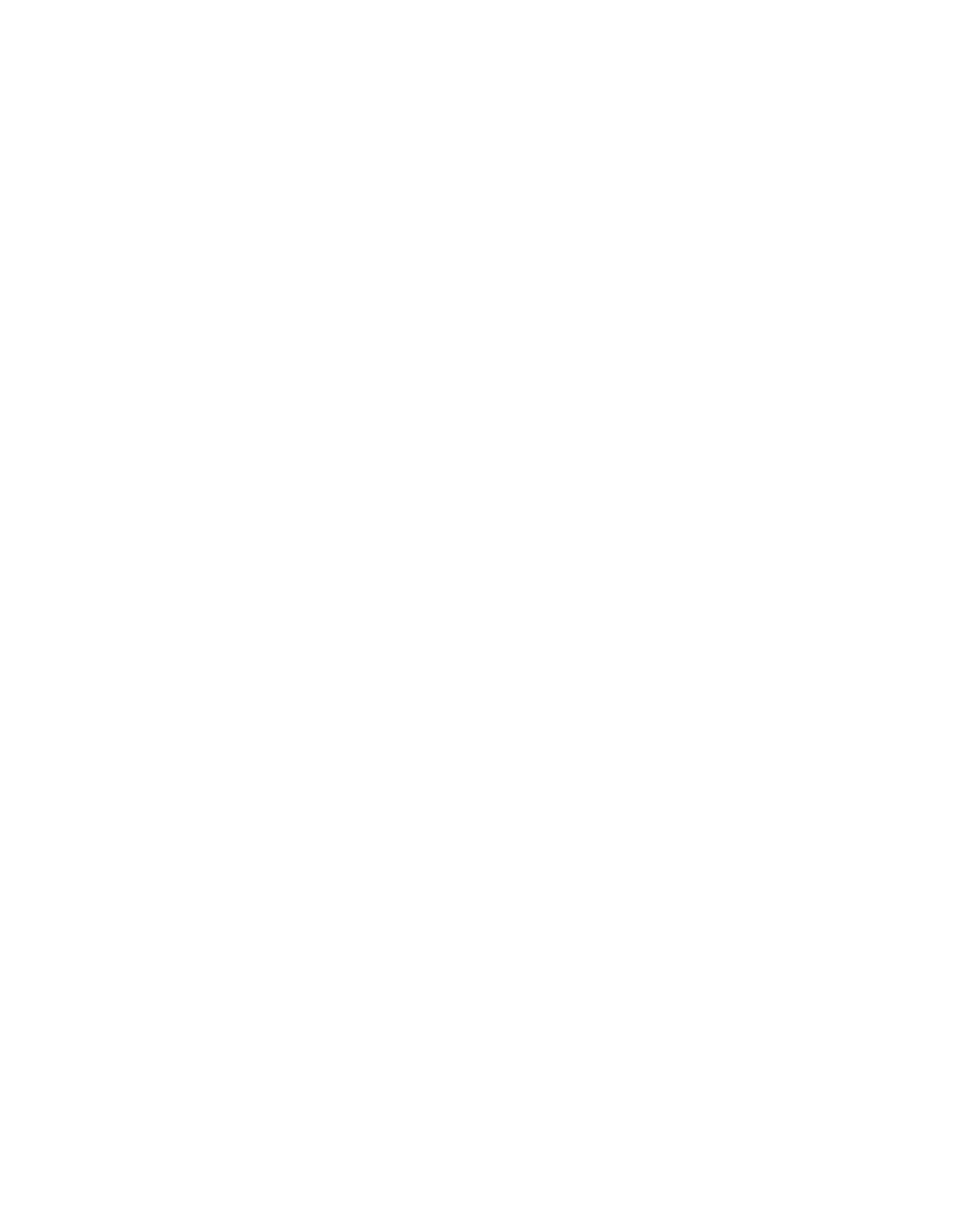# **Welcome**

<span id="page-4-0"></span>Dear Fellow Servant,

Welcome to this exciting program which has been designed to give your group a strategic overview of the entire Bible. Chuck Missler developed this series in an attempt to introduce each participating member to what he calls "the integration of Scripture." During this series you will be able to see examples of divine design throughout the Bible. You will see the rule of context where the text is best explained within the whole of the passage. You will gain insights into the power of Biblical prophecy; past, present, and future. Most of all, you will obtain a balanced teaching from the entire Word of God.

We believe that, "All scripture is given by inspiration of God, and is profitable for doctrine, for reproof, for correction, for instruction in righteousness: That the man of God may be perfect, thoroughly furnished unto all good works."1 Therefore, our hope is,

*That the God of our Lord Jesus Christ, the Father of glory, may give unto you the spirit of wisdom and revelation in the knowledge of him: The eyes of your understanding being enlightened; that ye may know what is the hope of his calling, and what the riches of the glory of his inheritance in the saints, and what is the exceeding greatness of his power to us-ward who believe, according to the working of his mighty power, which he wrought in Christ, when he raised him from the dead, and set [him] at his own right hand in the heavenly places, far above all principality, and power, and might, and dominion, and every name that is named, not only in this world, but also in that which is to come.*

Ephesians 1:17-21

Therefore, we encourage the serious student to study the whole Bible cover-to-cover.

Our desire for you is that you experience the joy and fulfillment that can only come from a comprehensive study of the Bible. It is a journey that you may start... but you will never be able to finish. In your quest to know God through His Word you will be increasingly driven to the conclusion that the revelation of Jesus Christ is its loftiest goal. The apostle Paul put it this way,

*O the depth of the riches both of the wisdom and knowledge of God! how unsearchable are his judgments, and his ways past finding out! For who hath known the mind of the Lord? or who hath been his counsellor? Or who hath first given to him, and it shall be recompensed unto him again? For of him, and through him, and to him, are all things: to whom be glory forever. Amen.*

Romans 11:33-36



God bless you,

Ron Matsen, President Koinonia House & Koinonia Institute

**1** 2 Timothy 2:16,17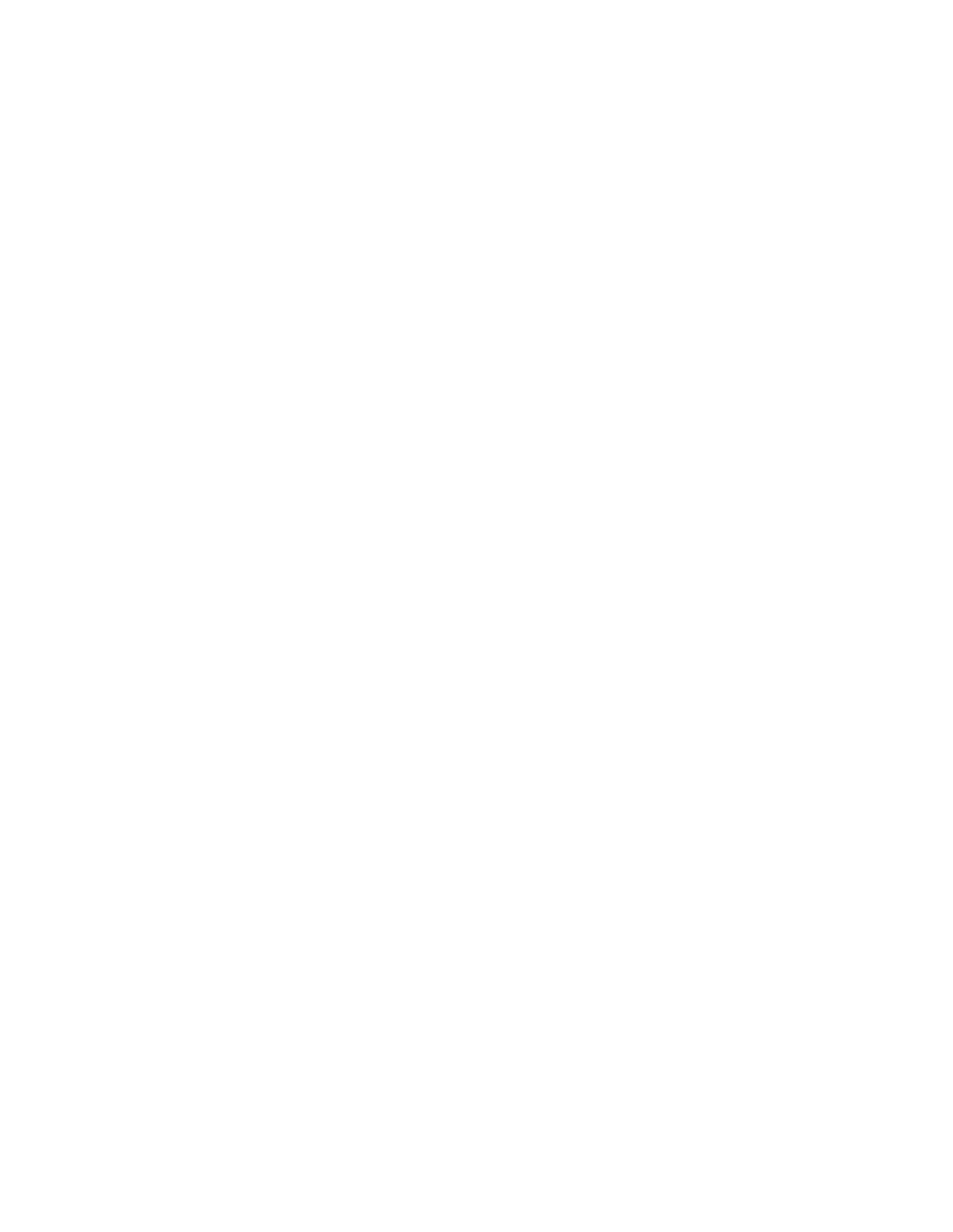# <span id="page-6-0"></span>**Guide & Discussion topics**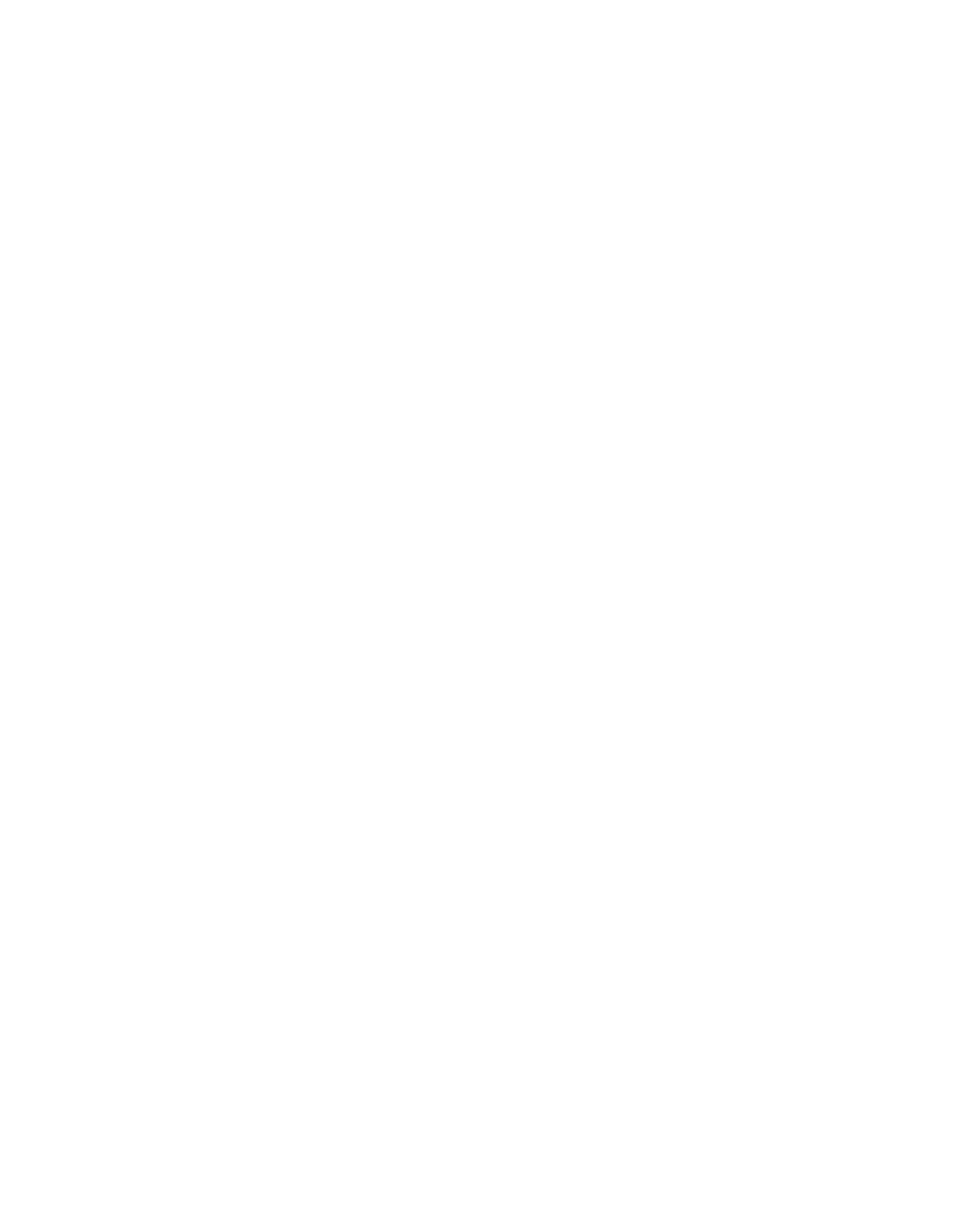# <span id="page-8-0"></span>**Hour 1 - Introduction**

### **K-W-L Self Assessment**

Before starting the hour session, complete the first two sections below.

**K: Describe what you already KNOW about the topic. (This lays the foundation of your learning.)**

**W: Describe what you WANT to learn about the topic. (This establishes the direction of your learning.)**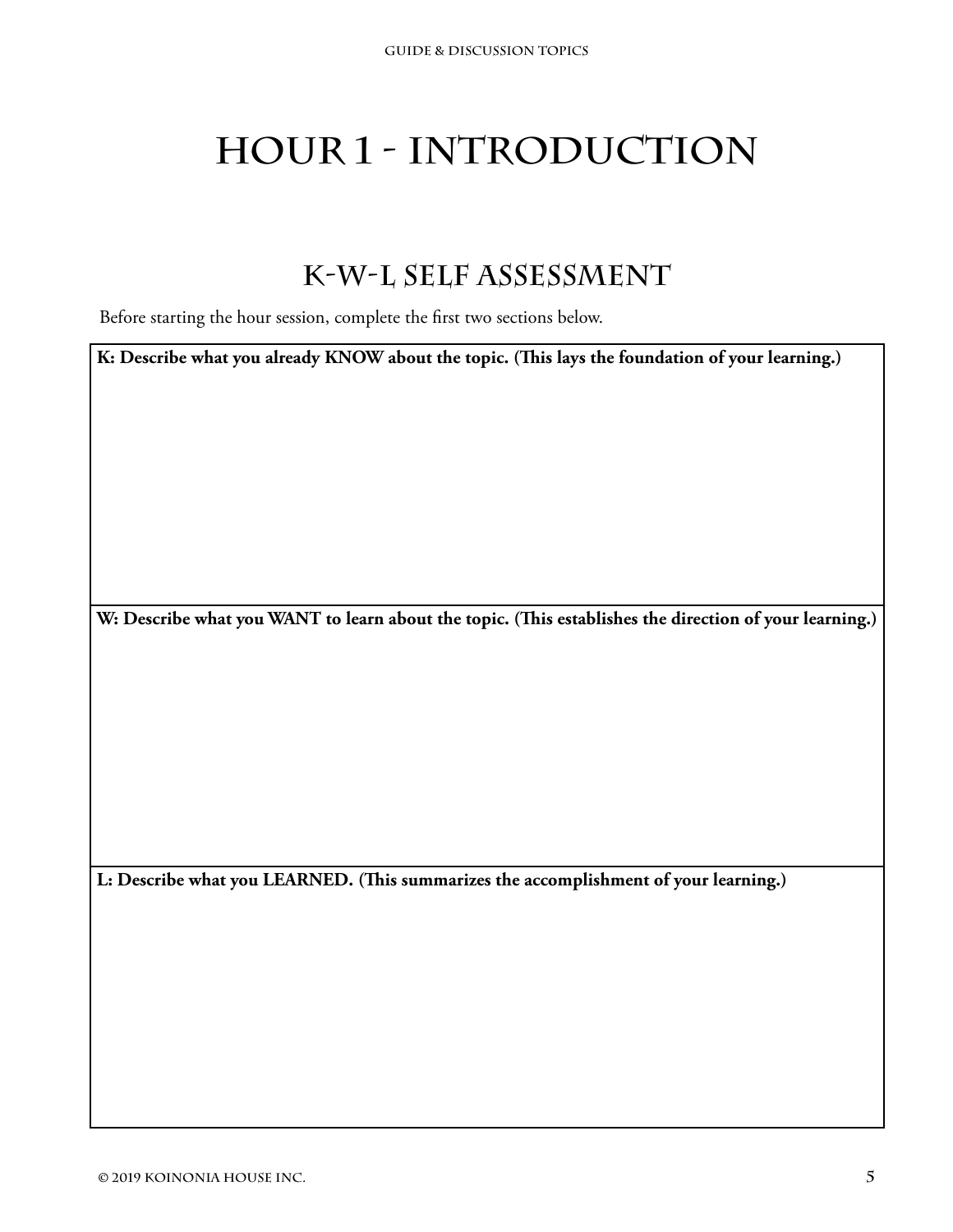# **Hour 1 - Questions**

### **Question 1**

Today's scientists now agree with the Hebrew sage, Nachmonides, who felt we live in 10 dimensions.

#### **Select one:**

- $\Box$  True
- □ False

### **Question 2**

There is really no way to prove the Bible is true. Ultimately one must simply accept the Bible on faith.

#### **Select one:**

- $\Box$  True
- **Q** False

### **Question 3**

According to Chuck Missler, the Hebrew word for Torah is found at 49 letter intervals in the Hebrew text of Genesis, Exodus, Numbers and Deuteronomy.

#### **Select one:**

- $\Box$  True
- **Q** False

### **Question 4**

The Old Testament is the story of which of the following?

#### **Select one:**

- □ a. A Nation
- $\Box$  b. A Man
- □ c. A Promised Savior
- $\Box$  d. All of the above
- $\Box$  e. None of the above

### **Question 5**

The New Testament is the story of which of the following?

#### **Select one:**

- $\Box$  a. The breakdown of a Nation
- $\Box$  b. A Man
- □ c. The Church
- $\Box$  d. All of the above
- $\Box$  e. None of the above

### **Question 6**

In which book of the New Testament does Paul list four dimensions?

#### **Select one:**

- □ a. Philippians
- □ b. Colossians
- □ c. Ephesians
- □ d. Galatians

### **Question 7**

In which book of the Old Testament does the Bible declare there are hidden codes?

#### **Select one:**

- a. Song of Songs
- D b. Proverbs
- □ c. Psalms
- d. Ecclesiastes

### **Question 8**

The New Testament is in the Old Testament concealed; while the Old Testament is in the New Testament revealed.

- $\Box$  True
- □ False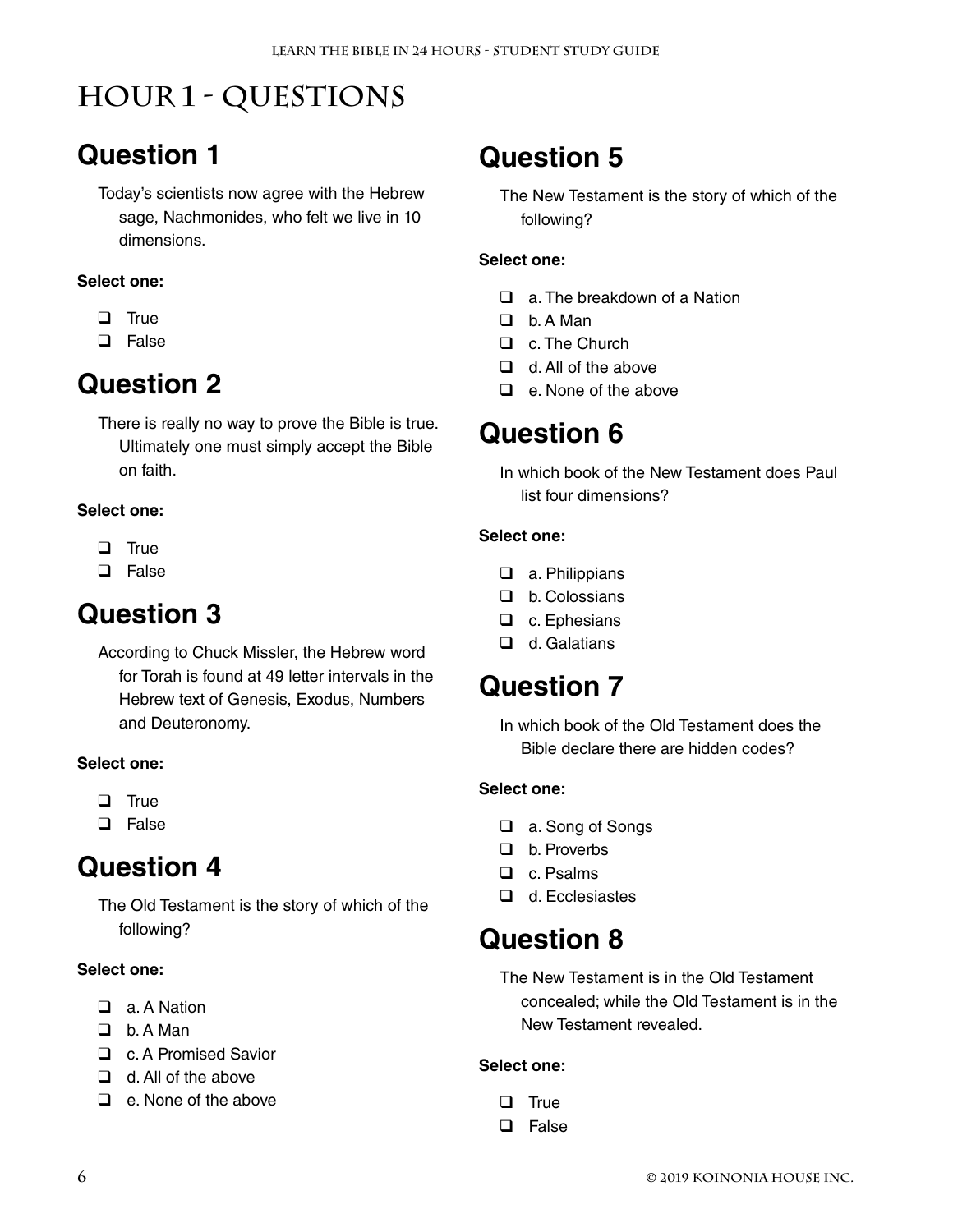One way that God validates the Word is by writing history in advance.

#### **Select one:**

- $\Box$  True
- □ False

### **Question 10**

There are 66 books of the Bible, written by at least 40 different authors and over thousands of years.

#### **Select one:**

- $\Box$  True
- **Q** False

### **Hour 1 - Discussion Topics**

- 1. Share how you approach the study of God's Word and something about your devotional life. What's your favorite book of the Bible and Bible story?
- 2. With what should you approach your study of God's word? What are some of your favorite Bible study materials? Besides Dr. Missler, what other Bible teachers have impacted your life?
- 3. How can you commit yourself to be praying for and encouraging a different person from your class each day? Do you think it would be okay to let someone know you are praying for them? What impact would it have on you to know someone was lifting you up to the Lord on a daily basis?
- 4. What does Ben Franklin's quote, "Jack of all trades, master of one," mean to you? Should the Christian's "specialization" be the Bible?
- 5. Explain the concept of time. Does God have "lots of time?" Is God held by the boundaries of time? Present and prove your argument.
- 6. Give a brief outline summary of what is contained in the Old Testament.
- 7. Briefly explain the concept of holography. Describe, in your own words, why this could be used effectively to demonstrate how the Holy Spirit wrote the Bible to protect it from and anticipate 'hostile jamming.'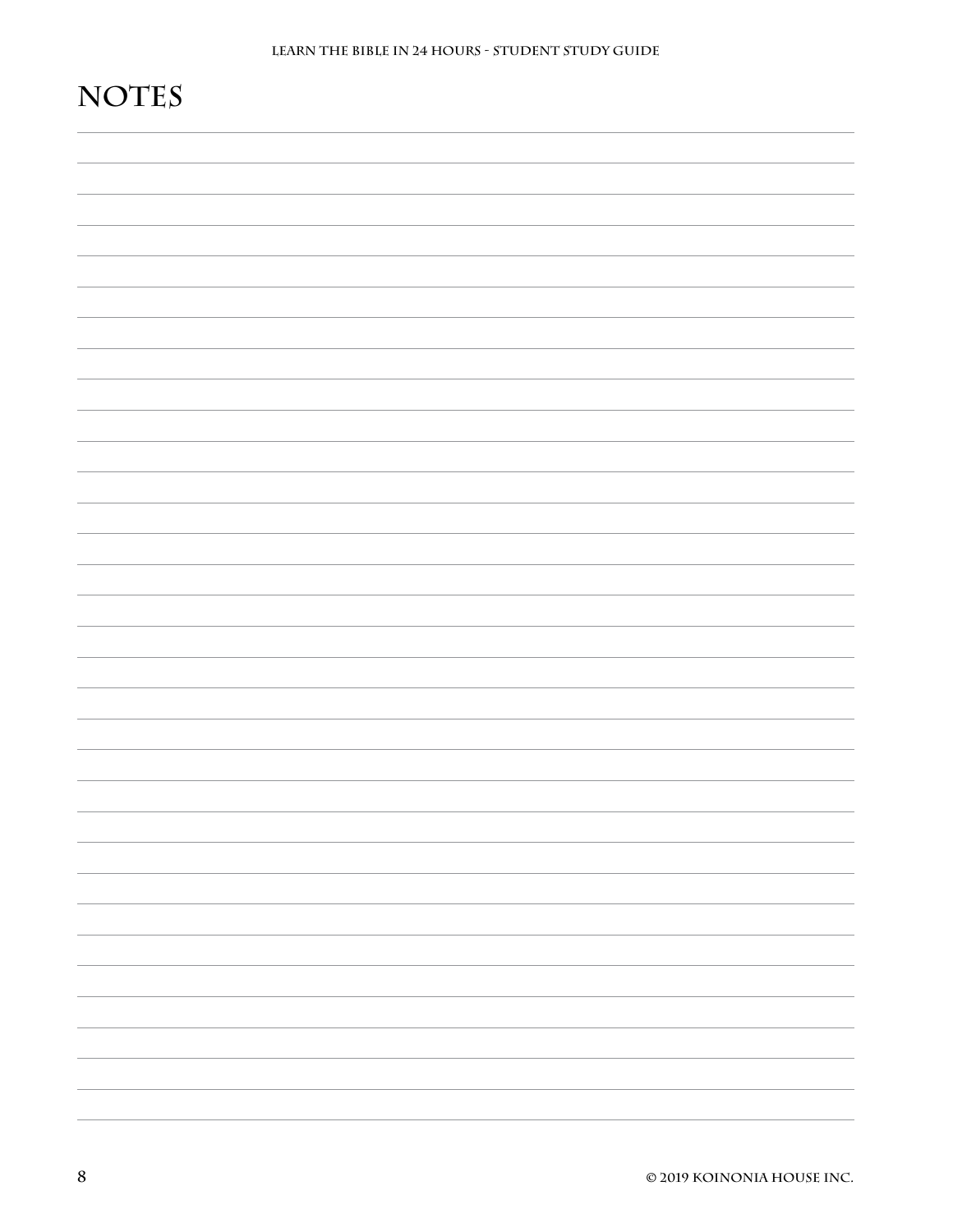# <span id="page-12-0"></span>**Hour 2 - The Creation & The Fall of Man (Genesis 1-3)**

### **K-W-L Self Assessment**

Before starting the hour session, complete the first two sections below.

**K: Describe what you already KNOW about the topic. (This lays the foundation of your learning.)**

**W: Describe what you WANT to learn about the topic. (This establishes the direction of your learning.)**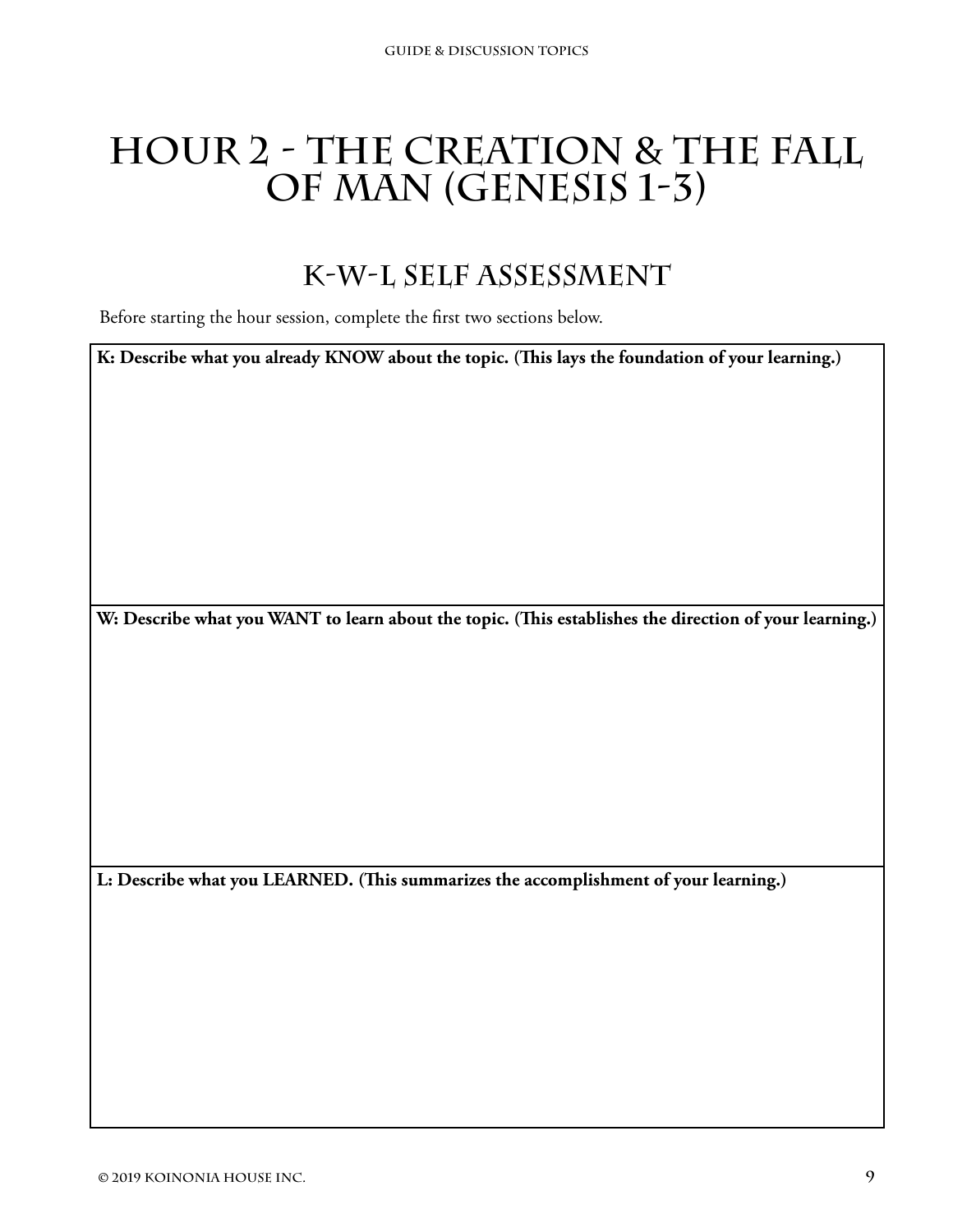# **Hour 2 - Questions**

### **Question 1**

Every major doctrine has its roots in Genesis.

#### **Select one:**

- $\Box$  True
- **D** False

### **Question 2**

The speed of light is a constant, not a variable.

#### **Select one:**

- $\Box$  True
- □ False

### **Question 3**

According to Dr. Missler, what is the official religion of the United States, as declared by the Supreme Court?

#### **Select one:**

- a. Christianity
- D b. Judeo-Christian
- D. c. Humanism
- $\Box$  d. None of the above

### **Question 4**

Which book of the Bible makes the best case that creation took place in six days?

#### **Select one:**

- □ a. Genesis
- D b. Exodus
- $\Box$  c. Job
- d. None of the above

### **Question 5**

Which fact/facts about space is/are true?

#### **Select one:**

- $\Box$  a. It can be stretched
- $\Box$  b. It can be worn out
- $\Box$  c. It can be bent
- $\Box$  d. All of the above
- $\Box$  e. None of the above

### **Question 6**

God created lights for which purpose?

#### **Select one:**

- a. For Signs
- □ b. For Seasons
- □ c. For Days
- d. For Years
- $\Box$  e. All of the above

### **Question 7**

Which is true concerning the Feasts of Israel?

- $\Box$  a. The first three were fulfilled by Jesus at His first coming.
- $\Box$  b. The last three will be fulfilled at Jesus' second coming.
- $\Box$  c. The middle one is unique in that leaven is used.
- $\Box$  d. All of the above
- □ e. Only a and b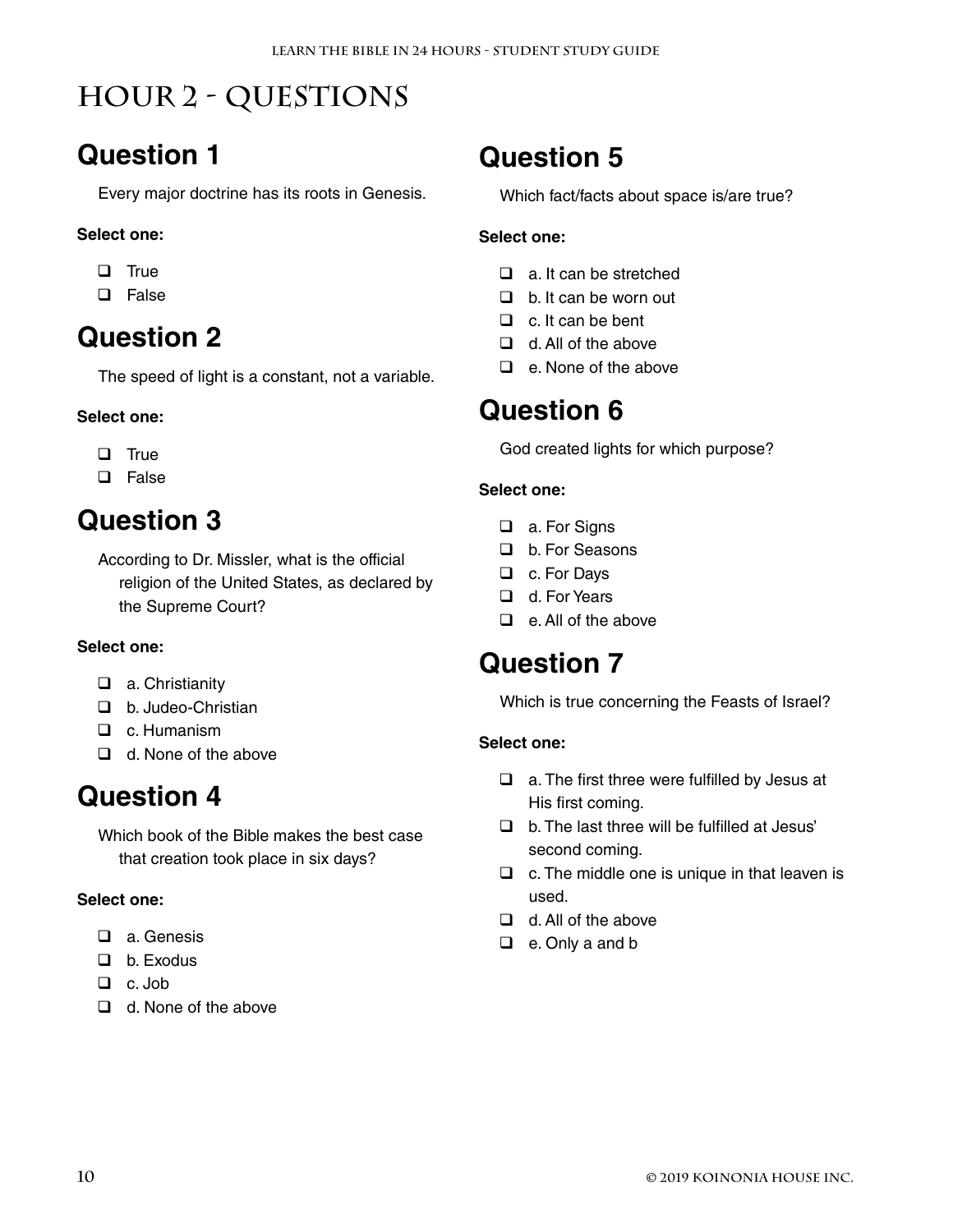The "seed of the woman" is a title of whom?

#### **Select one:**

- a. Adam
- b. Isaac
- $\Box$  c. Jesus
- $\Box$  d. None of the above

### **Question 9**

We live in 10 dimensions, but only 3 of them are knowable.

#### **Select one:**

- $\Box$  True
- **Q** False

### **Hour 2 - Discussion Topics**

- 1. What is your definition of religion? In what way are you a religious person?
- 2. What are the fruits of randomness in relationship to culture and ethics?
- 3. Explain the Gap Theory. What is your personal belief concerning this theory? Do you think God deals in theories or facts? Explain.
- 4. List five things that are noteworthy about Light.
- 5. Who am I? Where did I come from? Why am I here? Where am I going when I die?
- 6. Give a definition of the Hebrew term 'Elohim.' Is it plural or singular? Explain.
- 7. Give at least 7 ways to describe space. Give scriptures to support these descriptions. Can they be proved scientifically?

### **Question 10**

The Jews' catechism is their calendar.

- $\Box$  True
- **Q** False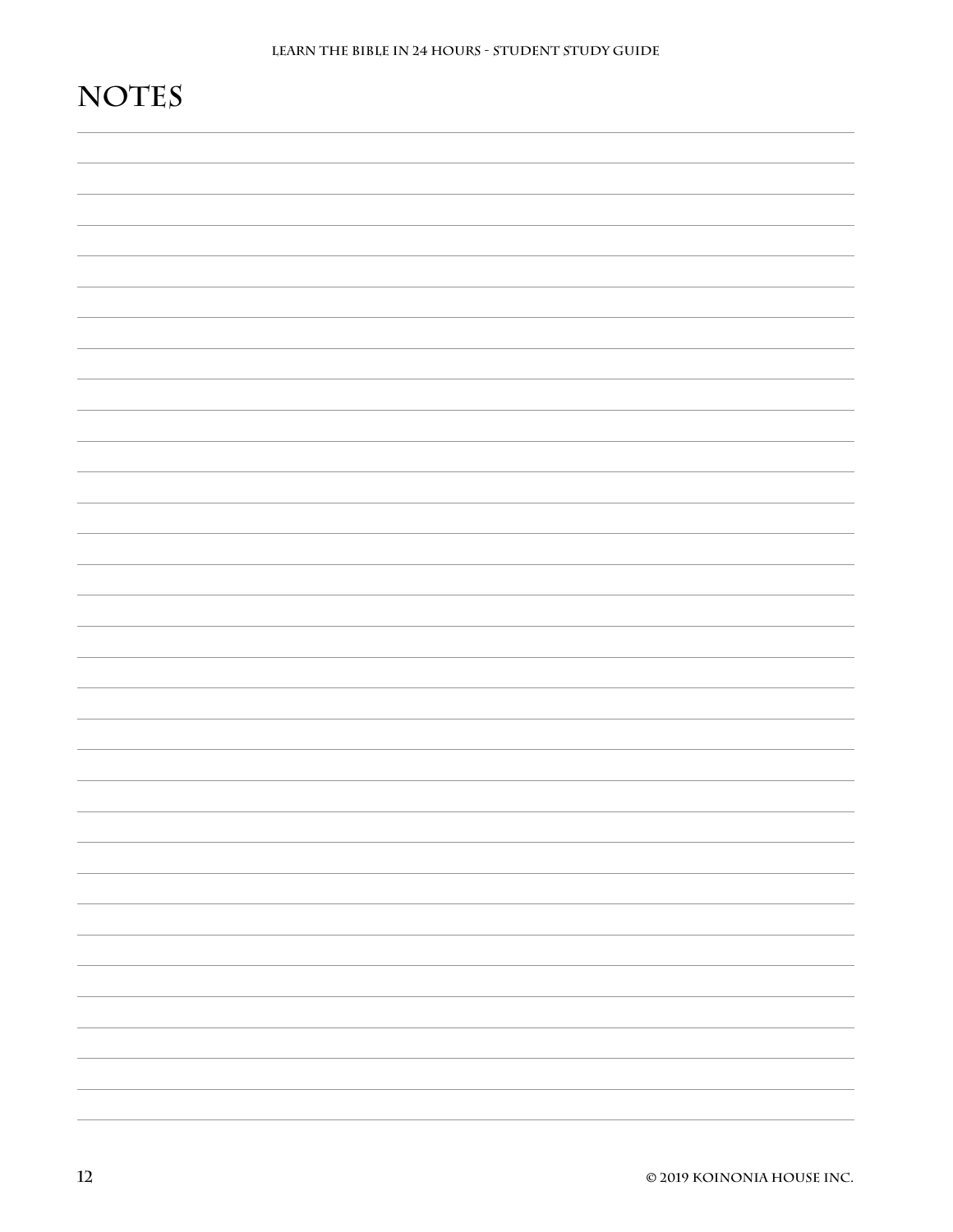# <span id="page-16-0"></span>**Hour 3 - The Prehistorical**  PERIOD (GENESIS 4-11)

### **K-W-L Self Assessment**

Before starting the hour session, complete the first two sections below.

**K: Describe what you already KNOW about the topic. (This lays the foundation of your learning.)**

**W: Describe what you WANT to learn about the topic. (This establishes the direction of your learning.)**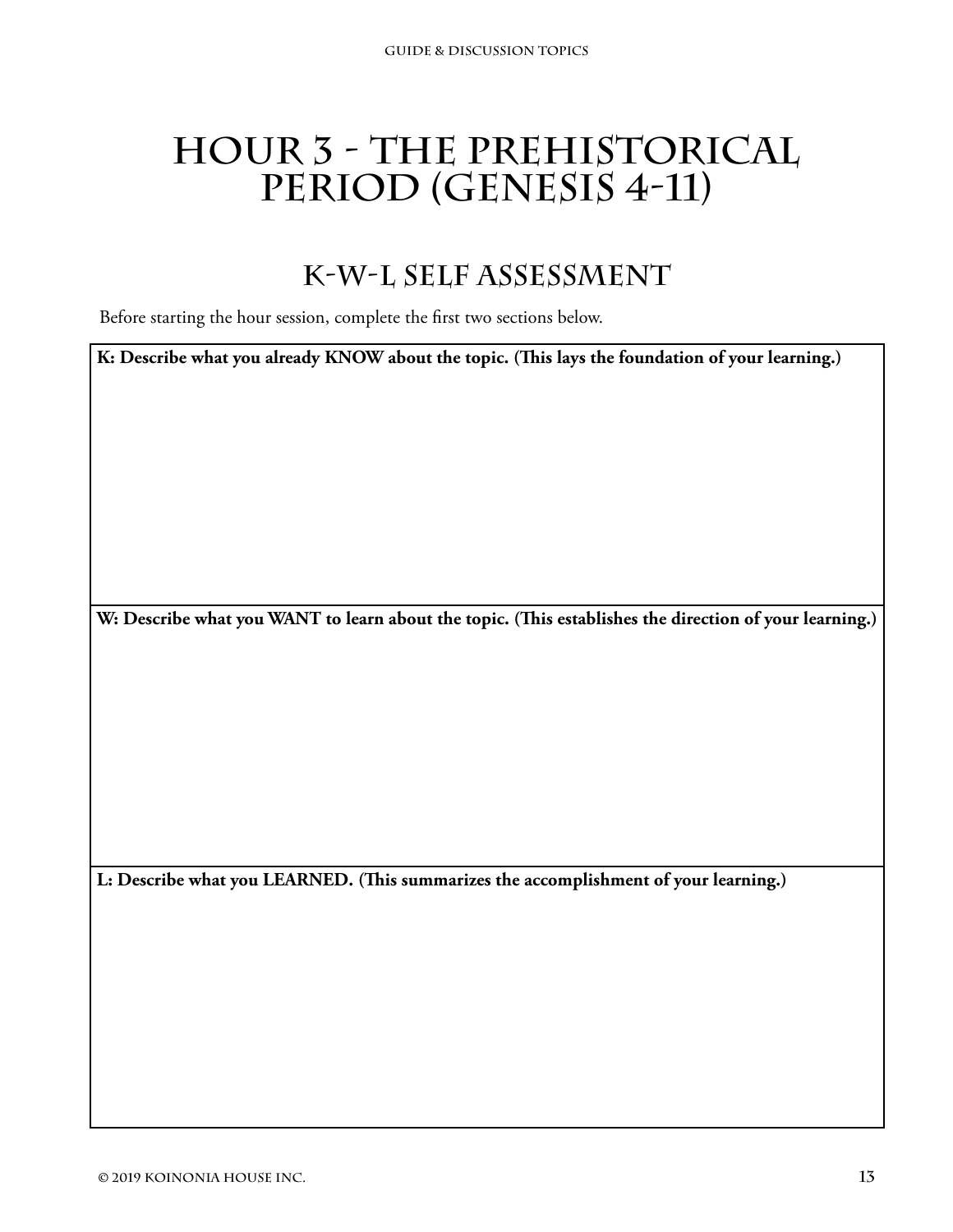# **Hour 3 - Questions**

### **Question 1**

The "traditional" view of the Rabbis, as well as the early church, is that Genesis 6:1-4 refers to angels who co-mingled with the daughters of men and created a hybrid called the "Nephilim."

#### **Select one:**

- $\Box$  True
- **Q** False

### **Question 2**

Generally speaking, the line of Seth is the righteous; while the line of Cain is the evil.

#### **Select one:**

- $\Box$  True
- **Q** False

### **Question 3**

Fallen angels and demons are synonymous.

#### **Select one:**

- $\Box$  True
- □ False

### **Question 4**

What made God accept Abel's offering, but reject Cain's?

#### **Select one:**

- $\Box$  a. Abel was following the procedures that God had ordained, by the shedding of blood
- $\Box$  b. Cain offered the "fruit of his own labors": his own works
- $\Box$  c. According to Dr. Missler, if a sacrifice was accepted, it was "consumed by fire"
- $\Box$  d. All the above
- $\Box$  e. Only b and c

## **Question 5**

According to Dr. Missler, what does the Hebrew name "Methuselah" mean?

#### **Select one:**

- $\Box$  a. His death shall bring
- $\Box$  b. Repent and turn
- $\Box$  c. The flood is coming
- $\Box$  d. None of the above

### **Question 6**

Which New Testament book sheds light on Enoch and his prophecy?

#### **Select one:**

- $\Box$  a I John
- $\Box$  b. 2 John
- $\Box$  c. 3 John
- □ d Hebrews
- $\Box$  e. None of the above

### **Question 7**

The word "nephal" means which of the following?

#### **Select one:**

- □ a. Giants
- $\Box$  b. Farth born
- $\Box$  c. To be cast down
- □ d. Mighty men

### **Question 8**

The Hebrew term "Bene HaElohim" is in reference to which of the following?

- □ a. Sons and daughters of Adam
- □ b. Angels
- □ c. Direct creations of God
- $\Box$  d. Only b and c
- $\Box$  e. None of the above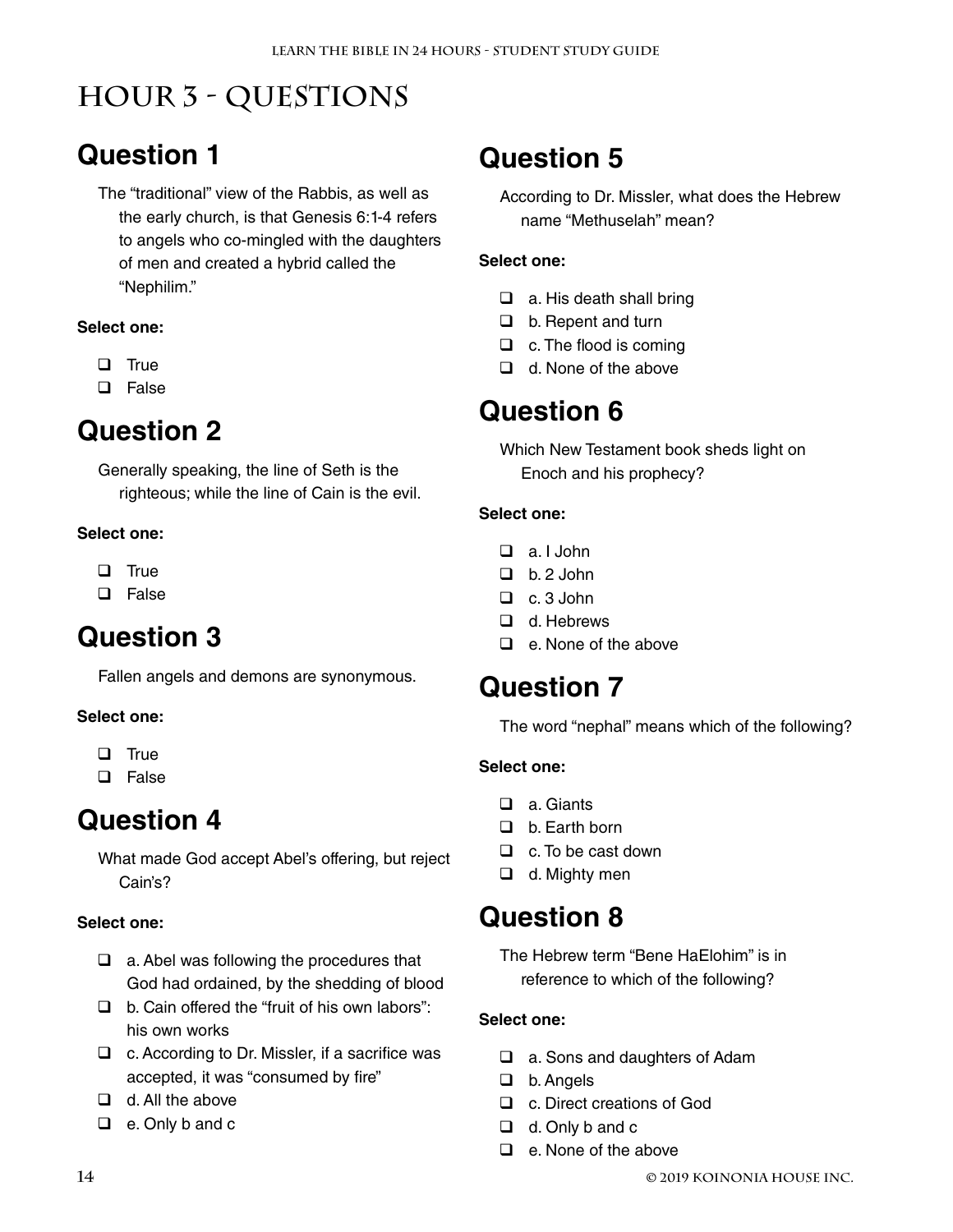Which fact about the Ark of Noah is false?

#### **Select one:**

- $\Box$  a. Its size would be comparable to over 500 railroad cars
- $\Box$  b. 18,000 species could actually fit inside
- $\Box$  c. At the end of the flood, there were more animals than in the beginning due to reproduction
- $\Box$  d. All of the above are true
- $\Box$  e. All of the above are false

### **Question 10**

There is a correlation between when the Ark came to rest and which other event?

#### **Select one:**

- □ a. The outpouring of the Holy Spirit
- $\Box$  b. The resurrection of Christ
- $\Box$  c. The death of Jesus
- $\Box$  d. The baptism of Jesus

### **Hour 3 - Discussion Topics**

- 1. How does Genesis 5 show evidence of design from outside our time domain? How can you use this to prove the truthfulness and faithfulness of the Bible? Explain how you know the Bible is true?
- 2. What are the key personal lessons of Genesis 4?
- 3. What are your thoughts concerning the Nephilim? What are your thoughts about UFOs and alien encounters?
- 4. What is the lesson behind Noah's Ark?
- 5. What do you personally consider to be the saddest verse in the entire Old Testament? Explain your answer.
- 6. Enoch walked with God 300 years and was taken. What does that mean to you? How are you walking with God? Explain.
- 7. Explain the Sethite view of Genesis 6:1-3. Can you trace this view back to when it became acceptable? Reference: Lecture: 23:00-28:00 // Slide(s): 44-54 // Notes: page(s) 38-39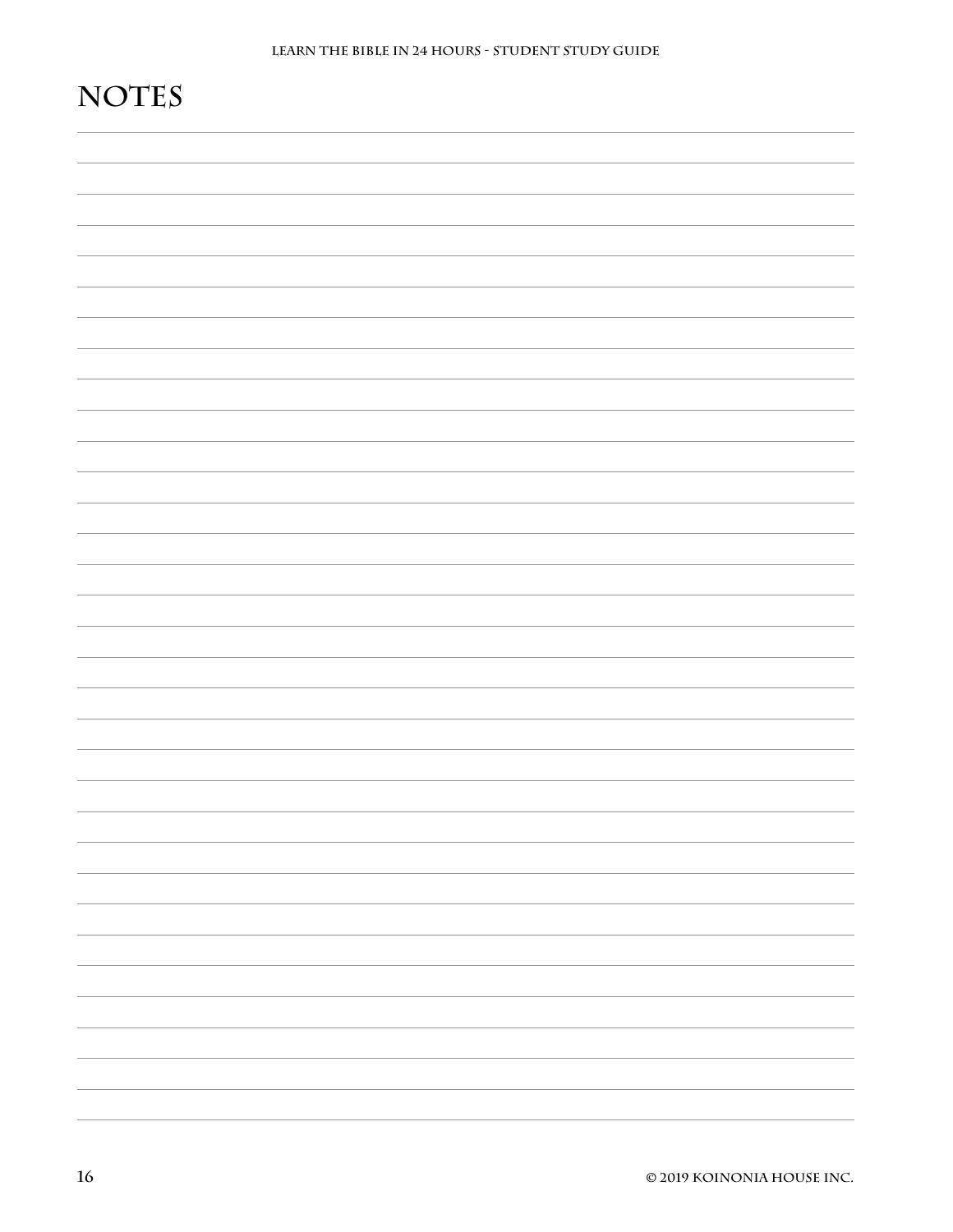# <span id="page-20-0"></span>**Hour 4 - The Patriarchs (Genesis 12-50)**

### **K-W-L Self Assessment**

Before starting the hour session, complete the first two sections below.

**K: Describe what you already KNOW about the topic. (This lays the foundation of your learning.)**

**W: Describe what you WANT to learn about the topic. (This establishes the direction of your learning.)**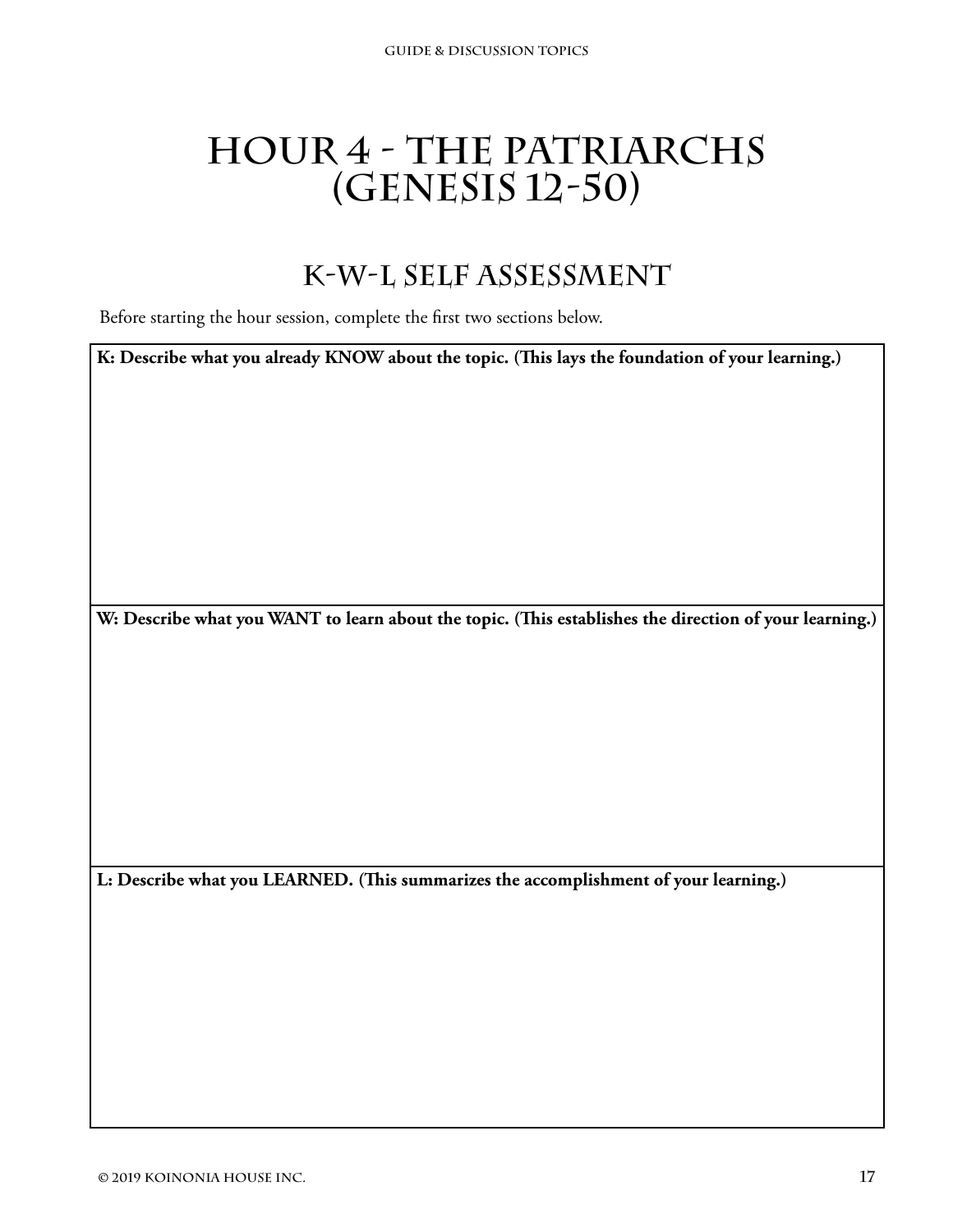# **Hour 4 - Questions**

### **Question 1**

Who is not given the titles of both King and Priest?

#### **Select one:**

- □ a. Israel
- □ b. Jesus Christ
- c. Melchizedek
- d. The Church
- $\Box$  e. None of the above, all are true

### **Question 2**

What is the significance of Genesis 12:3?

#### **Select one:**

- $\Box$  a. This is the reason why God has not judged America
- $\Box$  b. It is part of the passage known as "the call of Abraham."
- $\Box$  c. To be blessed, America must agree with all of Israel's policies
- $\Box$  d. Only a and b

### **Question 3**

To whom did God promise that his family would produce the Messiah, who would reign over God's people forever?

#### **Select one:**

- □ a. David
- □ b. Joseph
- □ c. Moses
- d. Abraham

### **Question 4**

Which was the name of Abraham's servant?

#### **Select one:**

- □ a. Zerah
- □ b. Baruch
- □ c. Eliezer
- d. Eli

### **Question 5**

On which day did the Bible specify circumcision of an infant?

#### **Select one:**

- $\Box$  a. 5th day
- $\Box$  b. 7th day
- $\Box$  c. 8th day
- $\Box$  d. None of the above

### **Question 6**

Moses used much of his Egyptian schooling as he composed the Torah.

#### **Select one:**

- $\Box$  True
- □ False

### **Question 7**

Isaac was probably at least 30 years old when his father was offering him as a sacrifice.

- $\Box$  True
- **Q** False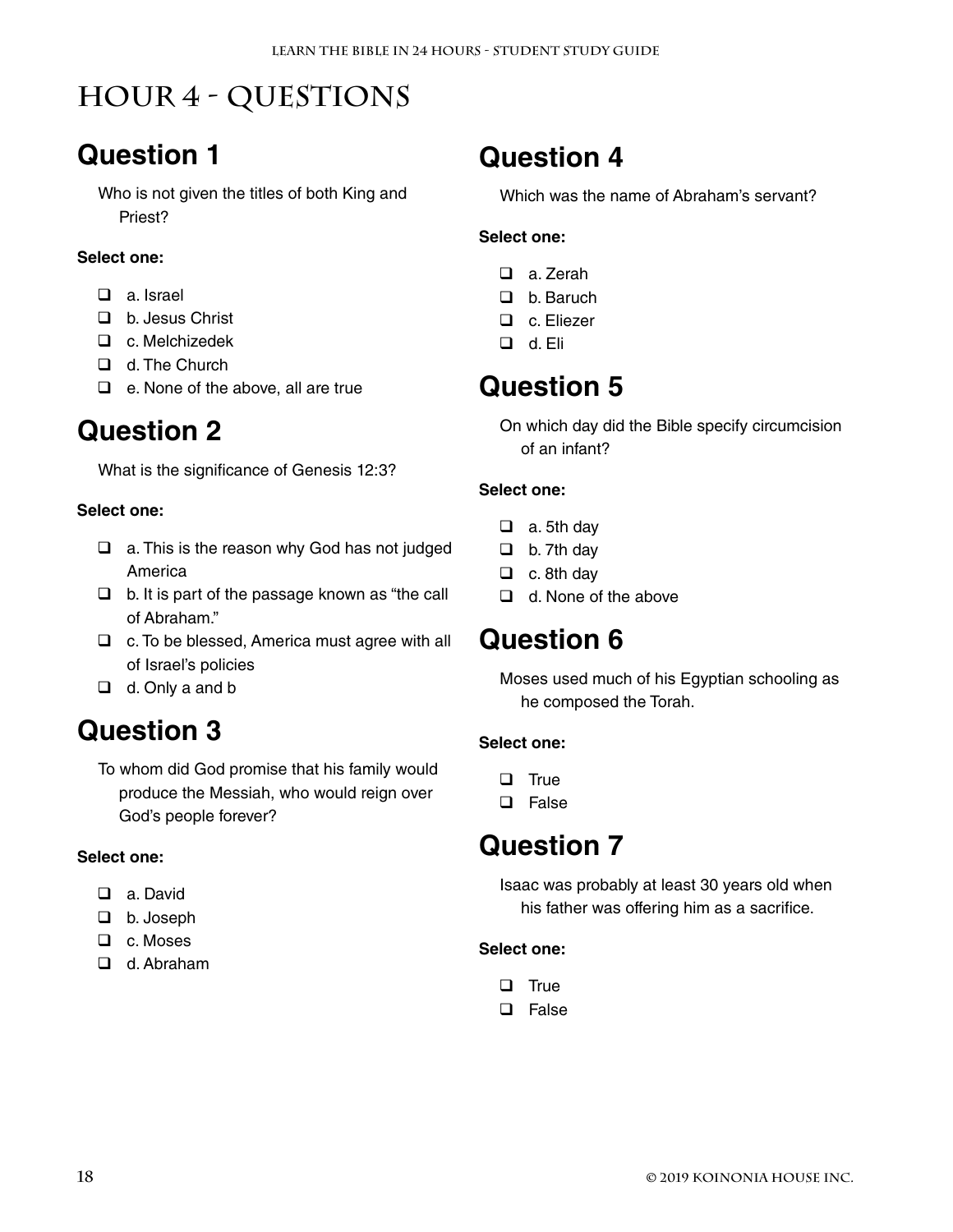There are actually thirteen tribes in Israel.

#### **Select one:**

- $\Box$  True
- **Q** False

### **Question 9**

The Law of Levirate Marriage says that if a husband dies without children, then his brother is obligated to produce children with the widow.

#### **Select one:**

- $\Box$  True
- **Q** False

### **Question 10**

In Genesis 38 we find an equidistant letter sequence that details the genealogy of Saul.

#### **Select one:**

- $\Box$  True
- □ False

## **Hour 4 - Discussion Topics**

- 1. What is the Abrahamic Covenant and how is it being challenged today?
- 2. What are your thoughts about Israel's Gaza withdrawal?
- 3. Comment on at least five details of Abraham's offering of his son Isaac and their prophetic implications.
- 4. Compare the prophetic parallels of Genesis Chapters 22 and 24.
- 5. What are some of Joseph's Christ-like characteristics?
- 6. Share any parallels that you may have with Jacob. Have you ever wrestled with God? Share a life example.
- 7. What is God's purpose in the story of Joseph?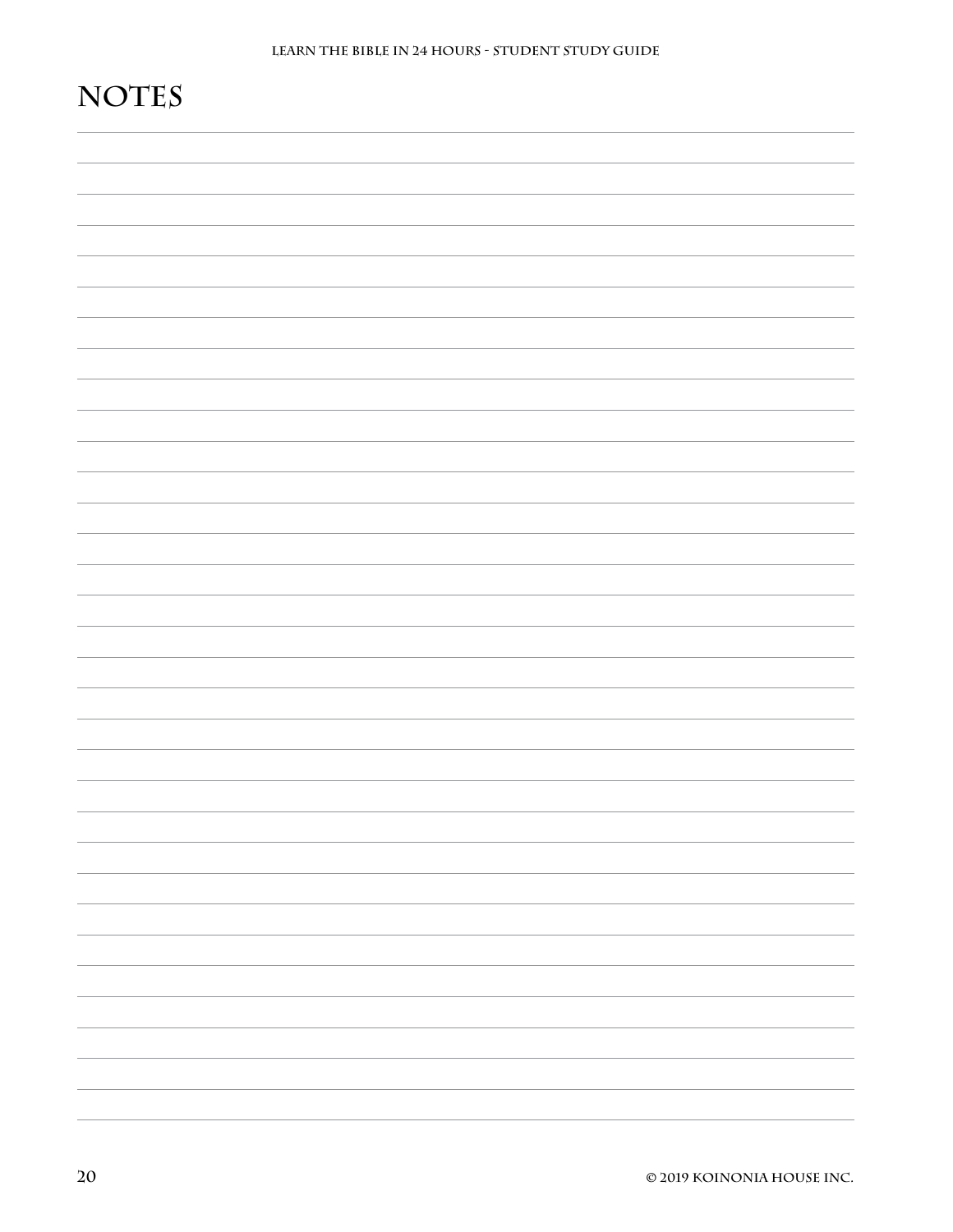# <span id="page-24-0"></span>**Hour 5 - The Birth of the Nation — (Exodus, Leviticus, Numbers,**   $DEUTERONOMY)$

### **K-W-L Self Assessment**

Before starting the hour session, complete the first two sections below.

**K: Describe what you already KNOW about the topic. (This lays the foundation of your learning.)**

**W: Describe what you WANT to learn about the topic. (This establishes the direction of your learning.)**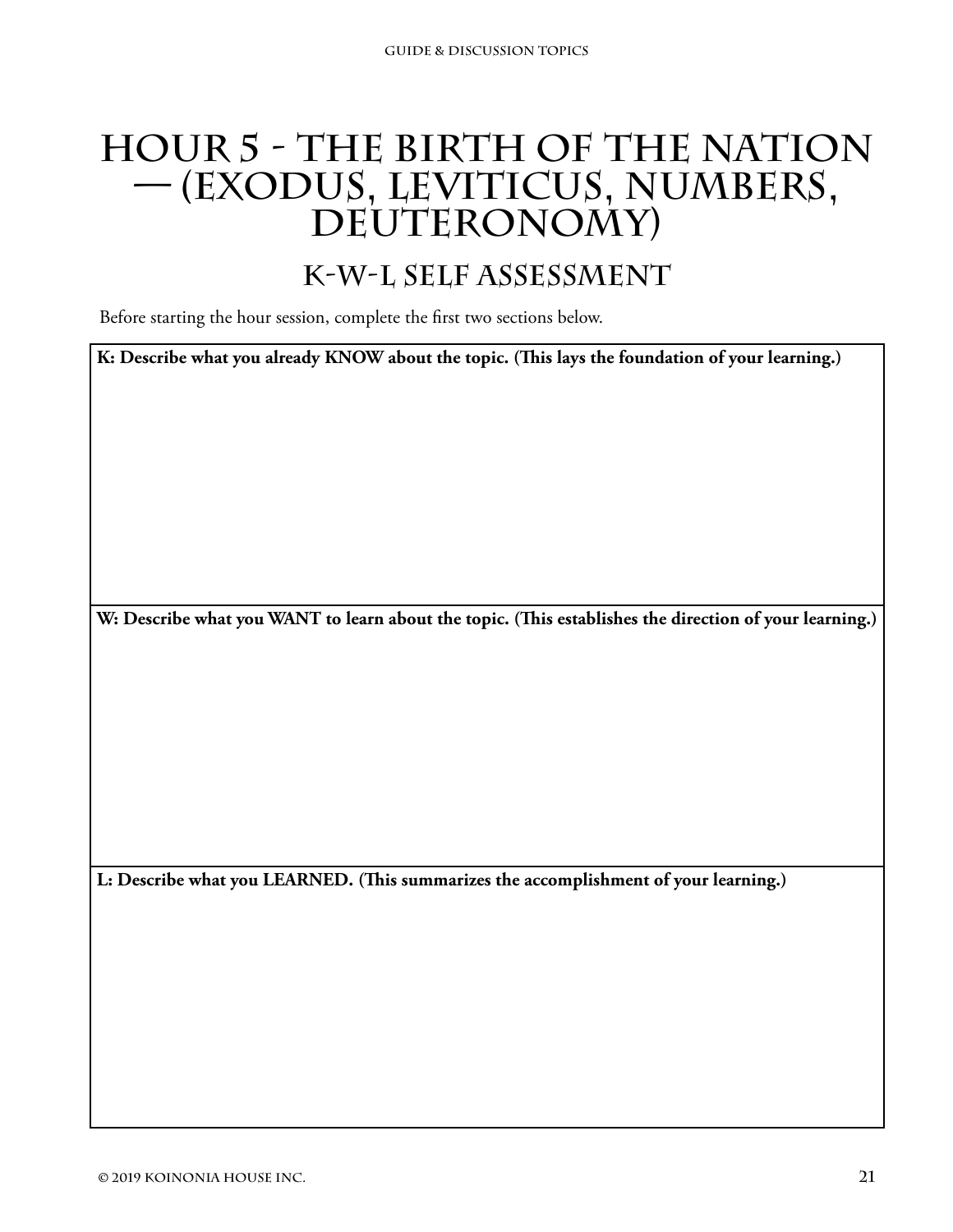# **Hour 5 - Questions**

### **Question 1**

Which books make up the Torah?

#### **Select one:**

- □ a. The entire Old Testament
- $\Box$  b. The entire Old Testament excluding the Wisdom Literature
- □ c. The first five books of the Old Testament
- $\Box$  d. None of the above

### **Question 2**

What did Moses bring down from Mt. Sinai?

#### **Select one:**

- □ a. The Ten Commandments
- $\Box$  b. The Tabernacle design specifications
- □ c. The entire Old Testament
- $\Box$  d. All of the above
- **Q** e. Only a and b

### **Question 3**

Which book of the Torah does Jesus quote from the most?

#### **Select one:**

- □ a. Exodus
- D b. Numbers
- □ c. Deuteronomy
- □ d. Genesis
- $\Box$  e. Leviticus

### **Question 4**

The Third Commandment has to do with which of the following?

#### **Select one:**

- □ a. Language
- □ b. Ambassadorship
- □ c. Cursing
- □ d. None of the above

### **Question 5**

On which day did the High Priest enter the Holy of Holies?

#### **Select one:**

- □ a. Every Shabbat
- □ b. Passover
- □ c. All of the Feast Days
- $\Box$  d. None of the above

### **Question 6**

What happened during the Jubilee year?

#### **Select one:**

- $\Box$  a. Land was returned to original owners
- □ b. All debts were canceled
- $\Box$  c. Slaves were freed
- $\Box$  d. All of the above
- □ e. Only a and b

### **Question 7**

How many "appointed times" are on the Jewish calendar?

| ப | a. 7  |
|---|-------|
| ப | b. 70 |
| ப | c. 77 |
| ப | d. 12 |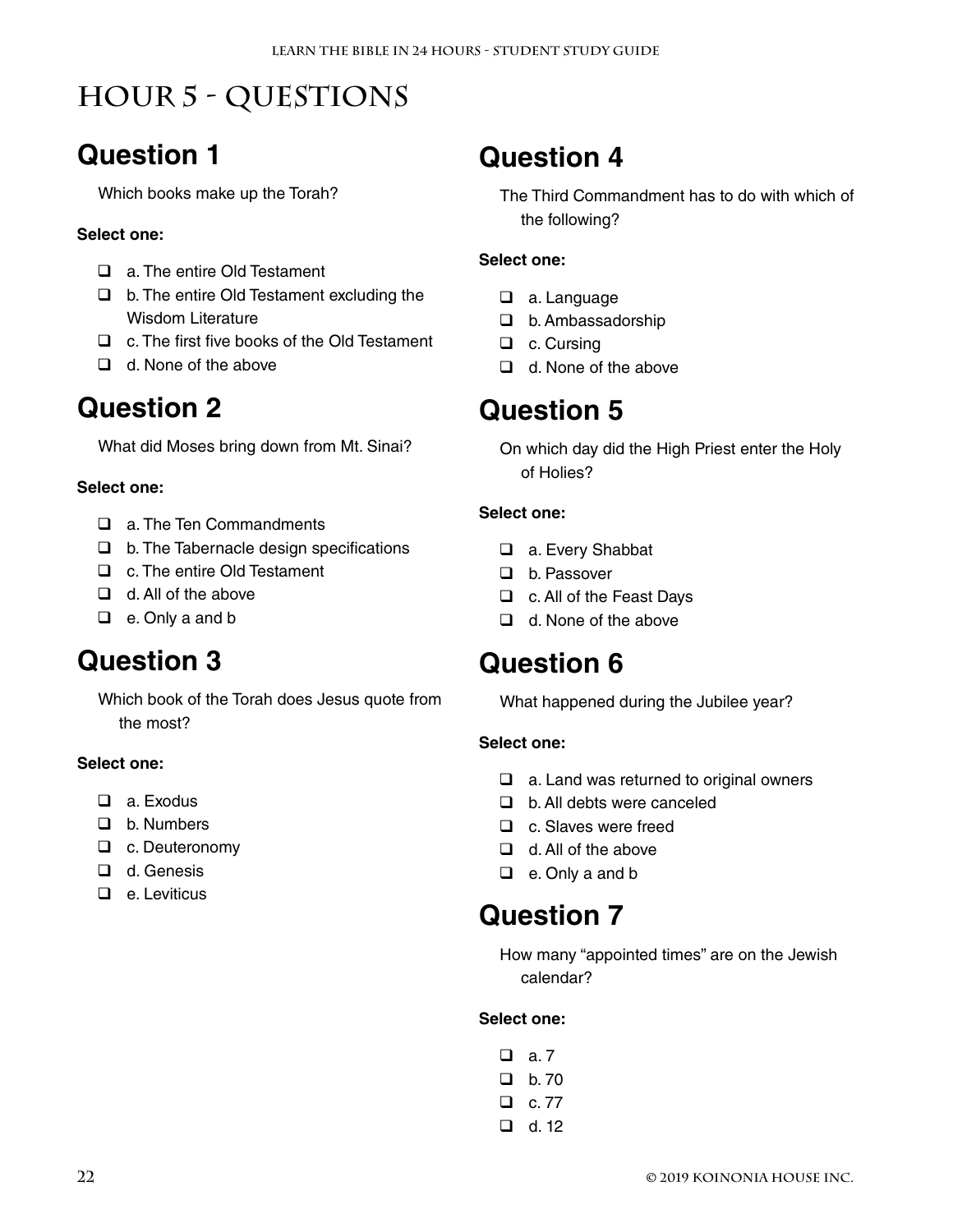Which feast represents the temporary dwellings used while the Israelites wandered in the wilderness for forty years?

#### **Select one:**

- a. Feast of Tabernacles
- □ b. Yom Kippur
- □ c. Passover
- $\Box$  d. Feast of Weeks

### **Question 9**

Why did Moses not make it into the Promised Land?

#### **Select one:**

- □ a. He misrepresented God
- $\Box$  b. He didn't follow directions
- □ c. He used the LORD's Name in vain
- $\Box$  d. Only a and b

### **Question 10**

Match the following:

| <b>Deuteronomy</b> |  |
|--------------------|--|
| Leviticus          |  |
| <b>Exodus</b>      |  |
| <b>Numbers</b>     |  |
| <b>Genesis</b>     |  |

#### **Choices:**

Beginnings Moses' Sermons **Wanderings** Leavings **Holiness** 

### **Hour 5 - Discussion Topics**

- 1. Have you ever celebrated one of the Feasts of Israel? If so, which one and what was the experience like?
- 2. What did you learn about the Sabbath? How do you honor the Sabbath?
- 3. What value does the book of Leviticus have for the Christian?
- 4. Comment on Deuteronomy 17:18; 27:1; and 31:10-11.
- 5. How do the Ten Commandments fit into your life? What are the most important commandments according to Jesus? What does Commandment #3 mean to you?
- 6. List the seven dispensations and give a definition for each.
- 7. What was God's purpose behind the 10 plagues (Exodus 7-12)? Could the Pharaoh have let the Hebrews go before the 10 plagues were concluded? Explain your answer.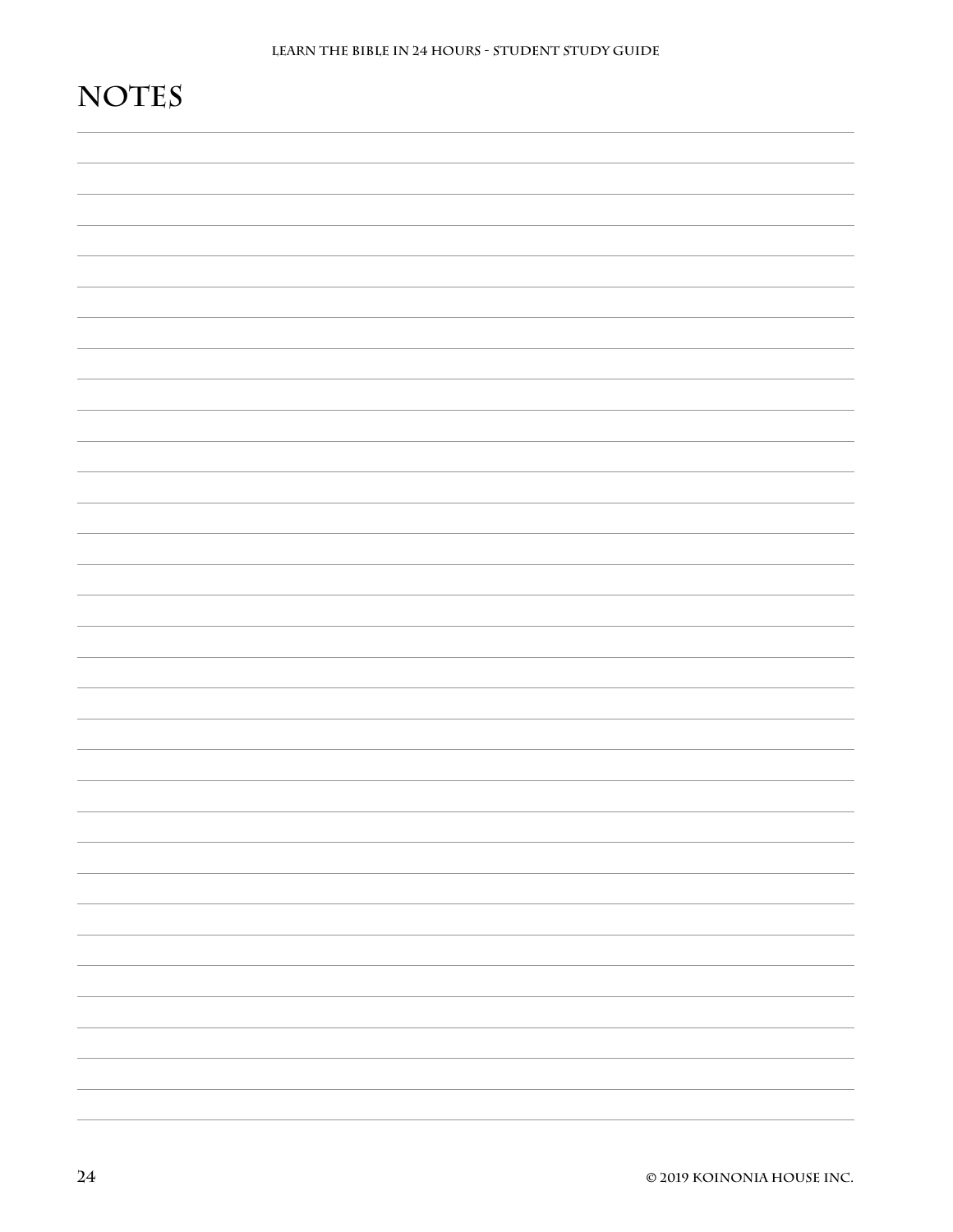# <span id="page-28-0"></span>**Hour 6 - In the Land (Joshua, Judges, Ruth)**

### **K-W-L Self Assessment**

Before starting the hour session, complete the first two sections below.

**K: Describe what you already KNOW about the topic. (This lays the foundation of your learning.)**

**W: Describe what you WANT to learn about the topic. (This establishes the direction of your learning.)**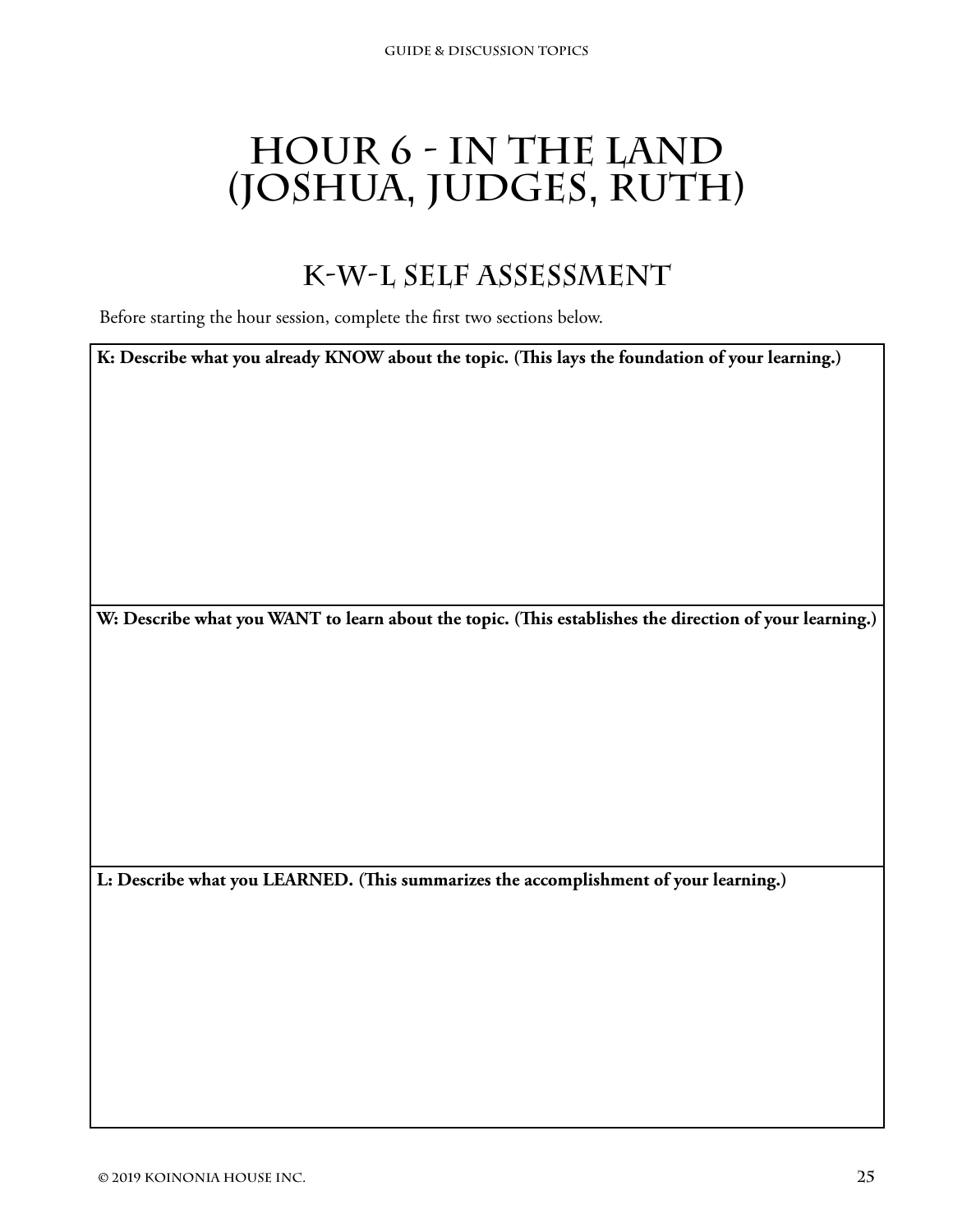# **Hour 6 - Questions**

### **Question 1**

The Levites received 48 cities as their "land grant."

#### **Select one:**

- $\Box$  True
- **Q** False

### **Question 2**

The Israelites failed to wipe out all the previous inhabitants of the Promised Land, as God had commanded, and they continue to pay a price for that today.

#### **Select one:**

- $\Box$  True
- **D** False

### **Question 3**

The hem of one's garment was a badge of authority for the Jews.

#### **Select one:**

- $\Box$  True
- D False

### **Question 4**

Why did God choose the Jews?

#### **Select one:**

- $\Box$  a. Because they had a more advanced civilization
- $\Box$  b. Because they were monotheists
- $\Box$  c. Because they were intellectually far superior
- $\Box$  d. He just chose them

### **Question 5**

Which event occurred as the Israelites crossed the Jordan and arrived at Gilgal?

#### **Select one:**

- a. All the males were circumcised
- $\Box$  b. The giving of manna ceased
- $\Box$  c. The priests had to step into the water before it was parted
- $\Box$  d. All of the above

### **Question 6**

The book of Joshua can be compared to which New Testament book/books?

#### **Select one:**

- a. Colossians
- $\Box$  b. Ephesians
- □ c. Revelation
- $\Box$  d. Both b and c
- $\Box$  e. None of the above

### **Question 7**

The history of Israel can be divided into equal segments of how many years each?

- $\Box$  b. 3
- $\Box$  c. 70  $\Box$  d. 490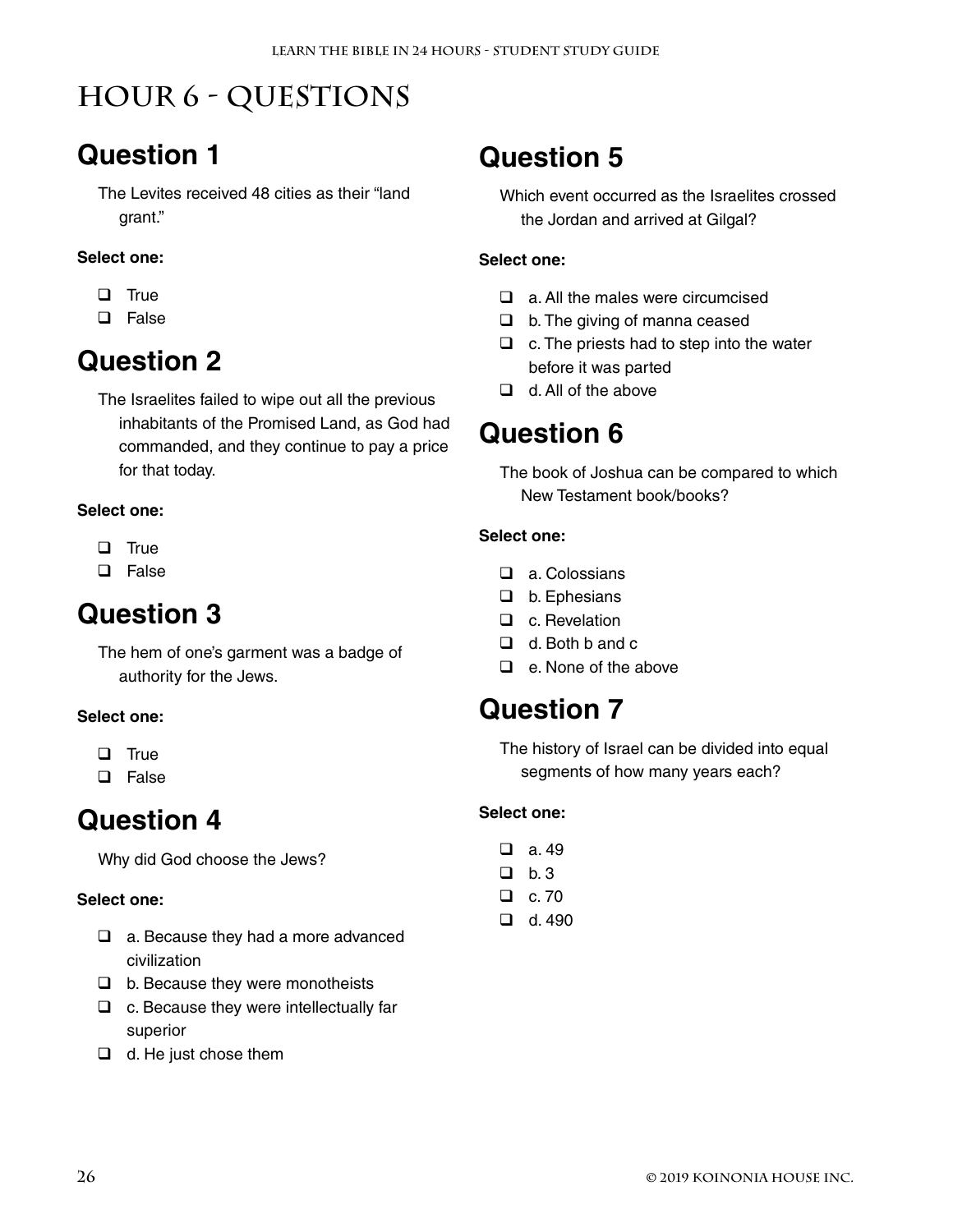The book of Ruth is read during which Jewish Feast?

#### **Select one:**

- a. Pentecost
- **D** b. Trumpets
- □ c. Purim
- □ d. Passover
- $\Box$  e. Tabernacles

### **Question 9**

The family lineage of Boaz includes which following Gentile prostitute?

#### **Select one:**

- □ a. Tamar
- b. Rahab
- □ c. Gomer
- □ d. Magdala
- $\Box$  e. None of the above

### **Hour 6 - Discussion Topics**

- 1. Why are the Jews "God's chosen people"? What is their destiny?
- 2. What were the differences between the parting of the Red Sea and the crossing of the Jordan River? What are the spiritual lessons? What can we glean personally from these incidents?
- 3. List the parallels between the book of Joshua and the book of Revelation.
- 4. Discuss the "Cities of Refuge" and how they point to Jesus Christ.
- 5. "Everyone did what was right in their own eyes." What is the harm in this statement? Are there any similarities with what is going on in today's world?
- 6. Give a summary of what the book of Ruth is about.
- 7. What are the qualifications needed to be a Kinsman Redeemer?

### **Question 10**

Which tribe left its original land grant and migrated to the north?

- a. Judah
- D. b. Dan
- □ c. Asher
- d. Issachar
- $\Box$  e. None of the above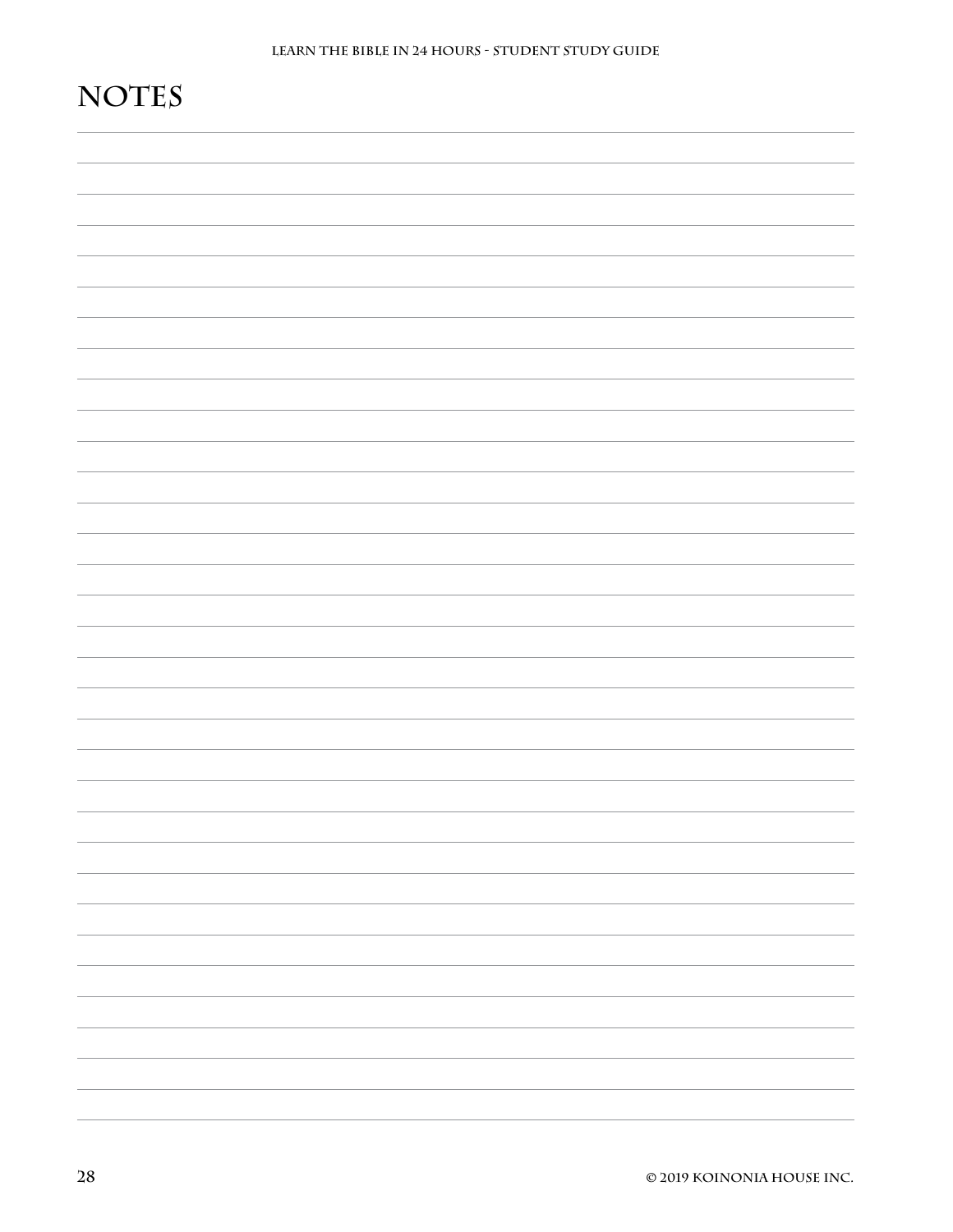# <span id="page-32-0"></span>**Hour 7 - The Monarchy (Samuel, Kings, Chronicles)**

### **K-W-L Self Assessment**

Before starting the hour session, complete the first two sections below.

**K: Describe what you already KNOW about the topic. (This lays the foundation of your learning.)**

**W: Describe what you WANT to learn about the topic. (This establishes the direction of your learning.)**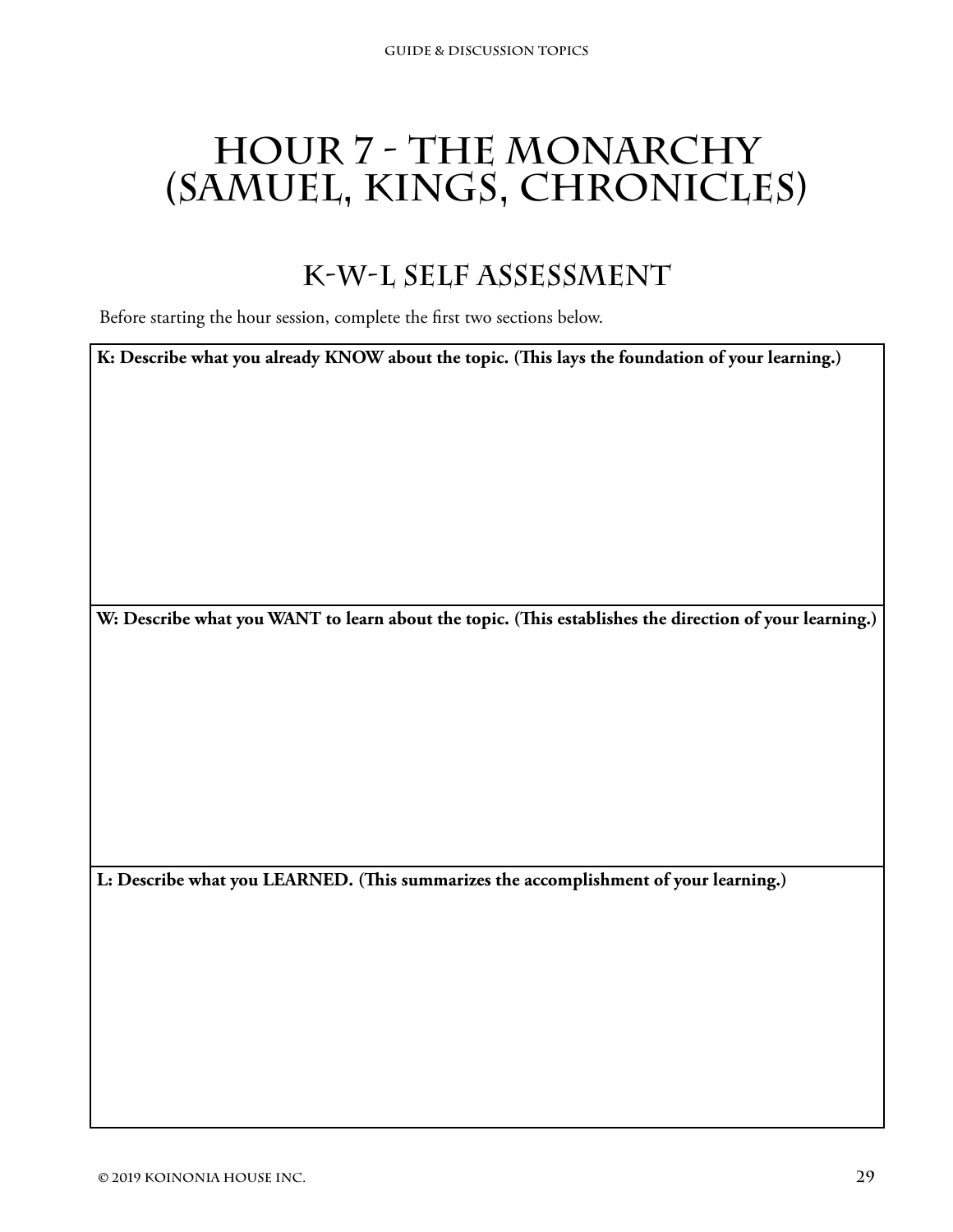# **Hour 7 - Questions**

### **Question 1**

Goliath was a descendant from the Zamzummim, hybrids like the Anakim and Nephilim.

#### **Select one:**

- $\Box$  True
- **Q** False

### **Question 2**

Unlike the Abrahamic Covenant, the Davidic Covenant was conditional.

#### **Select one:**

- $\Box$  True
- **Q** False

### **Question 3**

Solomon's Temple was exactly the same as the Tabernacle; but on a larger scale.

#### **Select one:**

- $\Box$  True
- □ False

### **Question 4**

Who was the bridge between the period of the Judges and the Kings?

#### **Select one:**

- a. Saul
- D b. Samuel
- □ c. Simon
- $\Box$  d. None of the above

### **Question 5**

Why did David pick up five stones before he slew Goliath?

#### **Select one:**

- $\Box$  a. In case he missed with the first shot and needed additional ammunition
- $\Box$  b. In case the four other Philistines with Goliath decided to back him up
- $\Box$  c. In case Goliath's four brothers were there too
- $\Box$  d. None of the above

### **Question 6**

What were the Kings of Israel instructed not to multiply?

#### **Select one:**

- a. Horses
- □ b. Wives
- □ c. Wealth
- $\Box$  d. All of the above

### **Question 7**

Under which King was the nation of Israel divided?

- a. Joab
- □ b. Jedekiah
- □ c. Solomon
- □ d. Rehoboam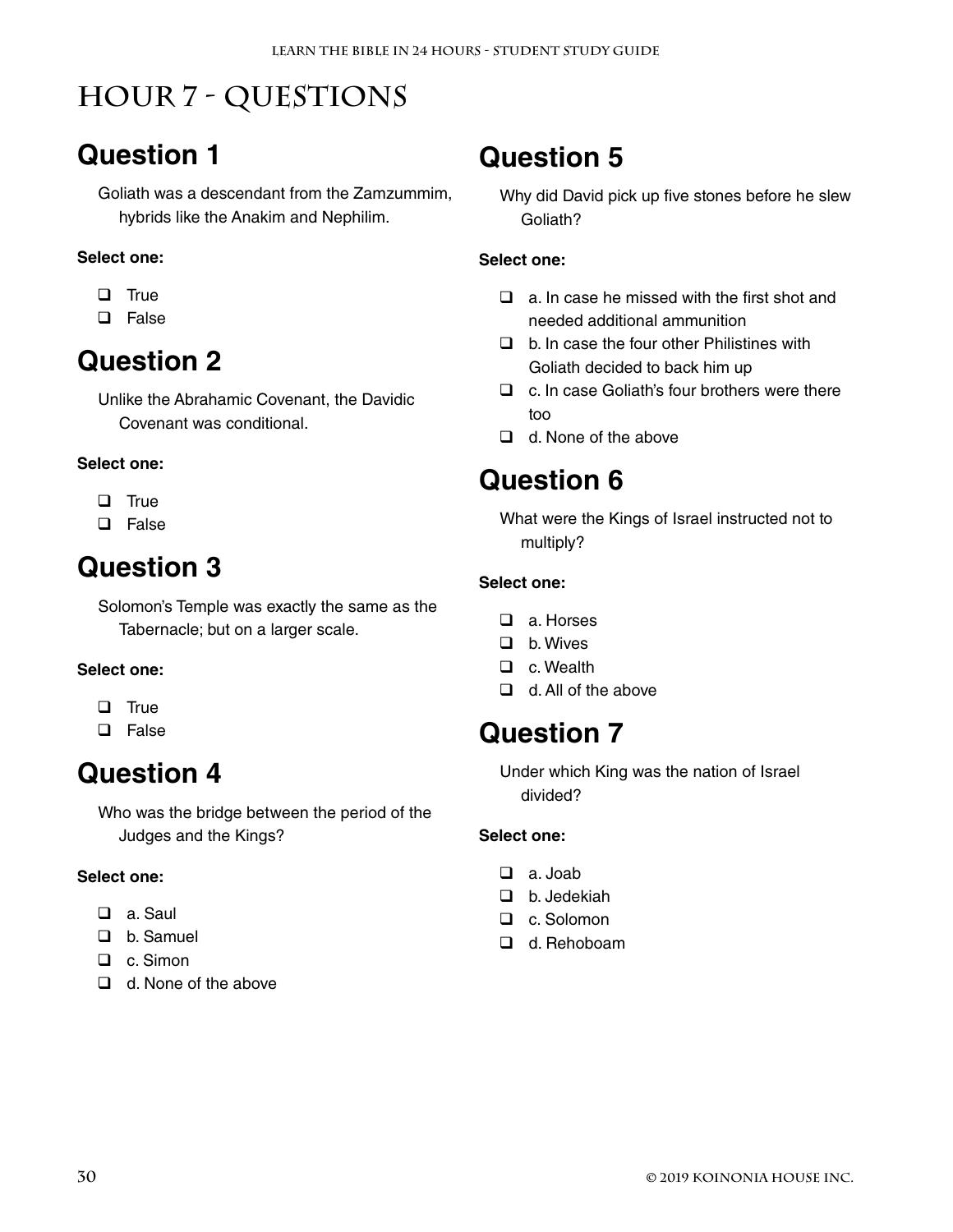What were the names of the two pillars of the Temple?

#### **Select one:**

- □ a. Boaz & Ruth
- □ b. Rehoboam & Jeroboam
- c. Jachin & Boaz
- d. Joab & Jachin

### **Question 9**

Absalom was the son who led the rebellion against David.

#### **Select one:**

- $\Box$  True
- **Q** False

### **Hour 7 - Discussion Topics**

- 1. What is the difference between God being your Savior and your Lord?
- 2. List some of the differences between King Saul and David?
- 3. Who do you think was the greatest King Israel ever had? Defend your answer.
- 4. What was the significance of Naboth's vineyard?
- 5. What are the highlights of Samuel's career?
- 6. What is the significance of 2 Samuel 7:11-16?
- 7. How does the temple architecture equate to our personal spirit, heart, soul and body?

### **Question 10**

Solomon's annual salary was 666 talents of gold.

- $\Box$  True
- **Q** False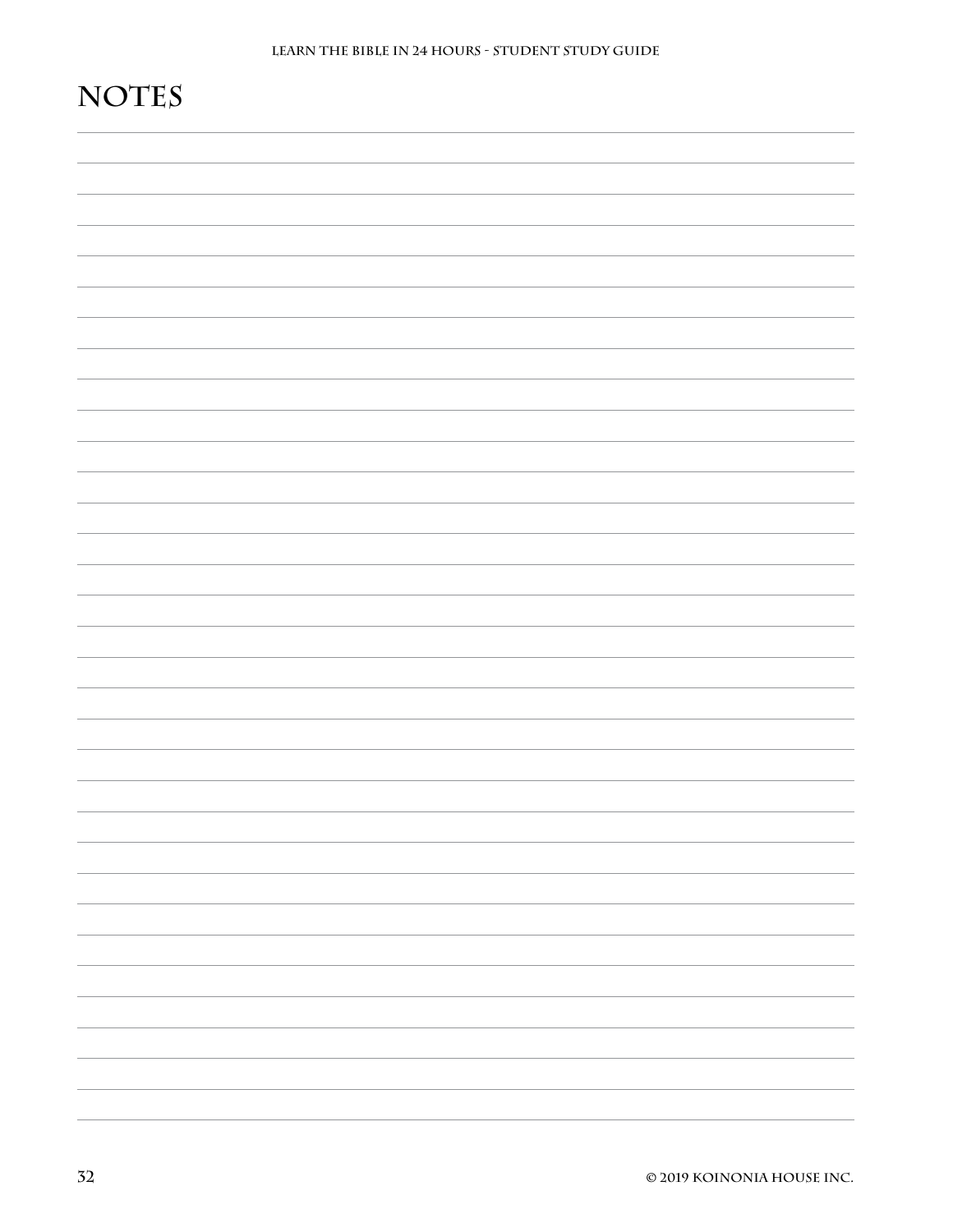# **HOUR 8 - THE POETICAL BOOKS — (Job, Psalms, Proverbs, Ecclesiastes, Song of Songs)**

### **K-W-L Self Assessment**

Before starting the hour session, complete the first two sections below.

**K: Describe what you already KNOW about the topic. (This lays the foundation of your learning.)**

**W: Describe what you WANT to learn about the topic. (This establishes the direction of your learning.)**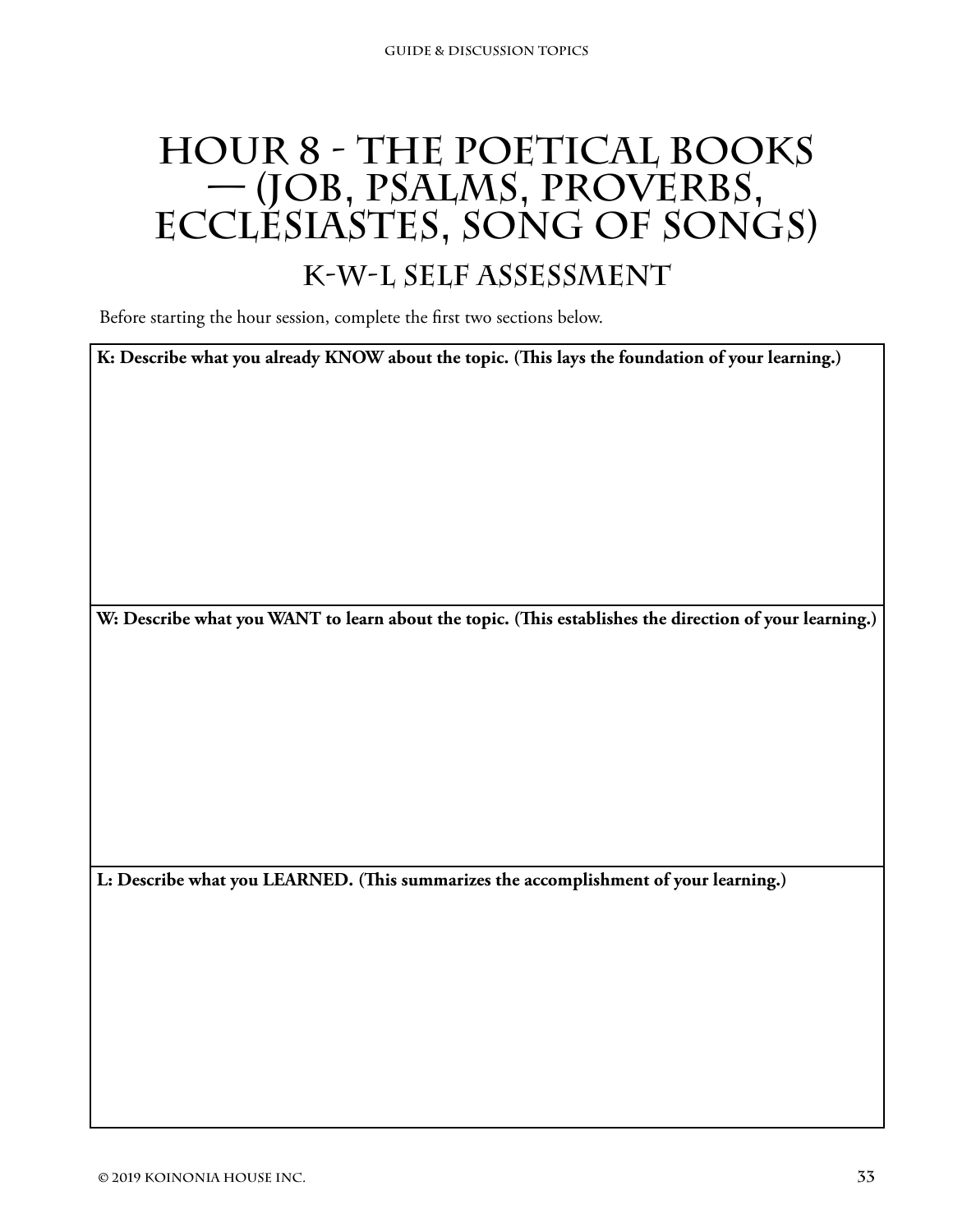# **Hour 8 - Questions**

### **Question 1**

David is the author of the entire book of Psalms.

#### **Select one:**

- $\Box$  True
- □ False

# **Question 2**

The Psalms are directed toward our practical life; while Proverbs is directed toward our devotional life.

#### **Select one:**

- $\Box$  True
- **Q** False

### **Question 3**

Which is considered to be the oldest book in the Bible?

#### **Select one:**

- $\Box$  a Genesis
- $\Box$  b. Job
- □ c. Parts of the Psalms
- $\Box$  d. None of the above

### **Question 4**

Which of the following scientific insights are found in the book of Job?

#### **Select one:**

- a. There were both land-based and seabased dinosaurs
- $\Box$  b. The hydrological cycle of evaporation, circulation, and precipitation
- $\Box$  c. The earth is not physically supported, it hangs on nothing
- $\Box$  d. All of the above

# **Question 5**

Who invented crucifixion?

#### **Select one:**

- a. Jews
- □ b. Romans
- $\Box$  c. Egyptians
- $\Box$  d. None of the above

### **Question 6**

Which Psalm gives a Trinitarian dialogue?

#### **Select one:**

- a. Psalm 2
- D b. Psalm 24
- $\Box$  c. Psalm 119
- $\Box$  d. All of the above

### **Question 7**

The Song of Songs has been interpreted as which of the following?

#### **Select one:**

- □ a. An allegory, which shows God's love for Israel
- $\Box$  b. An allegory of Christ's love for the Church
- $\Box$  c. A lovemaking manual
- $\Box$  d. All of the above
- □ e. Only a and b

### **Question 8**

The Psalms are poetry laced with theology.

- $\Box$  True
- □ False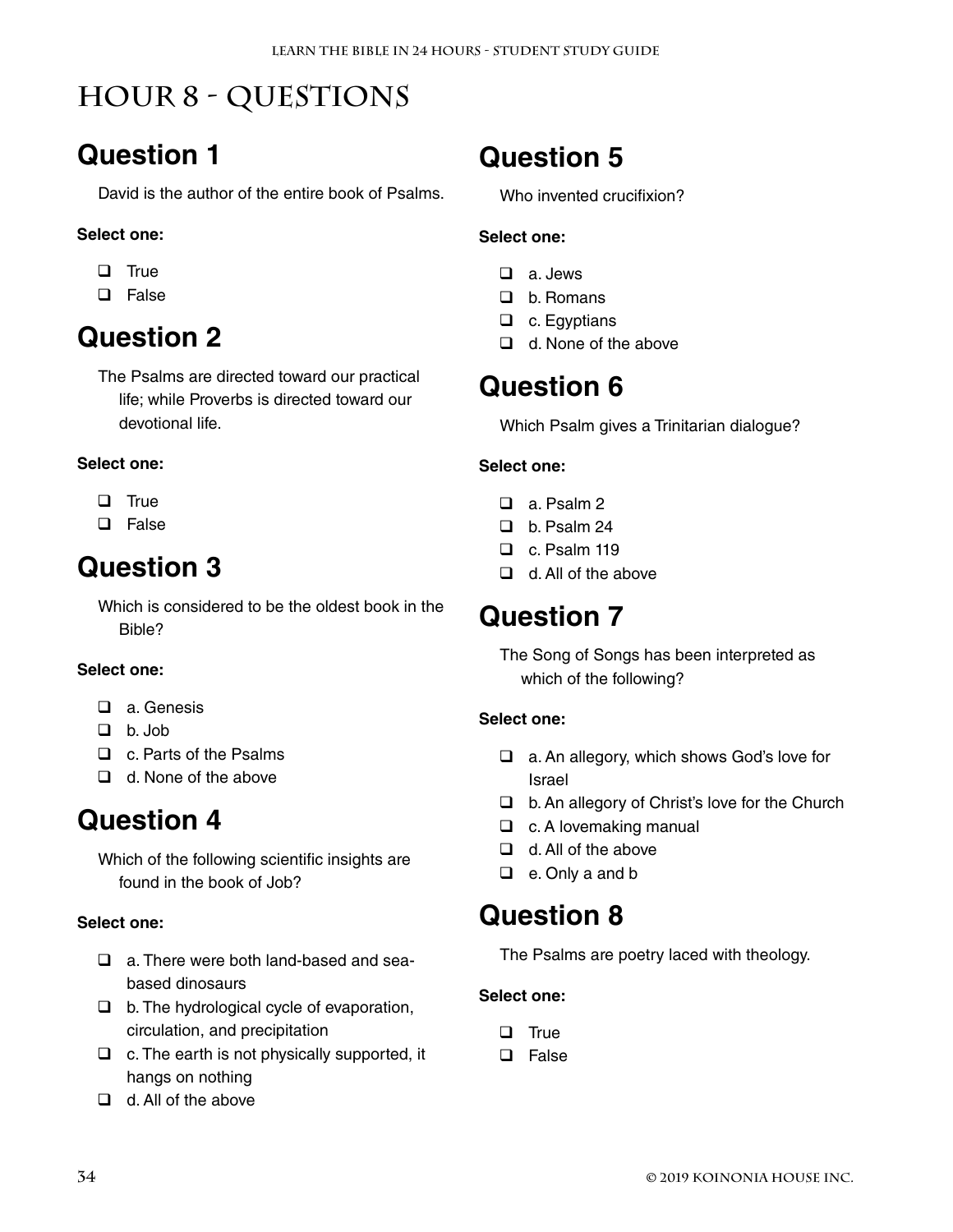In addition to being the longest chapter in the Bible, Psalm 119 is also an acrostic.

#### **Select one:**

- $\Box$  True
- □ False

### **Question 10**

Match the appropriate meaning with the book of the Bible.

| Genesis        |  |
|----------------|--|
| Leviticus      |  |
| <b>Numbers</b> |  |
| Exodus         |  |
| Deuteronomy    |  |

#### **Options:**

About Man, Deliverance, Sanctuary, Wanderings, Word of the Lord

### **Hour 8 - Discussion Topics**

- 1. Which of the Psalms has had a profound impact on your life and why?
- 2. Comment on five of the major themes in the book of Proverbs.
- 3. How is Ecclesiastes more bravely honest than pessimistic?
- 4. Is the Song of Songs a love-making guide, a literal historical episode, or a royal marriage allegory? Explain your answer.
- 5. What lessons have you learned from the book of Job?
- 6. Explain how the advice of Job's friends was valid but not necessarily true.
- 7. Describe which of the following times makes you most appreciate the Psalms.
	- a. When you go through dark times
	- b. When you want to sing praises to God
	- c. When you want a more powerful prayer life
	- d. When you need Biblical insight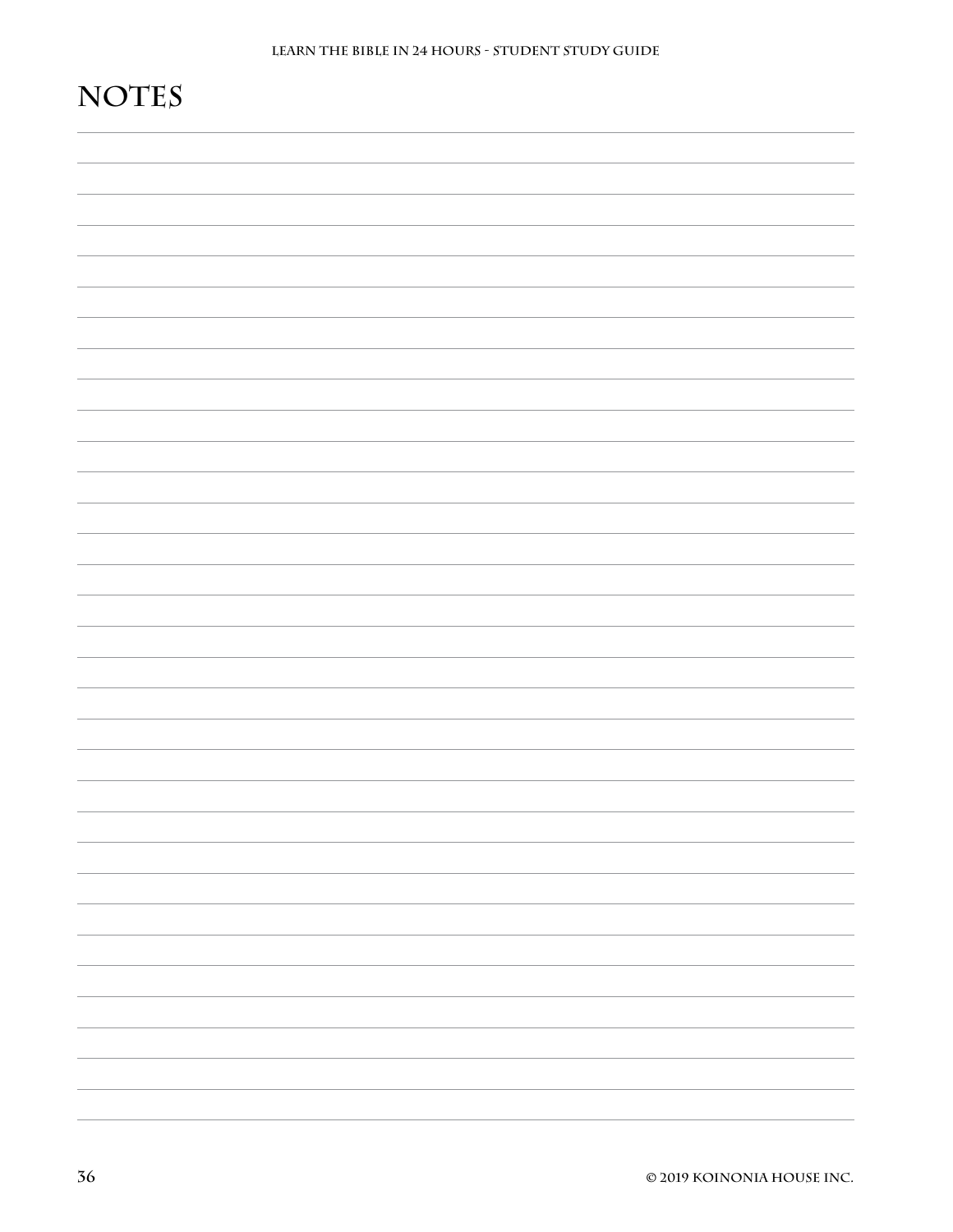# **Hour 9 - The Book of Daniel**

### **K-W-L Self Assessment**

Before starting the hour session, complete the first two sections below.

**K: Describe what you already KNOW about the topic. (This lays the foundation of your learning.)**

**W: Describe what you WANT to learn about the topic. (This establishes the direction of your learning.)**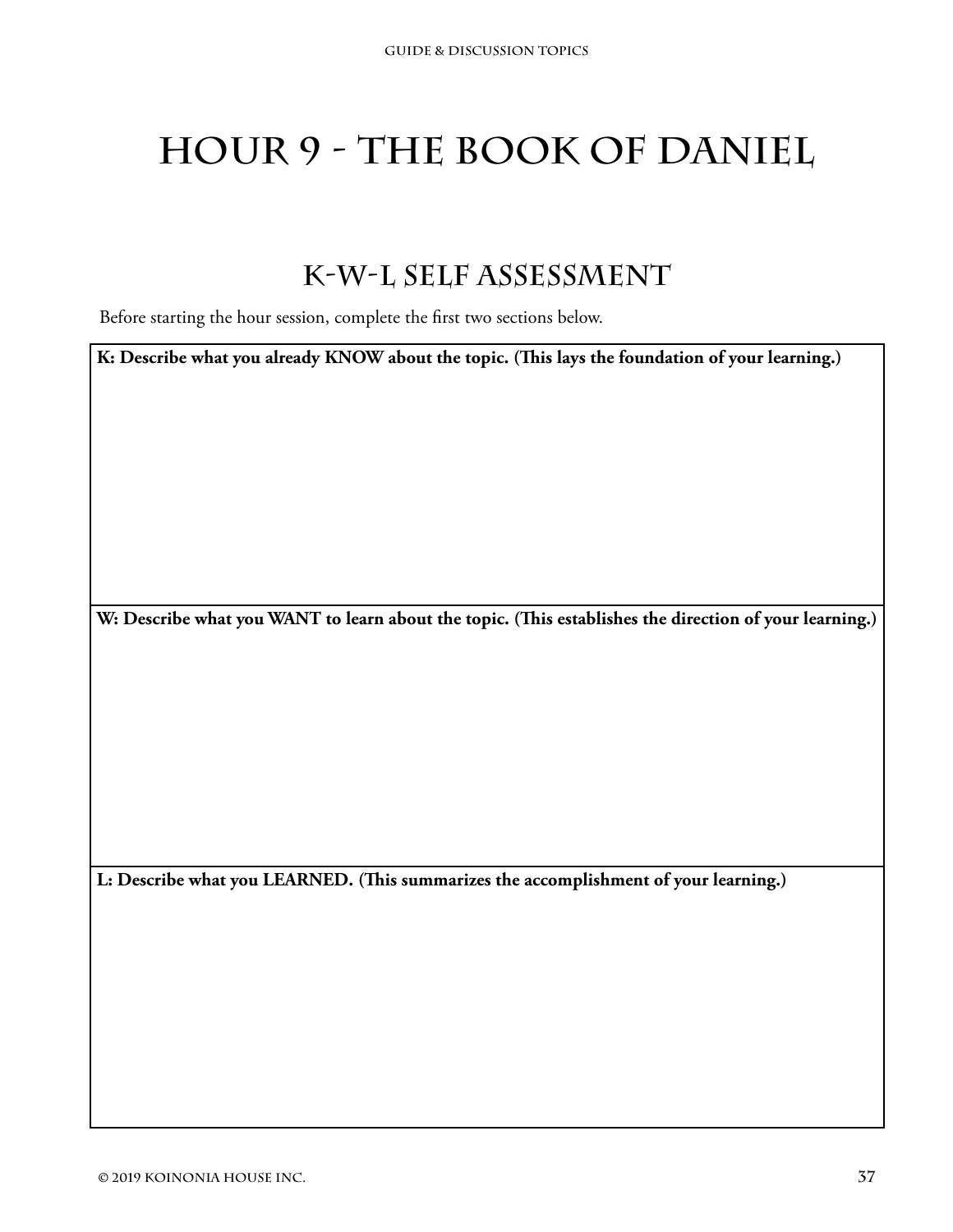# **Hour 9 - Questions**

# **Question 1**

The "Times of the Gentiles" will end at which of the following?

#### **Select one:**

- □ a. Beginning of the 70th Week of Daniel
- □ b. Rapture
- □ c. Displacement of the Coming World Leader by the return of the Lion of the Tribe of Judah
- d. Millennium
- $\Box$  e. None of the above

### **Question 2**

The first dream of Nebuchadnezzar is really a time line of all Gentile Empires from Babylon forward.

#### **Select one:**

- $\Box$  True
- **D** False

### **Question 3**

The phrase "mene mene tekel upharsin" was a call to repentance.

#### **Select one:**

- $\Box$  True
- □ False

### **Question 4**

Who conquered Babylon?

#### **Select one:**

- □ a. Egyptians
- □ b. Assyrians
- □ c. Greeks
- □ d. Romans
- $\Box$  e. None of the above

### **Question 5**

There are no hidden codes in the Bible. Consequently, those that are promoted as such are fabricated and should be avoided.

#### **Select one:**

- $\Box$  True
- **Q** False

### **Question 6**

Which book gives us the most information of the "silent years" between the Old and New Testaments?

#### **Select one:**

- □ a. Kings
- D b. Chronicles
- □ c. Samuel
- $\Box$  d. All of the above
- $\Box$  e. None of the above

### **Question 7**

The Biblical view of a year is which of the following?

- a. 365 days
- $\Box$  b. 367 days
- $\Box$  c. 360 days
- $\Box$  d. None of the above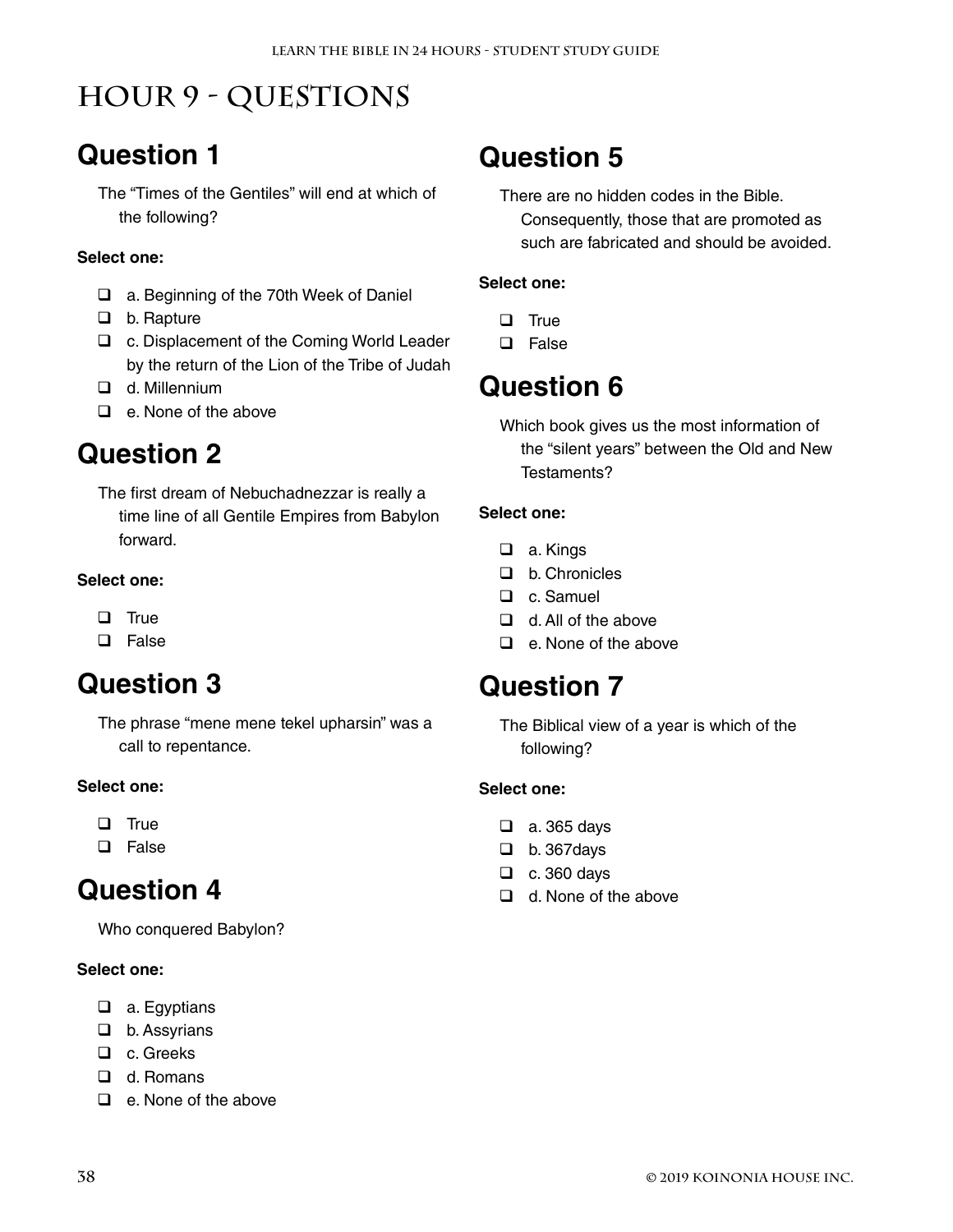Which one of the following prophets was a contemporary of Daniel?

#### **Select one:**

- $\Box$  a. Isaiah
- □ b. Ezekiel
- □ c. Jonah
- $\Box$  d. All of the above
- $\Box$  e. None of the above

### **Question 9**

The Medes and Persians had a law: "The king could write a law but he could not change it once it was written." This is what led to Daniel being thrown to the lions.

#### **Select one:**

- $\Box$  True
- **Q** False

# **Hour 9 - Discussion Topics**

- 1. Along with his friends, Daniel "purposed in his heart" that he would not defile himself. What did that mean for him and his companions? What does that mean for you today?
- 2. What was the "lesson" Nebuchadnezzar learned? Do you think he will be in heaven? Why or why not?
- 3. Why is Daniel 9:25 considered to be one of the most profound proofs of Jesus as the Messiah?
- 4. Daniel's three friends refused to bow down to the idol of Nebuchadnezzar and were subsequently thrown into a fiery furnace. What lessons have you learned personally from the fourth man in the fire account?
- 5. Do you think the rebuilding of the city of Babylon has any Biblical significance? Why?
- 6. Daniel gives the reader a glimpse of the dark side in Daniel 10. Why do you believe we are given these glimpses?
- 7. In Daniel Chapter 5, Daniel interprets the "handwriting on the wall". What is the significance of this interpretation? Be specific.

### **Question 10**

The conquest of Babylon by the Medes and Persians was one of the bloodiest battles recorded in human history.

- $\Box$  True
- **Q** False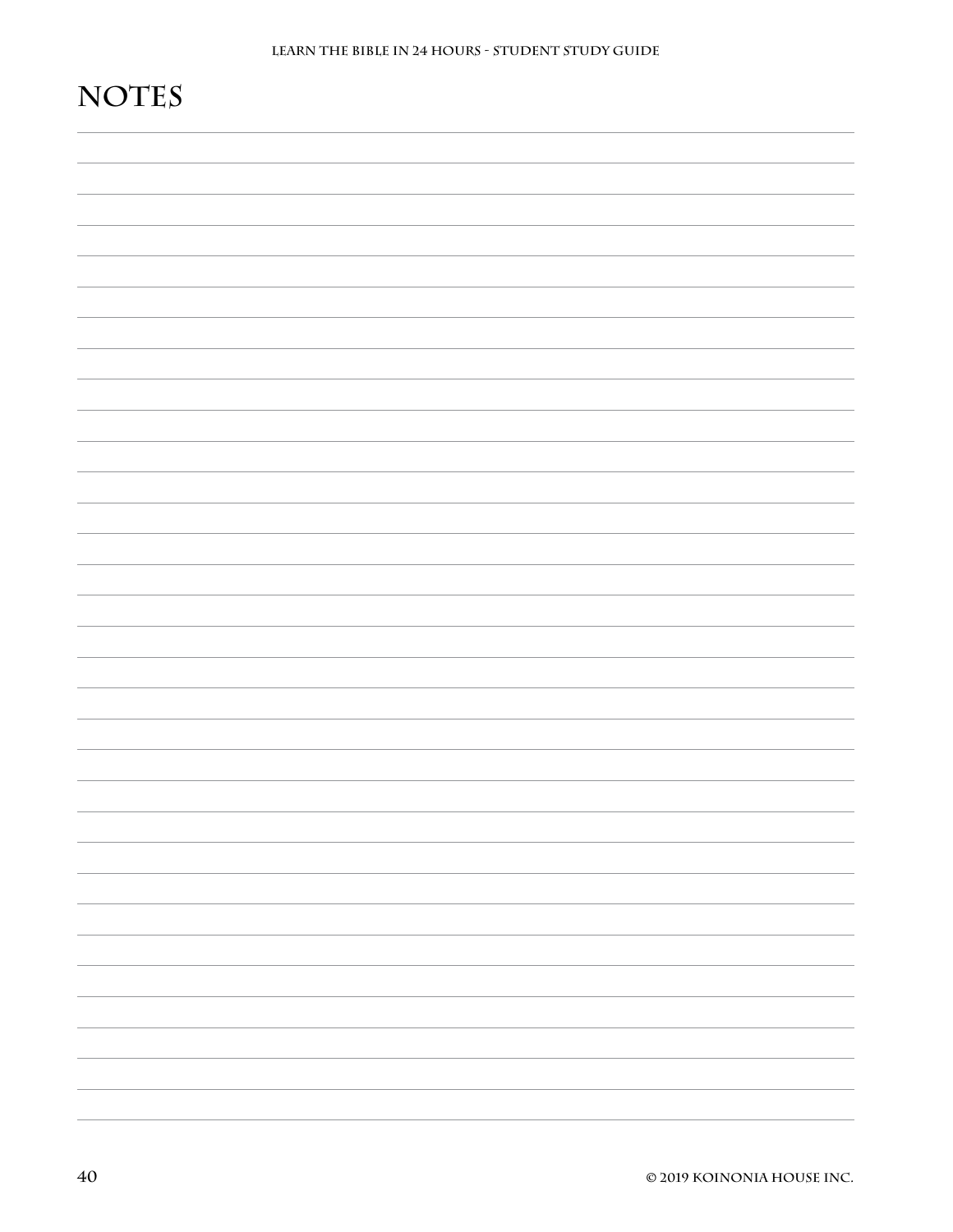# **Hour 10 - Post-Exile History — (Ezra, Nehemiah, Esther)**

### **K-W-L Self Assessment**

Before starting the hour session, complete the first two sections below.

**K: Describe what you already KNOW about the topic. (This lays the foundation of your learning.)**

**W: Describe what you WANT to learn about the topic. (This establishes the direction of your learning.)**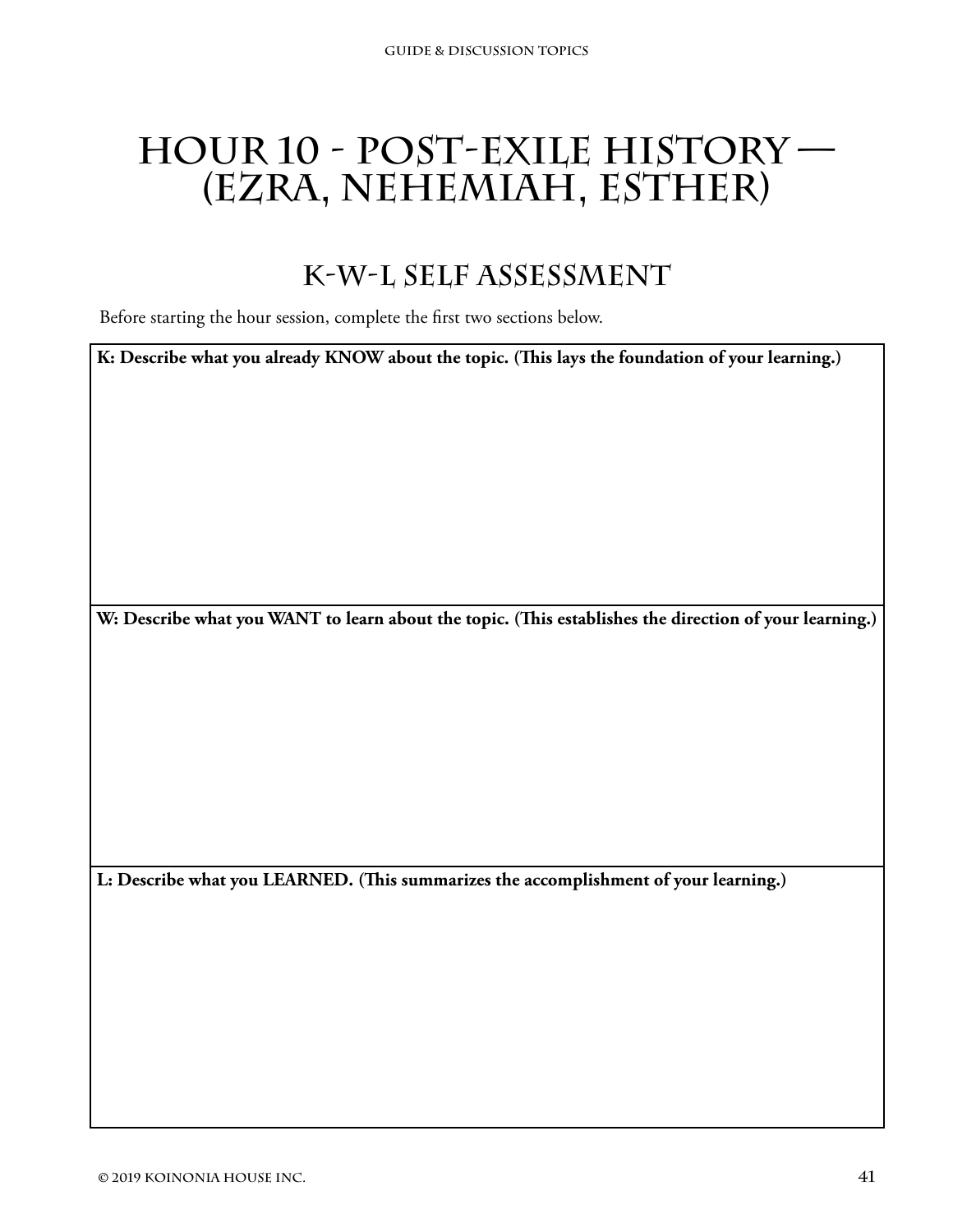# **Hour 10 - Questions**

### **Question 1**

Haggai and Nehemiah were contemporaries.

#### **Select one:**

- $\Box$  True
- □ False

# **Question 2**

With the exception of "hidden codes," the name of God does not appear in the book of Esther.

#### **Select one:**

- $\Box$  True
- **D** False

# **Question 3**

Name the ruler who united the Medes and the Persians?

#### **Select one:**

- □ a. Cyrus
- □ b. Xerxes
- □ c. Alexander
- □ d. Darius

### **Question 4**

How many years prior to Cyrus' reign had Isaiah prophesied his feats?

#### **Select one:**

- $\Box$  a. 15
- $\Box$  b. 100
- □ c. More than 150
- $\Box$  d. 10

### **Question 5**

Approximately how many Jews actually returned to the Promised Land when they were given the freedom to return from Babylon?

#### **Select one:**

- $\Box$  a. There is no way of knowing
- $\Box$  b. A vast majority -- over 300,000
- □ c. Over half -- 175,000
- $\Box$  d. A minority, numbering less than 50,000

### **Question 6**

The Old Testament shows the Temple was located in Jerusalem. Where is the location of the Temple in the New Testament?

#### **Select one:**

- a. The exact same place
- □ b. The New Jerusalem
- $\Box$  c. In the lives of believers
- $\Box$  d. None of the above

### **Question 7**

What is the meaning of the name "Esther"?

- □ a. One called forth
- □ b. Something hidden
- □ c. Jewel
- □ d. Queen or Princess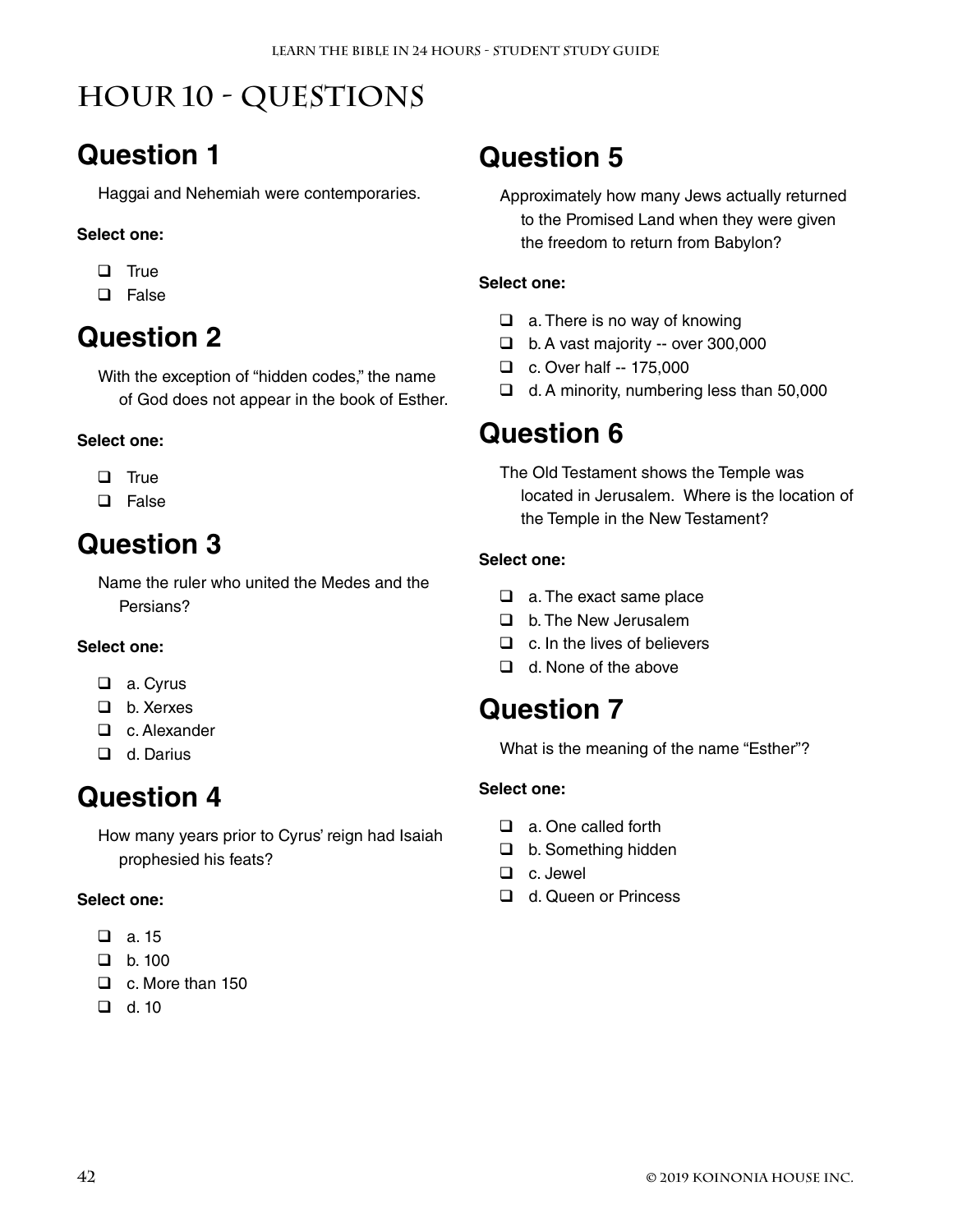Which feast commemorates the rededication of the Temple under the Maccabbeans?

#### **Select one:**

- a. Purim
- □ b. Passover
- □ c. Tabernacles
- $\Box$  d. None of the above

### **Question 9**

As a result of David having mercy on Shimei, who was born later from Shimei's line and played a strategic role in the Book of Esther?

#### **Select one:**

- □ a. Haman
- D b. Mordecai
- □ c. Nebuchan
- $\Box$  d. None of the above

### **Hour 10 -Discussion Topics**

- 1. Why did the Southern Kingdom survive when the Northern Kingdom did not?
- 2. What were the leadership lessons of Nehemiah?
- 3. What are the personal lessons from the book of Esther? Are there hidden acrostics and other codes behind the text? If so, why do you think the Holy Spirit placed them in this book?
- 4. What was the decree of Cyrus? Explain what this decree meant to the people of Israel.
- 5. Who was Antiochus Epiphanes? What does he have to do with future events?
- 6. Why do the Jews celebrate the Feast of Purim? What was this feast about?
- 7. Describe Ezra and his accomplishments.

### **Question 10**

The terms "Jews" and "Israelites" became synonymous after the Jews returned from Babylon.

- $\Box$  True
- **Q** False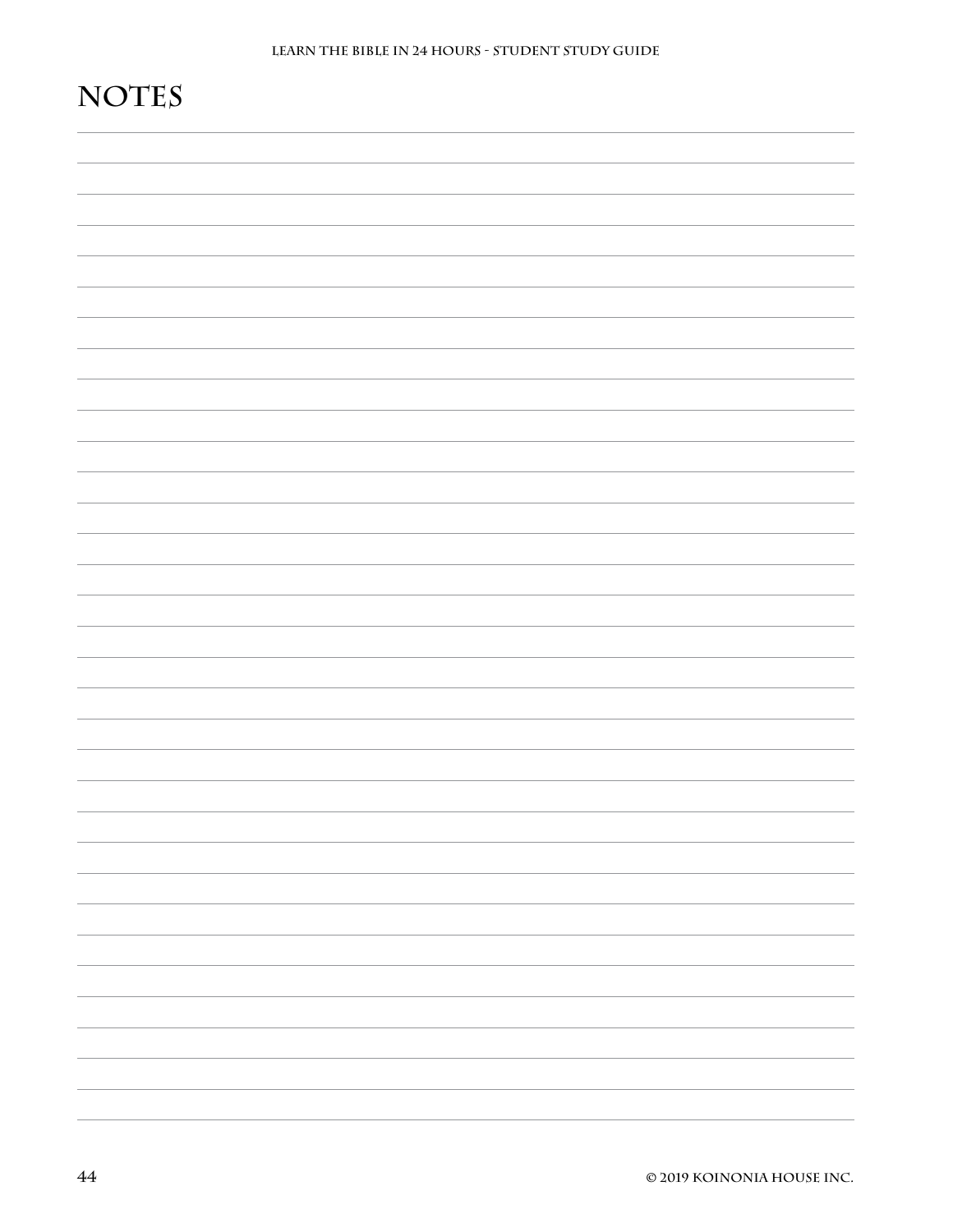# **Hour 11 - The Major Prophets — (Isaiah, Jeremiah, Ezekiel)**

### **K-W-L Self Assessment**

Before starting the hour session, complete the first two sections below.

**K: Describe what you already KNOW about the topic. (This lays the foundation of your learning.)**

**W: Describe what you WANT to learn about the topic. (This establishes the direction of your learning.)**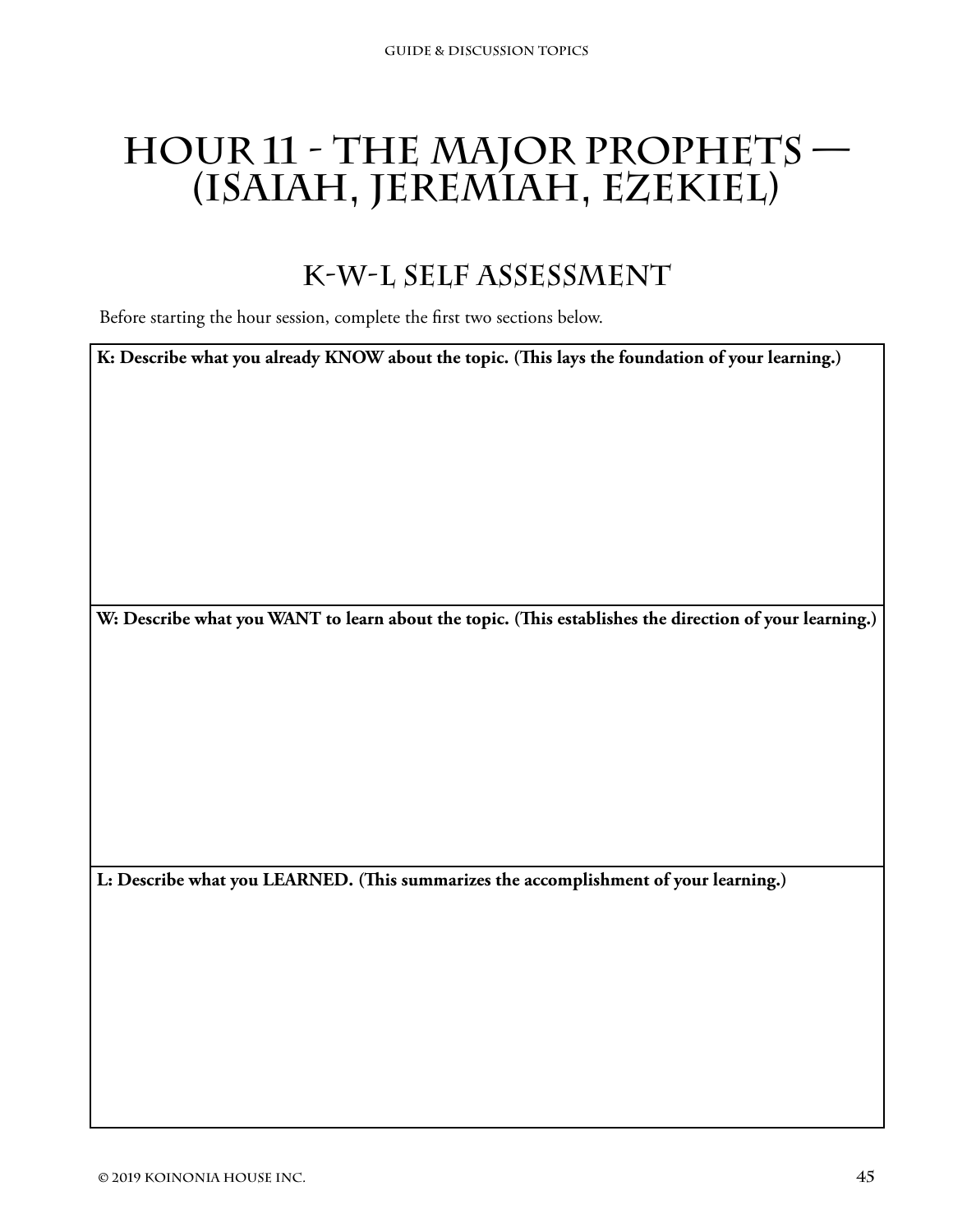# **Hour 11 - Questions**

### **Question 1**

Which prophet is quoted the most in the New Testament?

#### **Select one:**

- $\Box$  a. Isaiah
- D b. Daniel
- □ c. Jeremiah
- □ d. Ezekiel

### **Question 2**

The book of Isaiah has more "Messianic prophecies" than any other Old Testament book.

#### **Select one:**

- $\Box$  True
- **Q** False

### **Question 3**

Match the following:

| Times of Gentiles               |  |
|---------------------------------|--|
| The Messianic<br>Prophet        |  |
| Divine Judgment<br>upon Nations |  |
| Coming<br>Restoration           |  |

#### **Choices:**

Ezekiel Jeremiah Isaiah Daniel

### **Question 4**

Which of the following is encrypted in Isaiah 53?

#### **Select one:**

- $\Box$  a. Forty names of people who were at the cross
- $\Box$  b. Include the phrase "Yeshua is My name"
- □ c. "Let Him be crucified"
- $\Box$  d. All of the above
- $\Box$  e. None of the above

### **Question 5**

When Jesus read the scroll of Isaiah 61 at the synagogue in Nazareth, He did not quote the entire passage but stopped at a comma.

#### **Select one:**

- $\Box$  True
- **D** False

### **Question 6**

Which apostle shattered the "Deutero-Isaiah" theory of plurality of authorship?

- □ a Peter
- $\Box$  b. James
- $\Box$  c. John
- d. Paul
- $\Box$  e. None of the above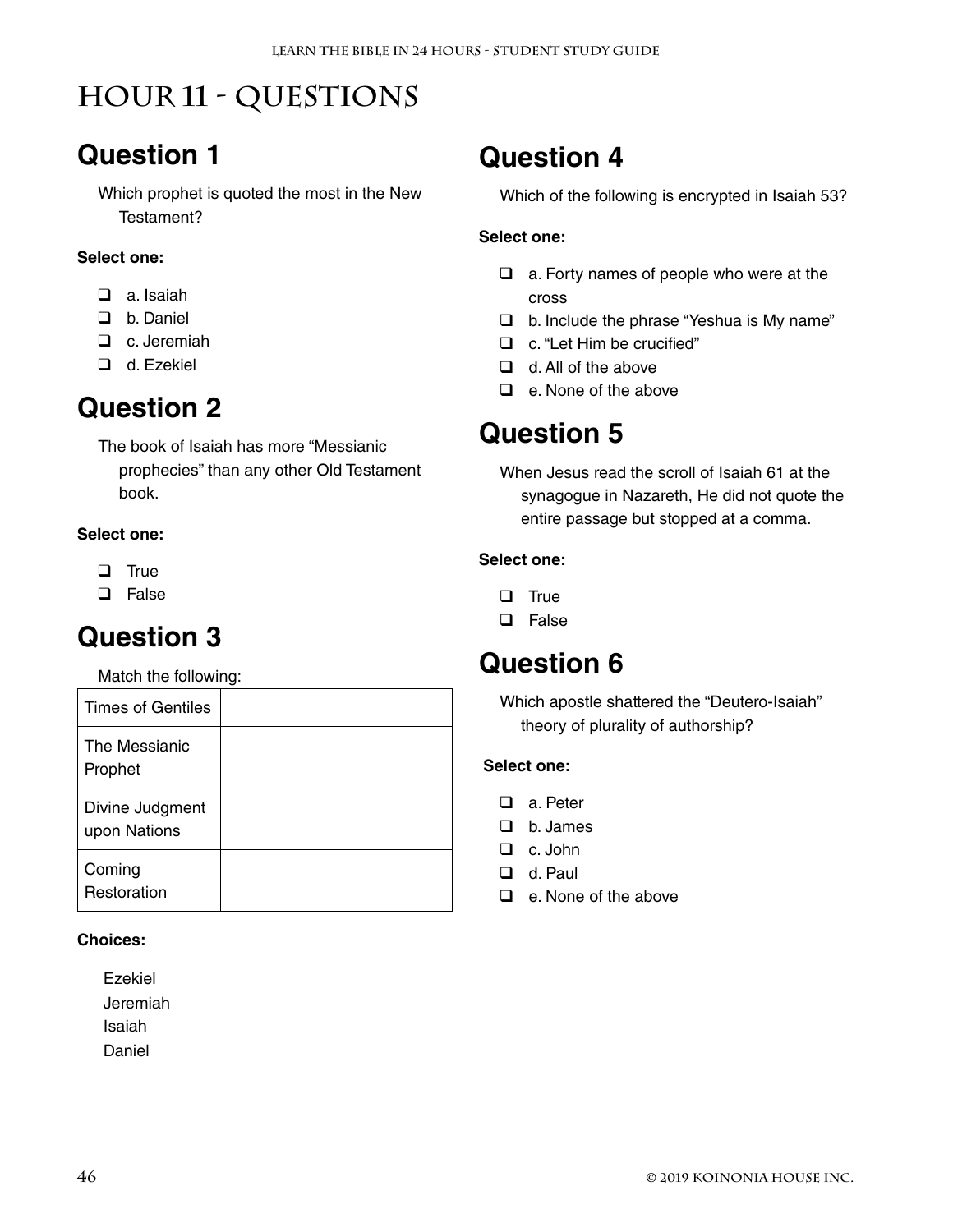7. Which Old Testament prophet is known as the weeping prophet?

#### **Select one:**

- a. Jeremiah
- $\Box$  b. Isaiah
- □ c. Zechariah
- □ d. Ezekiel

### **Question 8**

Daniel, reading the prophet Jeremiah, noticed the end of the seventy years predicted captivity was near.

#### **Select one:**

- $\Box$  True
- **Q** False

### **Question 9**

On which king did God pronounce a blood curse?

#### **Select one:**

- a. Jechoniah
- $\Box$  b. Ahaz
- □ c. Manasseh
- d. None of the above

### **Question 10**

Which two books give us the origins and destiny of Lucifer?

#### **Select one:**

- □ a. Isaiah and Ezekiel
- $\Box$  b. Isaiah and Jeremiah
- □ c. Jeremiah and Ezekiel
- $\Box$  d. Isaiah and Lamentations
- $\Box$  e. None of the above

### **Hour 11 - Discussion Topics**

- 1. Why a virgin birth? Explain.
- 2. In what sense is Isaiah 53 yet to be fulfilled?
- 3. Is the Magog Invasion of Ezekiel 38 and 39 imminent? Is it part of the Armageddon scenario or is it a prelude? Why do many scholars believe it will occur after the Rapture?
- 4. What is the significance of the valley of dry bones in Ezekiel 37? Does Isaiah 11:11 have any bearing on Ezekiel 37?
- 5. Which temple is being described in Ezekiel Chapters 40-48? Give evidence to support your choice.
- 6. List the highlights of Jeremiah's career as a prophet. Can you personally relate to Jeremiah? Explain.
- 7. Who is called the messianic prophet? Give reasons to support your choice.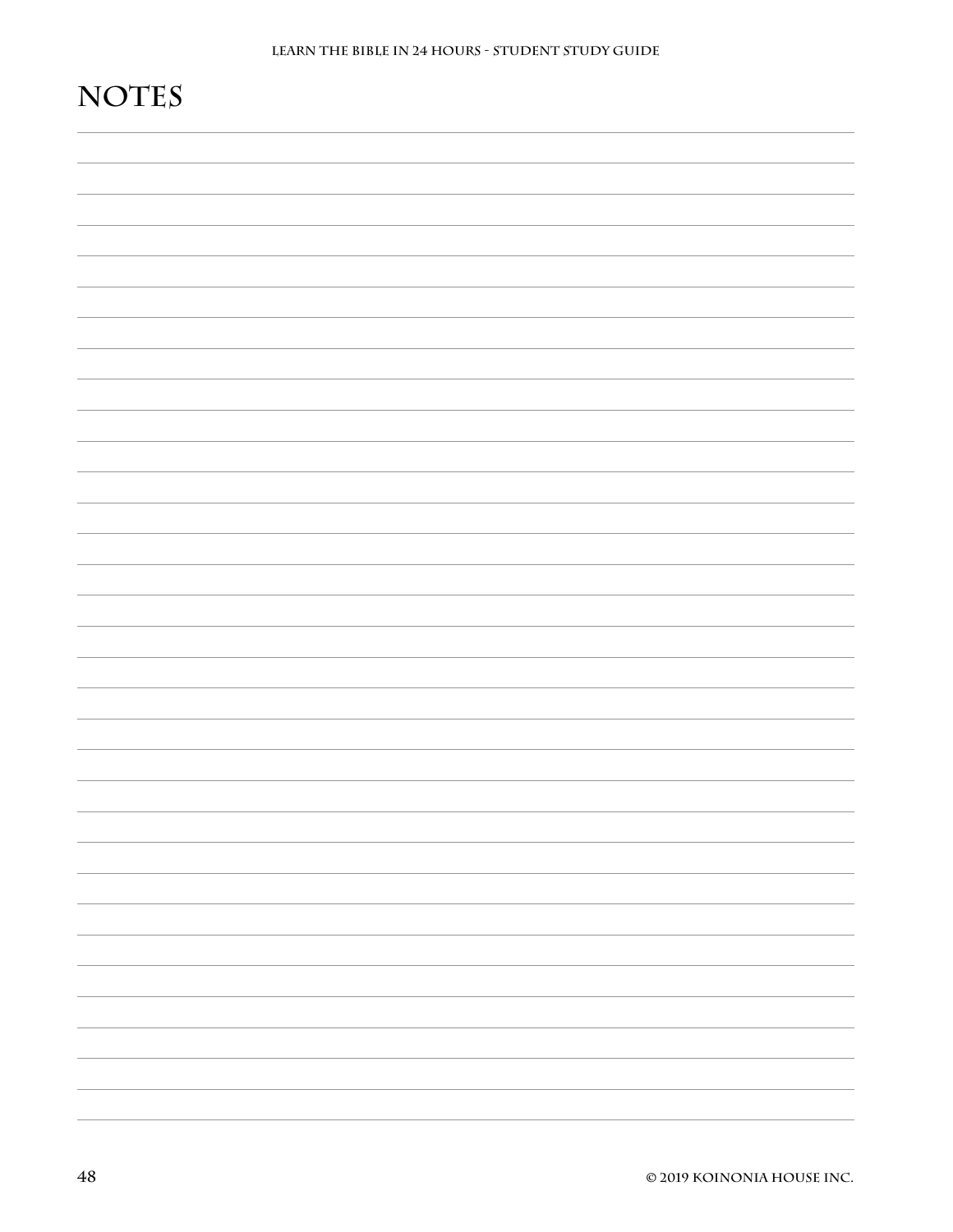# **Hour 12 - The Minor Prophets**

### **K-W-L Self Assessment**

Before starting the hour session, complete the first two sections below.

**K: Describe what you already KNOW about the topic. (This lays the foundation of your learning.)**

**W: Describe what you WANT to learn about the topic. (This establishes the direction of your learning.)**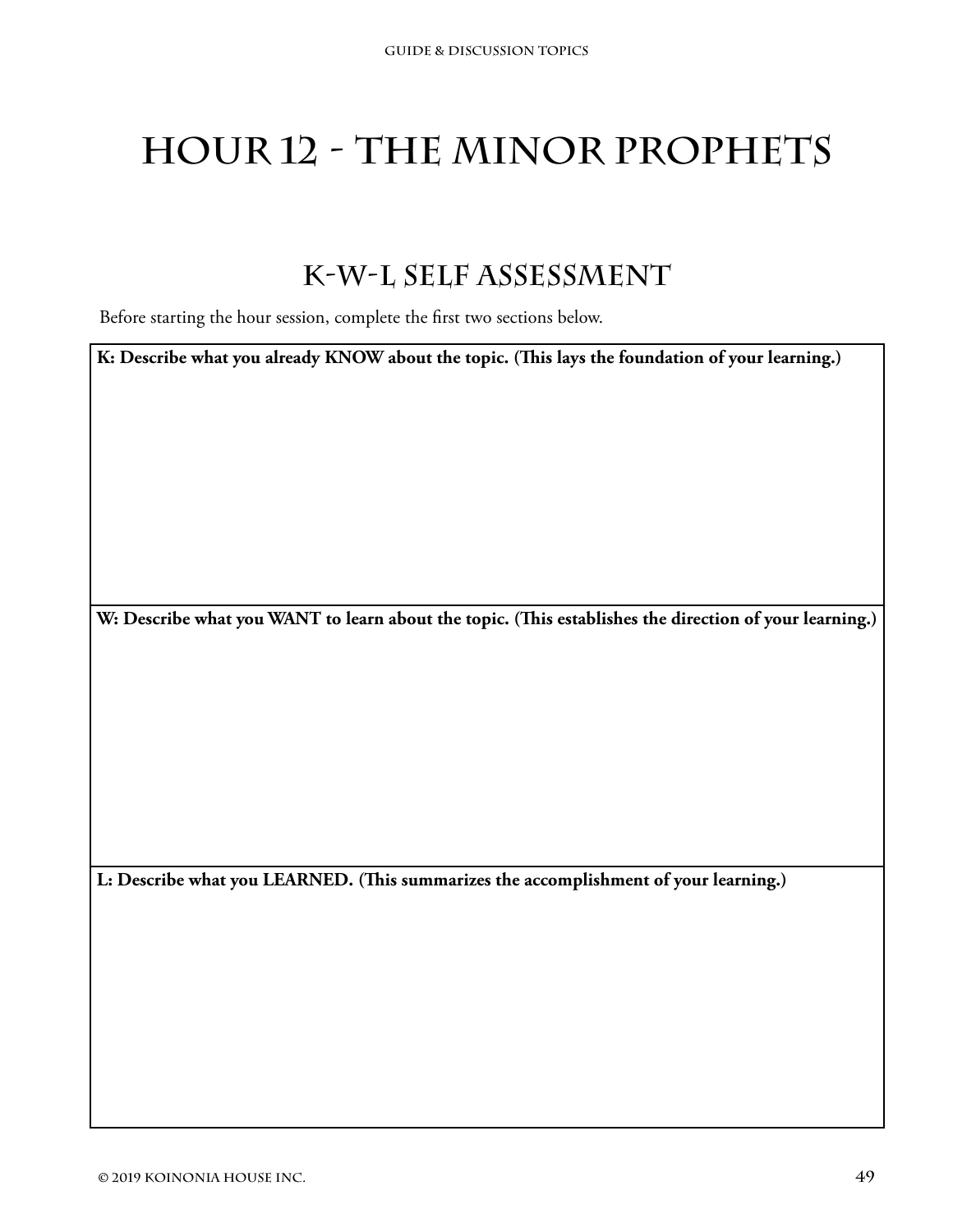# **Hour 12 - Questions**

### **Question 1**

Which of the following is true about Hosea?

#### **Select one:**

- $\Box$  a. He spoke to the Northern Tribes
- $\Box$  b. He married a harlot
- $\Box$  c. His children were given "prophetic" names
- $\Box$  d. All of the above
- $\Box$  e. None of the above

### **Question 2**

What is the key theme in the book of Joel?

#### **Select one:**

- $\Box$  a. The day of the Lord
- $\Box$  b. The remnant shall return
- $\Box$  c. The Assyrians will prevails
- $\Box$  d. All of the above
- $\Box$  e. None of the above

### **Question 3**

Amos was which of the following?

#### **Select one:**

- □ a. A layman
- $\Box$  b. A priest
- □ c. A Levite
- $\Box$  d. From the royal line
- $\Box$  e. None of the above

### **Question 4**

Obadiah speaks out directly against the Edomites; who always cheered for Israel's attackers.

#### **Select one:**

- $\Box$  True
- □ False

# **Question 5**

Jonah was a reluctant prophet sent to which city?

#### **Select one:**

- a. Edom
- □ b. Ashkelon
- D c. Caesarea
- □ d. Gaza
- $\Box$  e. None of the above

### **Question 6**

What god did the Ninevites worship?

#### **Select one:**

- □ a. Dagon the fish god
- □ b. Baal the moon god
- $\Box$  c. Mars the war god
- $\Box$  d. None of the above

### **Question 7**

Which of the Minor Prophets speaks of Bethlehem as the birthplace of Jesus Christ?

- $\Box$  a Micah
- □ h Zechariah
- □ c. Jonah
- d. Hosea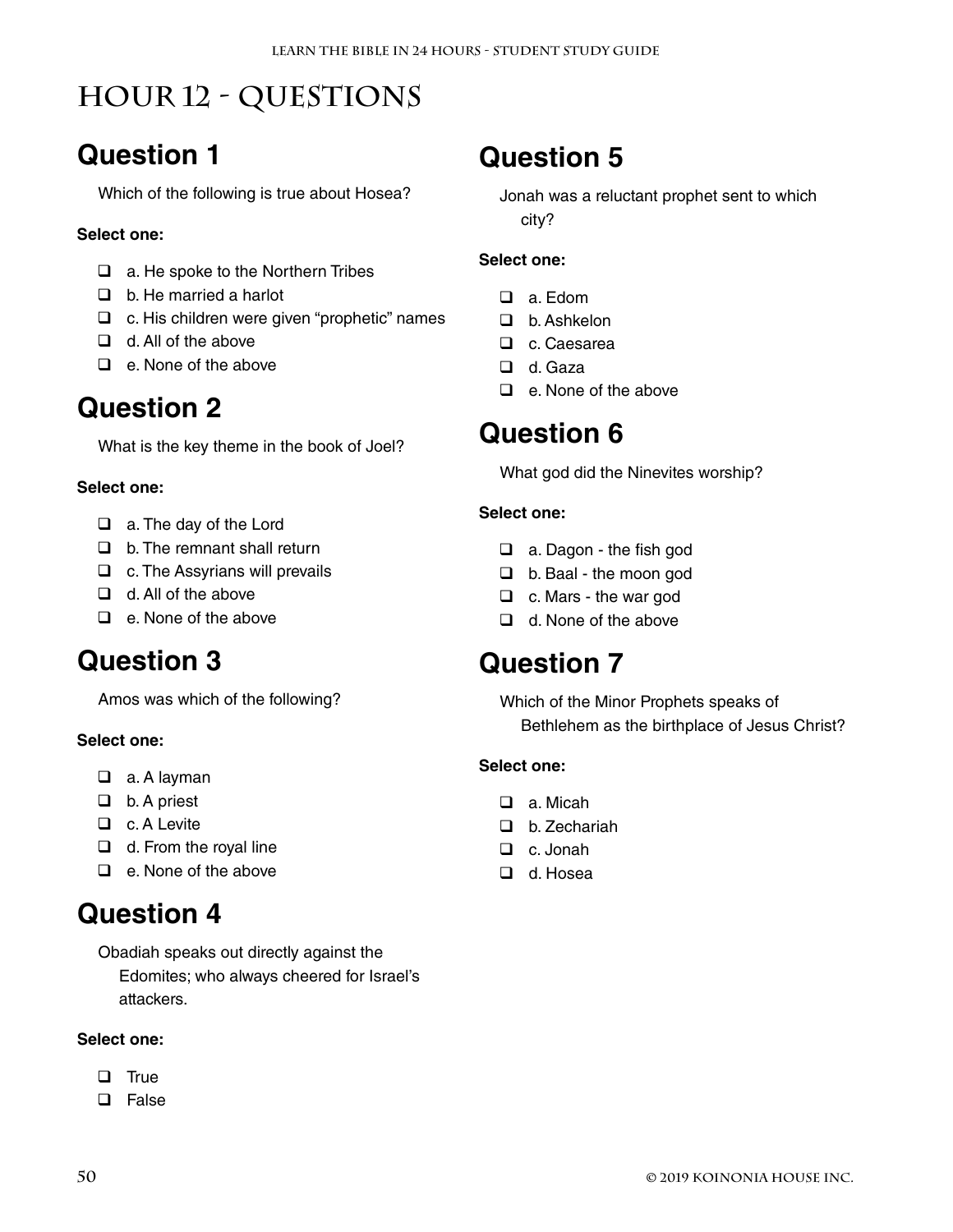Who are the two prophets who came out of Galilee and directed their messages to the Ninevites?

#### **Select one:**

- a. Jonah and Nahum
- **D** b. Nahum and Micah
- □ c. Jonah and Obadiah
- □ d. Amos and Zephaniah

### **Question 9**

Which minor prophet describes the false leader, the "idol shepherd"?

#### **Select one:**

- a. Zephaniah
- b. Hosea
- c. Joel
- d. Micah
- □ e. Zechariah

### **Hour 12 - Discussion Topics**

- 1. How can we grieve the Holy Spirit? Along with this thought, does God suffer? How?
- 2. List the comparisons between Israel in Hosea's day and the USA today.
- 3. Has God judged America? If so, in what way? If not, why not?
- 4. What is the value of prayer? Give us a snapshot of your prayer life.
- 5. Why is Jerusalem such a major issue for "all nations" today? What is so relevant today about Joel 3:2?
- 6. List the 12 Minor Prophets. Give a brief description of each one's purpose.
- 7. List the 10 miracles from the book of Jonah. Which miracle can you relate to your walk?

### **Question 10**

Which Old Testament prophet speaks specifically about "tithing"? In fact, it comes across like a dare to put God to the test.

- a. Joel
- □ b. Haggai
- □ c. Malachi
- d. Nahum
- □ e. None of the above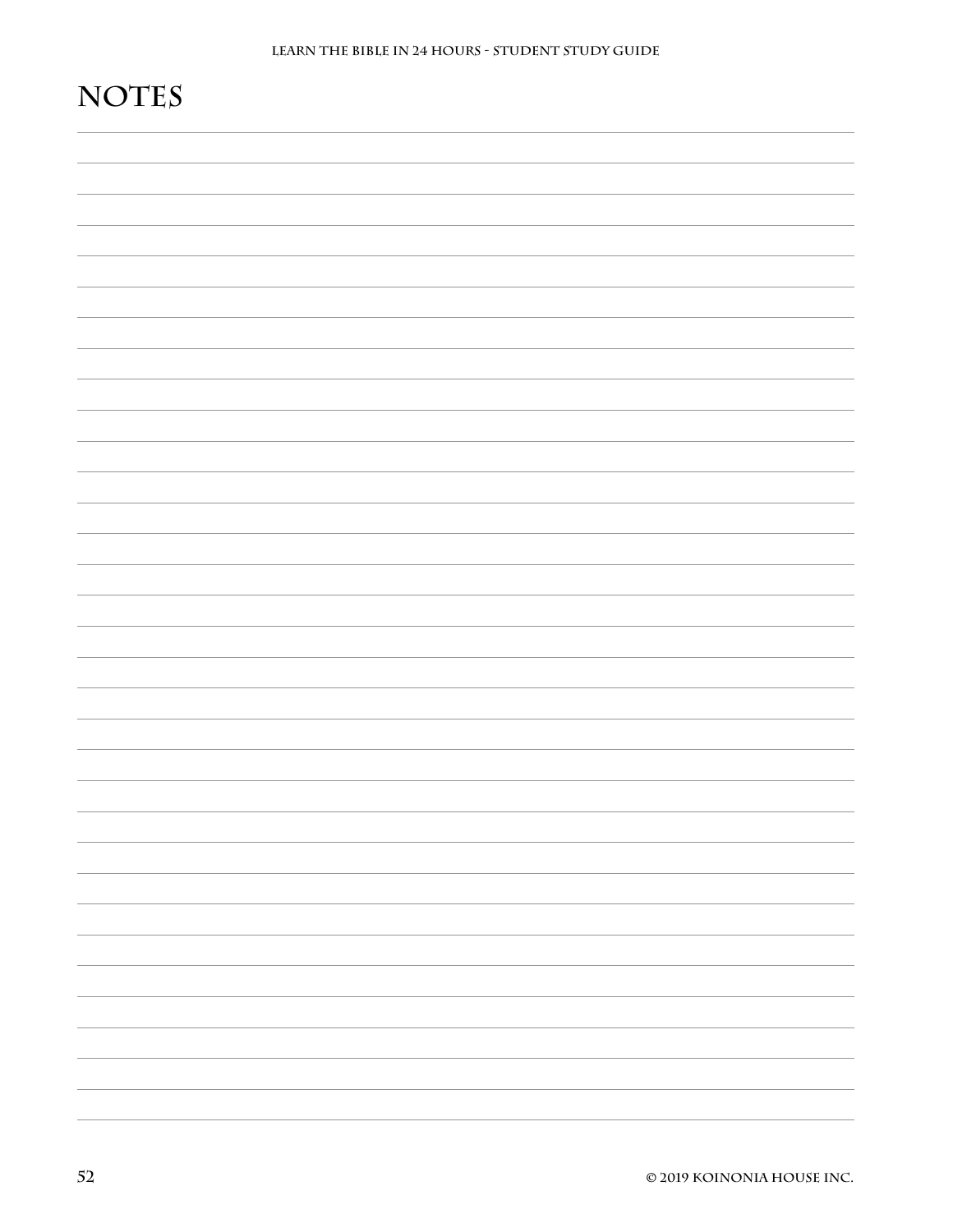# **Hour 13 - How Can We Be Sure? (Introduction to the New Testament)**

### **K-W-L Self Assessment**

Before starting the hour session, complete the first two sections below.

**K: Describe what you already KNOW about the topic. (This lays the foundation of your learning.)**

**W: Describe what you WANT to learn about the topic. (This establishes the direction of your learning.)**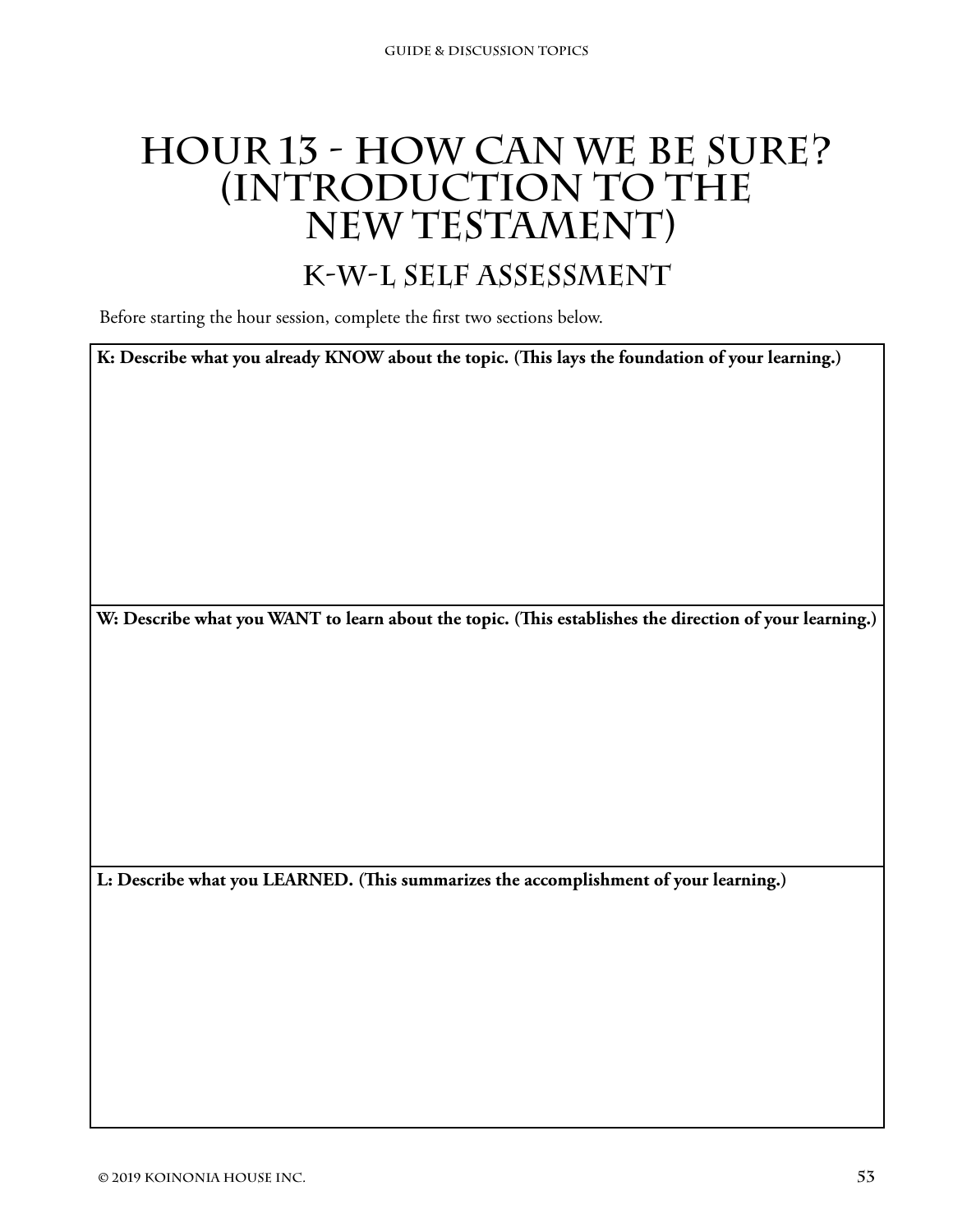# **Hour 13 - Questions**

### **Question 1**

The Old Testament was originally written in Greek due to Israel's captivities and was translated into Hebrew more than 200 years before Christ.

#### **Select one:**

- $\Box$  True
- **Q** False

### **Question 2**

There are over 8000 predictive verses in the Bible.

#### **Select one:**

- $\Box$  True
- □ False

### **Question 3**

The Bible is somewhat silent to prophetic expectations except for the coming of the Messiah.

#### **Select one:**

 $\Box$  True

 $\square$  False

### **Question 4**

Zechariah 11 predicts which of the following?

#### **Select one:**

- $\Box$  a. Jesus would be betrayed for 30 pieces of silver
- $\Box$  b. The 30 pieces of silver would go to a potter
- $\Box$  c. The 30 pieces of silver would be cast into the Temple
- $\Box$  d. All of the above

### **Question 5**

Which of the following were attempts by Satan to thwart the plan of God?

#### **Select one:**

- $\Box$  a. The slaughter of the children in Bethlehem
- $\Box$  b. Haman's attempt to wipe out the Jews
- $\Box$  c. Pharaoh's pursuit
- $\Box$  d. All of the above

### **Question 6**

Which book contains the majority of the eight messianic prophecies discussed in this session?

#### **Select one:**

- □ a. Isaiah
- □ b. Psalms
- $\Box$  c. Zechariah
- □ d. Micah

### **Question 7**

What is one of the most amazing predictive prophecies in the Bible according to Dr. Missler?

- □ a. Ruth and Boaz
- $\Box$  b. Psalm 22 and the fact that crucifixion had not yet been invented
- $\Box$  c. The specific prediction of the precise day that the Messiah would present Himself as King to Jerusalem
- □ d. The "666" passage from Revelation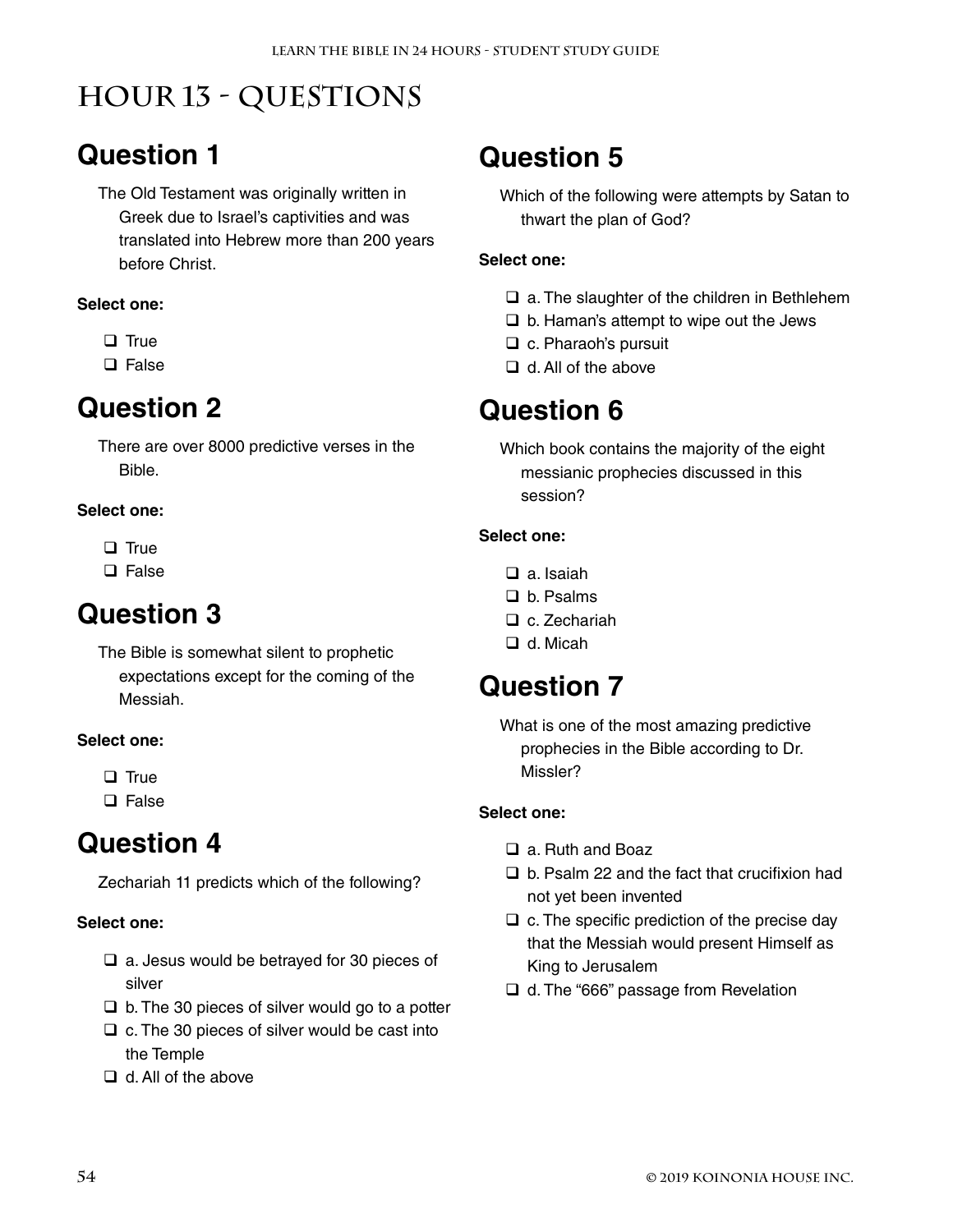Match the following Old Testament prophecies with their references.

| Wounds in His hands   |  |
|-----------------------|--|
| Would give no defense |  |
| Crucified             |  |
| Born in Bethlehem     |  |

#### **Options:**

Isaiah Micah Psalms Zechariah

### **Question 9**

Where are Jesus' dying words foretold?

#### **Select one:**

- □ a. Psalms
- $\Box$  b. Isaiah
- □ c. Zechariah
- $\Box$  d. All of the above
- $\Box$  e. None of the above

### **Question 10**

The Scarlet Thread refers to which of the following?

#### **Select one:**

- $\Box$  a. The "Seed of the woman" (Gen 3:15)
- $\Box$  b. Abraham (Gen 22:18)
- $\Box$  c. Jacob (Gen 49:10)
- $\Box$  d. David (2 Sam 7:11-16)
- $\Box$  e. All of the above

# **Hour 13 - Discussion Topics**

- 1. Discuss prophetic expectations on our near horizon.
- 2. Why was the crucifixion NOT a tragedy but an accomplishment?
- 3. In what ways is the book of Ruth messianic?
- 4. Make a list of the prophecies found in Psalm 22.
- 5. What is your favorite Old Testament prophecy?
- 6. What are some of the ways that Satan has tried to thwart the plan of God?
- 7. Besides the messianic, what other prophetic themes are in the Bible?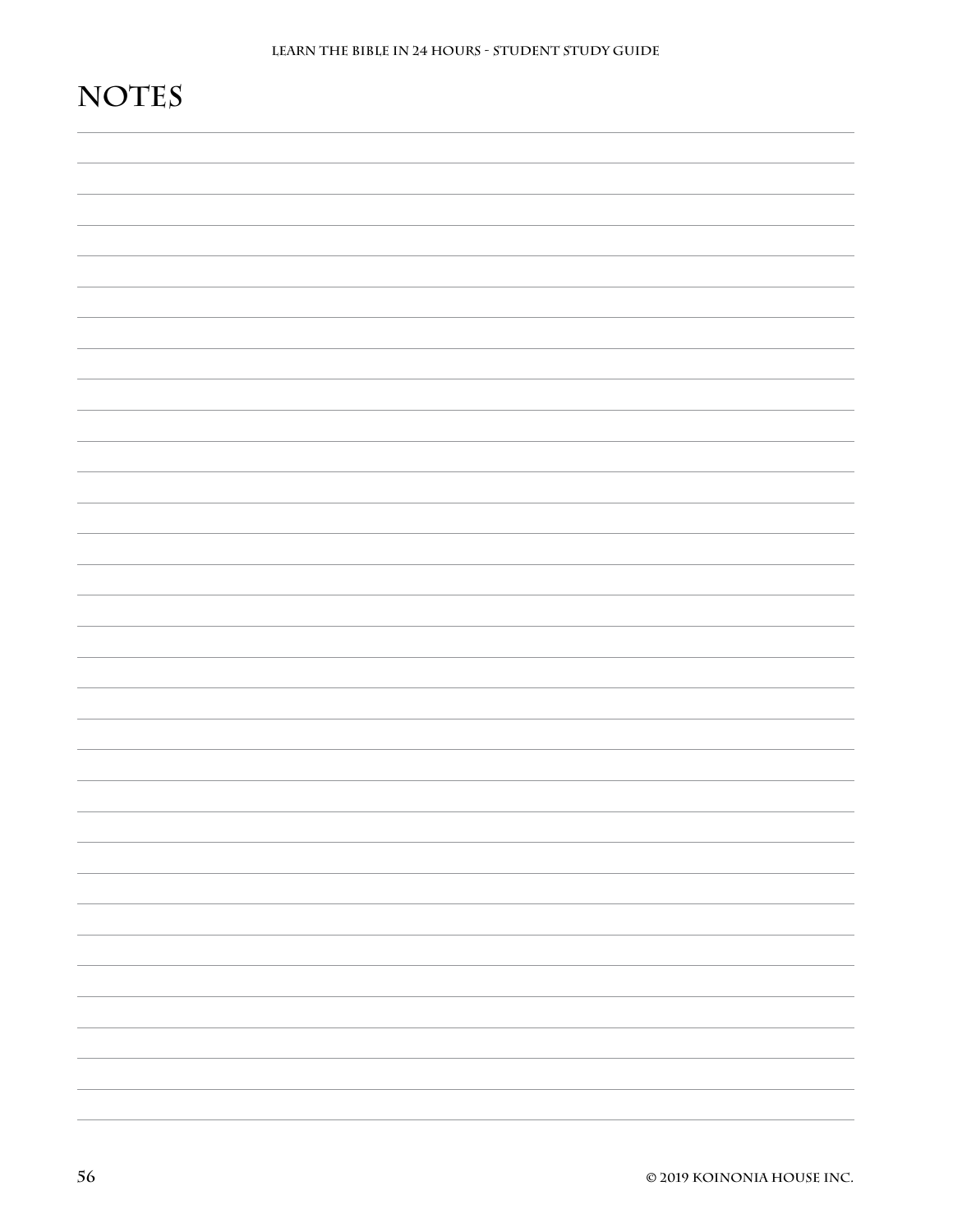# **Hour 14 - The New Testament (How We Got Our Bible)**

### **K-W-L Self Assessment**

Before starting the hour session, complete the first two sections below.

**K: Describe what you already KNOW about the topic. (This lays the foundation of your learning.)**

**W: Describe what you WANT to learn about the topic. (This establishes the direction of your learning.)**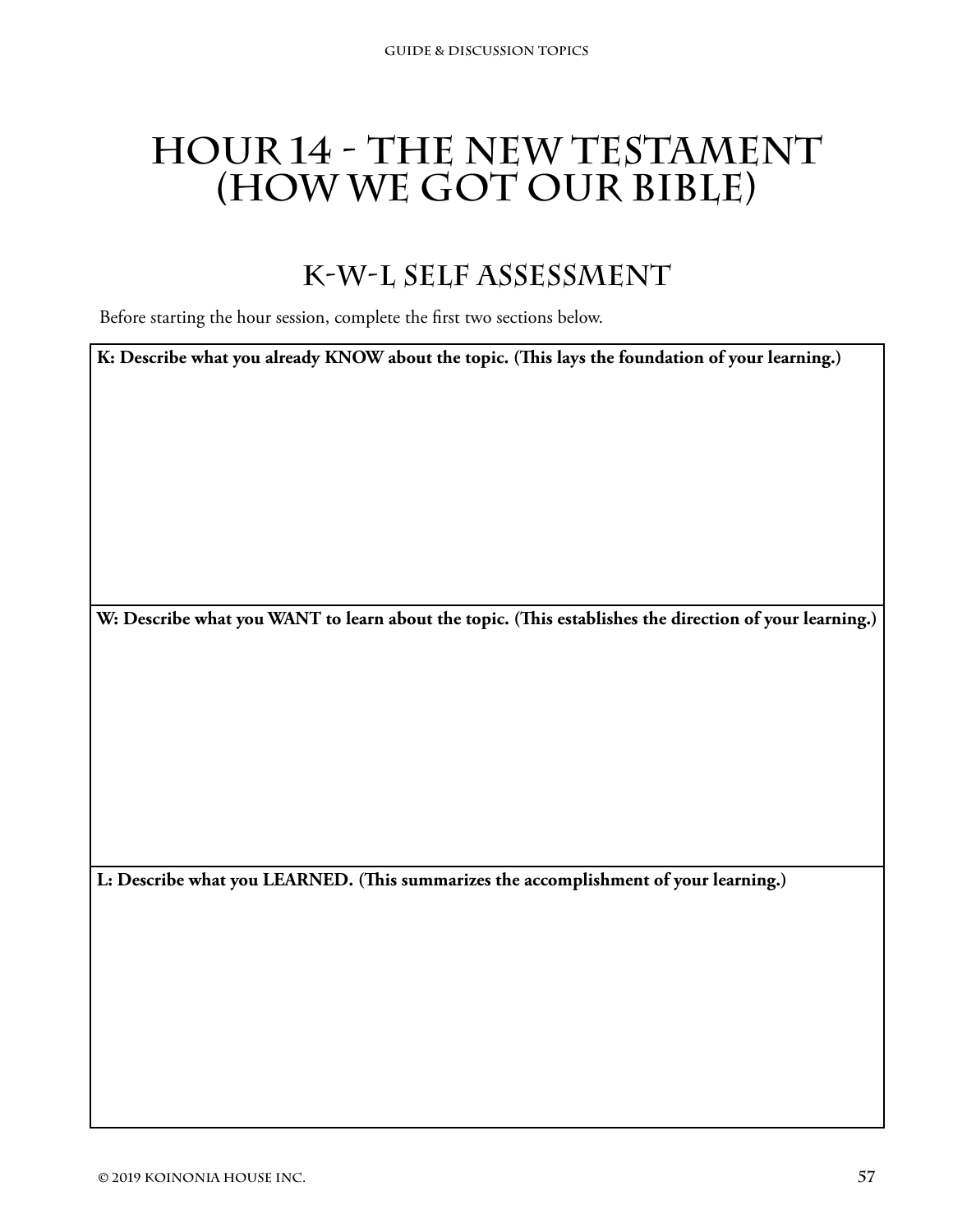# **Hour 14 - Questions**

### **Question 1**

There is at least one book in the Old Testament that is older than the books of Moses.

#### **Select one:**

- $\Box$  True
- □ False

### **Question 2**

The Old Testament was written over which of the following time periods?

#### **Select one:**

- $\Box$  a. Tens of thousands of years
- $\Box$  b. Thousands of years
- $\Box$  c. One lifetime
- $\Box$  d. None of the above

### **Question 3**

Which is not mentioned in the New Testament and thus argues for its early dating?

#### **Select one:**

- □ a. Nero's persecution
- □ b. The Destruction of Jerusalem
- $\Box$  c. The execution of James, the leader of the Jewish Church
- $\Box$  d. All of the above events are mentioned in the New Testament
- $\Box$  e. None of the above events are mentioned in the New Testament

### **Question 4**

The New Testament was written on scrolls while the Old Testament was predominately written on parchment codices.

#### **Select one:**

- $\Box$  True
- $\square$  False

### **Question 5**

Matching the languages of Jesus' day.

| Greek   |  |
|---------|--|
| Aramaic |  |
| Hebrew  |  |
| Latin   |  |

#### **Options:**

- 1. The language of the Old Testament
- 2. The language of the people as well as the language of the New Testament
- 3. Official language of the Roman Empire
- 4. A Persian/Hebrew dialect which Jesus spoke

### **Question 6**

Where was the major center of the Gnostic heresy?

#### **Select one:**

- a. Rome
- $\Box$  b. Alexandria
- $\Box$  c. Byzantine
- □ d. Antioch
- $\Box$  e. None of the above

### **Question 7**

Who was the primary compiler of Textus Receptus?

- □ a. Tyndale
- □ b. Wycliff
- □ c. Luther
- □ d. Erasmus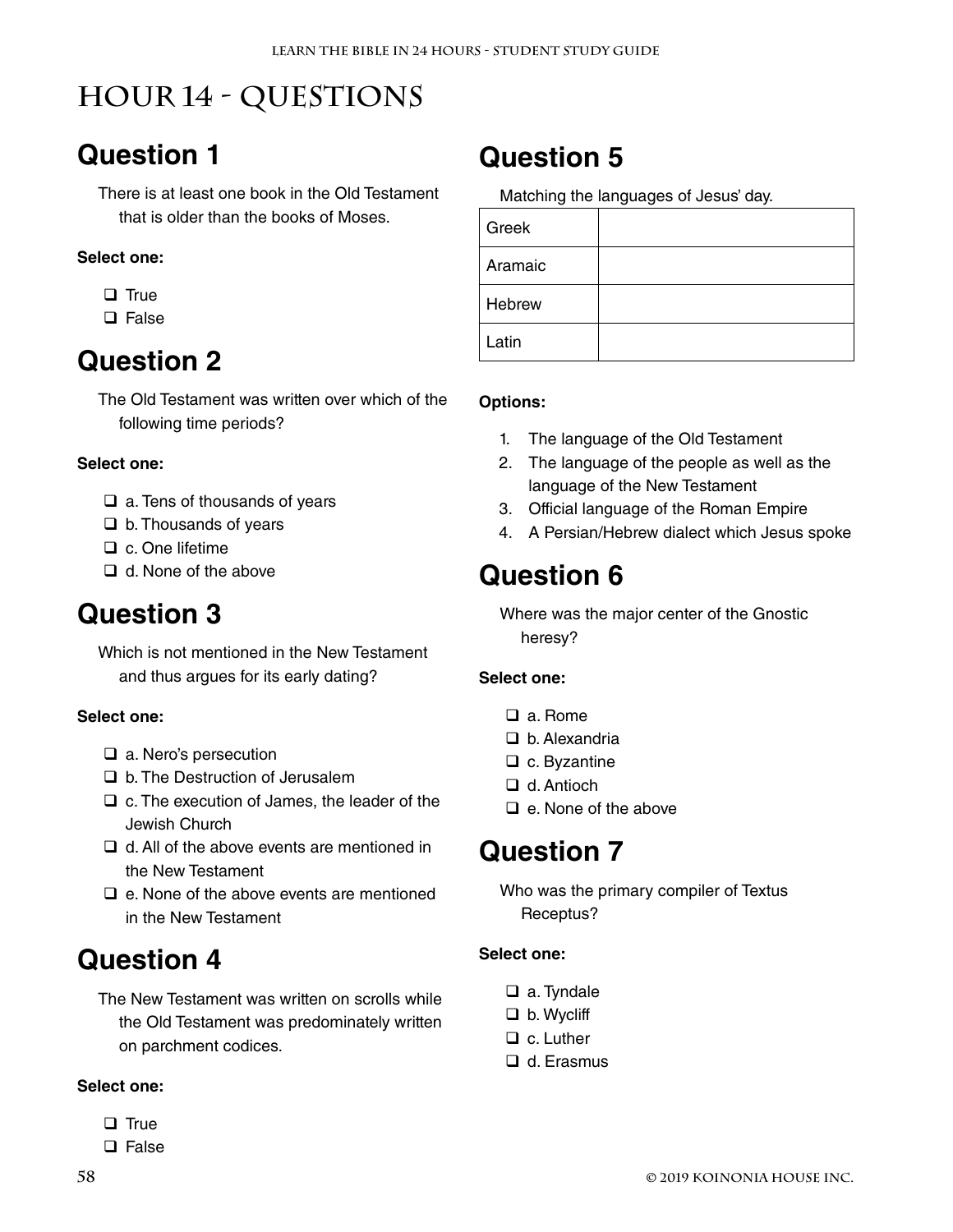Hebrew and Greek both ascribe numerical values to the alphabet.

#### **Select one:**

- $\Box$  True
- $\Box$  False

### **Question 9**

Jesus Christ authenticates which of the following?

#### **Select one:**

- □ a. The Torah
- b. The Book of Daniel
- $\Box$  c. Both a and b
- $\Box$  d. None of the above

### **Hour 14 - Discussion Questions**

- 1. How do we know that the Old Testament documents are reliable?
- 2. How do we know that the New Testament documents are reliable?
- 3. What are the advantages and disadvantages of the King James version?
- 4. What version of the Bible is "best"? For whom and under what condition? Which is your version of choice?
- 5. The concept of "older is better" can be a trap. How is it true in regards to Alexandrian Codices?
- 6. What is the "fingerprint" authentication of the Bible?
- 7. Why do you accept the Bible as the Word of God?

# **Question 10**

Which are Hidden Authentication Codes?

- □ a. Microcodes
- b. Macrocodes
- □ c. Transcendent Numerical Design
- $\Box$  d. All of the above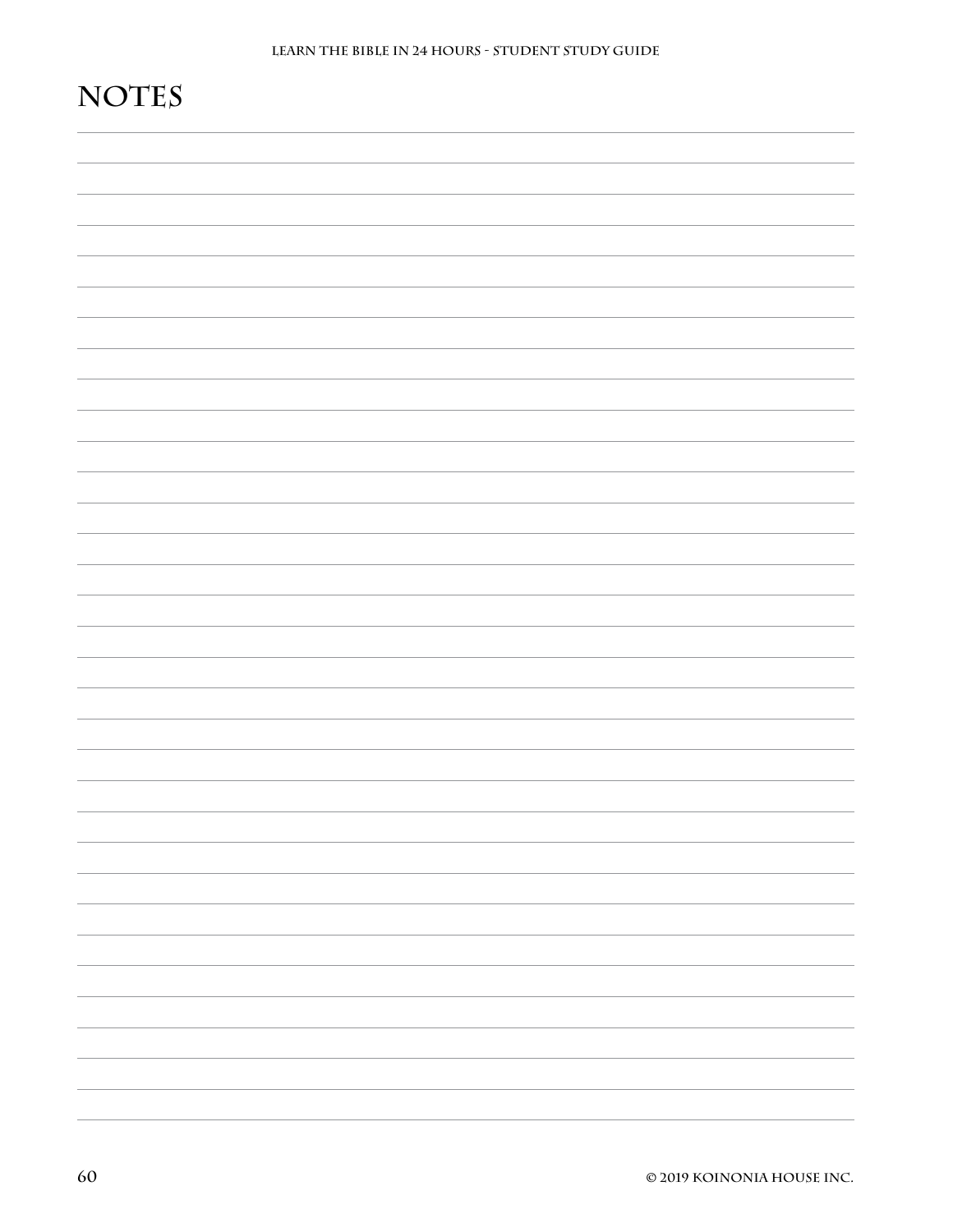# **Hour 15 - The Gospels (Matthew, Mark, Luke, John)**

### **K-W-L Self Assessment**

Before starting the hour session, complete the first two sections below.

**K: Describe what you already KNOW about the topic. (This lays the foundation of your learning.)**

**W: Describe what you WANT to learn about the topic. (This establishes the direction of your learning.)**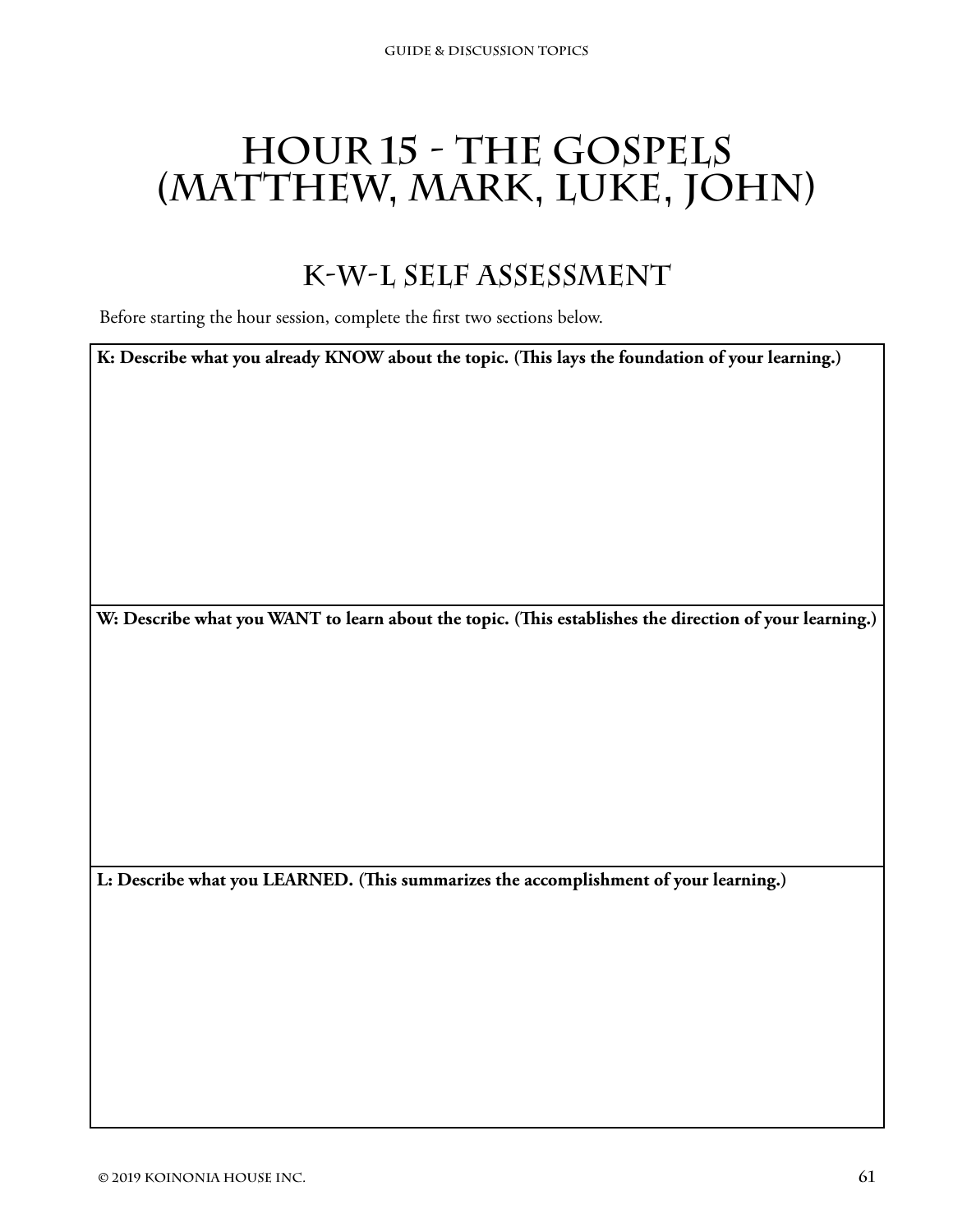# **Hour 15 - Questions**

# **Question 1**

Which is really part one of a two-part presentation?

#### **Select one:**

- □ a. Matthew
- □ b. Mark
- □ c. Luke
- d. John
- e. Both c and d

# **Question 2**

Match the gospel with the appropriate representation of Jesus.

| Matthew |  |
|---------|--|
| Mark    |  |
| Luke    |  |
| John    |  |

#### **Options:**

Servant Messiah Son of God Son of Man

### **Question 3**

Which King of Israel was given a blood curse?

#### **Select one:**

- a. Ahab
- $\Box$  b. Jeconiah
- □ c. Manassah
- d. Ahaz

### **Question 4**

The genealogies in all of the gospels are exactly the same.

#### **Select one:**

- $\Box$  True
- $\square$  False

### **Question 5**

The virgin birth is exclusively a New Testament doctrine.

#### **Select one:**

- $\Box$  True
- □ False

### **Question 6**

Who or what was an Old Testament type of the Holy Spirit?

#### **Select one:**

- □ a. An unnamed servant
- $\Box$  b. The cloud by day and fire by night
- $\Box$  c. A dove
- □ d. None of the above

### **Question 7**

The Magi were a hereditary priesthood of what Empire?

- □ a. Roman
- $\Box$  b. Egyptian
- □ c. Greek
- □ d. Parthian (today's Kurds)
- $\Box$  e. None of the above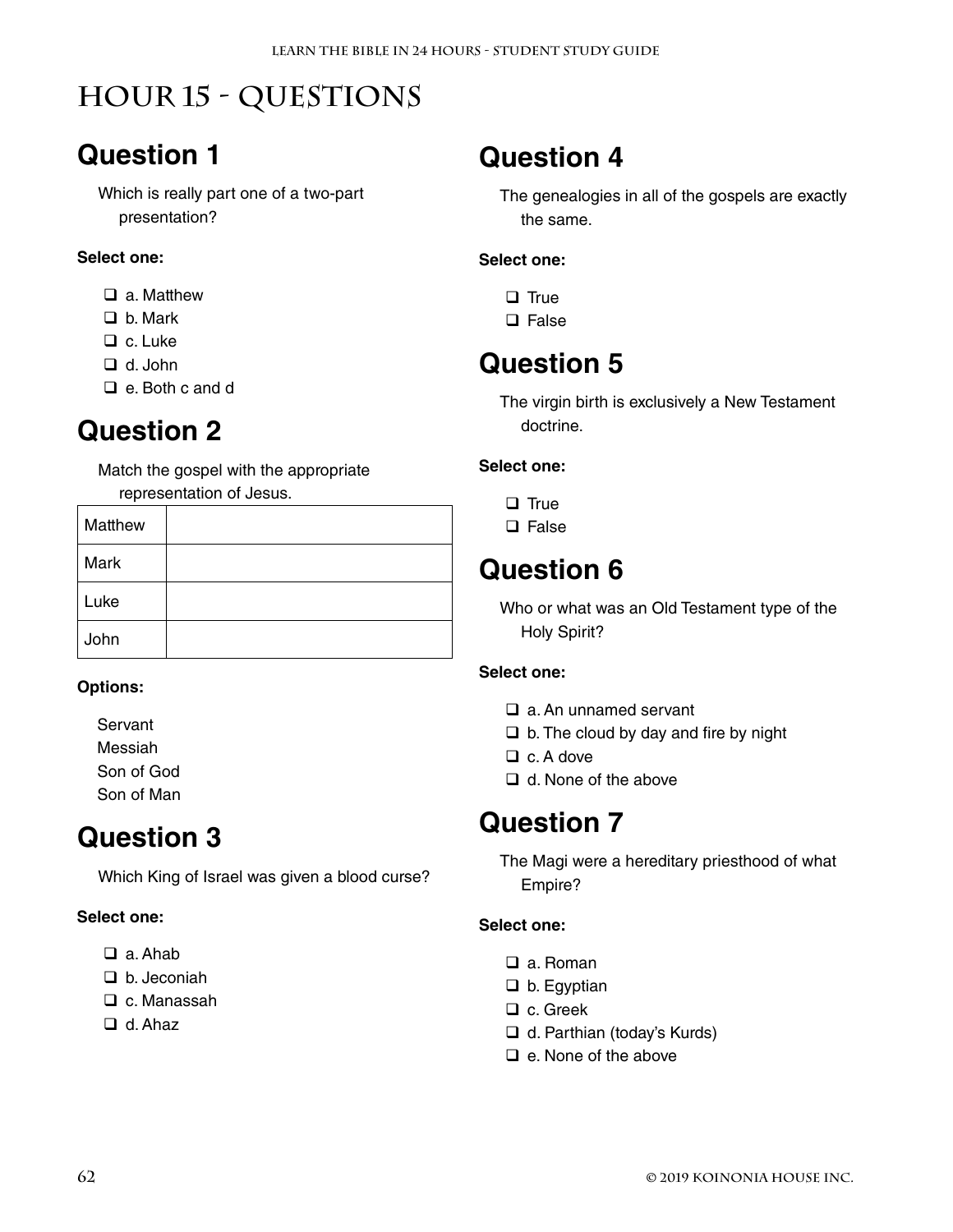Which of the gospel writers was not a Jew?

#### **Select one:**

- □ a. Matthew
- b. John
- □ c. Luke
- □ d. Mark

### **Question 9**

How many miracles were in the gospel of John?

#### **Select one:**

- $a.3$
- $D b. 7$
- $\Box$  c. 8
- $\Box$  d. 12

### **Hour 15 - Discussion Questions**

- 1. Which of the Gospels is the most "Jewish"? The most "Gentile"? The most "mystical"?
- 2. Which of the gospels has had the most impact on your life?
- 3. Do the four Gospels demonstrate any symbolic or metaphorical relationships with the four ensigns of Israel around the Tabernacle?
- 4. List seven passages from the Old Testament that you would use in witnessing to a Jewish friend.

Reference: Lecture: 2:00 // Slide(s): 5-8 // Notes: page(s) 182

- 5. What is the main issue behind the blood curse that God gave to Jehoachin? Why is this a great witnessing tool when speaking to a Jewish friend?
- 6. What is your definition of truth? Why did Jesus speak in parables?
- 7. What is the Sabbath? Why did Jesus seem to choose the Sabbath as the day to do so many miracles? Should a Christian honor the Sabbath?

### **Question 10**

What Galilean city was Jesus' northern ministry base?

- □ a. Bethsaida
- D b. Capernaum
- □ c. Nazareth
- □ d. Magdala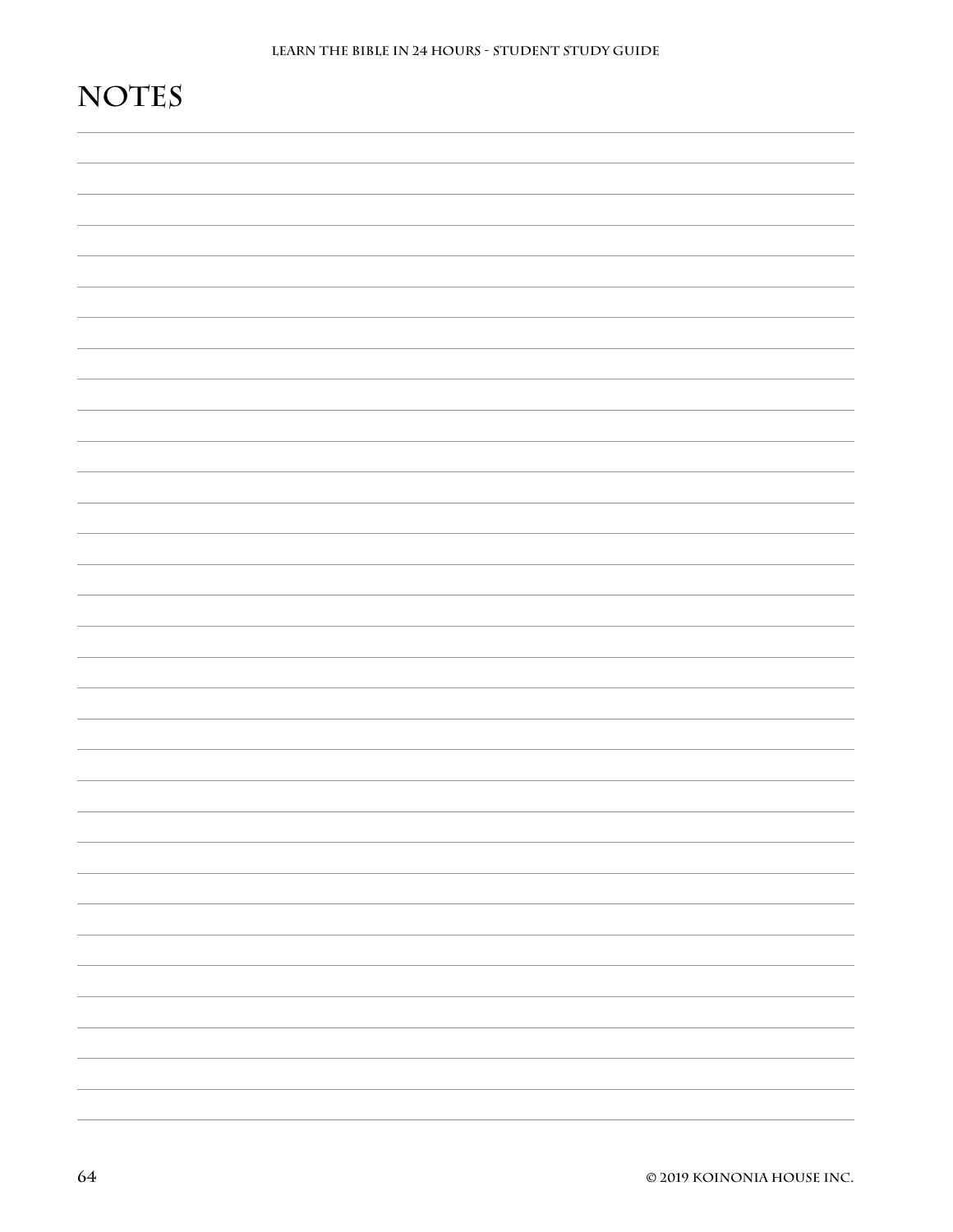# **Hour 16 - The Final Week**

### **K-W-L Self Assessment**

Before starting the hour session, complete the first two sections below.

**K: Describe what you already KNOW about the topic. (This lays the foundation of your learning.)**

**W: Describe what you WANT to learn about the topic. (This establishes the direction of your learning.)**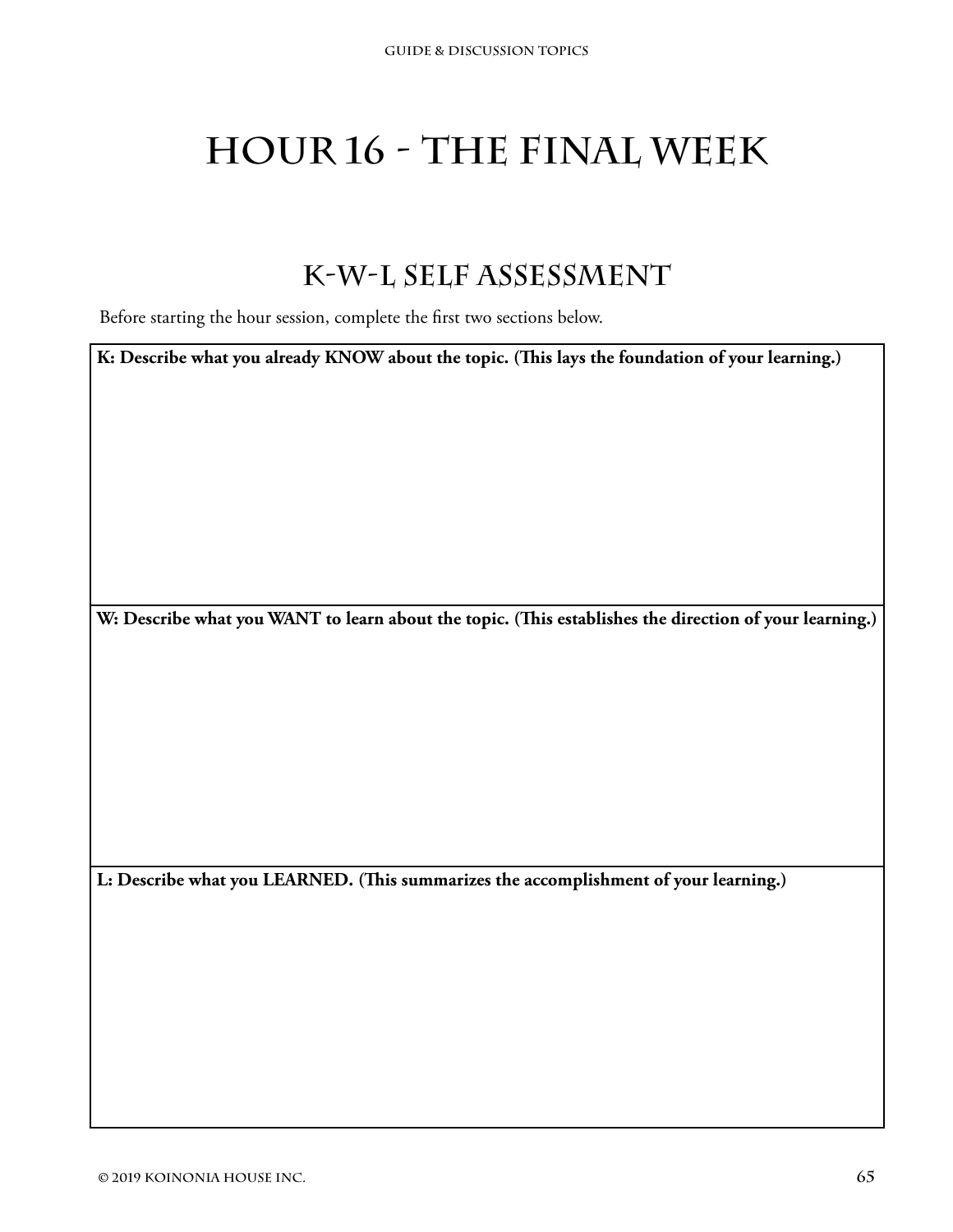# **Hour 16 - Questions**

### **Question 1**

The Triumphal Entry occurred on which day of the week?

#### **Select one:**

- □ a. Sunday
- □ b. Monday
- □ c. Saturday
- $\Box$  d. None of the above

### **Question 2**

Israel was blinded and Jerusalem was destroyed because they failed to know Daniel 9 and missed "this thy day".

#### **Select one:**

- $\Box$  True
- □ False

### **Question 3**

How many trials did Jesus endure before the crucifixion?

#### **Select one:**

- $a.1$
- $Dh.3$
- $\Box$  c. 6
- $\Box$  d. 7

### **Question 4**

What language did Pilate not use for the epitaph on the cross?

#### **Select one:**

- a. Greek
- □ b. Aramaic
- □ c. Latin
- □ d. Hebrew

### **Question 5**

Who begged Pilate for the body of Jesus?

#### **Select one:**

- □ a. Mary -- Jesus' mother
- □ b. Joseph surnamed Barnabas
- $\Box$  c. Nicodemus
- □ d. Joseph of Arimathea

### **Question 6**

Where did Christ's followers have trouble recognizing Him after the resurrection?

#### **Select one:**

- $\Box$  a. The garden tomb
- $\Box$  b. The road to Emmaus
- □ c. The "upper room"
- □ d. The Sea of Galilee
- $\Box$  e. All of the above

### **Question 7**

The Bible states that Jesus was beaten so badly that He did not even look human while on the cross.

#### **Select one:**

- $\Box$  True
- $\Box$  False

### **Question 8**

Who did the crowd choose to be released by Pilate?

- a. A noble Zealot
- $\Box$  b. A thief and a murderer
- $\Box$  c. Another false messiah
- d. None of the above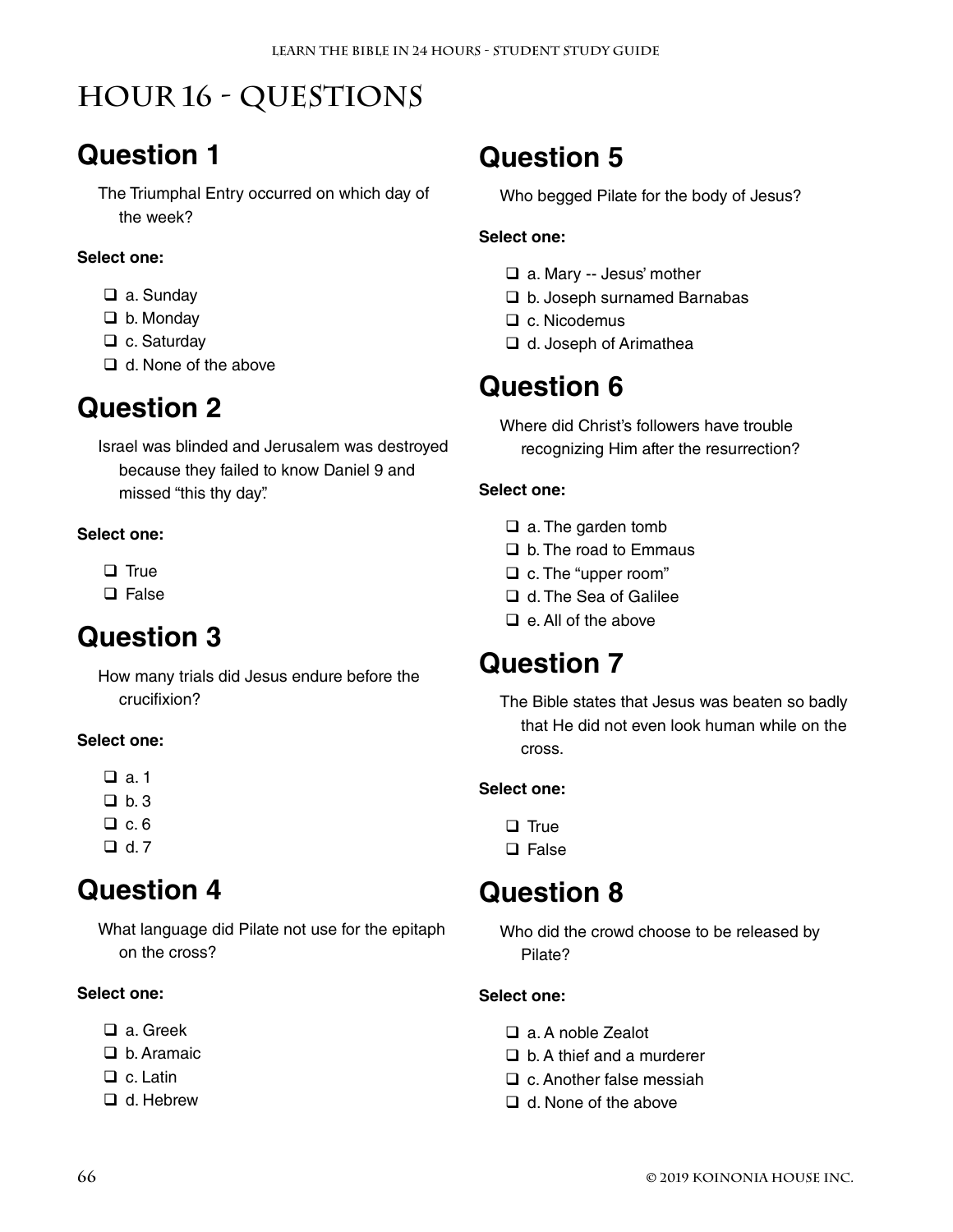All but one of the trials of Jesus was Illegal.

#### **Select one:**

- $\Box$  True
- □ False

### **Question 10**

Match the arguments for a Wednesday

Crucifixion.

| Friday                |  |
|-----------------------|--|
| <b>First Saturday</b> |  |
| Sunday                |  |
| Monday                |  |
| Tuesday               |  |
| Wednesday             |  |
| Thursday              |  |
| Second Friday         |  |
| Second Saturday       |  |
| Second Sunday         |  |

#### **Options:**

- 1. Women prepare spices
- 2. At Bethany
- 3. Triumphal Entry
- 4. Last Supper
- 5. Conspirators counsel
- 6. Crucifixion
- 7. Feast of Unleavened Bread
- 8. He is Risen!
- 9. "... and rested..." , "after the Sabbaths."
- 10. Fig tree cursed

# **Hour 16 - Discussion Questions**

- 1. Why was Christ crucified?
- 2. Was the crucifixion a tragedy or an achievement? Why?
- 3. Was the crucifixion on a Friday or a Wednesday? Defend your answer.
- 4. How do we know that Jesus was resurrected from the dead?
- 5. What do we know about Jesus' resurrection body? How is 1 John 3:2 a scientific statement?
- 6. Why did the disciples have a problem recognizing the resurrected Jesus?
- 7. Discuss seven Old Testament prophesies about events surrounding Jesus' death.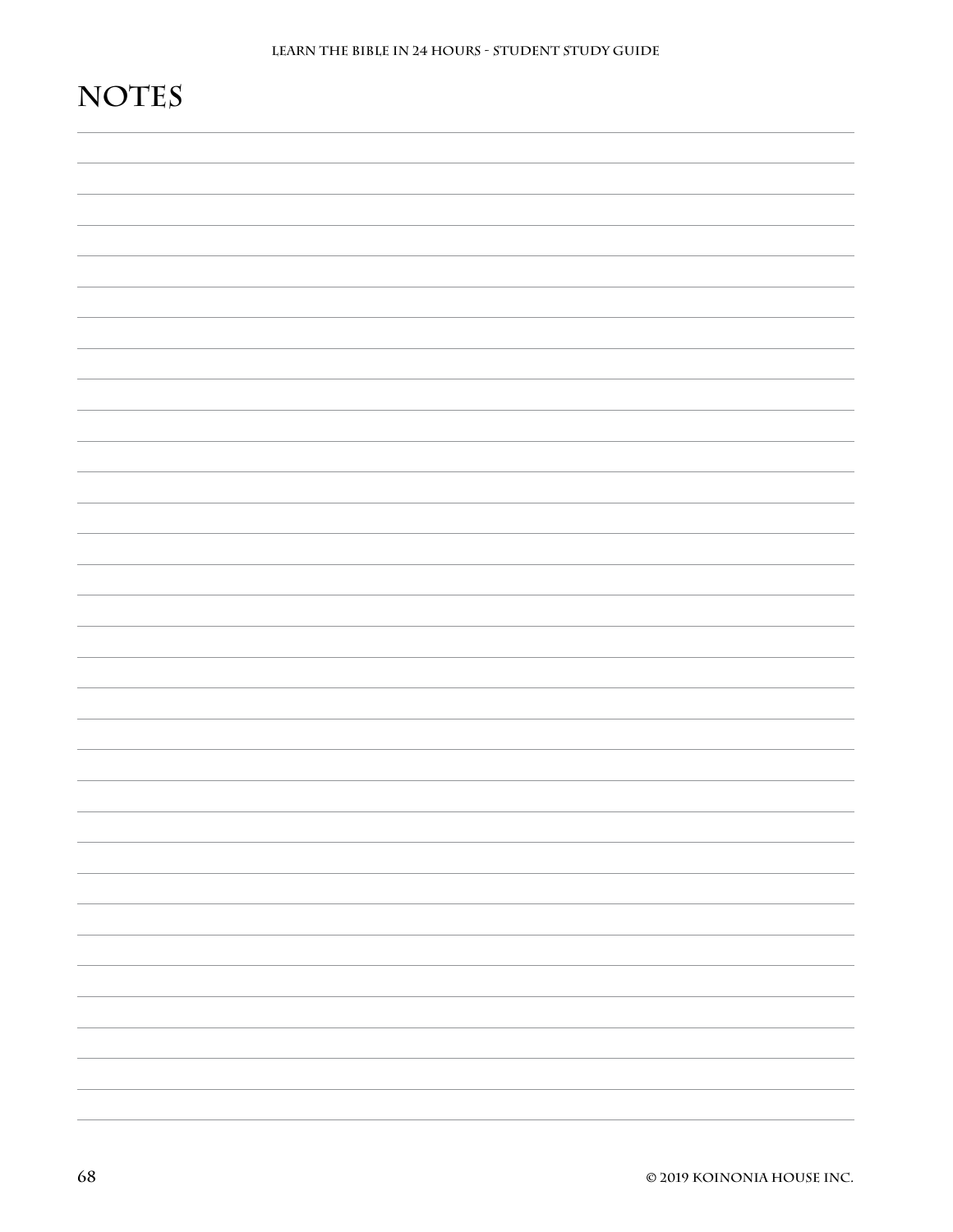# **HOUR 17 - THE BOOK OF ACTS**

### **K-W-L Self Assessment**

Before starting the hour session, complete the first two sections below.

**K: Describe what you already KNOW about the topic. (This lays the foundation of your learning.)**

**W: Describe what you WANT to learn about the topic. (This establishes the direction of your learning.)**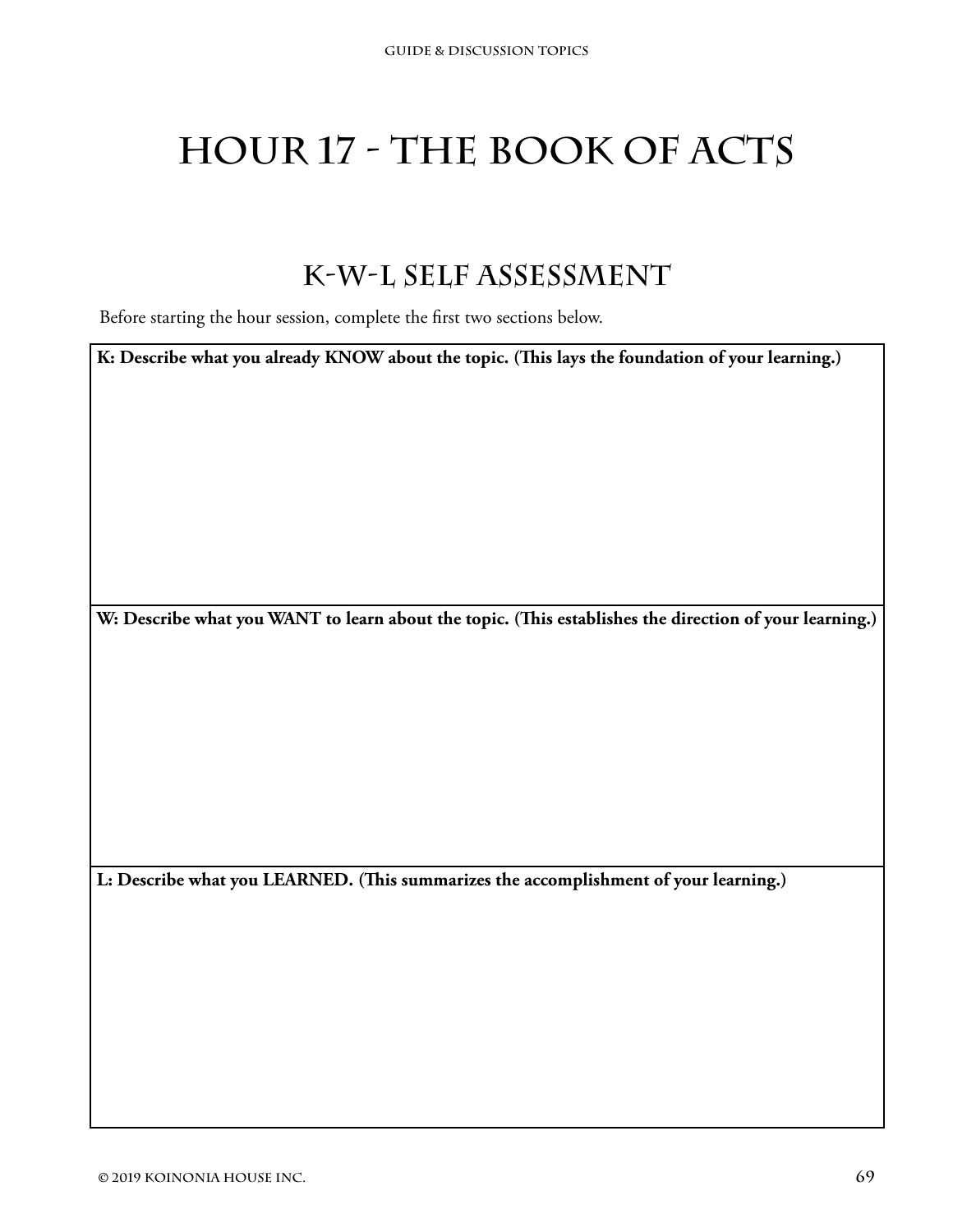# **Hour 17 - Questions**

## **Question 1**

Who is the central figure in the first twelve chapters of Acts and where is his geographical ministry center?

#### **Select one:**

- a. Peter / Jerusalem
- b. Paul / Jerusalem
- c. James / Jerusalem
- □ d. Paul / Antioch
- $\Box$  e. None of the above

### **Question 2**

Who is the central figure in the second half of Acts and where is his geographical ministry center?

#### **Select one:**

#### a. Peter / Jerusalem

- b. Paul / Jerusalem
- c. James / Jerusalem
- □ d. Paul / Antioch
- $\Box$  e. None of the above

### **Question 3**

Where was Philip's primary area of ministry?

#### **Select one:**

- □ a Samaria
- b. Jerusalem
- $\Box$  c. Gaza
- □ d. Galilee
- $\Box$  e. None of the above

### **Question 4**

What was unique about Pharaoh Necho?

#### **Select one:**

- $\Box$  a. He was Jewish
- $\Box$  b. He was Ethiopian
- $\Box$  c. He was Assyrian
- $\Box$  d. He was Roman
- $\Box$  e. None of the above

### **Question 5**

Abraham, the Father of the Faithful, is our supreme example because he immediately acted upon every command that God gave him.

#### **Select one:**

- $\Box$  True
- □ False

### **Question 6**

In the books of Luke and Acts, it is clear that all problems and uprisings stem from Rome. The Romans are always shown in a negative light.

- $\Box$  True
- $\Box$  False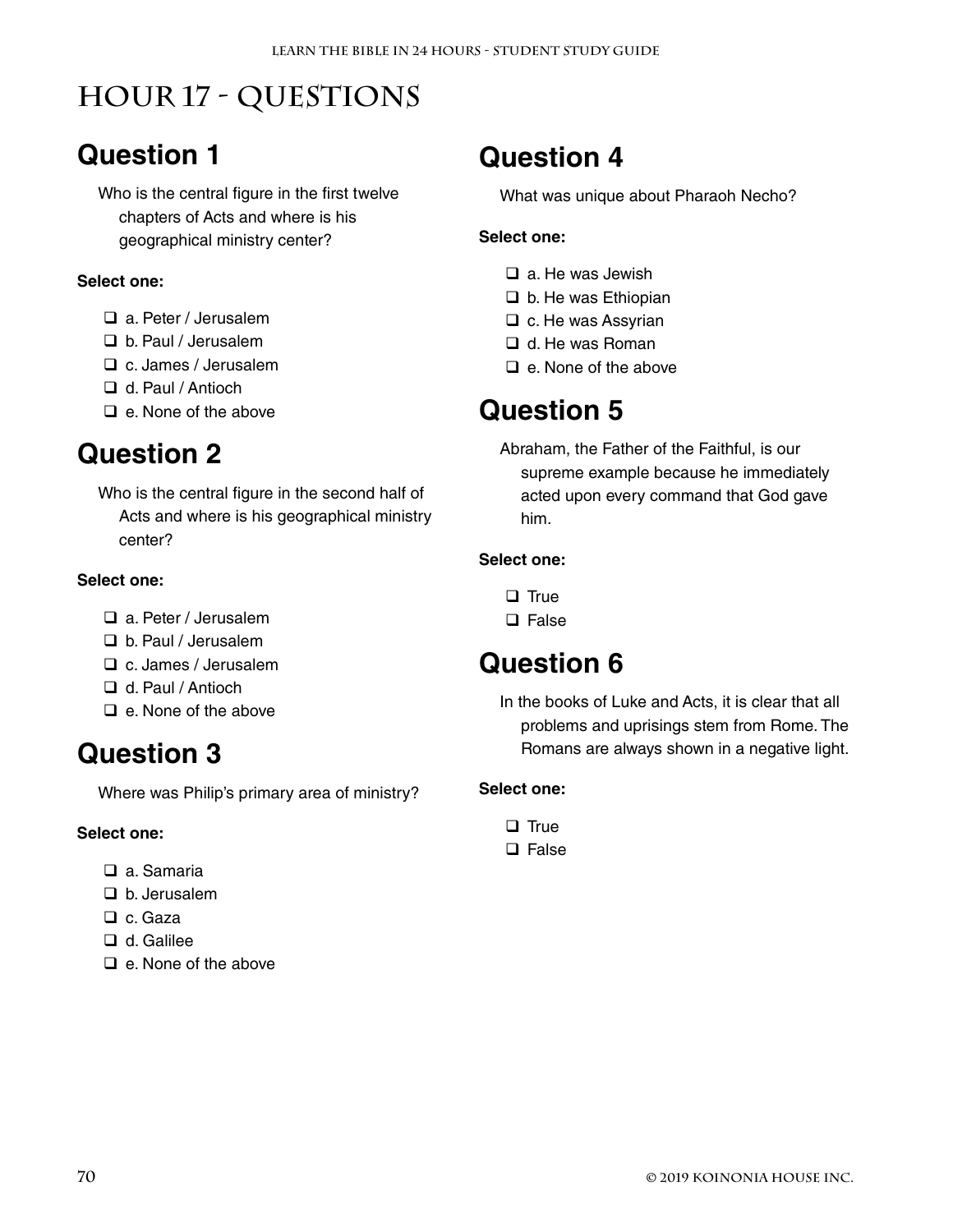Match the major characters in Acts.

| Stephen         |  |
|-----------------|--|
| Mark            |  |
| Paul            |  |
| Philip          |  |
| Luke            |  |
| James           |  |
| <b>Barnabas</b> |  |

#### **Options:**

- 1. A Gentile Doctor
- 2. Encountered Christ on the road to Damascus
- 3. "A Jew from Cyprus," "Son of Encouragement"
- 4. A redeemed deserter
- 5. Evangelist to the Ethiopian eunuch
- 6. The leader of the Jerusalem Church
- 7. The first martyr

### **Question 8**

Who continued on with Paul after he split from Barnabas?

#### **Select one:**

- a. Mark
- □ b. Silas
- □ c. Simon
- d. Levi
- $\Box$  e. None of the above

## **Question 9**

Why were the Bereans singled out as being more noble that the others?

#### **Select one:**

- $\Box$  a. They financially supported the saints in Jerusalem
- □ b. They received and housed Paul
- $\Box$  c. They had a true heart of evangelism
- $\Box$  d. All of the above
- $\Box$  e. None of the above

### **Question 10**

We are missing one of Paul's letters. To whom was it addressed?

- □ a. Corinthians
- D b. Colossians
- □ c. Romans
- $\Box$  d. Thessalonians
- $\Box$  e. None of the above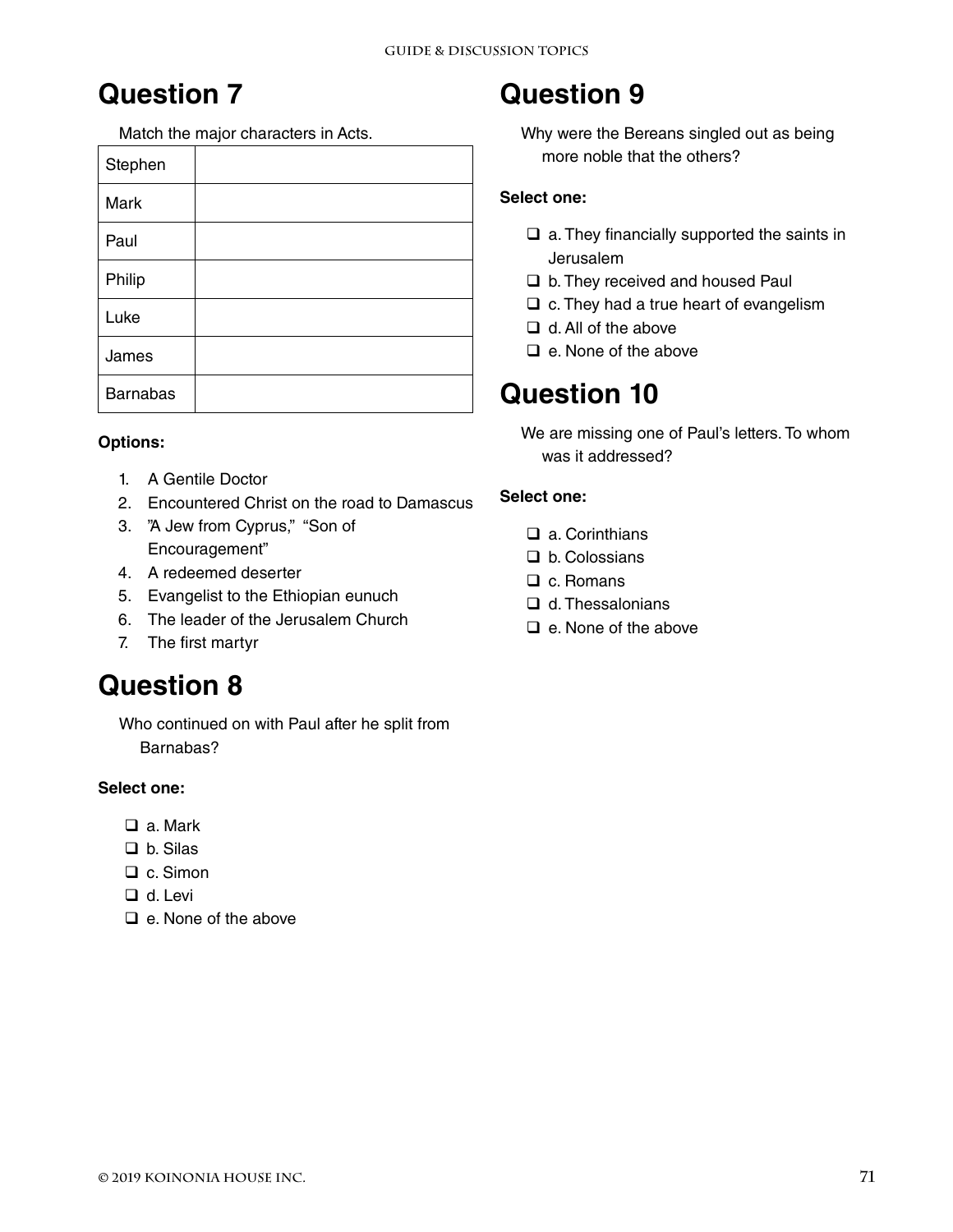# **Hour 17 - Discussion Topics**

- 1. List seven examples of how Israel blew it the first time but got it right the second time. Share a personal example.
- 2. Who was Barnabas? Search the scriptures and write a paragraph highlighting his strengths.
- 3. What is the argument behind the belief that the Ark of the Covenant resides today in Ethiopia? What might its future destiny be?
- 4. In your opinion, what was Paul's thorn in the flesh? Why did God choose not to heal it? In what way is this principle true in your life?
- 5. What is the redemptive story behind John Mark and his relationship to Paul?
- 6. Read Act 15. What is the major issue behind this chapter?
- 7. To what was the early church "devoted" in Acts 2? How have you integrated these disciplines to your life?

## NOTES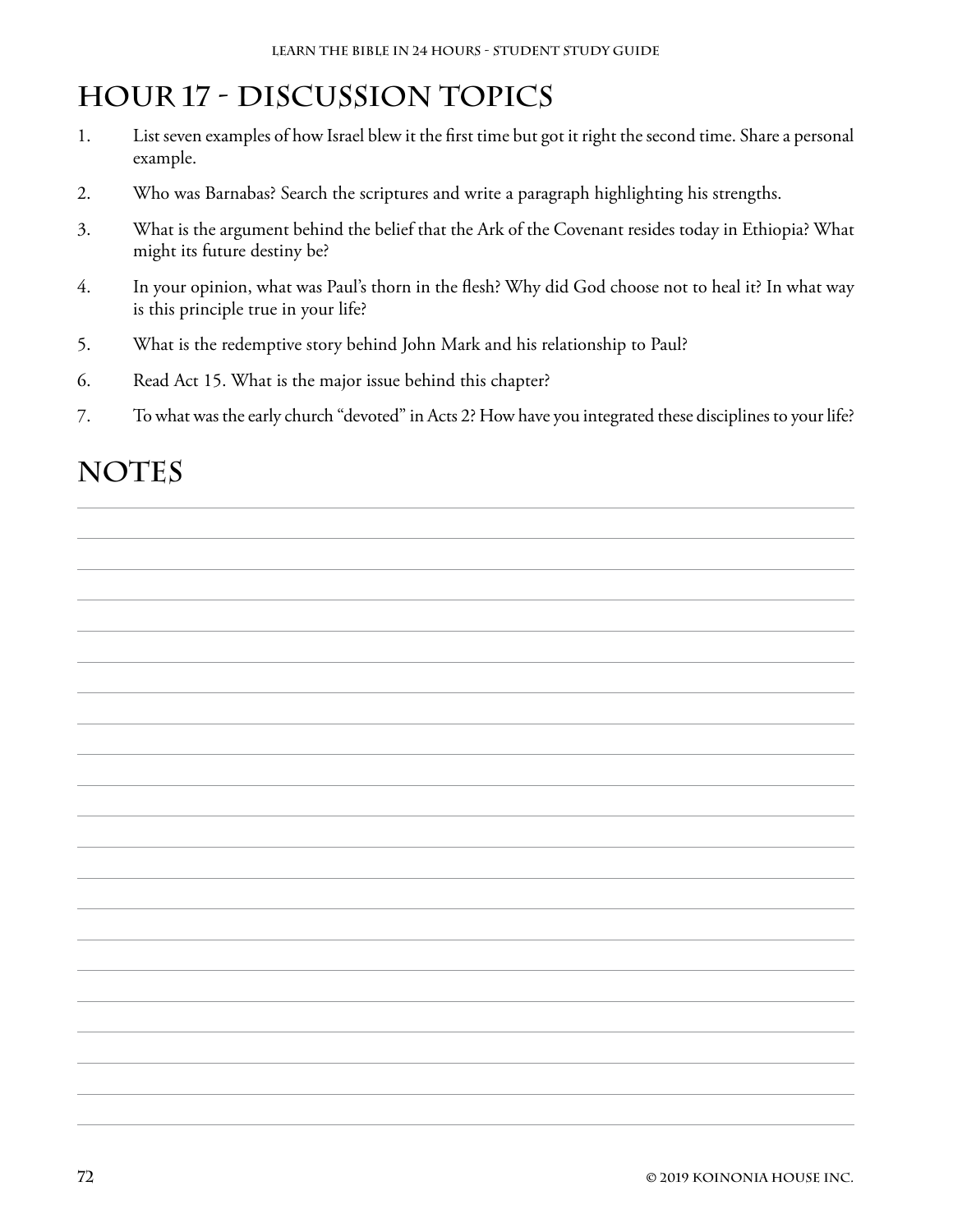# **Hour 18 - Paul's Definitive Doctrinal Summary (Romans)**

### **K-W-L Self Assessment**

Before starting the hour session, complete the first two sections below.

**K: Describe what you already KNOW about the topic. (This lays the foundation of your learning.)**

**W: Describe what you WANT to learn about the topic. (This establishes the direction of your learning.)**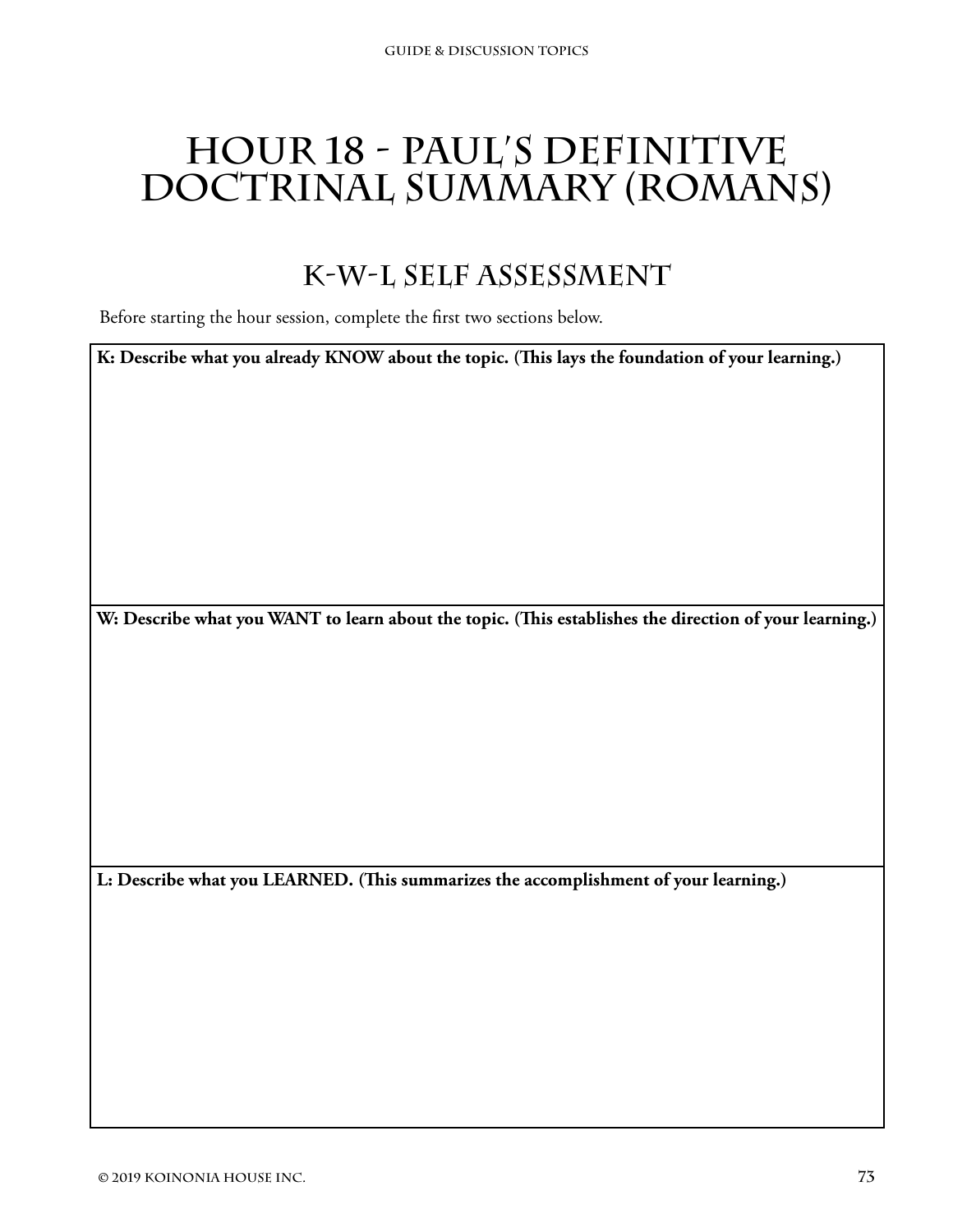# **Hour 18 - Questions**

### **Question 1**

Which takes the place of grace that has eroded or becomes obscure?

#### **Select one:**

- $\Box$  a. Accusations
- □ b. Gnostic tendencies
- $\Box$  c. Laziness
- □ d. Legalism

#### **Question 2**

Match the terms found in Romans.

| Faith |  |
|-------|--|
| Love  |  |
| Hope  |  |

#### **Options:**

Chapters 9-11 Chapters 12-16 Chapters 1-8

### **Question 3**

Christ did not come to make bad men good but to give dead men life.

#### **Select one:**

 $\Box$  True

 $\square$  False

### **Question 4**

In what book did Luther encounter the concept that the just shall live by faith?

#### **Select one:**

- a. Habakkuk
- □ b. Hebrews
- □ c. Proverbs
- □ d. Haggai

### **Question 5**

Match Luther's trilogy.

| The Just          |  |
|-------------------|--|
| <b>Shall Live</b> |  |
| By Faith          |  |

#### **Options:**

Romans **Galatians Hebrews** 

### **Question 6**

Match the sequence to maturity.

| First        |  |
|--------------|--|
| Second       |  |
| <b>Third</b> |  |
| Fourth       |  |

#### **Options:**

Hope **Experience Tribulation** Perseverance

### **Question 7**

Match references to Israel.

| Romans 9  |  |
|-----------|--|
| Romans 10 |  |
| Romans 11 |  |

#### **Choices:**

Israel Present Israel Future Israel Past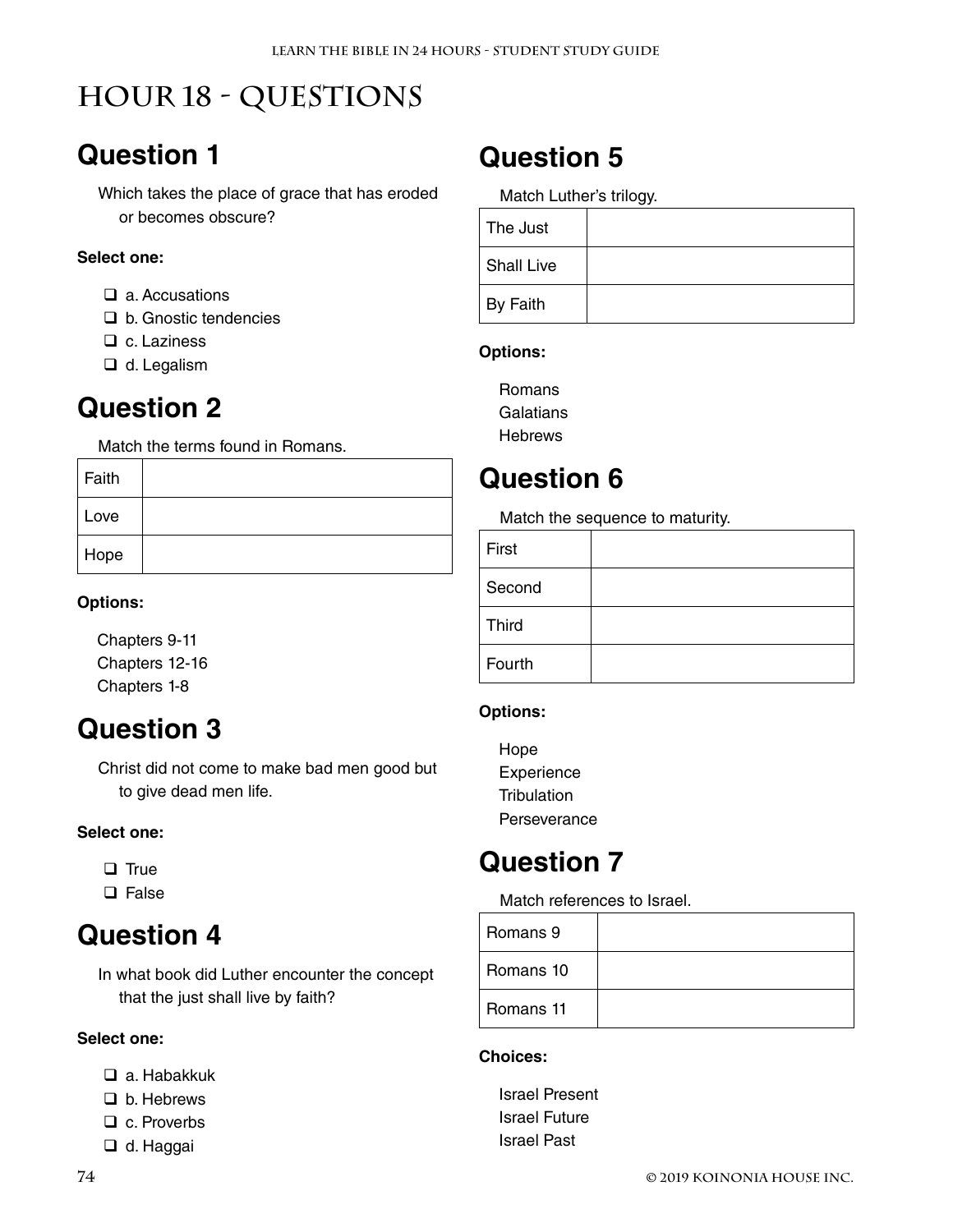Where is the unconditional promise that God gave to Abraham, which is still in effect today?

#### **Select one:**

- a. Genesis 3
- □ b. Genesis 7
- □ c. Genesis 12
- $\Box$  d. None of the above

### **Question 9**

Which reason did Jesus give for the blinding of the Jews?

#### **Select one:**

- □ a. Because they reject Him
- $\Box$  b. Because they did not know "this thy day".
- $\Box$  c. Because of their hard hearts
- $\Box$  d. None of the above

## **Hour 18 - Discussion Topics**

- 1. List five characteristics of Paul. In what ways are you like him? What are some of his characteristics that you would like to emulate?
- 2. What is the "Gospel?"
- 3. Read Luke 15. What lessons have you learned from the story of the Prodigal Son? Which role(s) have you played (the prodigal, the older son, or the Father)?
- 4. What is God's judgment on those who deny His creatorship? What should the believer's response be to the homosexual?
- 5. What does Chuck mean when he says "It ain't going to rain (reign) no more"? How can we accomplish this?
- 6. What are the good things about the Law (read Psalm 19)? What is the dark side?
- 7. Why does God allow His kids to go through trials? Share your latest trial and what have you learned from it.

## **Question 10**

How long will the Jews continue to be blinded?

- $\Box$  a. Until the fullness of the Gentiles comes in
- $\Box$  b. Until they repent and ask Jesus to return
- $\square$  c. Until the millennium
- $\Box$  d. None of the above, they will never receive their spiritual sight back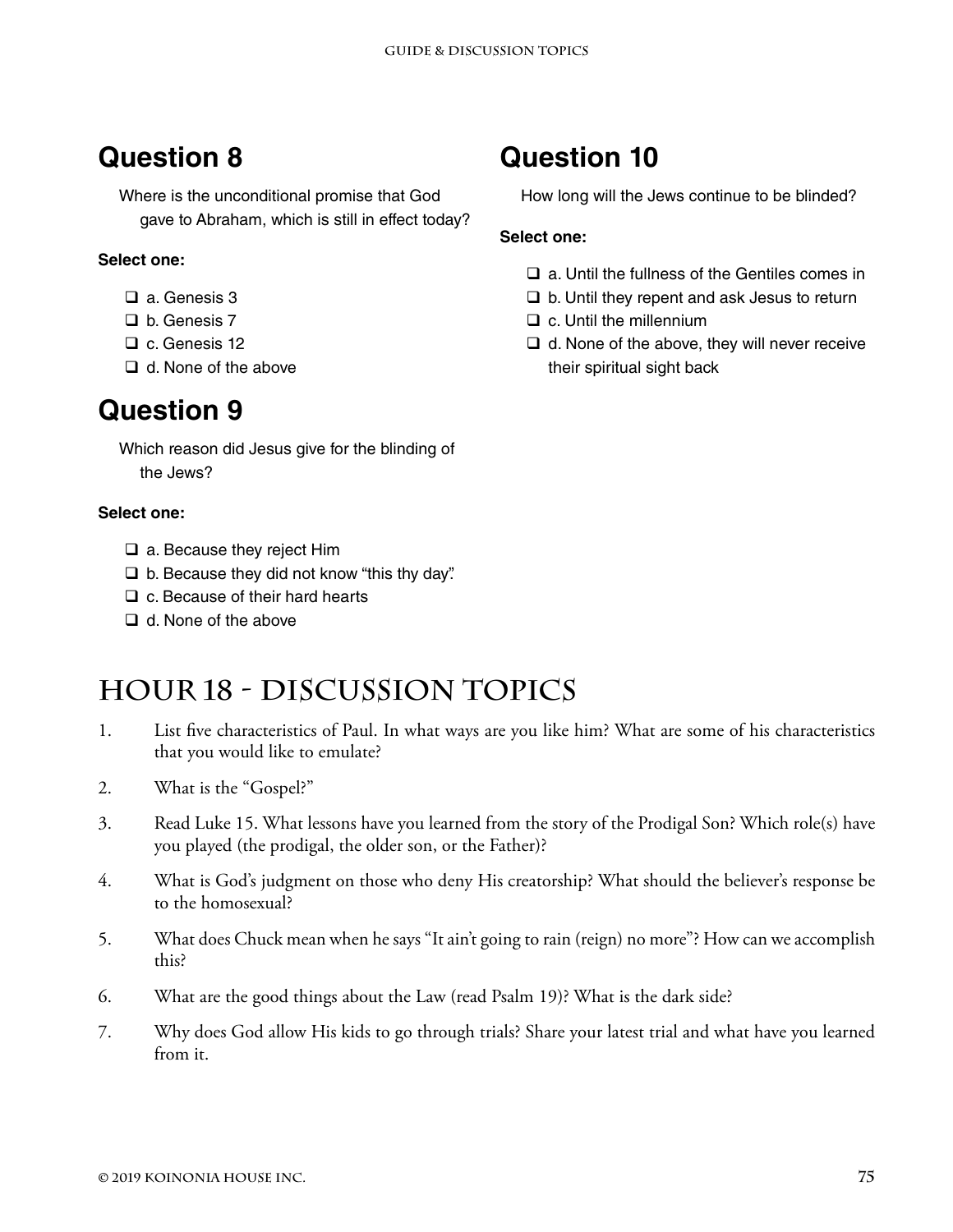# **Notes**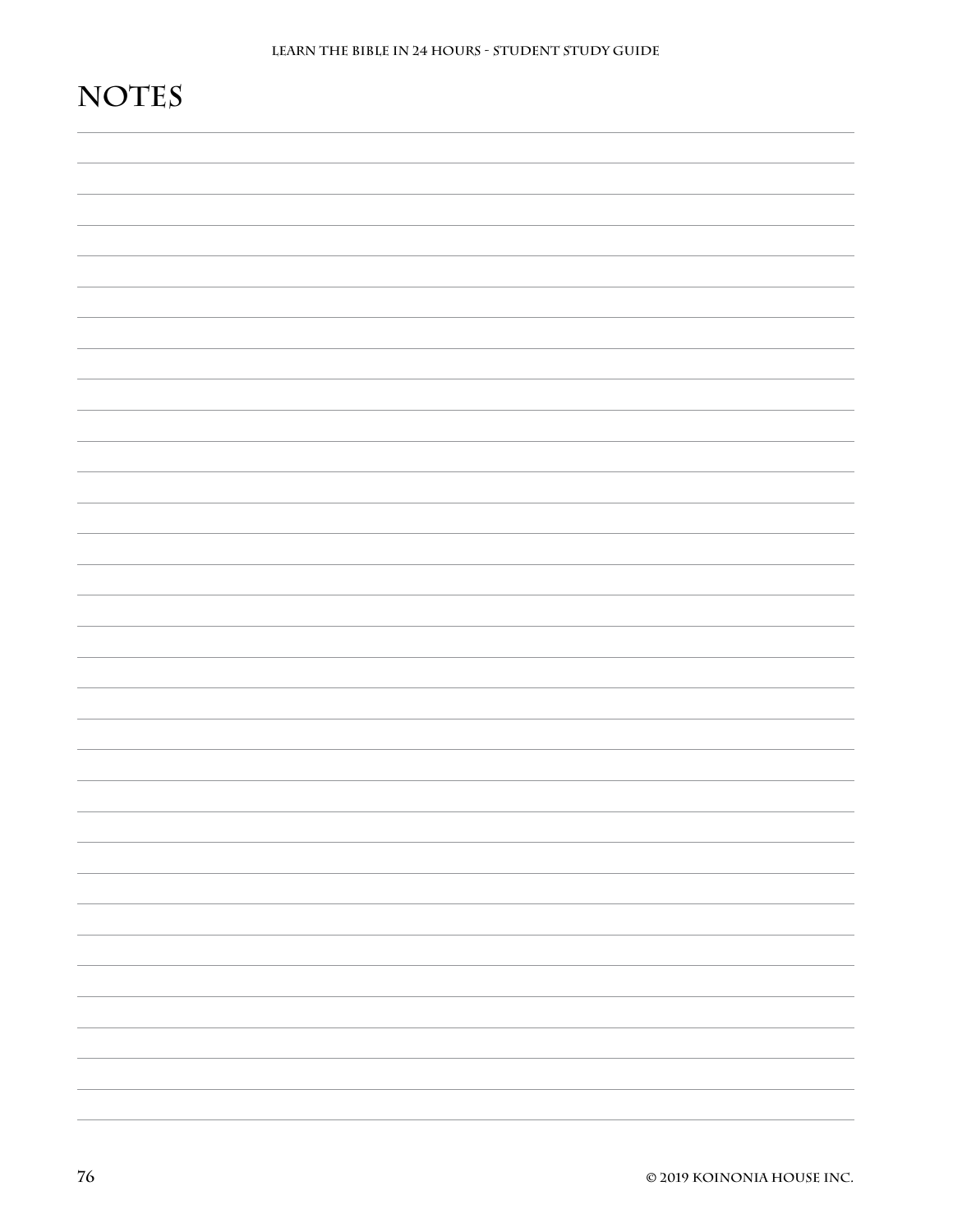# **Hour 19 - Paul's Church and Pastoral Epistles**

### **K-W-L Self Assessment**

Before starting the hour session, complete the first two sections below.

**K: Describe what you already KNOW about the topic. (This lays the foundation of your learning.)**

**W: Describe what you WANT to learn about the topic. (This establishes the direction of your learning.)**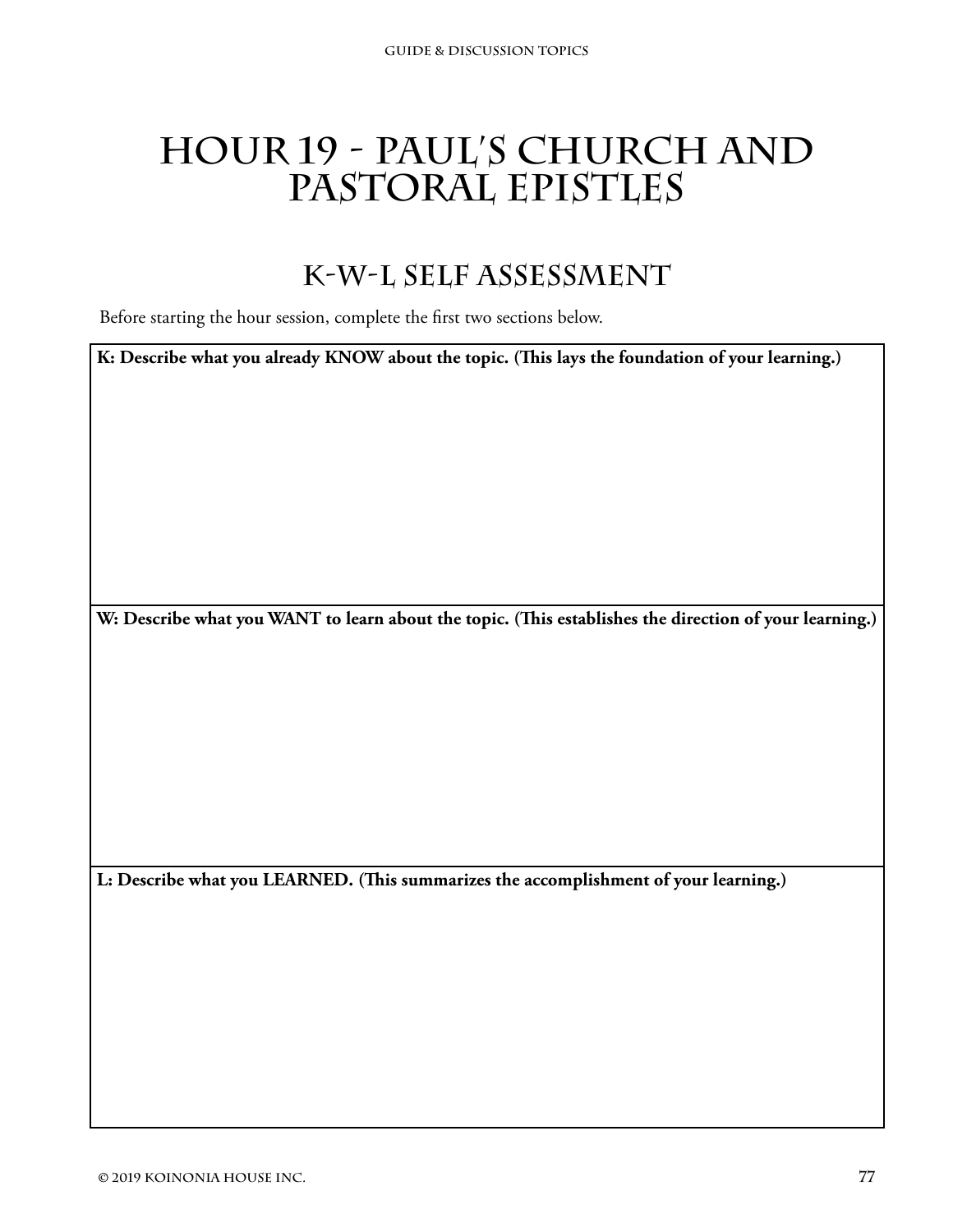# **Hour 19 - Questions**

# **Question 1**

Match the subjects of the following theologies.

| Ecclesiology |  |
|--------------|--|
| Soteriology  |  |
| Eschatology  |  |

#### **Options:**

**Church Salvation** Last Things

### **Question 2**

Paul's involvement with Corinth included at least four letters as well as three different visits.

#### **Select one:**

 $\Box$  True

□ False

## **Question 3**

Which is the ultimate "foolishness" of God?

#### **Select one:**

- $\Box$  a. The preaching of the cross
- $\Box$  b. Salvation is by grace alone
- $\Box$  c. The Rapture
- d. The Second Coming
- $\Box$  e. None of the above

### **Question 4**

Everyone that is saved will receive the same inheritance.

#### **Select one:**

- $\Box$  True
- $\square$  False

# **Question 5**

Which of the following is not the Gospel according to Paul?

#### **Select one:**

- $\Box$  a. Christ was buried
- $\Box$  b. Christ rose on the third day
- $\Box$  c. Christ will return
- $\Box$  d. Christ died for our sins

## **Question 6**

Match the themes.

| Ephesians   |  |
|-------------|--|
| Philippians |  |
| Galatians   |  |
| Colossians  |  |

#### **Options:**

Christ Preeminent Freedom from the Law The Great Mystery revealed Resources during suffering

### **Question 7**

Faith is the one thing that God requires man to produce, as it is our means of salvation.

- $\Box$  True
- $\square$  False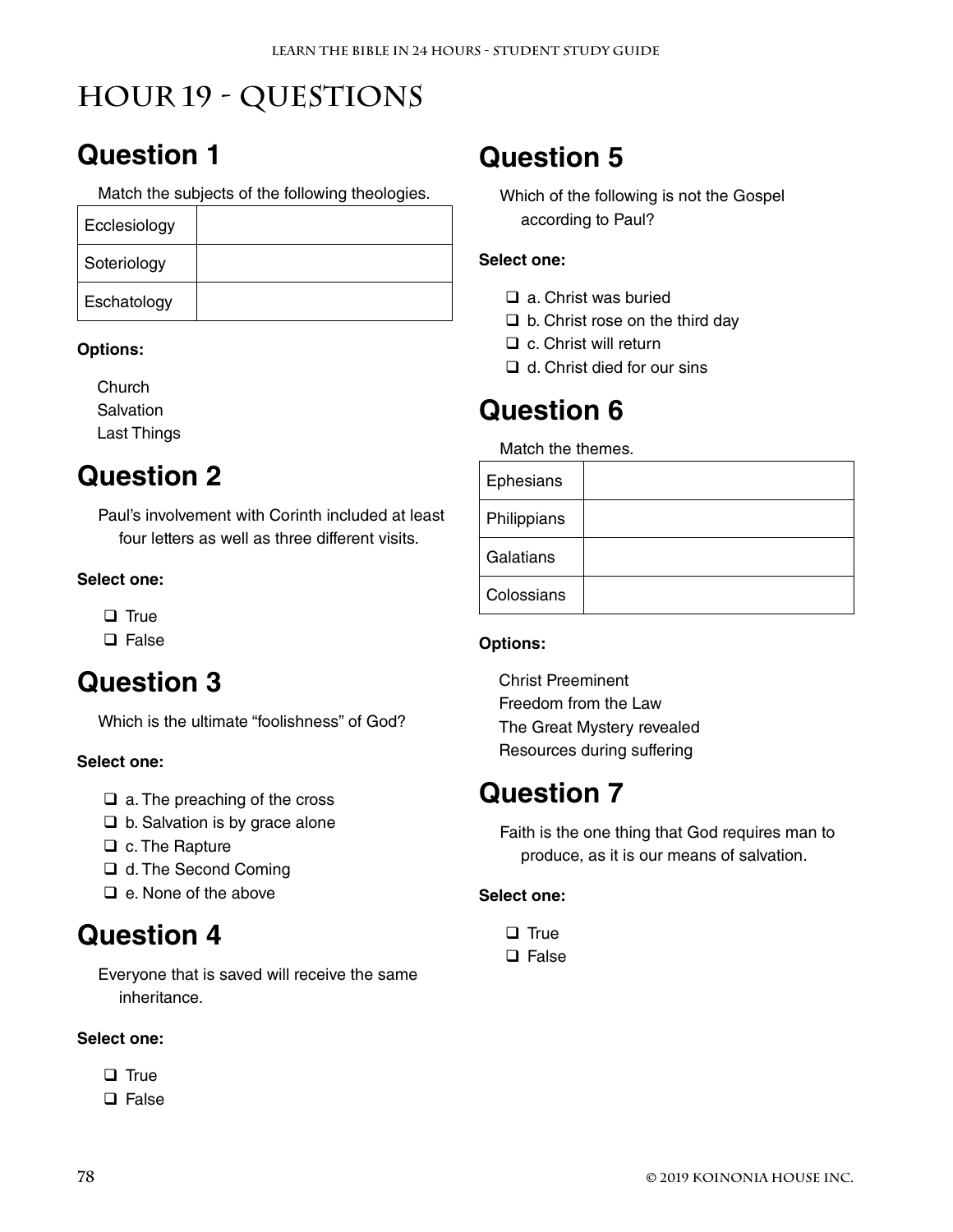Which was the mystery revealed in Ephesians?

#### **Select one:**

- □ a. That Christ would be a Prince and a Savior to both Jew and Gentile
- $\Box$  b. Christ was to come and bear the sins of many
- □ c. The Church
- $\Box$  d. The Holy Spirit was to be poured out

### **Question 9**

Match the terms.

| Kenosis |  |
|---------|--|
| Gnostic |  |
| Harpazo |  |

#### **Options:**

- 1. Secret knowledge
- 2. Having the mind of Christ relating to servanthood
- 3. Rapture

### **Hour 19 - Discussion Topics**

- 1. Which Pauline epistle is your favorite? Explain why and quote your favorite Pauline verse.
- 2. What were three of the main problems in Corinth?
- 3. What are some of the "foolish" things that God has used to confound the "wise"? Which one stands out the most to you?
- 4. Why is prophecy the greatest of the spiritual gifts?
- 5. What were Paul's credentials? When reading over these, what stands out to you?
- 6. List the fruits of the Spirit. Which one is your strongest and which one is God currently developing in your life today?
- 7. What is the whole armor of God? Do you have all the gear on? What are the offensive weapons? What is your heavy artillery?

### **Question 10**

Which is the theme of Second Timothy that we all need to heed?

- $\Box$  a. Faith requires Action
- □ b. Joy comes through Suffering
- □ c. Finish well!
- **□** d. None of the above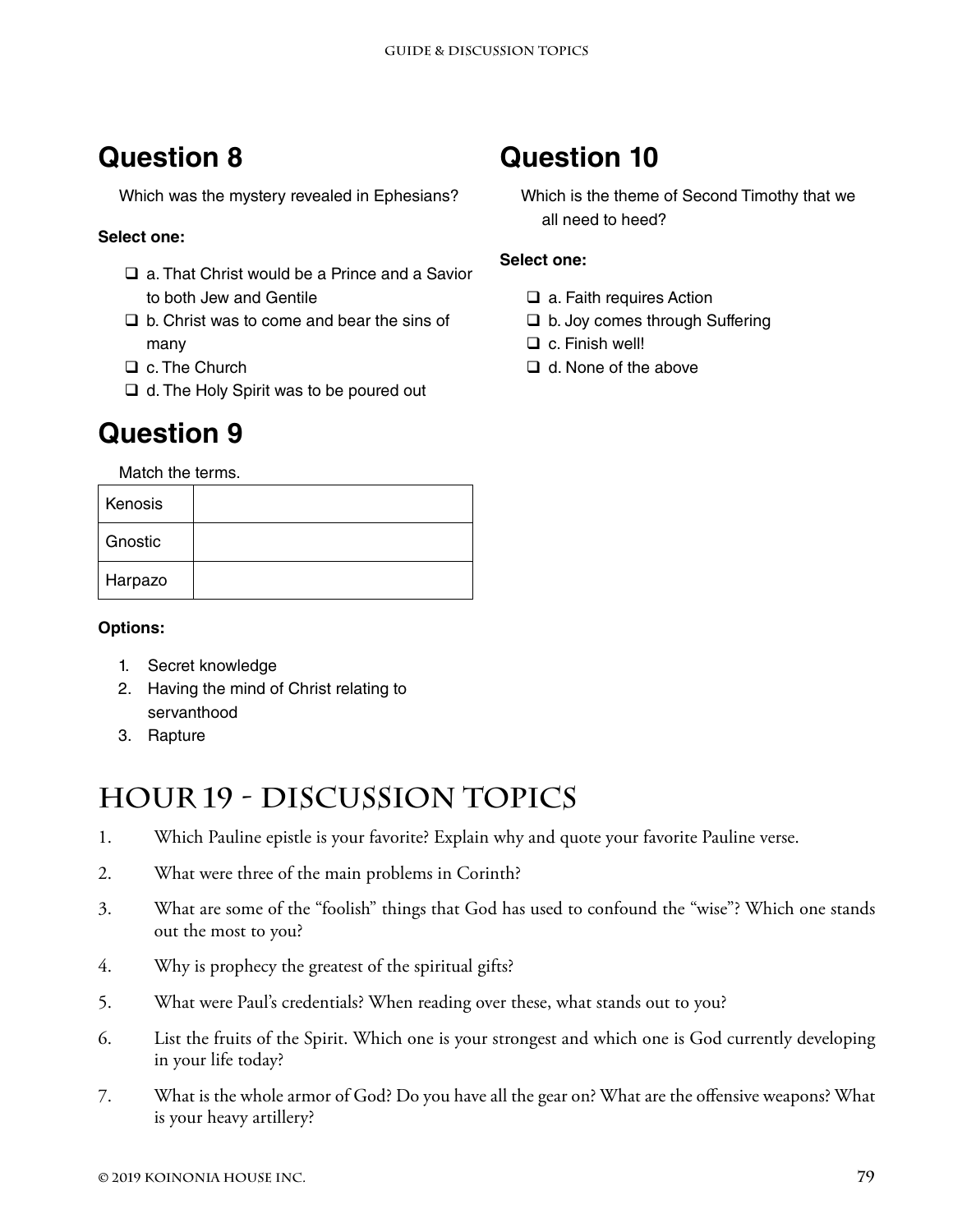# **Notes**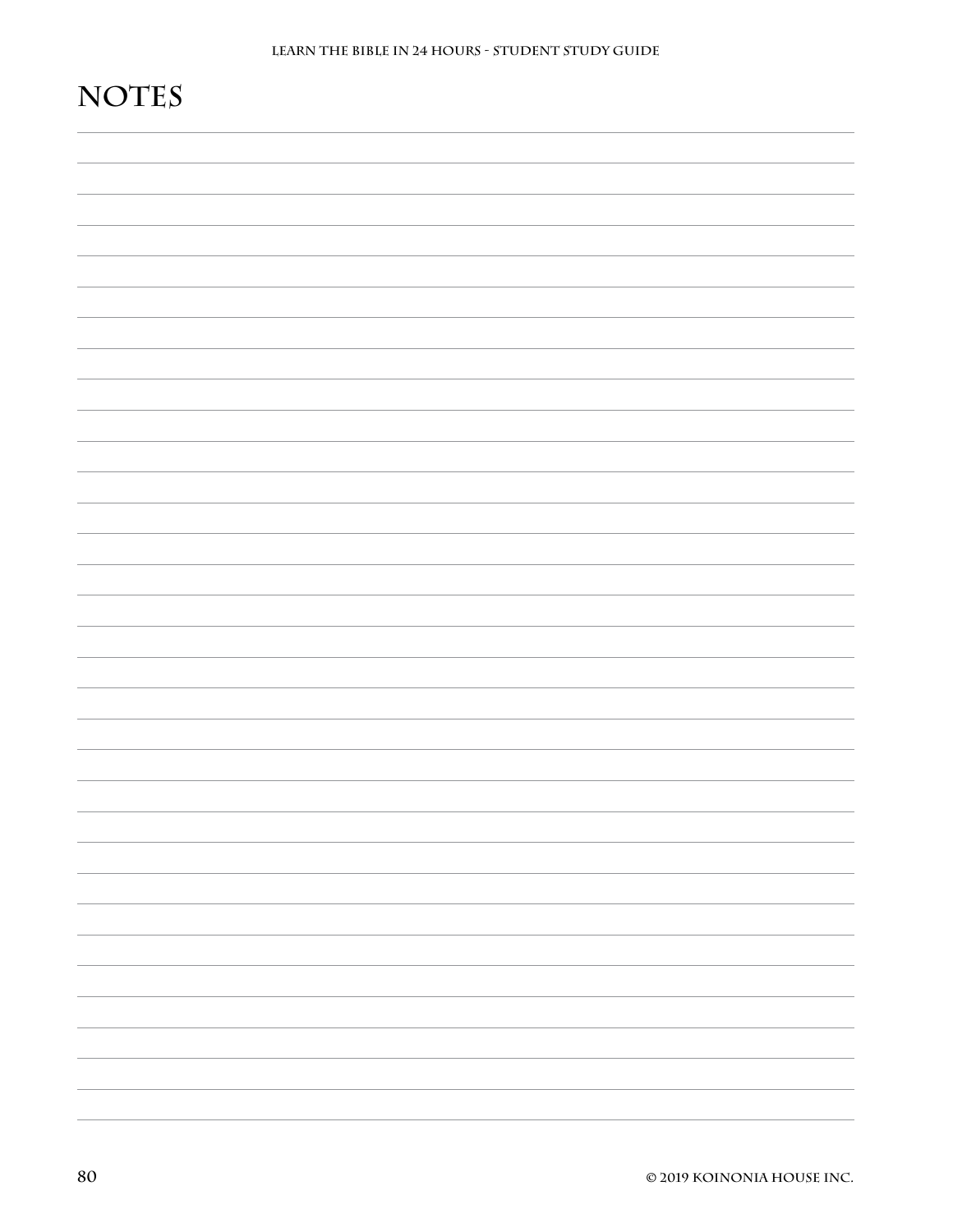# **Hour 20 - The Hebrew Epistles (Hebrews, James, 1 & 2 Peter, 1, 2, 3 John, Jude)**

### **K-W-L Self Assessment**

Before starting the hour session, complete the first two sections below.

**K: Describe what you already KNOW about the topic. (This lays the foundation of your learning.)**

**W: Describe what you WANT to learn about the topic. (This establishes the direction of your learning.)**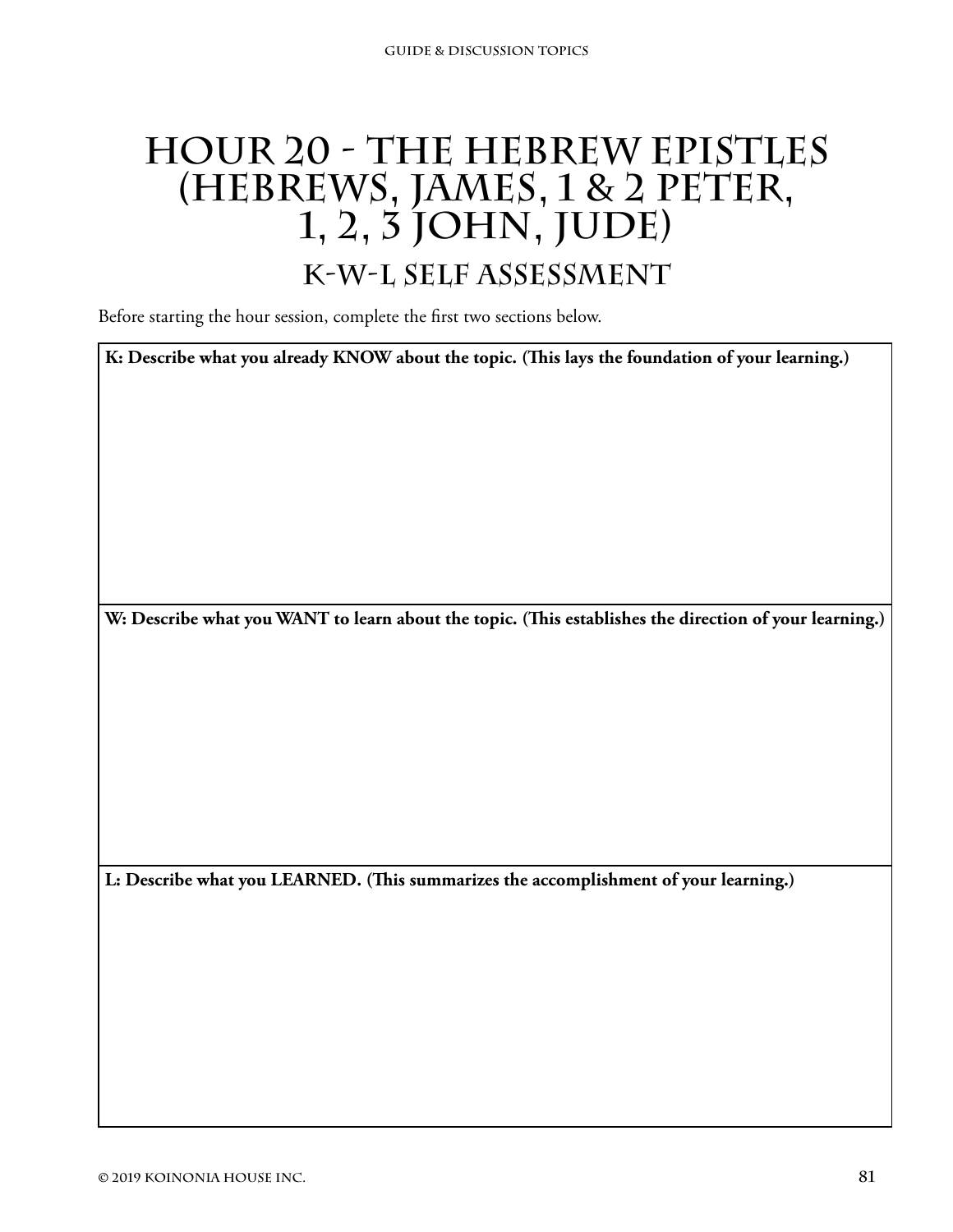# **Hour 20 - Questions**

## **Question 1**

Match the subtitles.

| Hebrews |  |
|---------|--|
| James   |  |
| I Peter |  |
| 2 Peter |  |
| I John  |  |
| 2 John  |  |
| 3 John  |  |
| Jude    |  |

#### **Options:**

- 1. Coming Apostasy
- 2. False Teachers
- 3. Persecuted Church
- 4. Apostasy;Preparation of Helpers
- 5. Truth vs Error
- 6. Faith Demonstrated through Works
- 7. The New Covenant

### **Question 2**

Match the Pauline Epistles.

| Romans          |  |
|-----------------|--|
| Corinthians     |  |
| Galatians       |  |
| Ephesians       |  |
| Philippians     |  |
| Colossians      |  |
| Thessalonians   |  |
| Timothy / Titus |  |
| Philemon        |  |

#### **Options:**

- 8. Resources in Suffering
- 9. Law vs Grace
- 10. Eschatological Epistles
- 11. What Intercession is all About
- 12. Pastoral Advice
- 13. Definitive Doctrine
- 14. Christ Pre-eminent
- 15. Order in the Church
- 16. Mystery of the Church

### **Question 3**

What was not true concerning Melchizedek?

- $\Box$  a. He paid tithes to Abraham
- $\Box$  b. He had no genealogy
- □ c. He was a Priest-King
- $\Box$  d. He was timeless -- no beginning nor end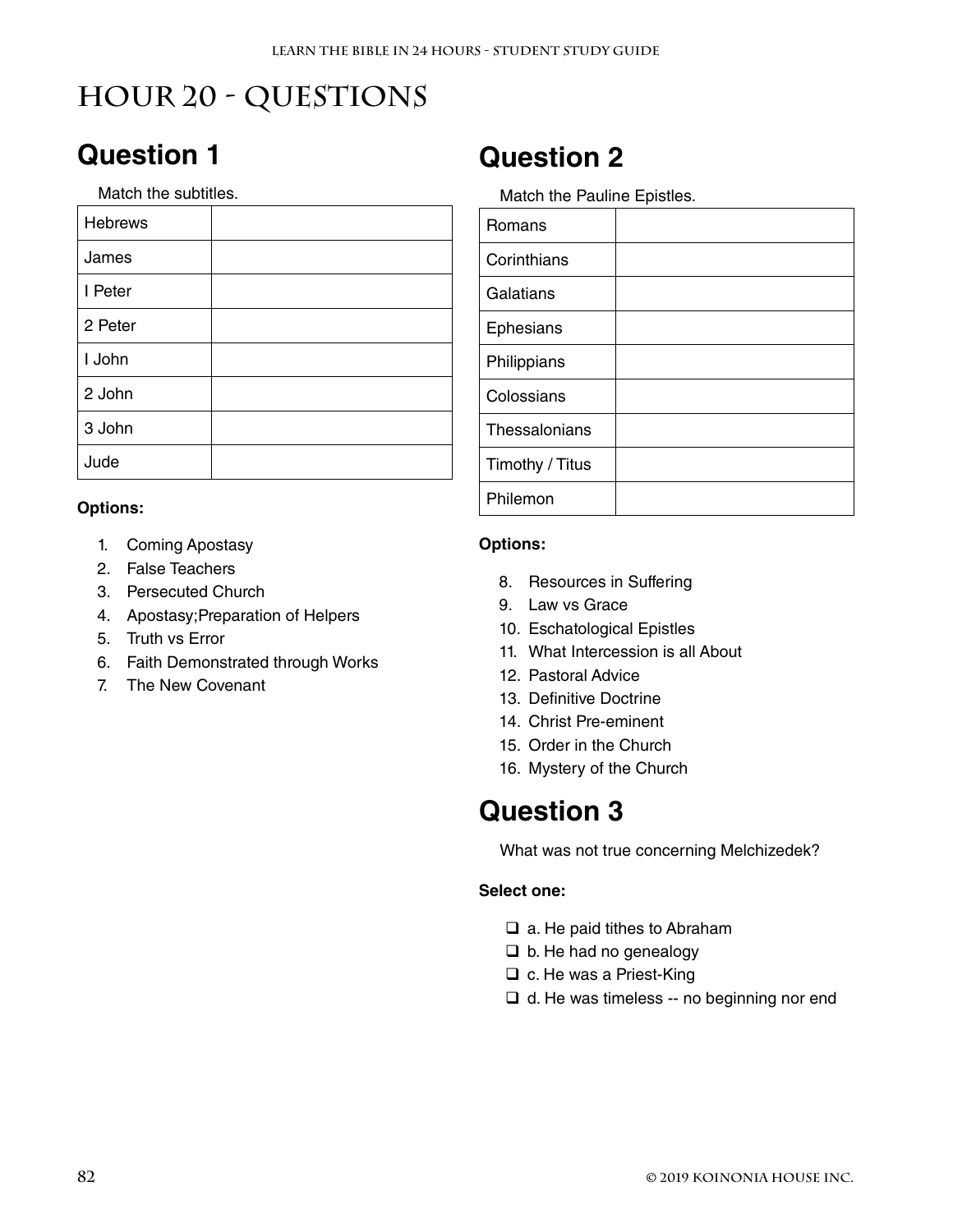Only one of the last 8 epistles is addressed to a church.

#### **Select one:**

- $\Box$  True
- $\square$  False

### **Question 5**

Which was not true about James?

#### **Select one:**

- $\Box$  a. Half brother of Jesus
- $\Box$  b. Unbeliever during the lifetime of Jesus
- $\Box$  c. First martyr of the Church
- □ d. Head of the Jerusalem Church
- $\Box$  e. All are true

### **Question 6**

Which is the Hebrew for James?

#### **Select one:**

- a. Yakov
- $\Box$  b. Yeshua
- □ c. Yoel
- □ d. Jacob
- $\Box$  e. None of the above

## **Question 7**

Babylon had the highest concentration of Jews outside of the land of Israel during the time of the early Church.

#### **Select one:**

- $\Box$  True
- $\Box$  False

## **Question 8**

Whose New Testament writings contained the most Heptadic Structure?

#### **Select one:**

- □ a. Paul
- □ b. Peter
- $\Box$  c. John
- □ d. Luke
- $\Box$  e. None of the above

### **Question 9**

Who was "The Elect Lady" according to Dr. Missler?

#### **Select one:**

- $\Box$  a. Mary, the mother of Jesus
- $\Box$  b. The church
- $\Box$  c. Some prominent member of the Church in **Ephesus**
- $\Box$  d. None of the above

### **Question 10**

Who gave the oldest prophecy about the second coming of Christ?

- □ a. Adam
- □ b. Enoch
- $\Box$  c. Moses
- □ d. Noah
- $\Box$  e. None of the above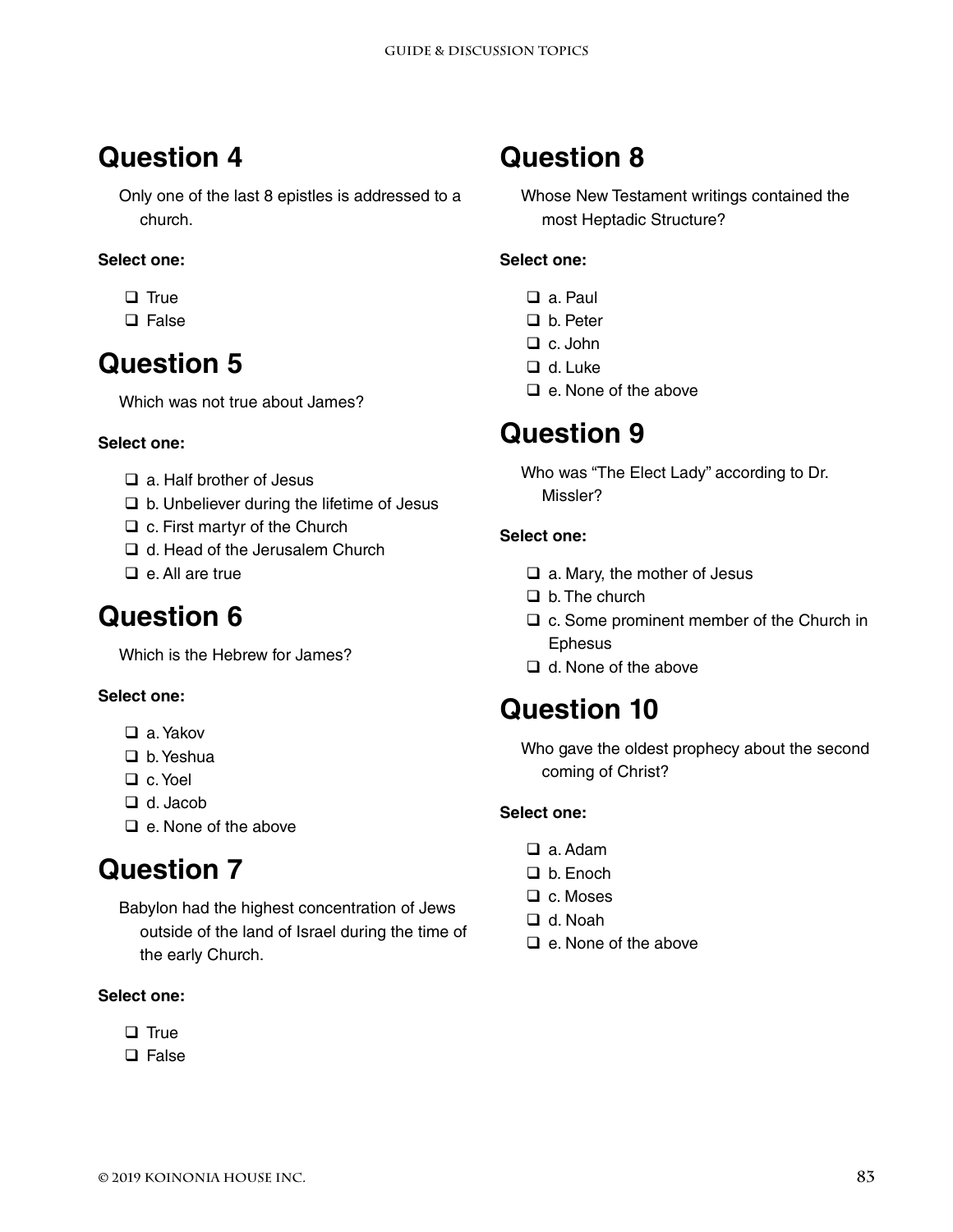### **Hour 20 - Discussion Questions**

- 1. What was the Jewish dilemma?
- 2. Can you be lost once you have been saved?
- 3. Are we saved by faith or by works? Do Paul and James disagree on this?
- 4. In what ways is the New Covenant better than the Old Covenant?
- 5. Who is your favorite hero in the "Hall of Faith"? Why?
- 6. How does prophecy suffer from its enthusiasts?
- 7. How can we hasten His Coming? How are you doing these things?

### NOTES

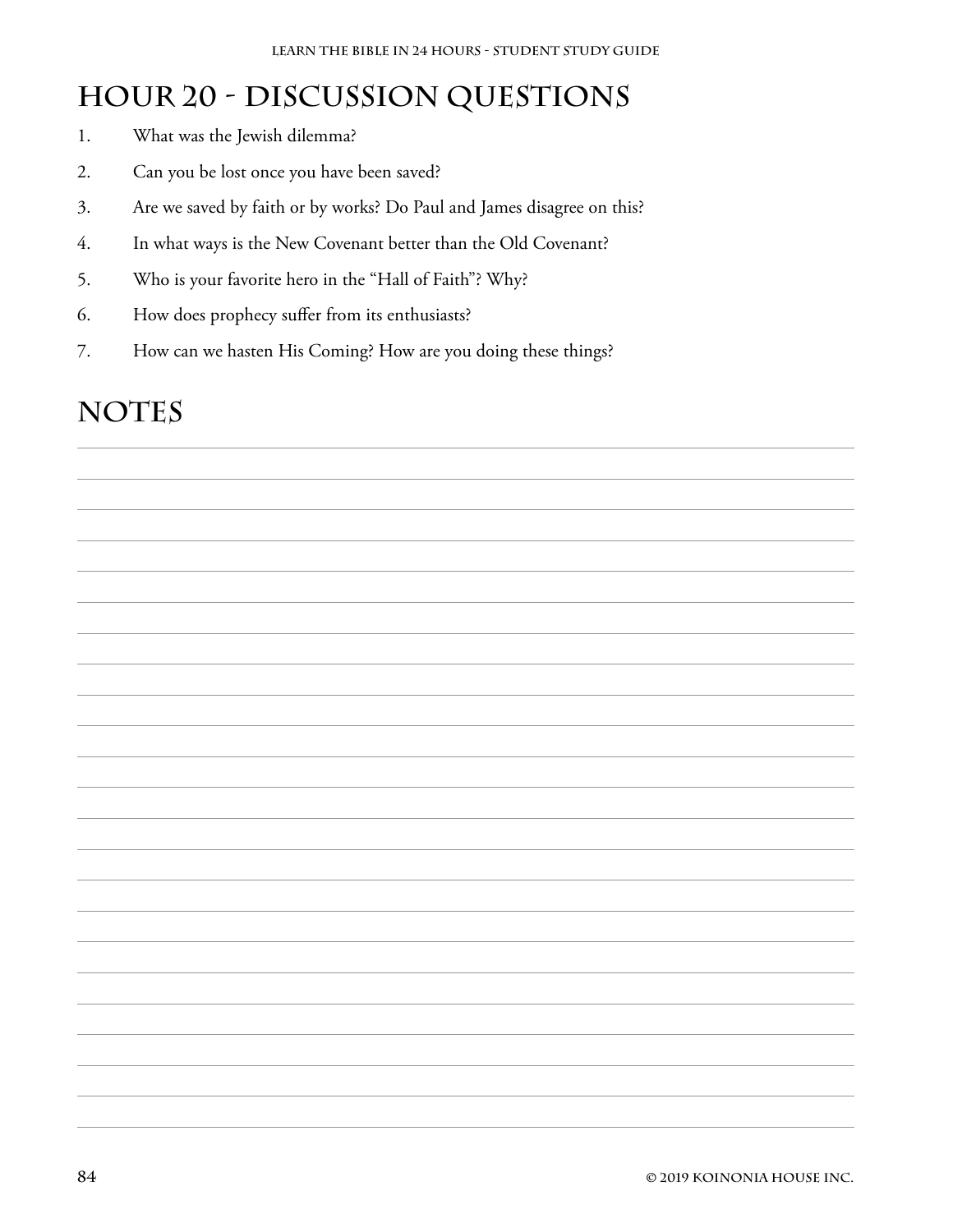# **Hour 21 - Eschatological Summary (Thessalonians)**

### **K-W-L Self Assessment**

Before starting the hour session, complete the first two sections below.

**K: Describe what you already KNOW about the topic. (This lays the foundation of your learning.)**

**W: Describe what you WANT to learn about the topic. (This establishes the direction of your learning.)**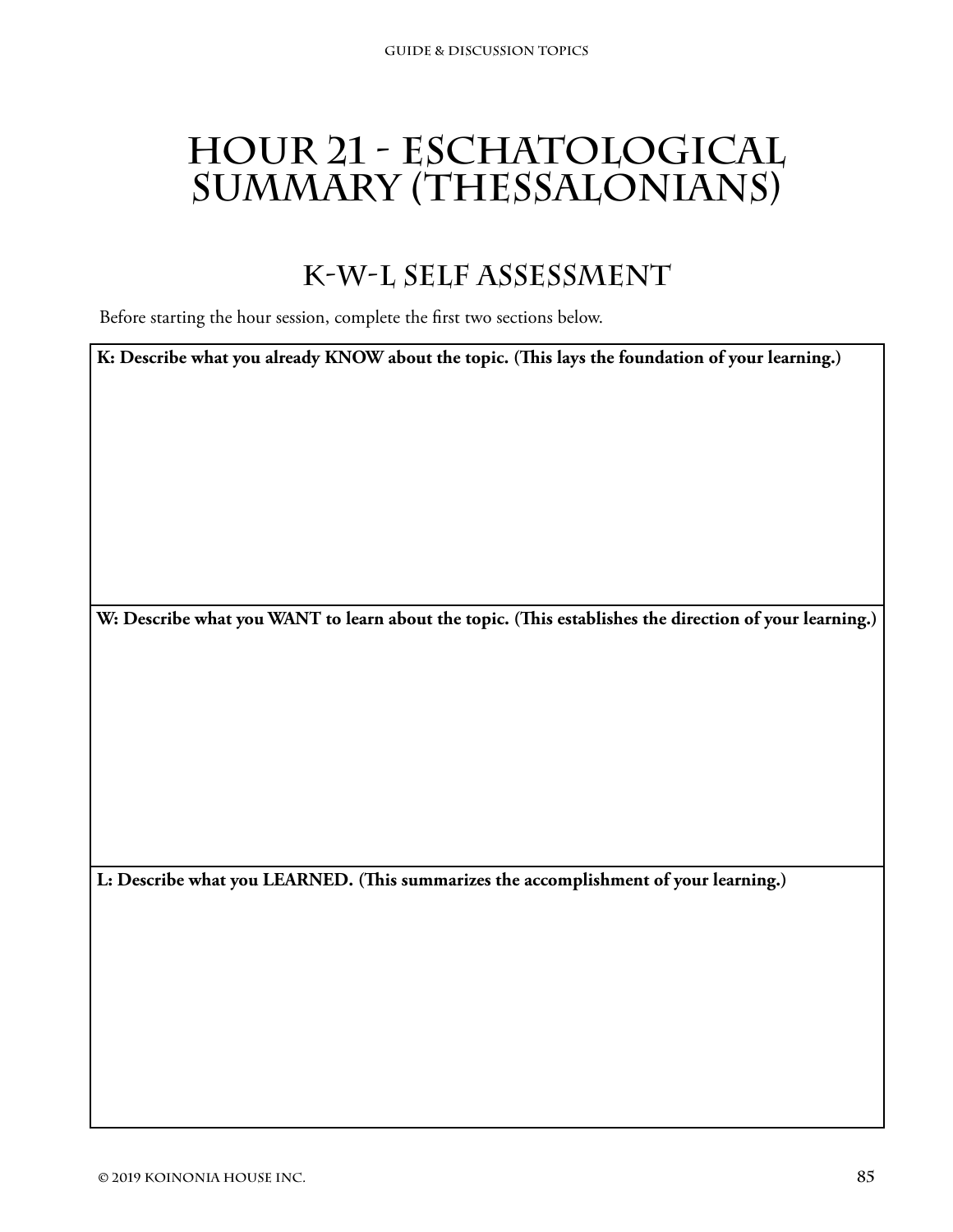# **Hour 21 - Questions**

## **Question 1**

Match the subjects of the following theologies.

| Bibliology   |  |
|--------------|--|
| Christology  |  |
| Pneumatology |  |
| Soteriology  |  |
| Ecclesiology |  |
| Eschatology  |  |
| Anthropology |  |

#### **Options:**

End Times Lord Jesus Christ **Church** Man Holy Spirit Salvation;Bible

## **Question 2**

There are more biblical prophecies foretelling Christ's first coming than His second coming.

#### **Select one:**

 $\Box$  True

 $\square$  False

### **Question 3**

Who is the "Father" of Scripture allegorization?

#### **Select one:**

- $\Box$  a. Augustine
- □ b. Luther
- □ c. Origen
- $\Box$  d. Justin Martyr
- $\Box$  e. None of the above

### **Question 4**

A "Premilennialist" takes a more literal view of the Scriptures.

#### **Select one:**

- $\Box$  True
- $\square$  False

## **Question 5**

The study of Israel (Israelology) represents how much of the Scriptures?

#### **Select one:**

- $\Box$  a. More than 3/4
- $\Box$  b. 3/4
- $\Box$  c. Less than 1/2
- $\Box$  d. 1/2

### **Question 6**

Daniel's "70 weeks" prophecy primarily addressed to which of the following?

#### **Select one:**

- □ a. Farth Dwellers
- □ b. The Church
- □ c. Israel
- □ d. Babylon

### **Question 7**

According to Paul, the "children of the day" will:

- $\Box$  a. Have special insight to the day and the hour of the return of Christ
- $\Box$  b. Will watch, be sober and expectant
- $\Box$  c. Will know the "times and the season"
- $\Box$  d. Both b and c
- $\Box$  e. None of the above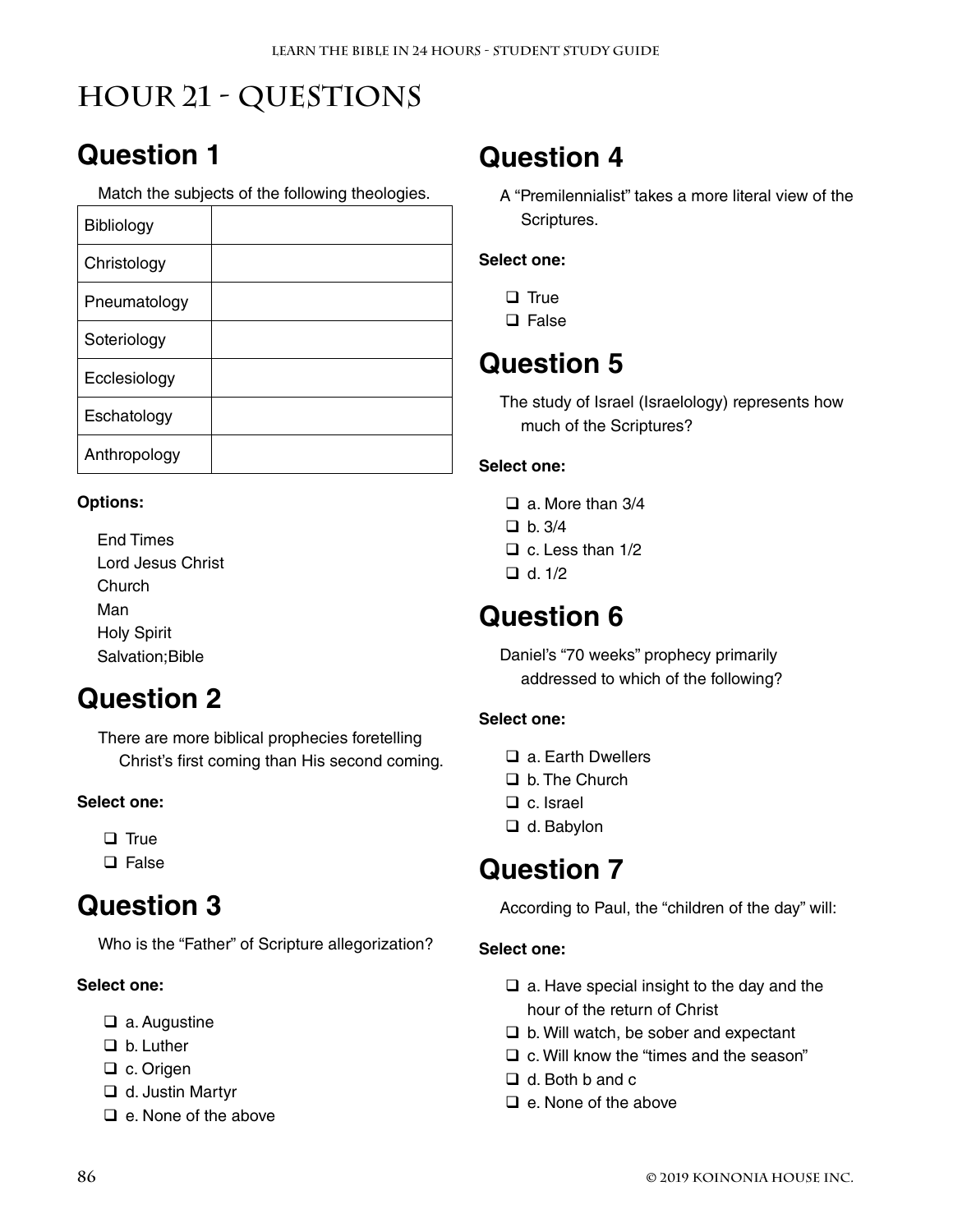The "day of the Lord" misapprehensions were clarified in which of Paul's epistles?

#### **Select one:**

- a. I Timothy
- □ b. Hebrews
- $\Box$  c. 2 Timothy
- □ d. I Thessalonians
- $\Box$  e. 2 Thessalonians

### **Question 9**

The fact that the next holocaust will be significantly worse for the Jews than Hitler's is found in which book?

#### **Select one:**

- □ a. Ezekiel
- □ b. Zechariah
- $\Box$  c. Isaiah
- □ d. Daniel
- $\Box$  e. Joel

### **Hour 21 - Discussion Topics**

- 1. In what ways does your view of eschatology derive from your hermeneutic?
- 2. Will Jesus Christ literally rule the Planet Earth from the Throne of David in Israel?
- 3. Will the church go through the "Great Tribulation"? Justify your view.
- 4. What are the practical hazards inherent in the pre and post tribulational views?
- 5. Look up the reference to "the sons of Issachar". What relevance does this verse have for us today?
- 6. What details can you recall about the Man of Sin? Is He alive today? Defend your answer.
- 7. Who is the "Restrainer"? What are his characteristics and job description?

### **Question 10**

According to Dr. Missler, what happened on Hag Shavout?

- $\Box$  a. Enoch was born
- $\Box$  b. Enoch was translated
- $\Box$  c. The Church was born
- d. Pentecost
- $\Box$  e. All of the above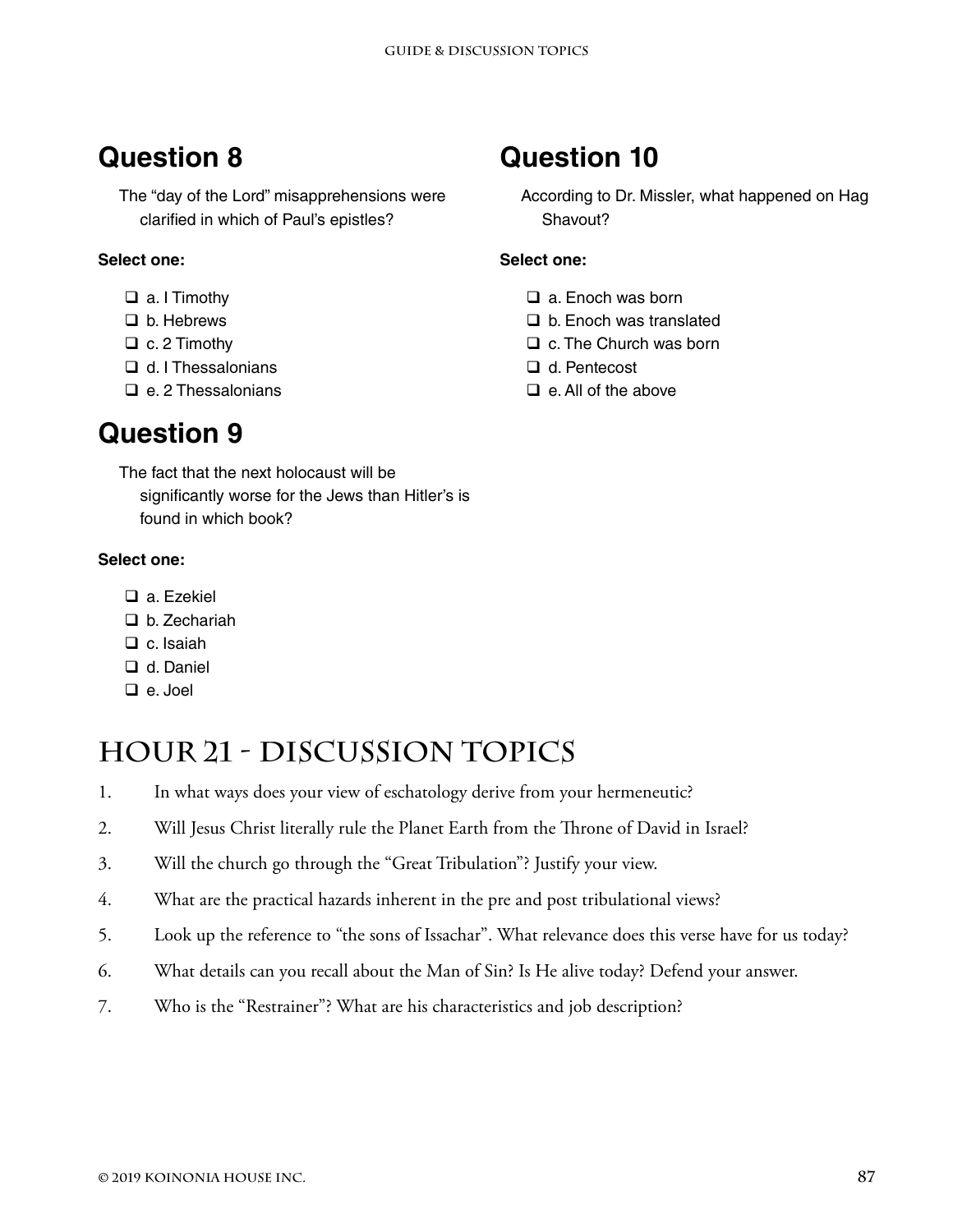# **Notes**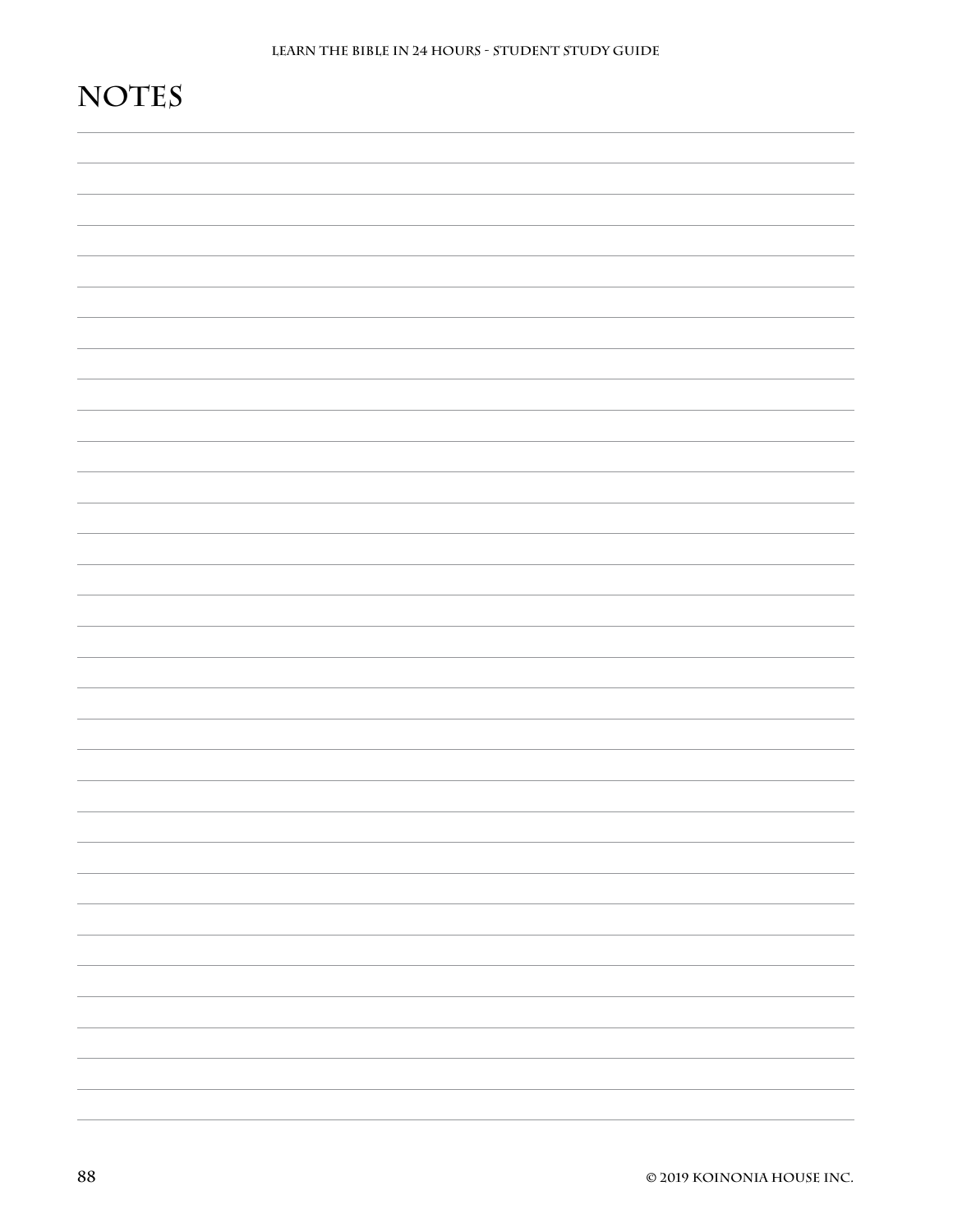# **Hour 22 - The Once and Future Church (Revelation 1-3)**

### **K-W-L Self Assessment**

Before starting the hour session, complete the first two sections below.

**K: Describe what you already KNOW about the topic. (This lays the foundation of your learning.)**

**W: Describe what you WANT to learn about the topic. (This establishes the direction of your learning.)**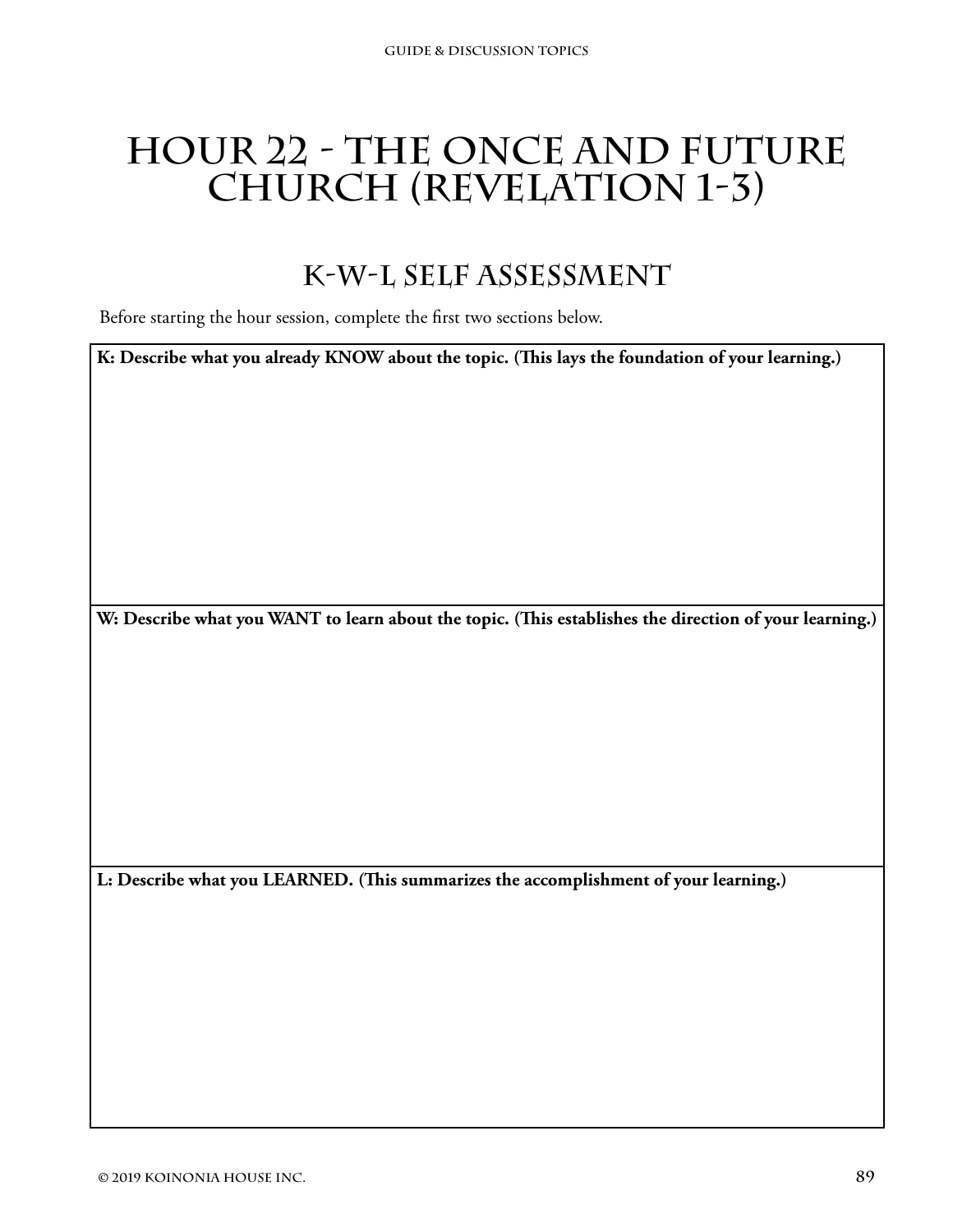# **Hour 22 - Questions**

## **Question 1**

The book of Revelation is very difficult to understand because of its many visions, symbols, and Old Testament allusions.

#### **Select one:**

- $\Box$  True
- $\square$  False

### **Question 2**

Which letter seems to be the most hostile?

#### **Select one:**

- □ a. Thyatira
- □ b. Laodicea
- □ c. Sardis
- □ d. Smyrna

### **Question 3**

The key to unlocking the mysteries of Revelation is found in knowledge of which of the following?

#### **Select one:**

- □ a. Old Testament
- □ b. Kingdom Parables
- $\Box$  c. Culture of the times
- $\Box$  d. None of the above

### **Question 4**

Which of the churches had nothing derogatory mentioned about them?

#### **Select one:**

- □ a. Thyatira and Pergamos
- □ b. Sardis and Laodicea
- □ c. Philadelphia and Smyrna
- □ d. Ephesus and Smyrna
- □ e. Colossians and Thyatira

## **Question 5**

Which of the churches had nothing good mentioned about them?

#### **Select one:**

- □ a. Colossians and Thyatira
- □ b. Ephesus and Smyrna
- □ c. Sardis and Laodicea
- □ d. Thyatira and Pergamos
- □ e. Philadelphia and Sardis

### **Question 6**

The "name it and claim it" and "blab it and grab it" would feel right at home in which church?

#### **Select one:**

- □ a. Ephesus
- □ b. Sardis
- $\Box$  c. Philadelphia
- **□** d. Pergamos
- □ e. Laodicea

### **Question 7**

To whom was this "revelation" given?

#### **Select one:**

- $\Box$  a. The Church
- $\Box$  b. John
- □ c. Jesus Christ
- $\Box$  d. None of the above

### **Question 8**

In which country or territory were the seven churches in Revelation located?

- □ a. Iraq
- $\Box$  b. Iran
- □ c. Greece
- $\Box$  d. Turkey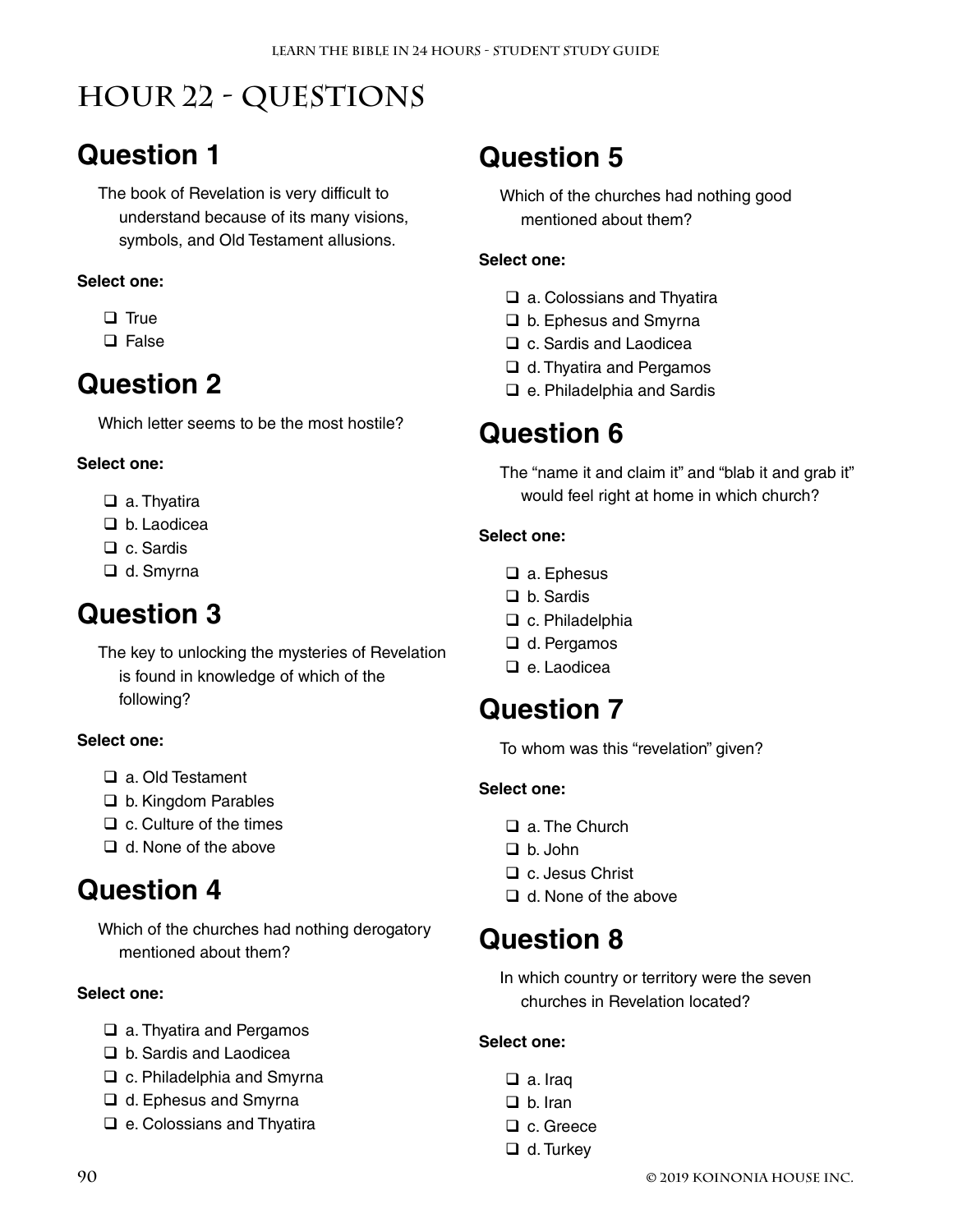Match the Bible divisions to Christ.

| Old Testament (Prophecy)        |  |
|---------------------------------|--|
| Gospels (History)               |  |
| Epistles (Actual Experience)    |  |
| Acts (Church)                   |  |
| Revelation (Coming in<br>Glorv) |  |

#### **Options:**

He lives He Saves He Dies He Reigns He Comes

### **Question 10**

Match the seven churches to their nicknames.

| <b>Sardis</b>  |  |
|----------------|--|
| <b>Ephesus</b> |  |
| Smyrna         |  |
| Philadelphia   |  |
| Pergamos       |  |
| Thyatira       |  |
| Laodicea       |  |

#### **Options:**

Queen of Heaven Ruled by the people Death Brotherly love **Watchful** Darling Mixed Marriage

## **Hour 22 - Discussion Topics**

- 1. Read over Isaiah 11 and list the sevenfold description of the Holy Spirit. Which one of these attributes is most important to you?
- 2. Make a list of the all those who hold the combined offices of both King and Priest.
- 3. Regarding the letters to the seven churches, why were these seven chosen?
- 4. What is your definition of success? What is Christ's definition? What is the definition of our culture? How does this relate to the messages to the seven churches?
- 5. Who were the Nicolaitians? Why did Jesus HATE them? Is there anyone in our world today that may resemble them?
- 6. Share with your classmates what it means for you to lose your first love.
- 7. Describe the doctrine of Balaam. What advice was given to Balak? What is the danger of this advice and doctrine to the Church today?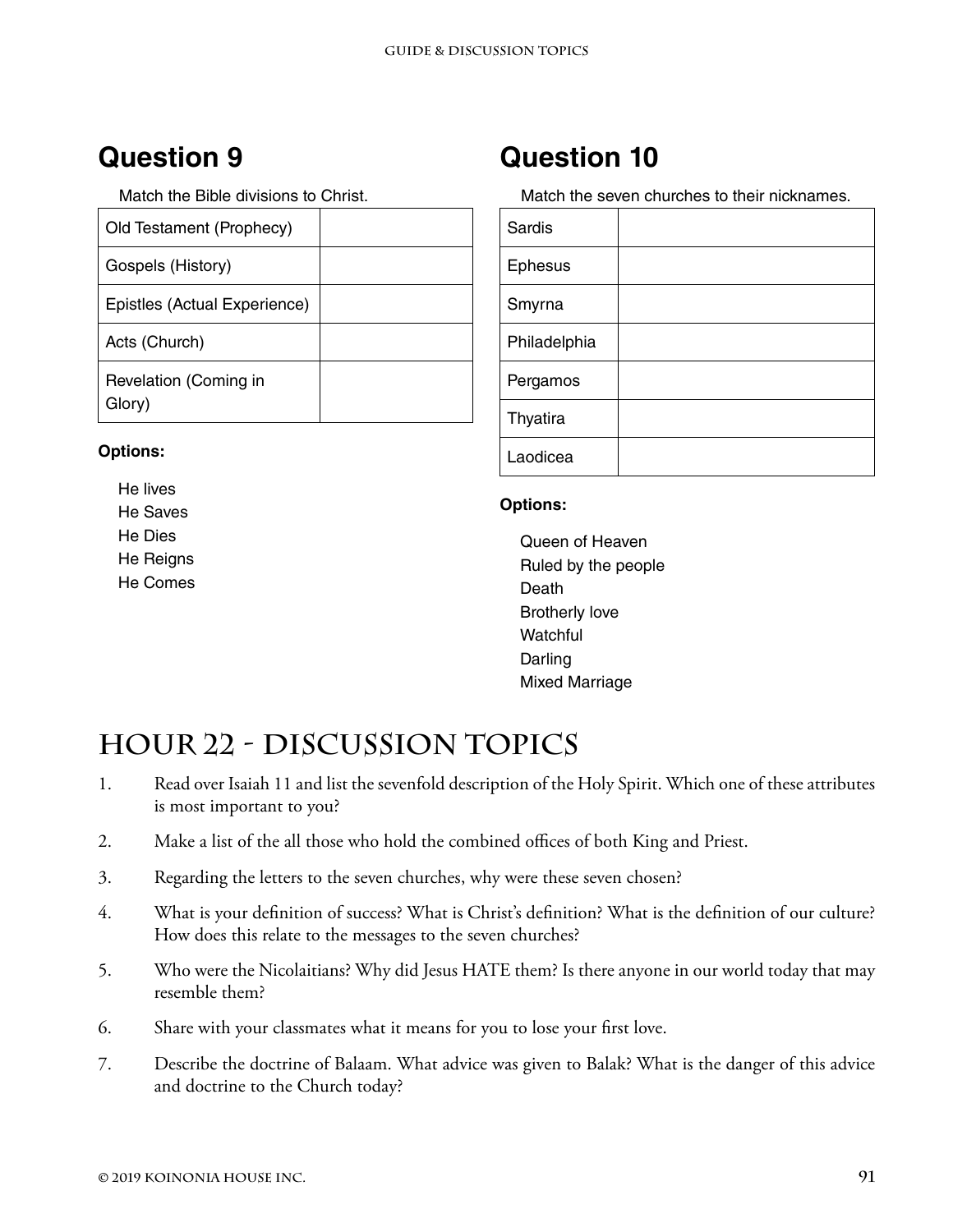# **Notes**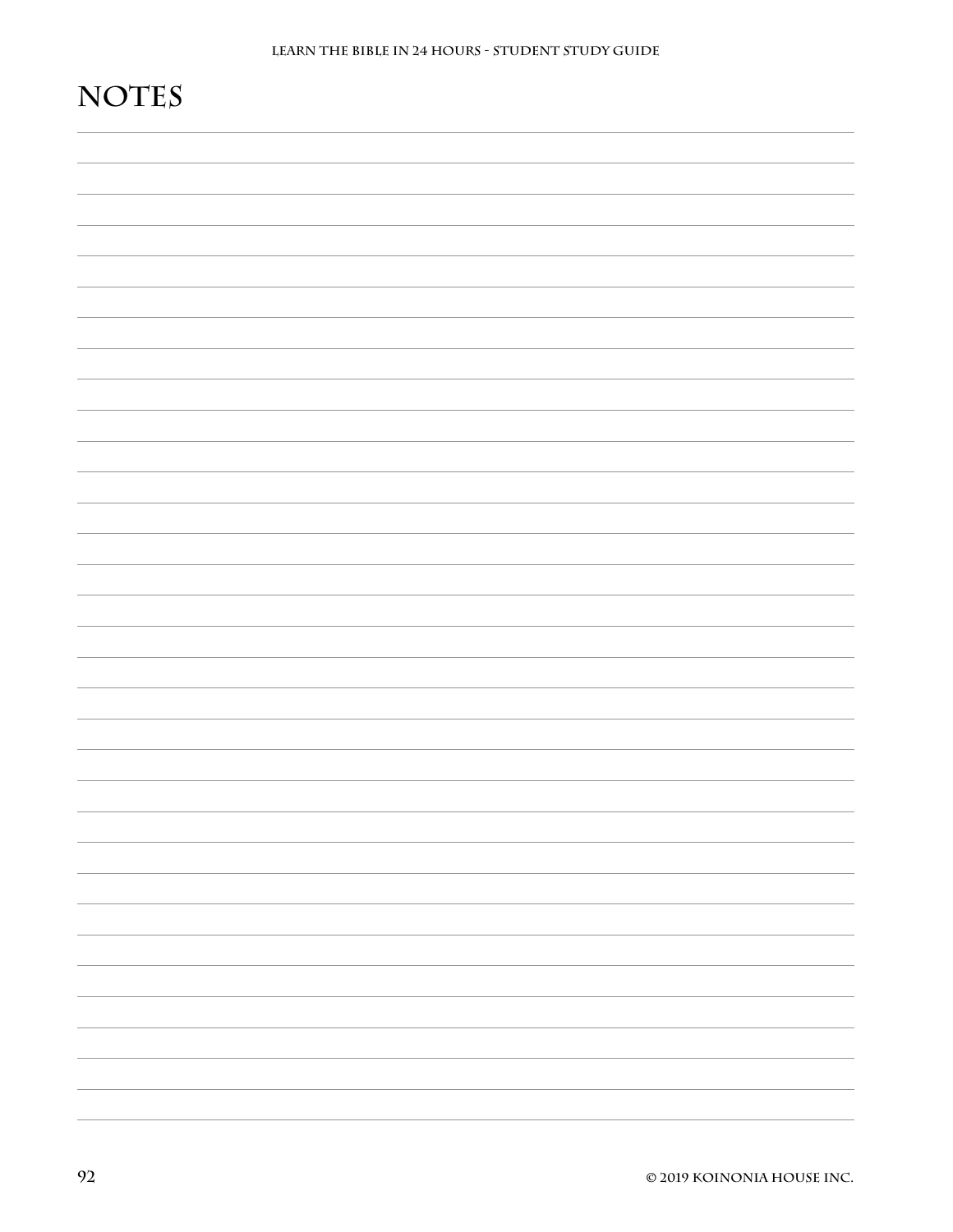# **Hour 23 - Seals, Trumpet, Bowls, Triumph (Revelation 4-22)**

### **K-W-L Self Assessment**

Before starting the hour session, complete the first two sections below.

**K: Describe what you already KNOW about the topic. (This lays the foundation of your learning.)**

**W: Describe what you WANT to learn about the topic. (This establishes the direction of your learning.)**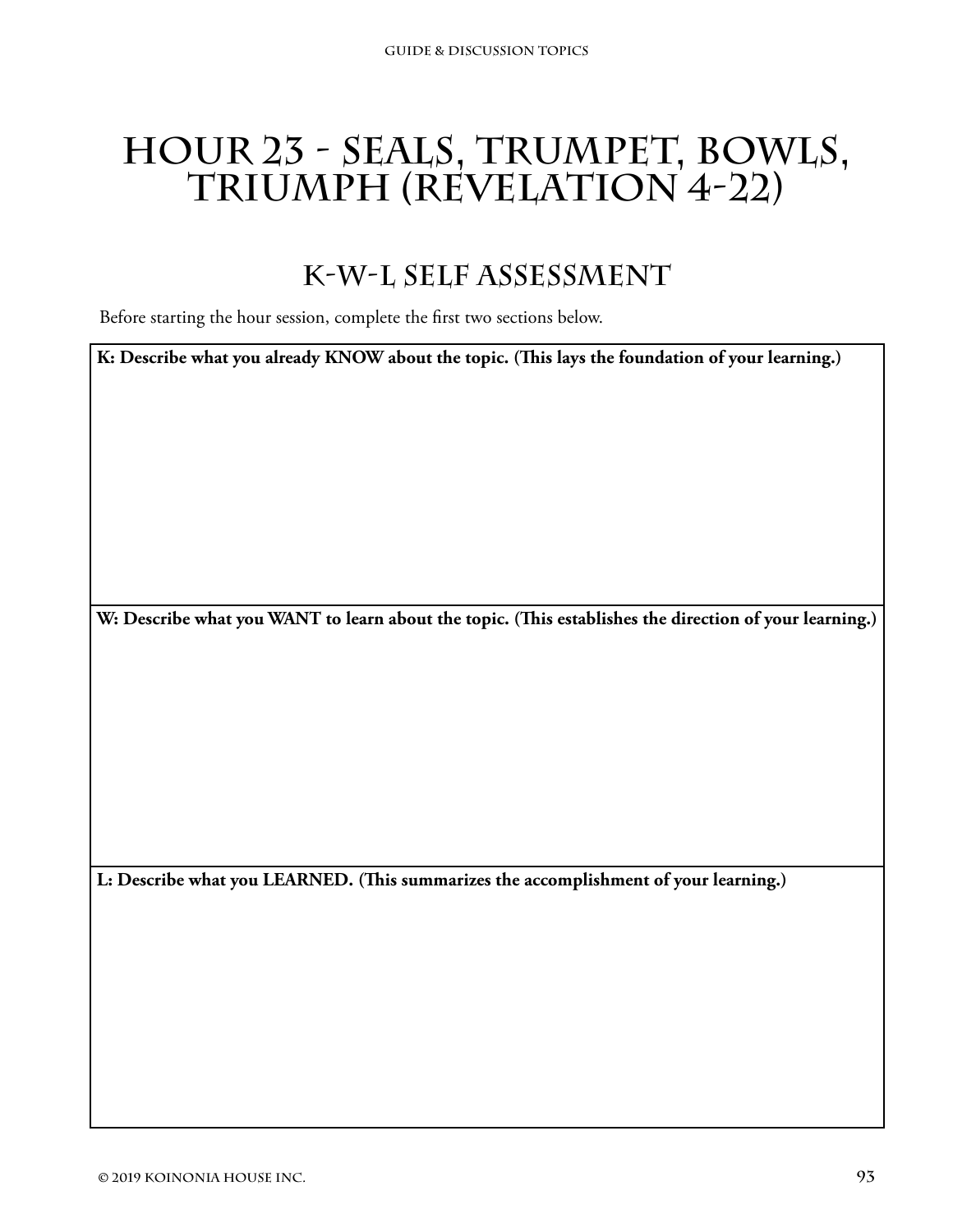# **Hour 23 - Questions**

## **Question 1**

Hades, Hell, Sheol and Gehennah are all synonymous terms.

#### **Select one:**

- $\Box$  True
- $\square$  False

### **Question 2**

Jesus, Paul and John all mentioned a Temple will once again be standing in the last days.

#### **Select one:**

- $\Box$  True
- $\Box$  False

### **Question 3**

The 24 elders represent themselves as which of the following?

#### **Select one:**

- □ a. Angels
- $\Box$  b. Israel
- □ c. Living Creatures
- **□** d. Kings and Priests
- $\Box$  e. None of the above

### **Question 4**

Where do we find a physical description of the Antichrist?

#### **Select one:**

- $\Box$  a. Isaiah 53
- □ b. Zechariah 11
- $\Box$  c. Joel 3
- □ d. Daniel 9
- $\Box$  e. None of the above

## **Question 5**

Which two tribes are missing from the 144,000 mentioned in Revelation chapter 7?

#### **Select one:**

- $\Box$  a. None are missing; all are included
- □ b. Asher and Ephraim
- □ c. Manasseh and Dan
- □ d. Dan and Ephraim

### **Question 6**

Who is the Prince of the power of the air?

#### **Select one:**

- □ a. Lucifer
- $\Box$  b. Jesus
- □ c. Holy Spirit
- $\Box$  d. None of the above

### **Question 7**

A scroll that was written on the backside was which of the following?

#### **Select one:**

- a. A title deed
- $\Box$  b. Not very ordinary; rare
- $\Box$  c. Typical for scripture writing
- $\Box$  d. Both a and b
- $\Box$  e. None of the above

### **Question 8**

Where will Christ first return to at His second coming?

- □ a. Babylon
- b. Edom
- □ c. Mount of Olives
- □ d. Armageddon
- $\Box$  e. None of the above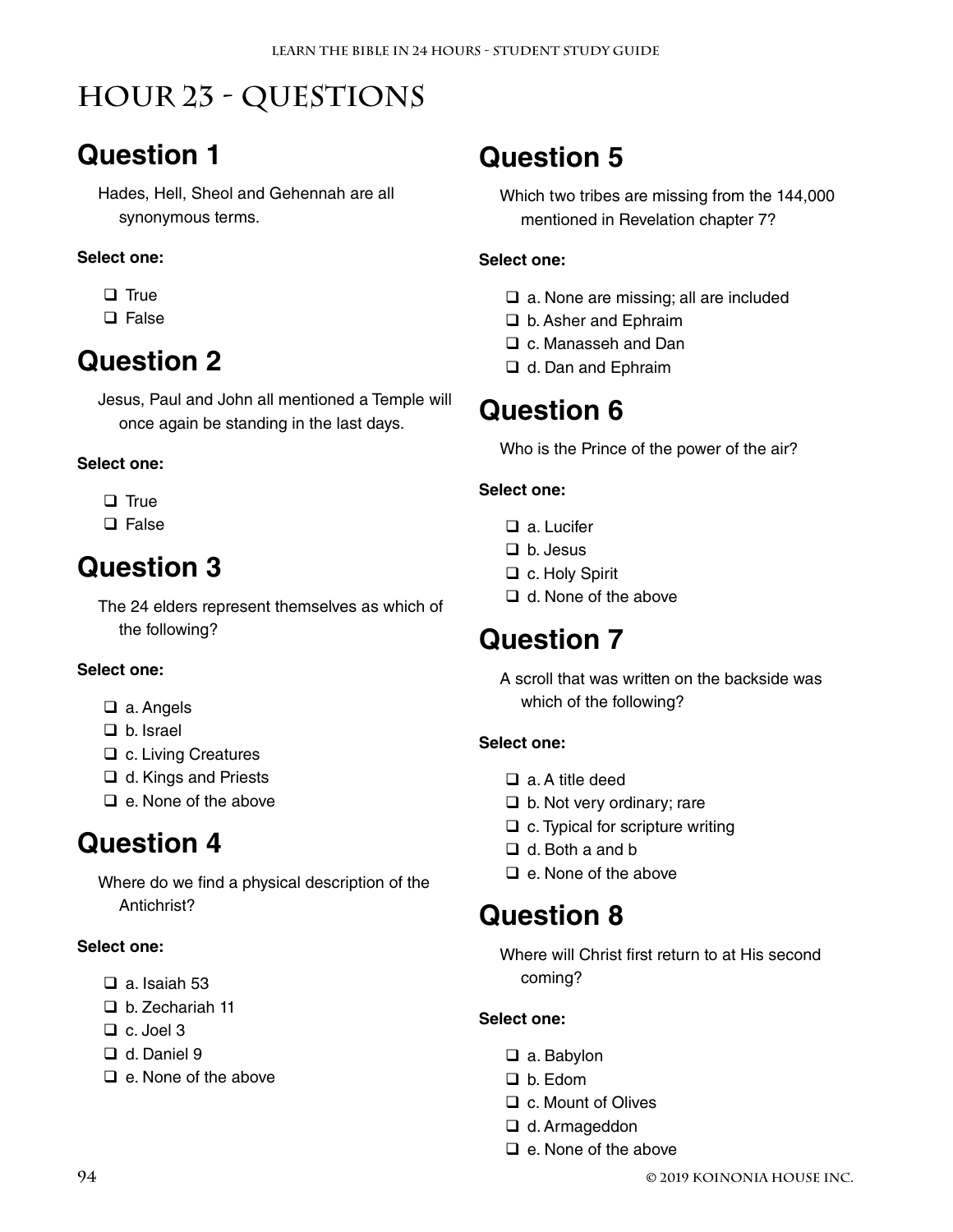Match the Horsemen:

| <b>Black</b> |  |
|--------------|--|
| White        |  |
| Pale Green   |  |
| Red          |  |

#### **Options:**

Famine Disease **Conqueror Wars** 

### **Question 10**

Match the End Times events:

| Great White Throne Judgment |  |
|-----------------------------|--|
| Bema Seat                   |  |
| The Great Tribulation       |  |
| Woman and the Ephah         |  |
| Sheep and Goat Judgment     |  |
| Millennium                  |  |
| Rod of Iron                 |  |

#### **Options:**

- 1. Physical reign of Christ 1000 years
- 2. 1260 Days
- 3. Judgment of the unsaved dead
- 4. Judgment for the treatment of Israel
- 5. Where rewards are given
- 6. Babylon
- 7. 1000 years

## **Hour 23 - Discussion Topics**

- 1. Comment on the description of a lamb "as if it had been slain".
- 2. What is unique about the tribe of Dan?
- 3. Who do you think the two witnesses will be?
- 4. Why does the devil keep going? What could possibly be his present and future strategies?
- 5. List 7 of the sevens in Revelation.
- 6. If you have been to Megiddo, what stood out to you? Historically what has already transpired there?
- 7. Are you eagerly awaiting His coming? (Maranatha!) What proofs can you give to a yes answer?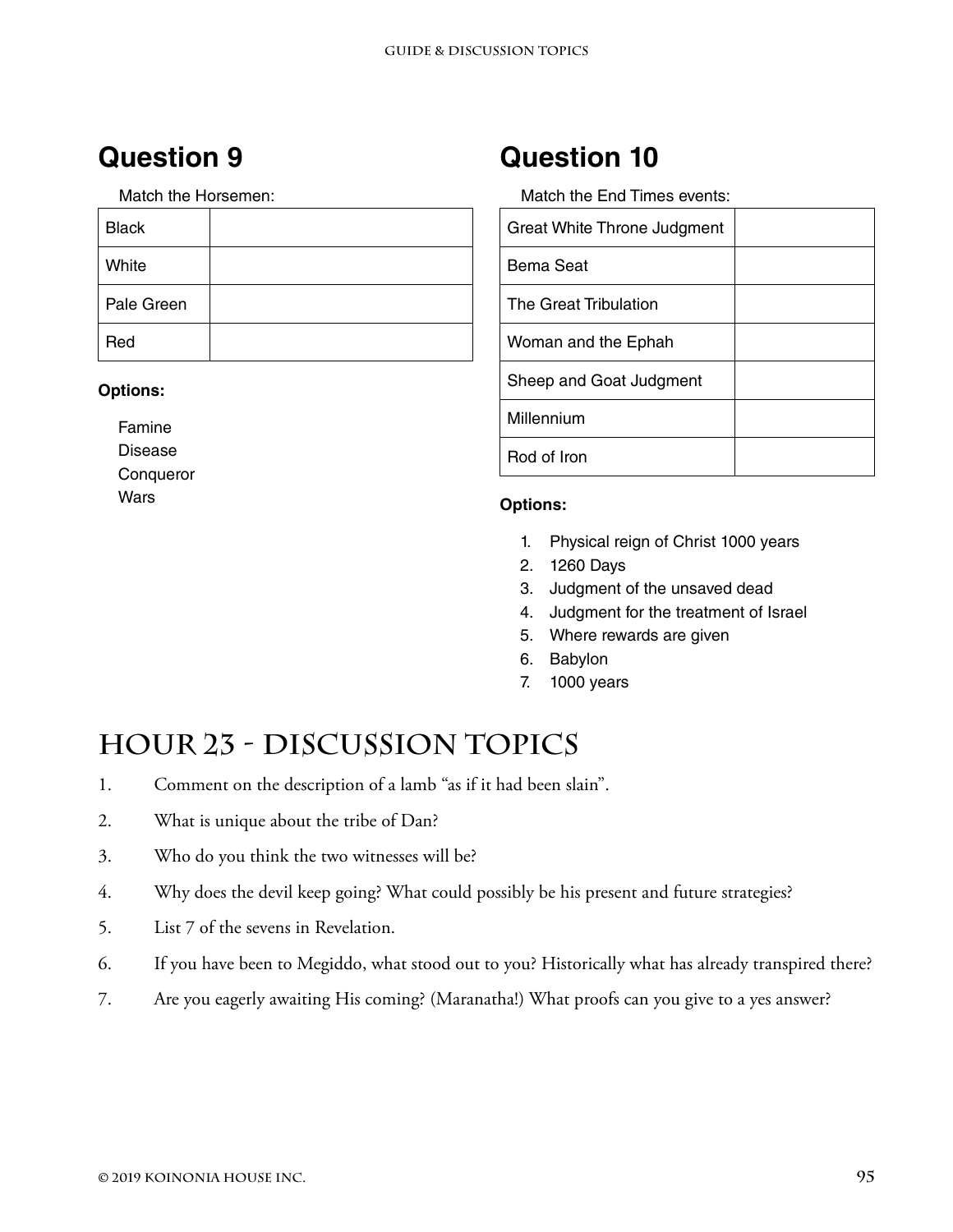# **Notes**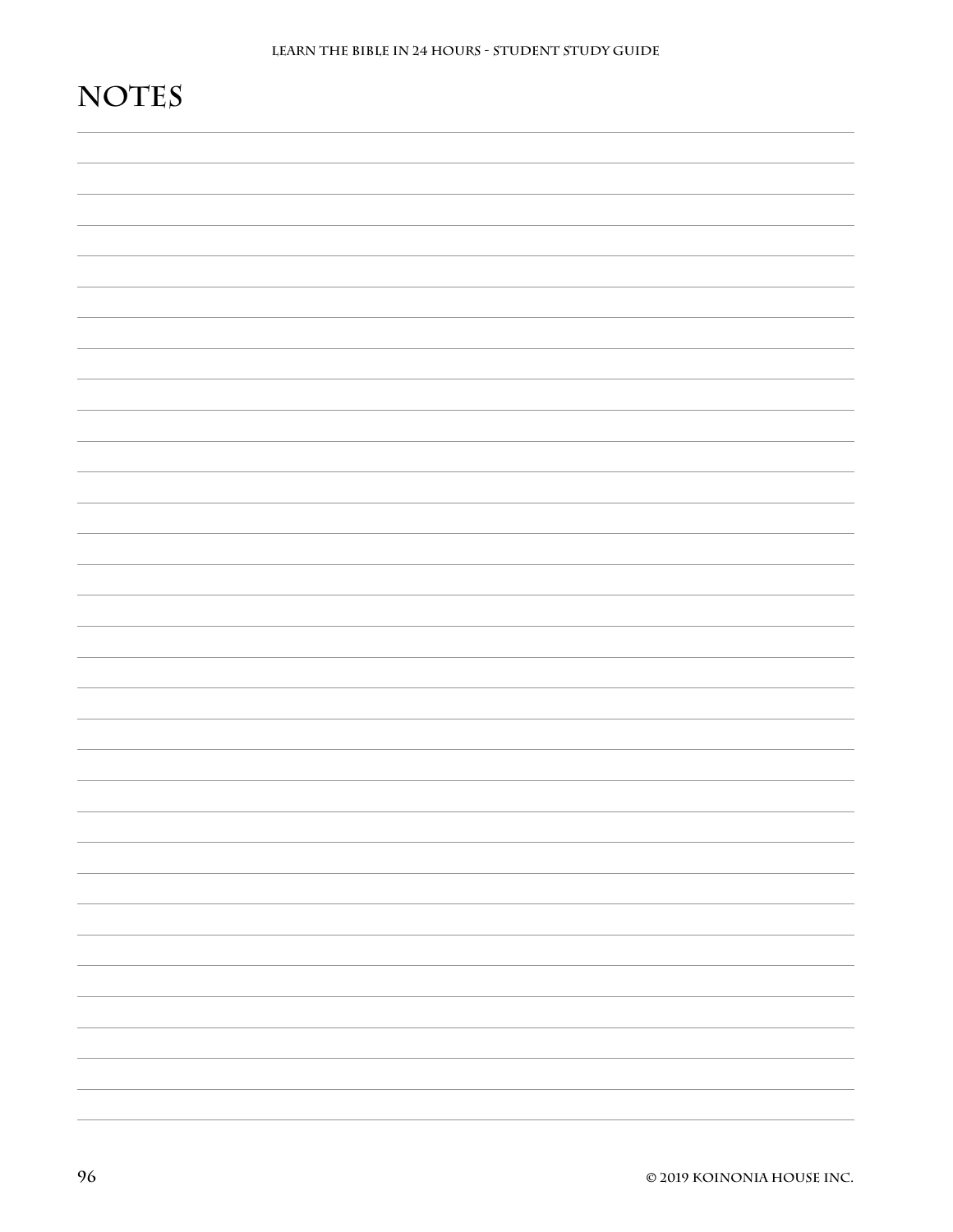# **Hour 24 - Conclusion**

### **K-W-L Self Assessment**

Before starting the hour session, complete the first two sections below.

**K: Describe what you already KNOW about the topic. (This lays the foundation of your learning.)**

**W: Describe what you WANT to learn about the topic. (This establishes the direction of your learning.)**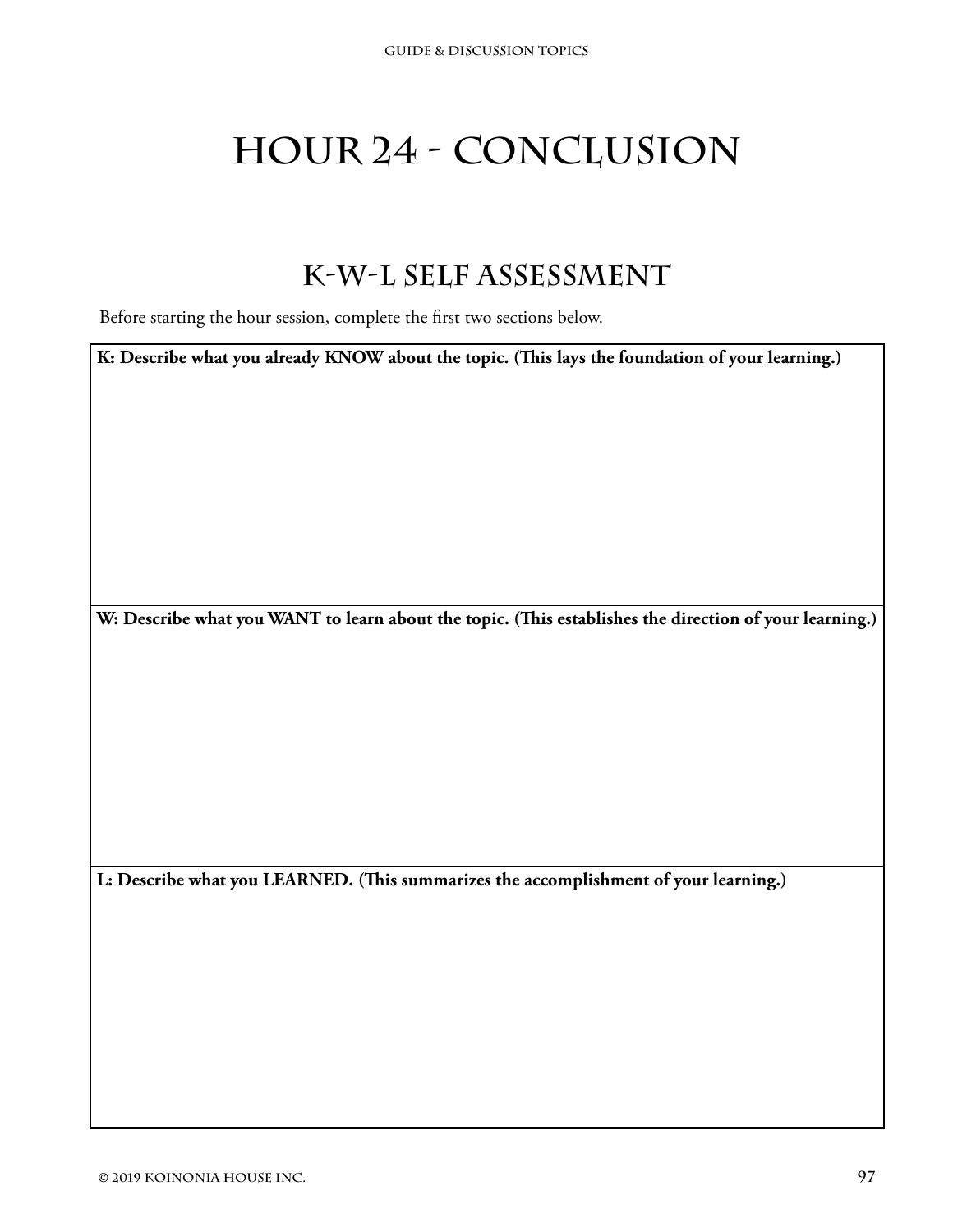# **Hour 24 - Questions**

## **Question 1**

True Arabs come from the union between Abraham and Keturah.

#### **Select one:**

- $\Box$  True
- □ False

### **Question 2**

When materialism no longer fulfills modern man, the next stopping point is mysticism.

#### **Select one:**

- $\Box$  True
- $\Box$  False

### **Question 3**

Which book reveals the roll of the Kinsman-Redeemer?

#### **Select one:**

- □ a. Judges
- $\Box$  b. Ruth
- □ c. Joshua
- $\Box$  d. None of the above

### **Question 4**

Which book records the building of the city central to the "70 Weeks" prophecy?

#### **Select one:**

- □ a. Nehemiah
- □ b. I Chronicles
- $\Box$  c. Isaiah
- □ d. Ezekiel
- $\Box$  e. None of the above

### **Question 5**

Which Prophet details the Magog Invasion?

#### **Select one:**

- □ a. Hosea
- D b. Daniel
- $\Box$  c. Isaiah
- □ d. Zechariah
- $\Box$  e. None of the above

### **Question 6**

Match each gospel writer with their presentation

of Christ:

| Matthew |  |
|---------|--|
| Mark    |  |
| Luke    |  |
| John    |  |

#### **Options:**

Son of God Servant Messiah Son of Man

### **Question 7**

Match the information measures with their opposites:

| <b>Disorder</b> |  |
|-----------------|--|
| Cacophony       |  |
| Randomness      |  |
| Chaos           |  |
| Noise           |  |

#### **Options:**

Signal Order Cosmos Design Music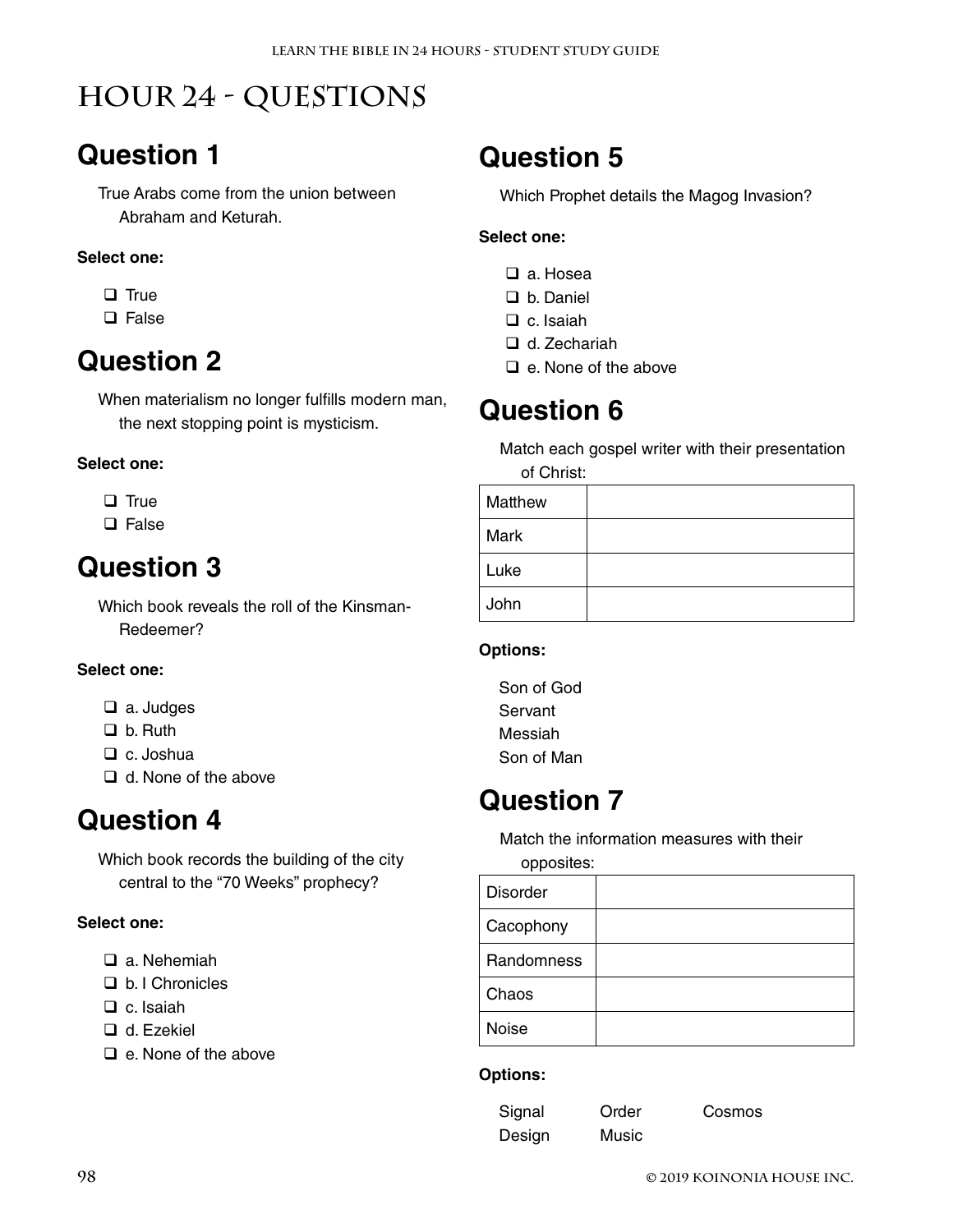Match the Pauline Epistles:

| Romans          |  |
|-----------------|--|
| Corinthians     |  |
| Galatians       |  |
| Ephesians       |  |
| Philippians     |  |
| Colossians      |  |
| Thessalonians   |  |
| Timothy / Titus |  |
| Philemon        |  |

#### **Options:**

Resources in suffering Christ Pre-eminent The Second Coming Intercessionary example Pastoral advice The mystery of the Church Definitive doctrines Order in the Church Law vs Grace

### **Question 9**

Match the Revelation Churches:

| <b>Ephesus</b> |  |
|----------------|--|
| Smyrna         |  |
| Pergamos       |  |
| Thyatira       |  |
| Sardis         |  |
| Philadelphia   |  |
| Laodicea       |  |

#### **Options:**

Missionary Church The Medieval Church Apostate Church The Married Church The Persecuted Church The Apostolic Church The Denominational Church

### **Question 10**

Match the "Minor Prophets" to their message:

| Joel      |  |
|-----------|--|
| Amos      |  |
| Micah     |  |
| Habakkuk  |  |
| Zechariah |  |
| Obadiah   |  |
| Zephaniah |  |

#### **Options:**

The Second Coming A birth in Bethlehem Ultimate rule of David The coming of a "Pure Language" Destruction of Edom Day of the Lord The just shall live by faith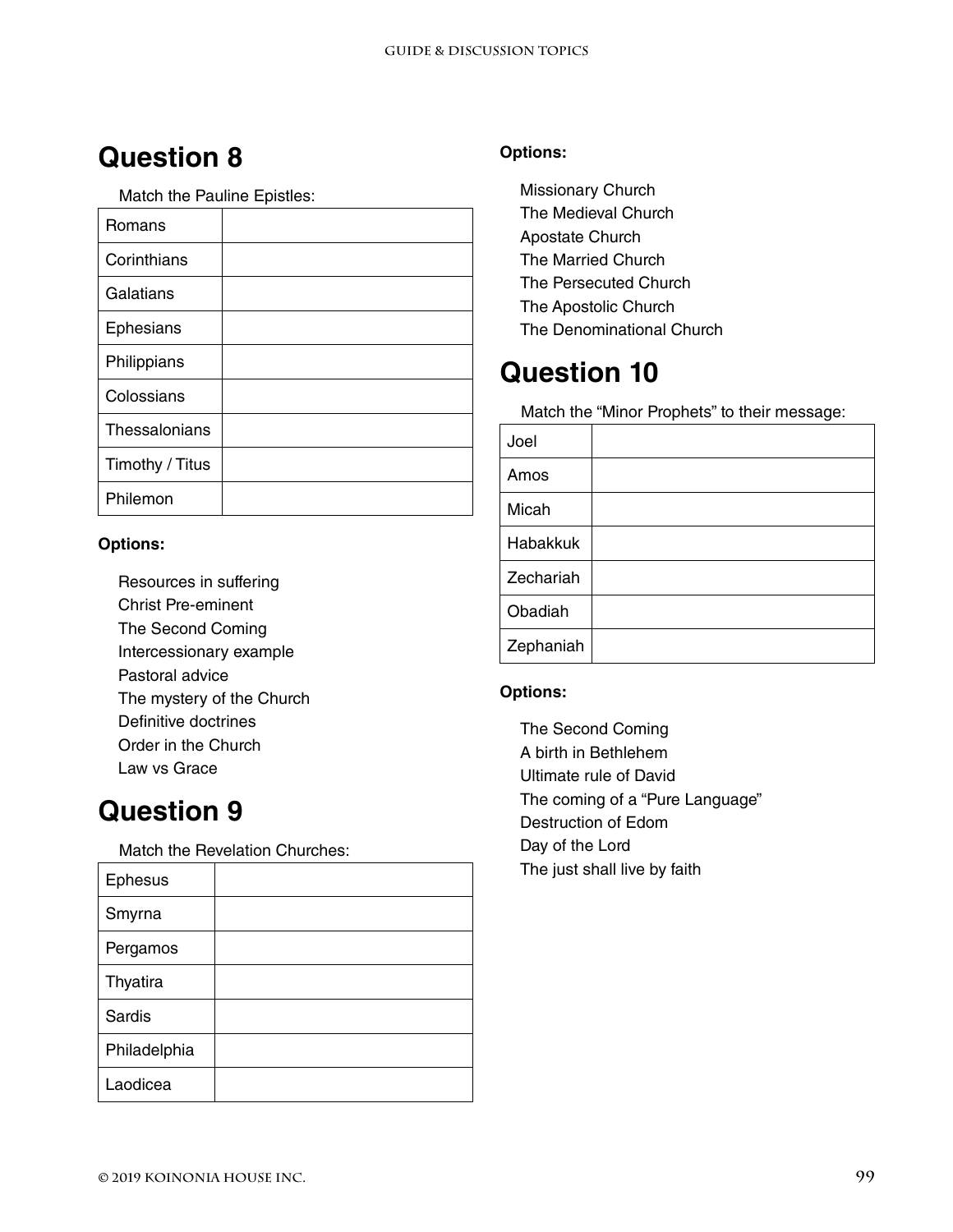# **Hour 24 - Discussion Topics**

- 1. Show examples that prove that there is design within the Biblical text.
- 2. Who do you feel was the greatest King in the history of Israel and why?
- 3. Discuss the past, present and future of the Edomites.
- 4. What are some of the arguments that would lead a person to believe that the Mercy Seat is located in Ethiopia today?
- 5. Discuss the relationship between Paul, Barnabas, and Mark.
- 6. Which of the churches in Revelation 2 & 3 are you "living in"?
- 7. Which of the major Prophetic Themes are you most interested in and why?

### NOTES

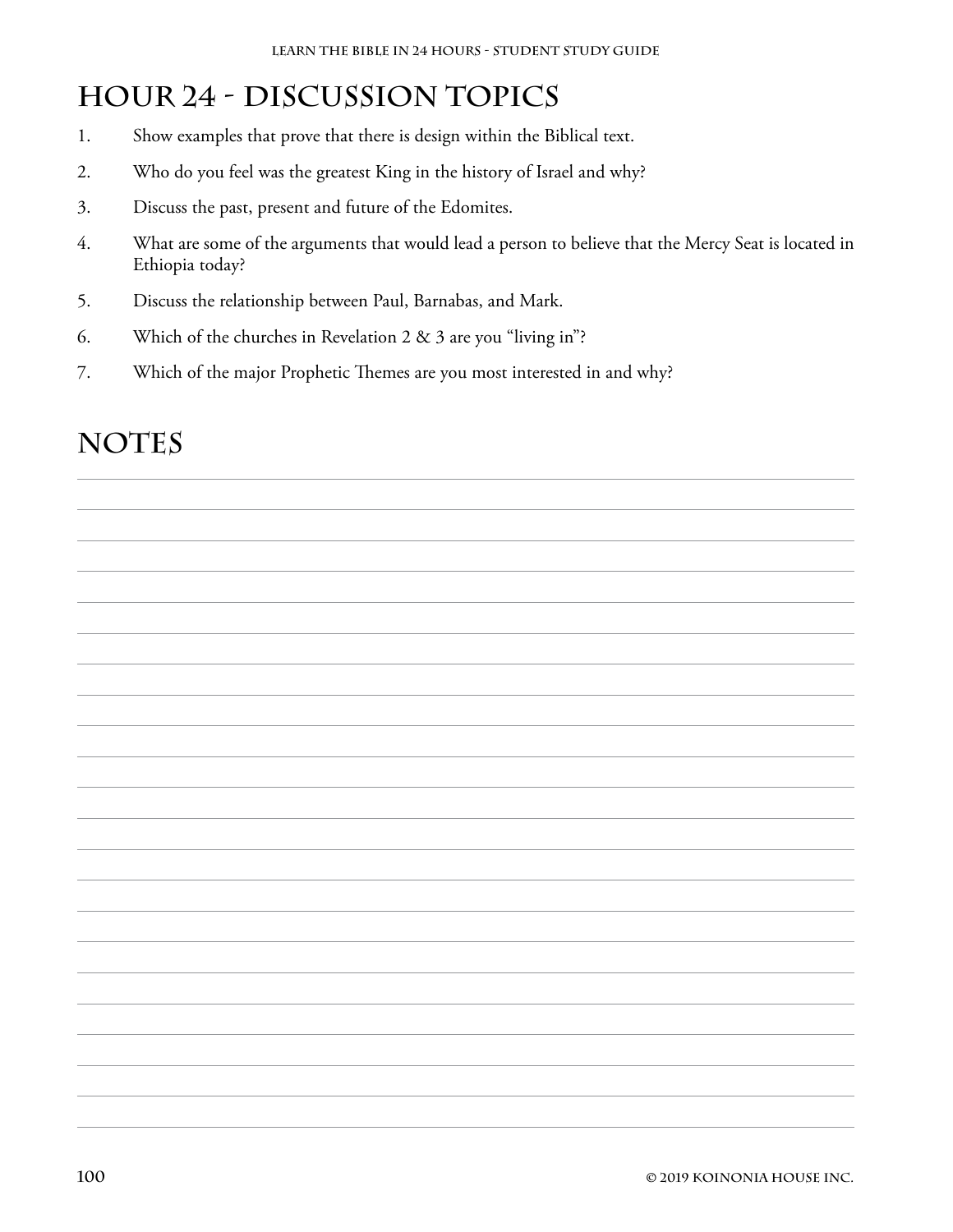# **APPENDIX**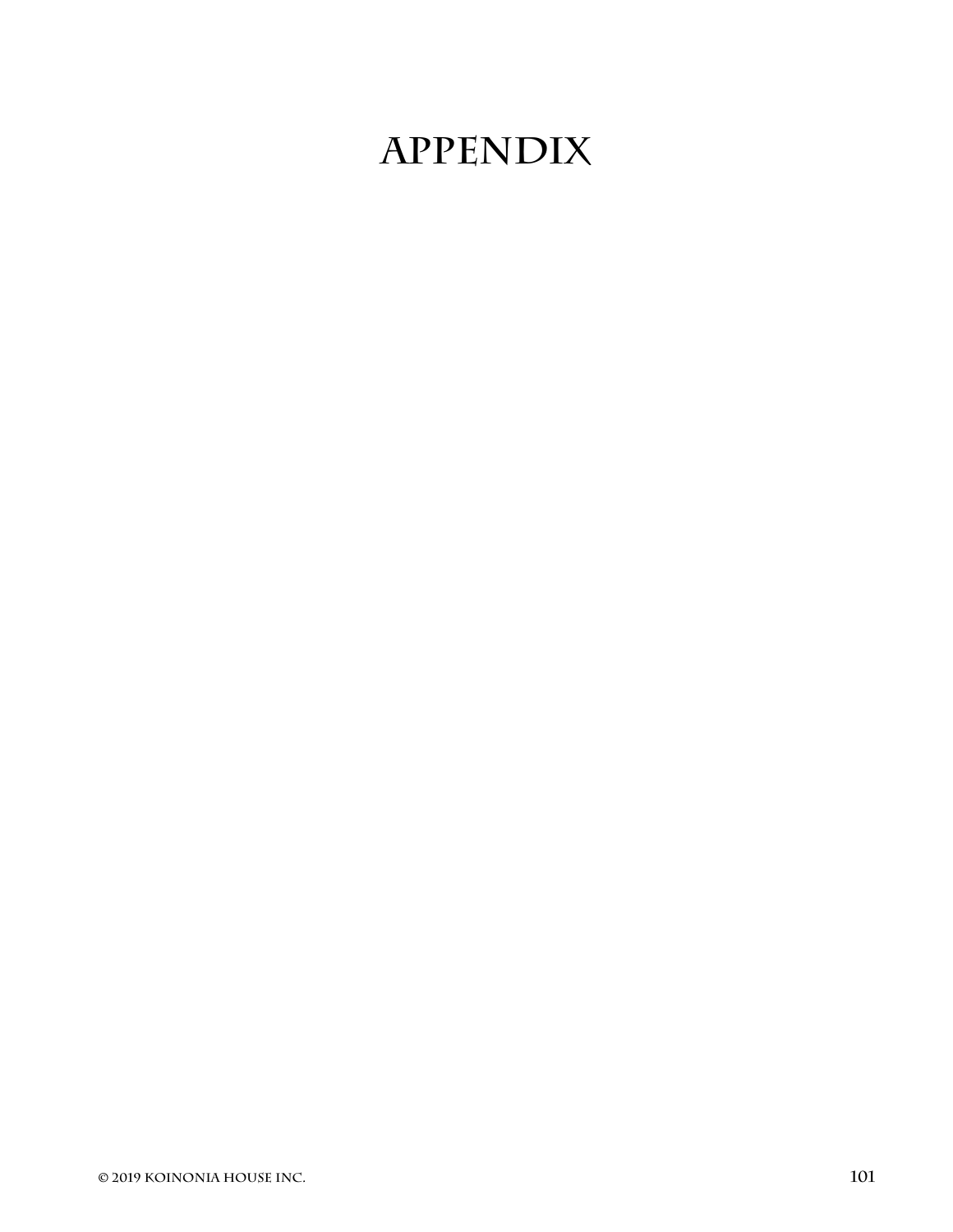### **The Meaning of "Koinonia"**

**Koinonia** is the Anglicization of a Greek word (κοινωνία) which means communion by intimate participation. The word is used frequently in the New Testament of the Bible to describe the relationship within the early Christian church as well as the act of breaking bread in the manner which Christ prescribed during the Passover meal. It identifies the idealized state of fellowship and community that should exist - Communion.

#### **New Testament usage of koinonia**

The essential meaning of koinonia embraces concepts conveyed in the English terms community, communion, joint participation, sharing and intimacy. Koinonia can therefore refer to the legal term, "fiduciary." The word appears 19 times in most editions of the Greek New Testament. In the New American Standard Bible, it is translated "fellowship" twelve times, "sharing" three times, and "participation" and "contribution" twice each.<sup>2</sup>

In the New Testament, the basis of communion begins with a joining of Jesus with the community of the faithful. This union is also experienced in practical daily life. The same bonds that link the individual to Jesus also link him or her with other faithful. The New Testament letters describe those bonds as so vital and genuine that a deep level of intimacy can be experienced among the members of a local church.<sup>3</sup>

The first usage of koinonia in the Greek New Testament is found in Acts 2:42-47, where we read a striking description of the common life shared by the early Christian believers in Jerusalem:

*"They devoted themselves to the apostles' teaching and to the communion, to the breaking of bread and to prayer...All the believers were together* 

*and had everything in common. Selling their possessions and goods, they gave to anyone as he had need…They broke bread in their homes and ate together with glad and sincere hearts, praising God and enjoying the favour of all the people."* 

Communion itself was the breaking of bread and the form of worship and prayer. It was in the breaking of the bread that the Apostles "recognized" Christ and it was in the breaking of bread, called Communion, that they celebrated Christ's Passion, Death and Resurrection in obedience to his Last Supper instruction: "Do this in memory of me."4

A special New Testament application of the word koinonia is to describe the Communion that existed at the celebration of the Lord's Supper or sacrament of the Eucharist. For example, 1 Corinthians 10:16 (KJV) use the English word "communion" to represent the Greek word koinonia. "The cup of blessing which we bless, is it not the communion of the blood of Christ? The bread which we break, is it not the communion of the body of Christ?" Any common meal certainly could represent a "sharing." The koinonia is viewed as much deeper, however, when the meal is associated with a spiritual purpose. Joining in the Lord's Supper is uniting oneself with other believers in the objective reality of Christ's death.<sup>5</sup>

#### **The spiritual meaning of koinonia**

The word has such a multitude of meanings that no single English word is adequate to express its depth and richness. It is a derivative of koinos, the word for common. Koinonia is a complex, rich, and thoroughly fascinating Greek approach to building community or teamwork.

<sup>1</sup> John 6:48-69, Matthew 26:26-28, 1 Corinthians 10:16, 1 Corinthians 11:24.

<sup>2</sup> NAS Exhaustive Concordance

<sup>3</sup> Richards, Expository Dictionary of Bible Words, p. 275-276

<sup>4</sup> Luke 22:19, 1 Corinthians 11:24-26.

<sup>5</sup> Robinson, "Communion; Fellowship," in Bromiley, The International Standard Bible Encyclopedia, pp. 752-753.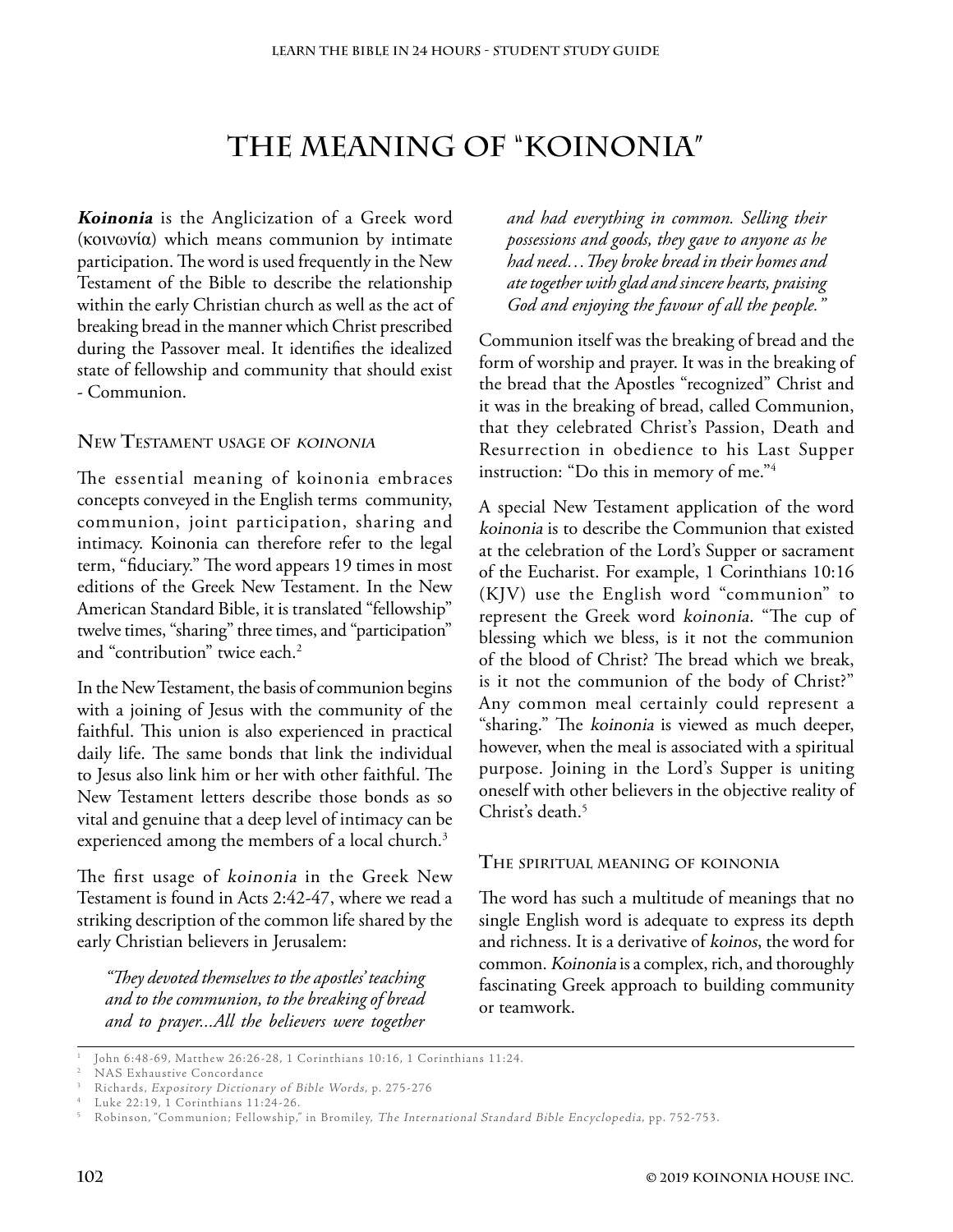Koinonia embraced a strong commitment to Kalos k'agathos<sup>6</sup> meaning "good and good", an inner goodness toward virtue, and an outer goodness toward social relationships. In the context of outer goodness, translated into English, the meaning of koinonia holds the idea of joint participation in something with someone, such as in a community, or team or an alliance or joint venture. Those who have studied the word find there is always an implication of action included in its meaning. The word is meaning-rich too, since it is used in a variety of related contexts. This is one of the reasons we refer to the Koinonia Institute as a "membership commonwealth."

#### **Sharing**

Koinonos means 'a sharer' as in to share with one another in a possession held in common. It implies the spirit of generous sharing or the act of giving as contrasted with selfish getting. When koinonia is present, the spirit of sharing and giving becomes tangible. In most contexts, generosity is not an abstract ideal, but a demonstrable action resulting in a tangible and realistic expression of giving.

In classical Greek, koinonein means "to have a share in a thing," as when two or more people hold something, or even all things, in common. It can mean "going shares" with others, thereby having "business dealings," such as joint ownership of a ship. It can also imply "sharing an opinion" with someone, and therefore agreeing with him, or disagreeing in a congenial way. Only participation as a contributive member allows one to share in what others have. What is shared, received or given becomes the common ground through which Koinonia becomes real.

#### **Relationships**

Koinonos in classical Greek means a companion, a partner or a joint-owner. Therefore, koinonia can imply an association, common effort, or a partnership in common. The common ground by which the two parties are joined together creates an aligned

relationship, such as a "fellowship" or "partnership." In a papyrus announcement a man speaks of his brother "with whom I have no koinonia", meaning no business connection or common interest. In the New Testament, (Luke 5:10) James, John, and Simon are called "partners" (koinonia). The joint participation was a shared fishing business.

In common law, a fiduciary relationship is contrasted with the "arms-length" relationships of the marketplace. It is the relationship required of a doctor to his patient, an attorney to his client; putting their interests ahead of his own, etc. Paul's Epistle to the Ephesians even requires a fiduciary responsibility of the Christian toward his employer, etc.<sup>7</sup>

Two people may enter into marriage in order to have "koinonia of life", that is to say, to live together a life in which everything is shared. Koinonia was used to refer to the marriage bond, and it suggested a powerful common interest that could hold two or more persons together.

The term can also relate to a spiritual relationship. In this sense, the meaning something that is held and shared jointly with others for God, speaking to man's "relationship with God." The early Christian community saw this as a relationship with the Holy Spirit. In this context, koinonia highlights a higher purpose or mission that benefits the greater good of the members as a whole. The term "enthusiasm" is connected to this meaning of koinonia for it signifies "to be imbued with the Spirit of God in Us."

To create a bond between comrades is the meaning of koinonia when people are recognized, share their joy and pains together, and are united because of their common experiences, interests and goals. Fellowship creates a mutual bond which overrides each individual's pride, vanity, and individualism, fulfilling the human yearning with fraternity, belonging, and companionship. This meaning of koinonia accounts for the ease by which sharing and generosity flow. When combined with the spiritual implications of

<sup>6</sup> **Kalos kagathos** (Ancient Greek καλὸς κἀγαθό, of which kalokagathia (καλοκαγαθία) is the derived noun, is a phrase used by classical

Ephesians 6:5-8. Cf. our briefing pack, Being Faithful in a Faithless World, Koinonia House.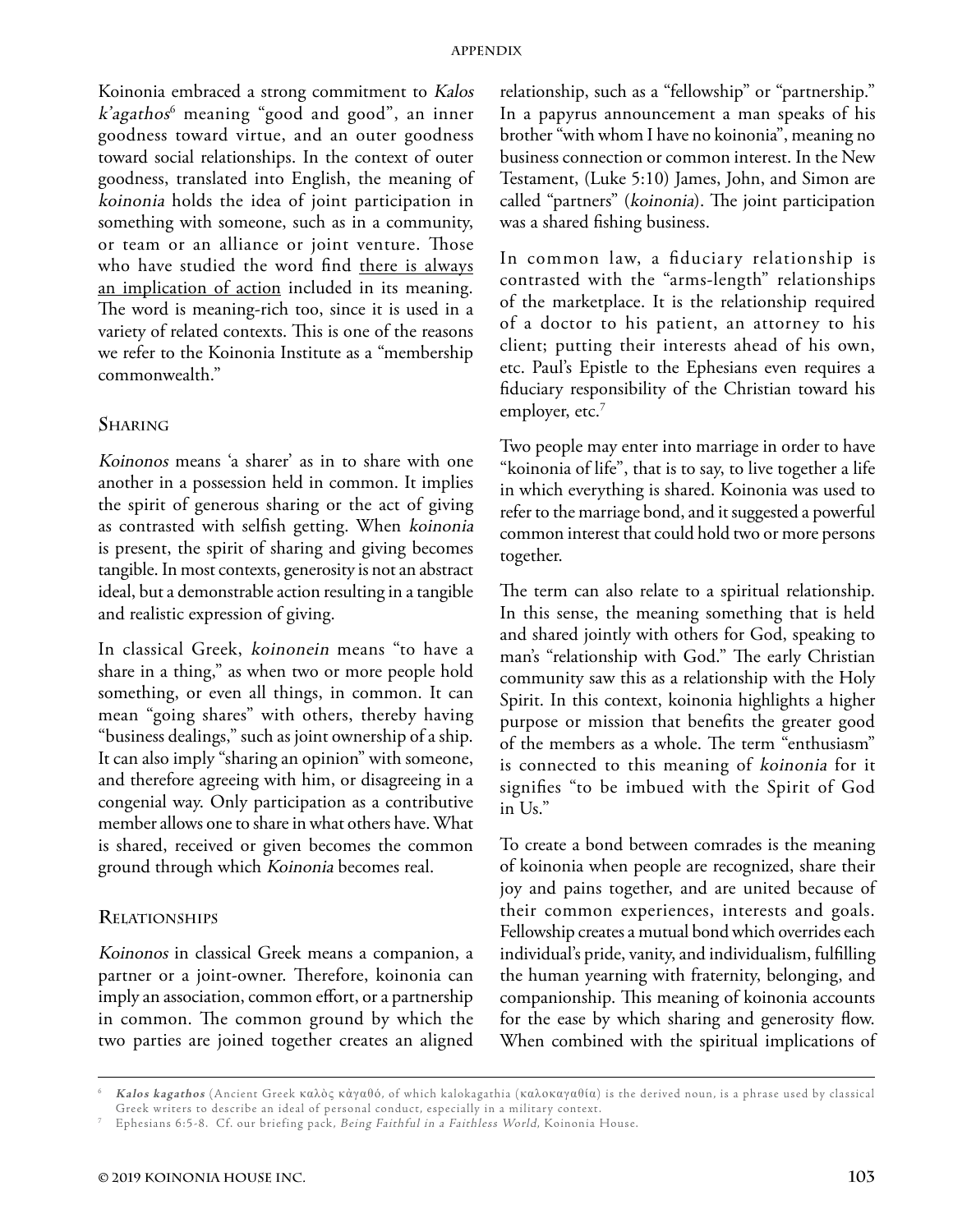koinonia, fellowship provides a joint participation in God's graces and denotes that common possession of spiritual values.

Thus early Greco-Roman Christians had a fellowship God, sharing the common experience of joys, fears, tears, and divine glory. In this manner, those who shared believed their true wealth lay not in what they had, but in what they gave to others. Fellowship is never passive in the meaning of koinonia, it is always linked to action, not just being together, but also doing together. With fellowship comes a close and intimate relationship embracing ideas, communication, and frankness, as in a true, blessed interdependent friendship among multiple group members.

#### **Community**

The idea of community denotes a "common unity" of purpose and interests. By engaging in this united relationship a new level of consciousness and conscience emerges that spurs the group to higher order thinking and action, thus empowering and encouraging its members to exist in a mutually beneficial relationship. Thus community and family become closely intertwined, because aiming at a

8 Lynch, "How the Greeks created the First Golden Age of Innovation".

common unity strives to overcome brokenness, divisiveness, and, ultimately gaining wholeness with each of the members, with their environment, and with their God. By giving mutual support, friendship and family merge. Both fellowship and community imply an inner and outer unity. Nowhere in the framework of community is there implied a hierarchy of command and control. While there is leadership, the leader's task is to focus energy, and align interests, not impose control.

Koinonia creates a brethren bond which builds trust and, especially when combined with the values of Wisdom, Virtue and Honor, overcomes two of humanity's deepest fears and insecurities: being betrayed and being demeaned.

Whether working collectively or individually, the innovators of ancient Greece worked for the greater good of the whole — to propel their community forward, to share their understanding with others so that all ships would rise on a rising tide. Thus loftier goals and dreams are not only more easily manifested in the mind, they are more likely to be achieved in reality. The team's sense of purpose becomes more manifest.8

## **Bibliography**

- Excerpted and adapted from Wikipedia, the free encyclopedia on the Internet.
- NAS Exhaustive Concordance of the Bible with Hebrew-Aramaic and Greek Dictionaries. The Lockman Foundation. 1981, 1998.
- Bromiley, Geoffrey W. (1979). The International Standard Bible Encyclopedia. Grand Rapids, Michigan: William B. Eerdmans Publishing Co.
- Richards, Lawrence O. (1985). Expository Dictionary of Bible Words. Grand Rapids, Michigan: Zondervan Corporation.
- Thayer, Joseph H. (1885). Greek-English Lexicon of the New Testament. Grand Rapids, Michigan: Zondervan Publishing House.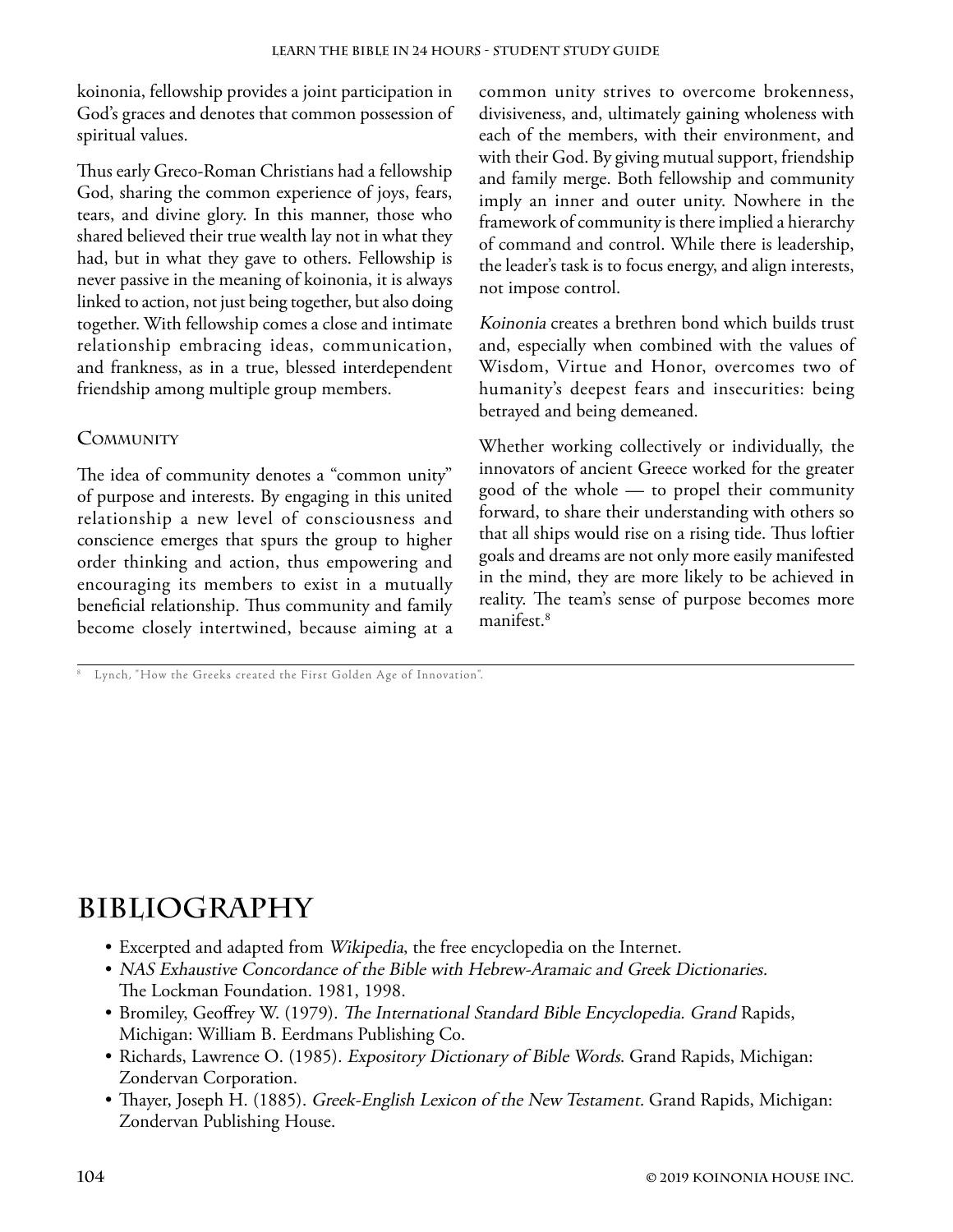# **What is the Koinonia Institute?**

Koinonia Institute is for people who didn't stop thinking after they got out of school. It's for people who take the Bible seriously and who don't want politicians or officials or even pastors to do their thinking for them. It's for people who recognize the need for understanding world events from a Biblical perspective. It's for people who value the Word of God, and also those who may be in the early stages of discovering it. We hope it's for you. You'll learn. You'll be inspired. You'll make friends. You'll gain powerful tools which will change the course of your life.

As a minimalist expression of our most basic tenets, the Koinonia Institute maintains the following:

- 1. That the Bible is the very Word of God, is inerrant in its original autographs, and is fully and totally and uniquely reliable as the primary guide to all actions and commitments;
- 2. That Jesus Christ is God Incarnate, became man to fulfill a destiny on our behalf, was crucified, buried, and bodily resurrected, is presently seated on His father's throne, and will soon return to establish His kingdom on the planet Earth.
- 3. That, in the meantime, the Holy Spirit is uniquely active in pursuing His mission in calling, equipping, and empowering believers, and is essential for any and all of the pursuits of the Institute to be fruitful and effective.

# **Mission Statement**

*Koinonia Institute is dedicated to training and equipping the serious Christian for ministry in today's world.*

For several decades, the ministry of Koinonia House has been to create, develop, and distribute educational materials for those who take the Bible seriously as the inerrant Word of God.

As an affiliated ministry, the Koinonia Institute is focused on three supporting areas:

- 1. To provide instructional programs to facilitate serious study of the Bible among thinking Christians;
- 2. To encourage and facilitate both individual and small group weekly study programs for personal growth; and
- 3. To develop an international cadre of believers who answer God's unique calling on their lives, especially as they see prophetic trends unfold and discern what is really happening in the world.

The Institute is committed to accomplishing these goals through a program of lifelong learning exploiting the internet in order to achieve the "training and equipping" in our mission statement.

Koinonia Institute is formed around three tracks — The Berean, The Issachar, and The Koinonos. For information about each track, please see Section 2 of the Koinonia Institute Student Handbook (https:// ki.studycenter.com/resources/KI\_Handbook.pdf).

# **Philosophy & Approach**

*We believe that "In all essentials, Unity; in nonessentials, Liberty; in all things, Agape"*

Augustine

It is the ministry's intent to never speak negatively about another ministry or professing Christian believer. Doctrinal positions will be discussed as such—doctrinally, not by example. The objective would be to provide the member/student with the necessary accurate Biblical support that would enable them, with the help of the Holy Spirit, to see inappropriate doctrine wherever it shows itself, internally or externally. In certain discussions of historicity (people who are dead) it may be appropriate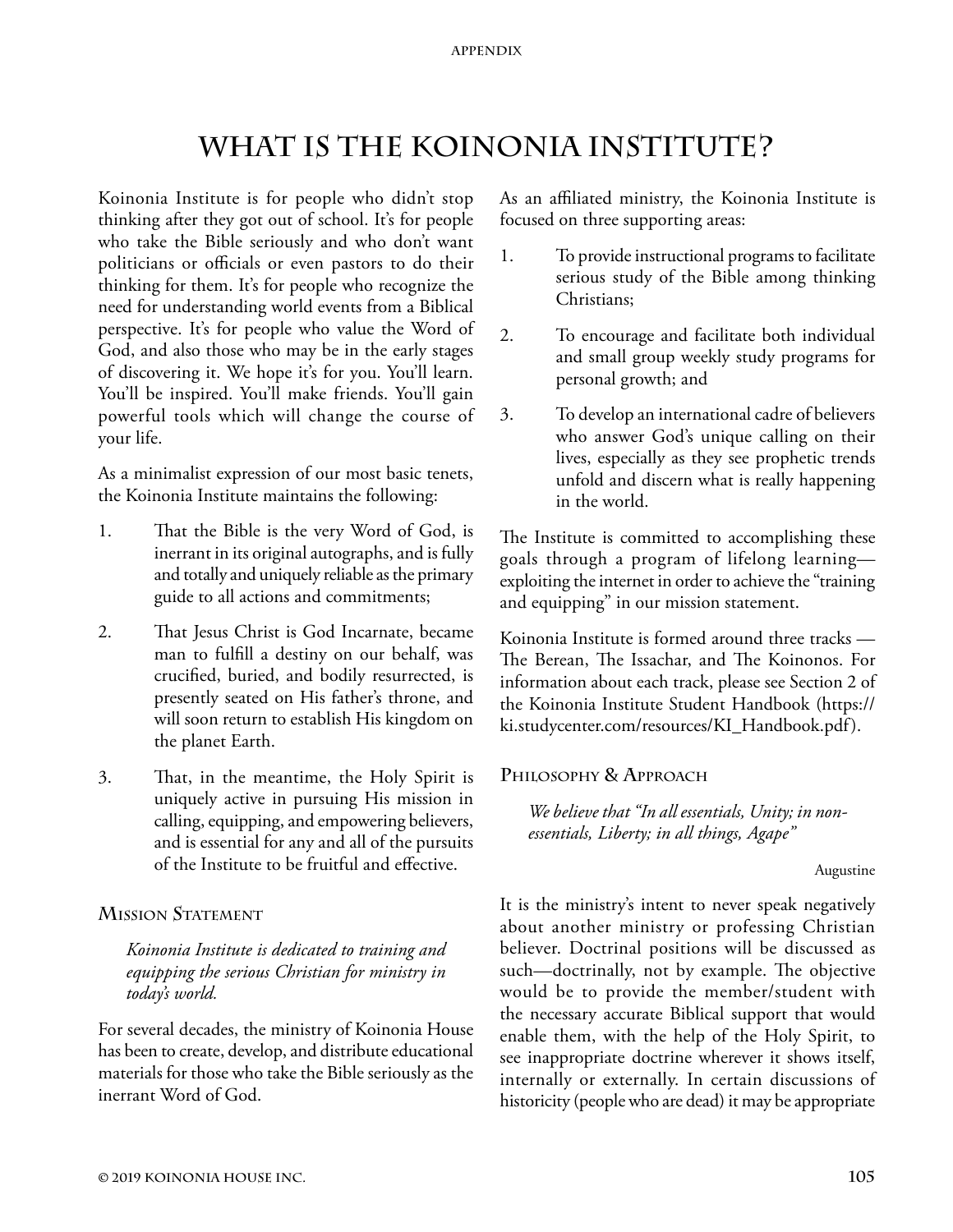to mention sources, but when in doubt, doctrinal discussions only. We do not believe the philosophy that if it has been "publicly stated, public criticism is appropriate" without first having personal discussion. We are still responsible to the Matthew 18 guideline. This guideline will be followed in all materials inside or outside, including official correspondence of Koinonia Institute.

We believe in a heuristic approach in our teaching methods. Our goal is to emphasize techniques which establish "self-feeders"—students of the Word of God who are equipped to discover for themselves. Our method, or hermeneutics, for that discovery rests firmly on the inerrancy of the Word. We favour establishing not only effective communication techniques but also skills in discernment within our contemporary environment.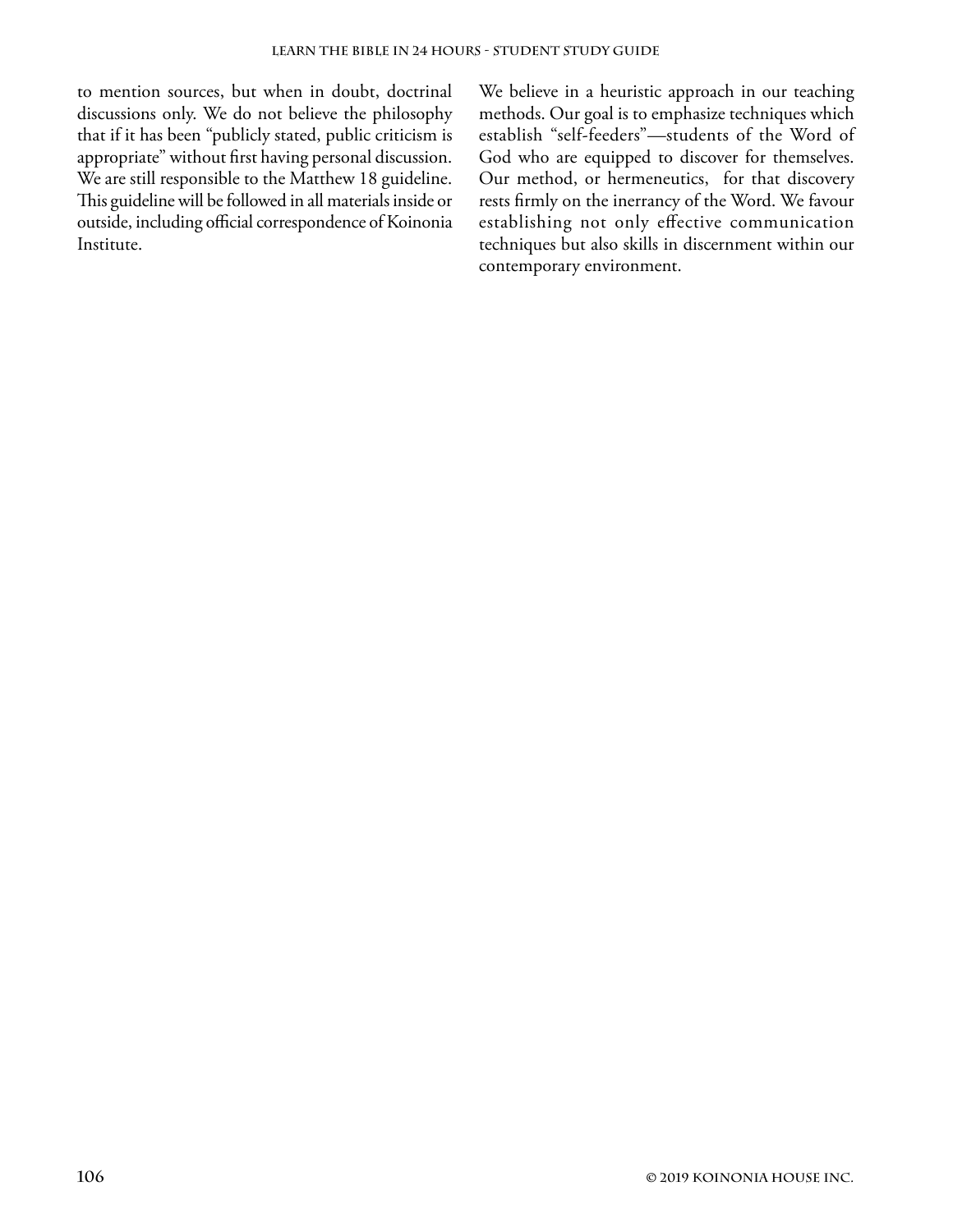# **Biography: Chuck Missler**



Chuck was raised in Southern California by foreignborn parents who instilled an early love for the Scripture. He committed his life to Jesus Christ at an early age and was "confirmed" in a Lutheran Church as a teenager.

Chuck received a Congressional appointment to the United States Naval Academy in Annapolis, Maryland. Upon graduating with honors, he received his commission in the U.S. Air Force. When he left active duty, he had become Branch Chief of the Department of Guided Missiles at Lowry Air Force Base.

Chuck completed a Masters Degree in engineering at UCLA with additional post-graduate studies in applied mathematics, advanced statistics and information sciences. He earned a Ph.D. from Louisiana Baptist University in Biblical Studies in 1999.

His civilian career began as a systems engineer at TRW, followed by a Senior Analyst position in a "think tank" serving both the intelligence community and the Department of Defense.

Recruited by the Ford Motor Company into a Senior Management position, Chuck established the first international industrial computer network. Leaving Ford to start his own company, he founded a computer networking organization later acquired by Automatic Data Processing (NYSE) to become its Network Services Division.

He subsequently served as a consultant to the Board of Directors of Rockwell International for corporate acquisitions (which included Collins Radio, American Data Systems, and others); and subsequently participated in over 100 business ventures as a principal, strategic advisor, or turnaround specialist.

During a 30-year career, Chuck has served on the Board of Directors of over a dozen publicly traded companies, and was Chairman and Chief Executive Officer of six of them.

# **Career Change:**

As a result of a merger, Chuck became Chairman and major shareholder of a publicly owned development company, Phoenix Group International, whose peak achievement was to establish a very large international joint business venture with the USSR to provide personal computers to their 143,000 public schools. When the USSR's political power regime split up, this joint venture unravelled and failed.

Chuck was encouraged by his close friend Hal Lindsey (selected as the "Author of the Decade," by the New York Times), to pursue his long time love of teaching the Bible on a full time basis. Chuck had spent over twenty-five years teaching the Word of God under Pastor Chuck Smith at Calvary Chapel in Costa Mesa, California. During that time he had acquired a large following and over six million of his teaching tapes had been distributed worldwide. Koinonia House was soon formed, with the mission to encourage people to seriously study the Bible as the inerrant Word of God.

Chuck is an author of over a hundred publications (in both print and electronic formats), including Learn the Bible in 24 Hours, Cosmic Codes - Hidden Messages From the Edge of Eternity, and Alien Encounters (includes an exposition of Genesis 6).

Chuck passed away on May 1st, 2018.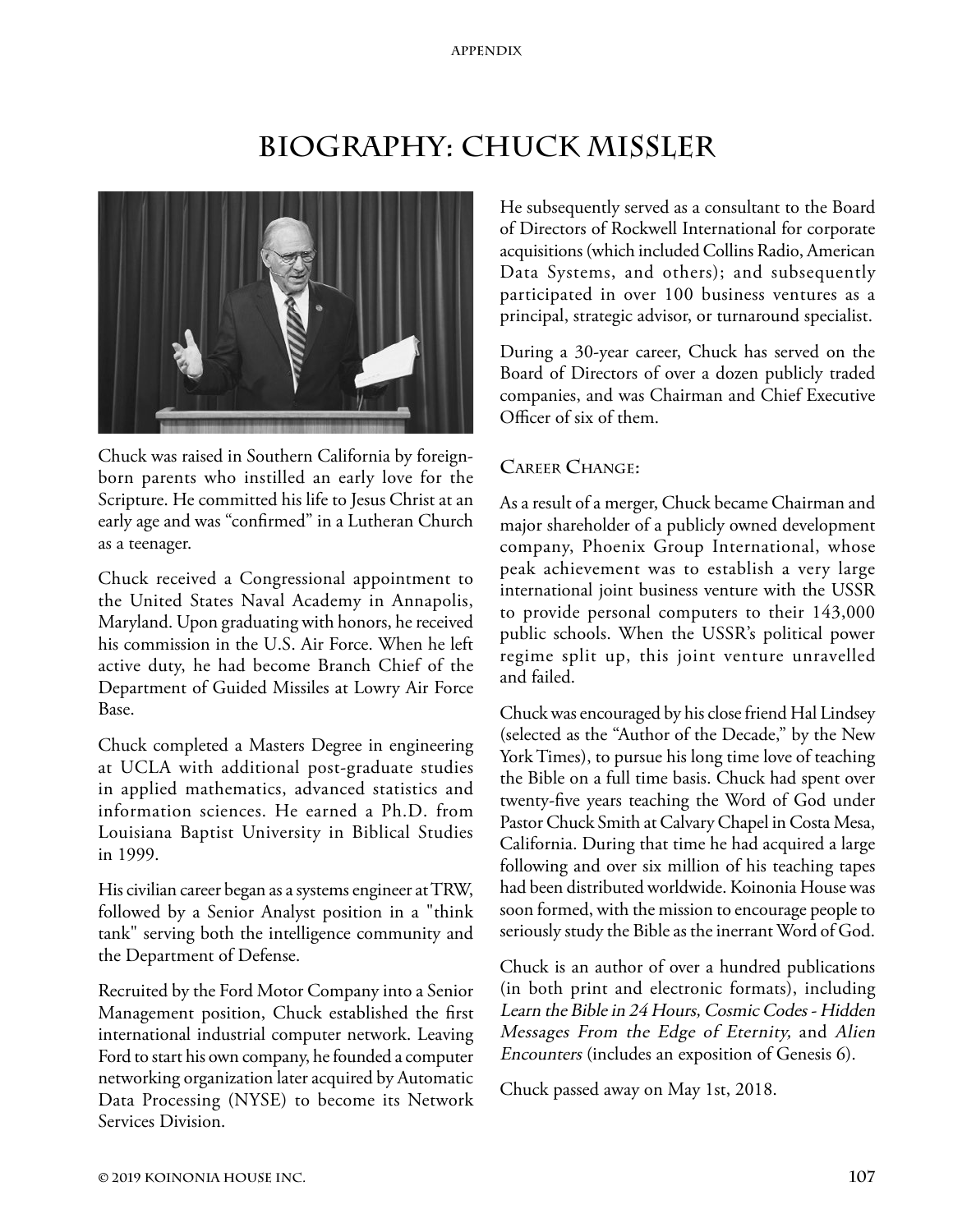# **The Joy of Teaching God's Word**



*Chuck Missler Founder of Koinonia House and Koinonia Institute*

#### **Written by Chuck Missler**

During the last several years I have been frequently asked to provide some personal perspectives and general comments regarding the studying and teaching of God's Word in a home Bible study setting. I have always been convinced that home Bible studies are where the "real action" is for committed Christians, so I have taken this opportunity to offer some personal comments and suggestions for such an endeavor.

It should be understood that these brief comments are merely suggestions for teaching the Word of God. The Holy Spirit is the ultimate teacher and He will teach you in ways that cannot be manipulated nor regulated. His diversity and style are very individual.

There are no hard and fast rules regarding how to prepare for or conduct a home Bible study, but there are some principles which may prove helpful. Because we are all special and unique in God's eyes, He chooses to instruct us and give each of us insight in different ways and at different times. Bible studies are no exception. Let the Spirit of God rule your life and give you His direction as you study (and teach) the Word. Remember that this only consists of basic personal perspectives and suggestions. They are intended to be brief and only suggestive.

**A word of caution:** Don't get overly focused on a specific method or teaching style; there is no one

method that is the ideal. My good friend, mentor, and pastor, Chuck Smith, sums this fact up eloquently: "Blessed are the flexible for they shall not be broken."

My personal prayer is that Jesus would reveal and teach His Word to you in ways that you could never have imagined, and that you would take to heart the words of the apostle Paul:

*"Let the Word of God dwell in you richly, in all wisdom, teaching and admonishing one another..."* 

Col 3:16

## **The Ultimate Adventure**

My professional career has been uniquely blessed and has led me through almost every conceivable adventure imaginable. When my childhood friends were off to college, I received a congressional appointment to the United States Naval Academy at Annapolis, Maryland. The Academy experience unveiled an appetite for adventure which I have never lost.

After graduation, when my classmates were receiving their ship assignments, I was able to receive my commission in the Air Force, a coveted option at the time. During the "missile crisis" of the late 1950s, I found myself as a branch chief in the Department of Guided Missiles. As the reconnaissance satellites were creating their turmoil within the global intelligence community, I was in the middle of that program. (I was in the Pentagon, briefing a joint meeting with both the Joint Chiefs of Staff of the Department of Defense and the State Department on computer simulations supporting the arms control negotiations in Geneva, when I was whisked back to the West Coast to witness my son being born.) Somehow I always seemed be in the "center of the action," of whatever was the major issue at the time.

Having completed my graduate degrees in business and engineering, I was recruited into the senior levels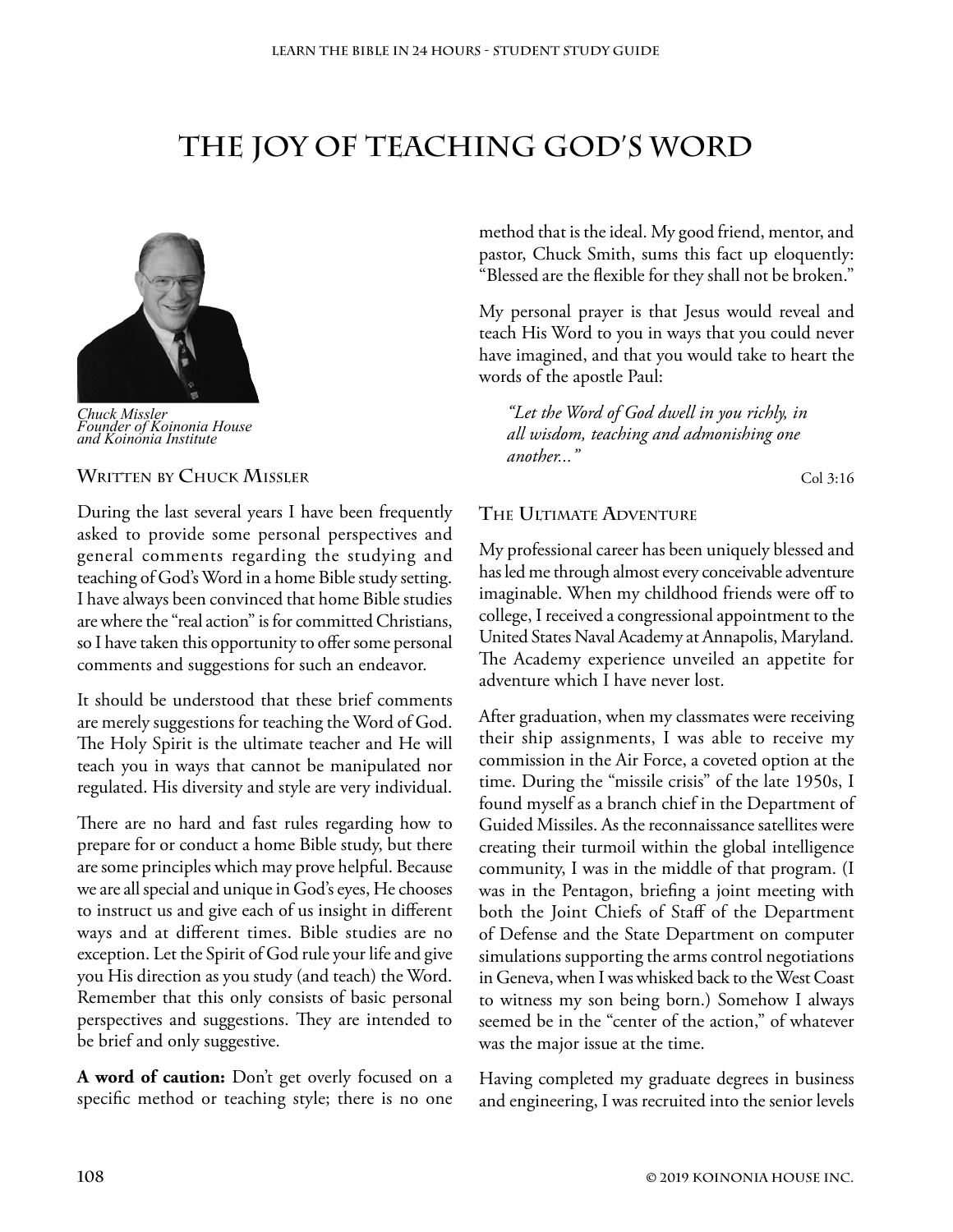of the Ford Motor Company in Dearborn, Michigan. This was in the mid-1960s, the glamorous "heyday" of the automobile industry. These were the days of the Mustang and Twin-I-Beam trucks. As a private salary roll executive, I had a blast. I had an opportunity to participate in the management of a Fortune-500 company, one of the great globe-girdling corporate empires of all time.

In the late 1960s, I had the opportunity to pioneer the development of the first international computer network—a forerunner of the Internet—over thirty years ago. It was fun.

They say it's better to be lucky than smart. Through the "fortuitous" conspiracy of circumstance, I found myself in the boardrooms of some of the most glamourous corporations, participating in some of the most exciting mergers, acquisitions, and projects one can imagine. Yes, it was all great fun.

Over the years I have served as a director of numerous public companies—and was Chairman and Chief Executive of six of them. Four of these were publicly traded defense contractors, serving the most highly classified agencies of our government. Mysterious, challenging, and also great fun.

It seemed that the Lord allowed me to be in the centroid of whatever was the wild adventures of the time. But I was yet to discover the greatest adventure of them all.

# **The Greatest Adventure**

With a life driven by a lust for adventure, it may come as a surprise to discover that my greatest—most exciting—adventure of all came from my *hobby*! In a career characterized by truly unique opportunities, clearly my most exciting involvement emerged from the most unlikely corner imaginable.

Early in my childhood, I became fascinated by the Bible as the Word of God. Despite my pursuit of a math/science major in a leading high school, I still found time for serious study of the Scripture, and I began acquiring a personal library of commentaries and other resources. Even in my Academy days, I participated in pre-reveille Bible studies.

It was during my graduate work in the information sciences that I realized two profound discoveries that were to change my entire perspective about everything:

- 1. That the Bible, although composed of 66 books, penned by 40 different authors, over thousands of years, is an integrated, pre- designed message system; and
- 2. That the origin of this message system is from outside our time domain. It is truly extraterrestrial in its origin.

The degree of integration of design among the 66 books is astonishing. I don't simply mean that there is a theme in the Old Testament which is fulfilled in the New Testament. It goes far deeper than that. I believe that every number, every place name, even the hidden structures behind the text itself, bear evidence of precise, skillful engineering.1

Furthermore, it becomes empirically demonstrable that the origin of this message transcends the dimension of time itself. The record unabashedly records history in advance! The message is thus authenticated by manifesting its extraterrestrial origin.

The implications of these two insights are absolutely staggering. They tower over every other discovery conceivable on the Planet Earth. The reality of this book—as a precisely designed message from the Creator Himself—totally eclipses any other priorities we might undertake.

The challenge for each of us is to blindfold our prejudices and discard our preconceptions, and then discover what the Bible really says, and begin to apprehend its implications for each of us—from the miracle of our origin, to the mystery of our destiny. We discover that there is a cosmic warfare going on, and we are the objects of this invisible conflict. Our own eternal destiny will result from our relationship with the protagonist who emerges victorious! This is wild! What could be more exciting?

This is far more fantastic than the wildest fantasy in literature— and far more intimately urgent than any other priorities on our personal horizons.

**<sup>1</sup>** Our book, *Cosmic Codes*, attempts to explore the diverse design aspects evident in the Biblical text.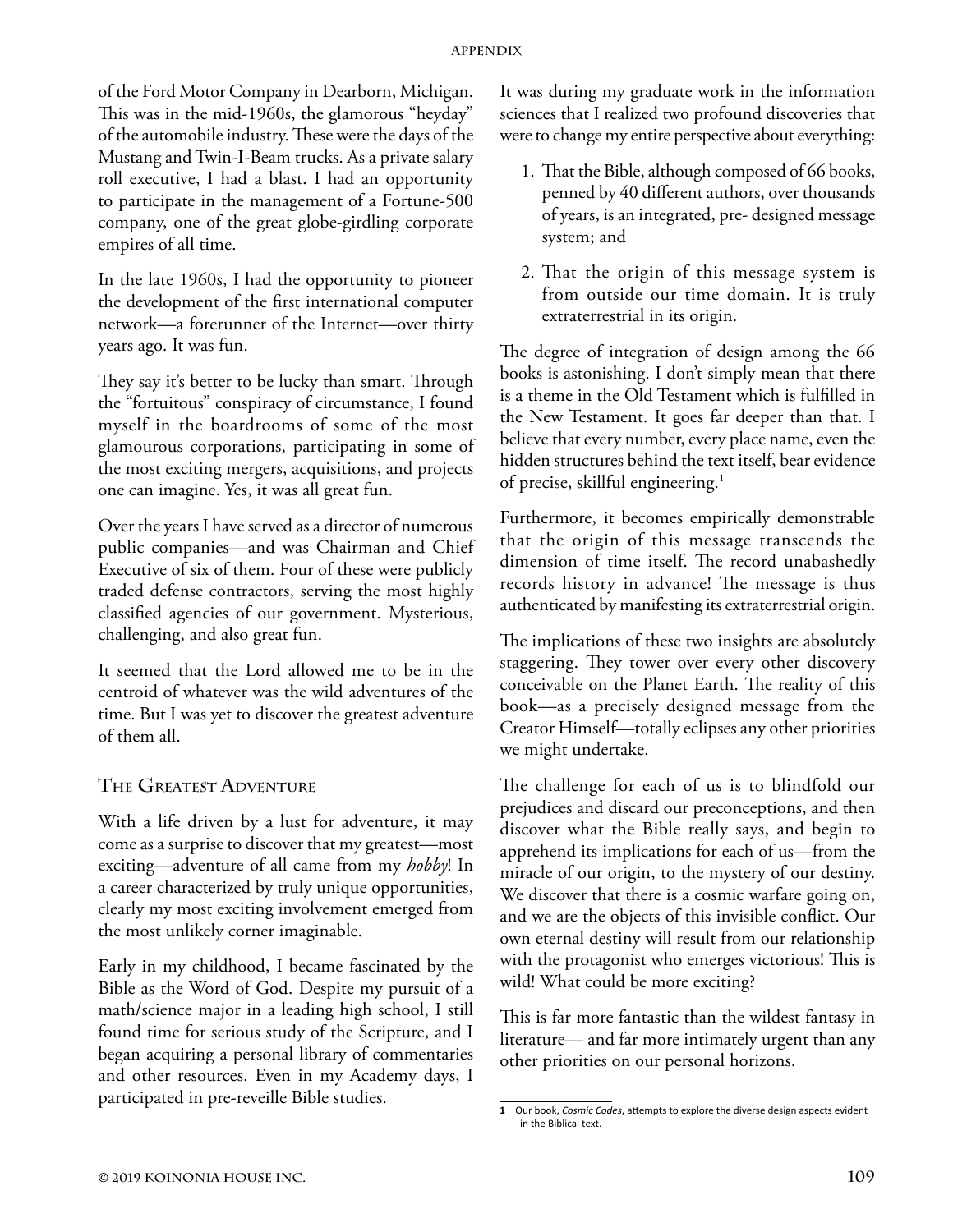You have the opportunity, not only to discover more about all of this yourself, but to share it with those who are also anxious to learn all they can!

Each Bible study session is, in effect, an empirical experiment in the supernatural! Our real teacher is the Holy Spirit, and there is no event that is more staggering in its implications than to experience the moving of the Spirit in revealing some new truth hidden in His Word. And it will happen. It may be some unforeseen insight that emerges as you prepare in private. Often, it will emerge in a discussion within the intimacy of the group. But just watch: it will prove to be among the most exciting experiences possible—the palpable touch of God Himself, right there in the living room!

# **How I Got Started**

Almost 30 years ago, I was asked to consult for the government of Algeria and, as an additional incentive, they paid for my wife and my two boys to accompany me. Having our transportation to North Africa paid, I used some of my consulting fees to extend our trip to include Israel before returning to the U.S. (Obviously, the Algerians didn't know they were financing our trip to Israel!) It was our first trip to the Holy Land, and it was an experience that we'll never forget.

(Everyone should pray about making this pilgrimage. It will turn your "black and white" Bible into living color. Chuck Smith has suggested that a trip to Israel is better than a year in seminary.)

Upon our return, I was asked to speak to the youngmarried group at our local church in Newport Beach. In reviewing our trip, I added some slides summarizing the prophetic aspects of what was and soon will be—going on there. For many in the audience, the imminent return of Jesus Christ was a relatively new aspect to their personal horizons, and the vigorous "question and answer" period extended into the late hours. A number of enthusiastic couples asked if we could continue these discussions, so we invited them to come over to our home the following Monday night.

About 30 people showed up that Monday evening, and we reviewed the traditional Scriptures highlighting the

return of our Lord. Hal Lindsey's bestselling book, *The Late Great Planet Earth*, was also a major topic of discussion in those days. Someone asked if we could meet again, perhaps on a weekly basis, to go through Hal's book together. I suggested that I would rather take a book of the Bible—say, the Book of Revelation—and go through that together. Which we did, and in the weeks that followed the group grew, and the rest, as they say, is now history.

After meeting in our home for some months, we shifted from time to time to other homes of those who volunteered to provide the hospitality. As we began to outgrow even the more extensive living rooms, we were eventually invited to move to the Fellowship Hall of Calvary Chapel, which can accommodate over 500. Thus, the weekly "Monday Night Bible Studies" began, and continued for over 25 years. We ultimately were shifted to the main sanctuary which seats over 2,000. (After our relocation to Idaho, we returned to our "home base" on a monthly basis for many years.)

For me, Monday nights proved to be ideal. I was deeply committed to a very active executive career which included frequent travel. Monday nights were, generally, in the "shadow" of the weekend, and I could usually arrange to keep them free of any out-of-town commitments.

Several tape ministries also followed our studies, most notably the tape ministry of the Fire Fighters for Christ. The Fire Fighters made the tapes available without charge, and soon were distributing them all over the world. I would later discover that our "following" from several decades of these studies would later provide the base for our own full time ministry.

The pressure of facing an audience of several hundred people each week was just what I needed to counterbalance the pressures from a demanding executive schedule. I would typically carry a commentary or two in my travel bags, reading during my free moments during the week. On the weekend, I would pull together my notes for Monday night.

It was later that Chuck Smith demonstrated to me how the Lord always blesses situations where His Word is put ahead of all else. That clearly is the secret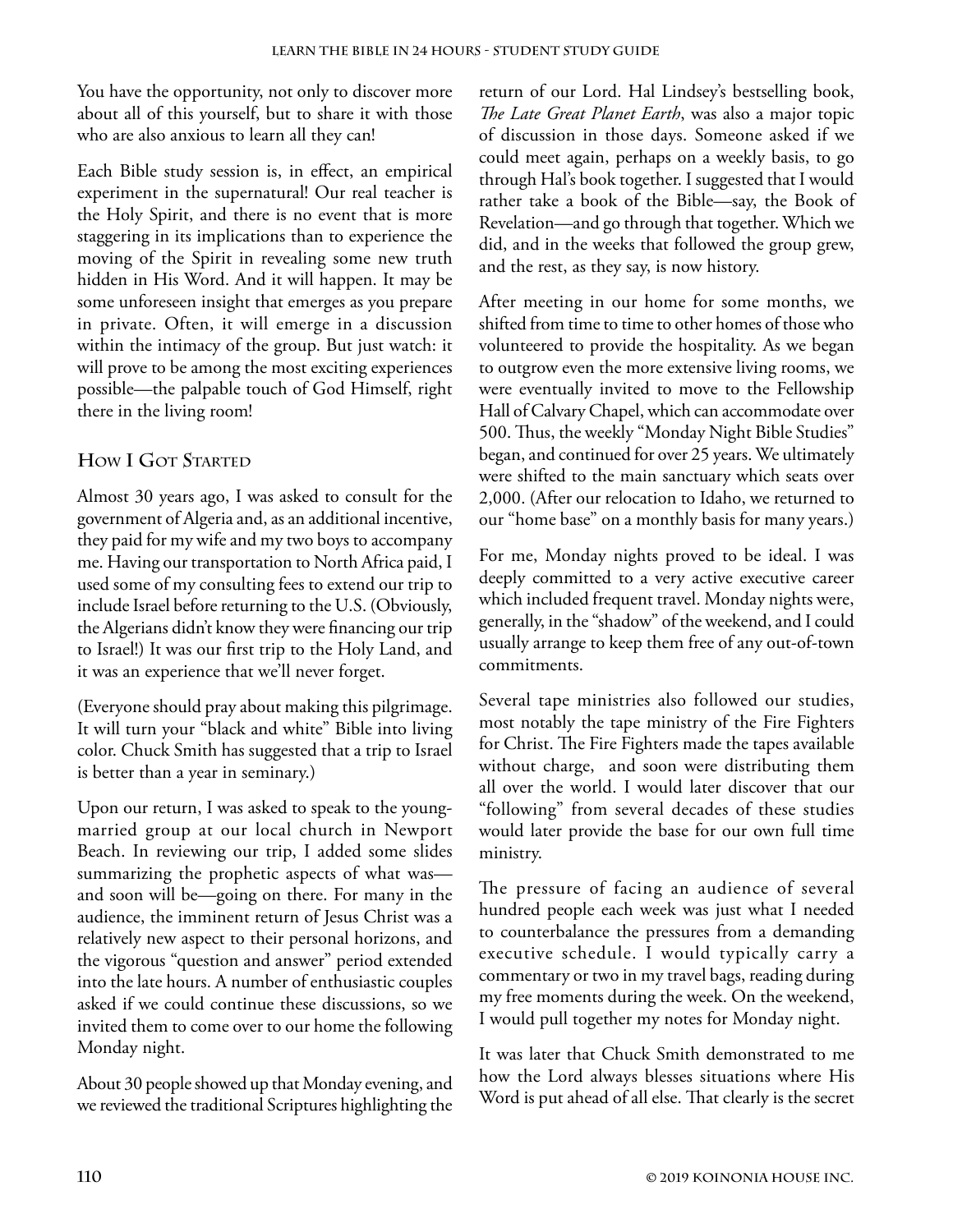behind the remarkable growth of the Calvary Chapels, and has certainly been the dynamic behind the growth of Koinonia House. The Lord magnifies His Word even above His own name! (Psalm 138:2)

## **Some Simple Pragmatics**

# **Our Central Focus**

One of the key secrets to a successful home Bible study, in my experience, has been to focus on an expositional study, expounding upon the text. There is a simplicity—and a fruitfulness—to focusing on what God has said in His Word.

One of the alternatives is to take a particular topic, or some popular author's book, as the focus of a special study. This can be effective to address a specific need, or a crisis of some kind— in the marriage, interpersonal relationships, or raising children, etc.

However, without careful and experienced guidance, topical studies can frequently lead to doctrinal divisiveness, and can also impose extreme burdens on the leader if they are to be really fruitful. Furthermore, the appeal will be more narrow and exclusive of many who simply want to "feed on His Word."

(Many have undertaken group study of my wife's books, The Way of Agape and Be Ye Transformed, and they have proven to significantly change lives and heal relationships. To complement the books, there are workbooks, CDs, and videos available to facilitate such group studies. A Leader's Guide is included in the books, as well.)

For the general interest, an expositional Bible study, addressing a specific book of the Bible at a time, has proven to be one of the most effective means to lay an in-depth foundation that will last a lifetime, and that will ultimately cover "the whole counsel of God." (Acts 20:27)

# **Preparation**

My personal method is simplicity itself. After serious prayer, and having selected a target book for study, I then collect a few selected commentaries on that particular book. I prefer to own my own so that I can mark them up and annotate the margins.

Commentaries are not expensive, and they will quickly take their place among your most treasured investments.

## **A Word About Resources**

Do you have a hobby? I suspect that you spend more time and money on your hobby than you are really willing to admit to yourself—or to your wife! You probably know more about that particular subject than you do your profession! It is a labor of love.

Why not make the Bible your principle hobby? Why not invest in it? It does not take much capital to accumulate a basic study library for your own home: a good concordance, a set of Bible encyclopedias (or dictionaries), a Bible atlas, and a growing collection of commentaries. Some of my personal favorites have been included at the end of this brief.

(I also own most of the better known "sets" and yet, while they can be useful, I find the most penetrating insights come from those who have specialized in a particular area or style.)

## **What Pace?**

Another issue is the tempo, or pace, of the study. I have found that for most books of the Bible, a chapter each week is usually about the right pace. This allows some real in-depth exploration without getting too bogged down in too many details or tangents. There are, of course, portions of Scripture—especially in the epistles—that merit a more measured and penetrating pace, but you can lose your group's attention if you don't keep it moving.

To study, I engage in a careful, and repeated, reading of the chapter for the coming week; taking notes as I read. In addition, I simply glean the insights from each of several commentaries, underlining and annotating as I go. It is not difficult to stay a chapter or so ahead of your group. As the day of the study approaches, I prayerfully collect my notes from the annotations in each of my sources. It is not difficult or burdensome to gather enough material to contribute a valid understanding of the chapter to be discussed.

Along the way, some specific topics or issues will emerge which will lend themselves to more specific investigation. This is where some easily available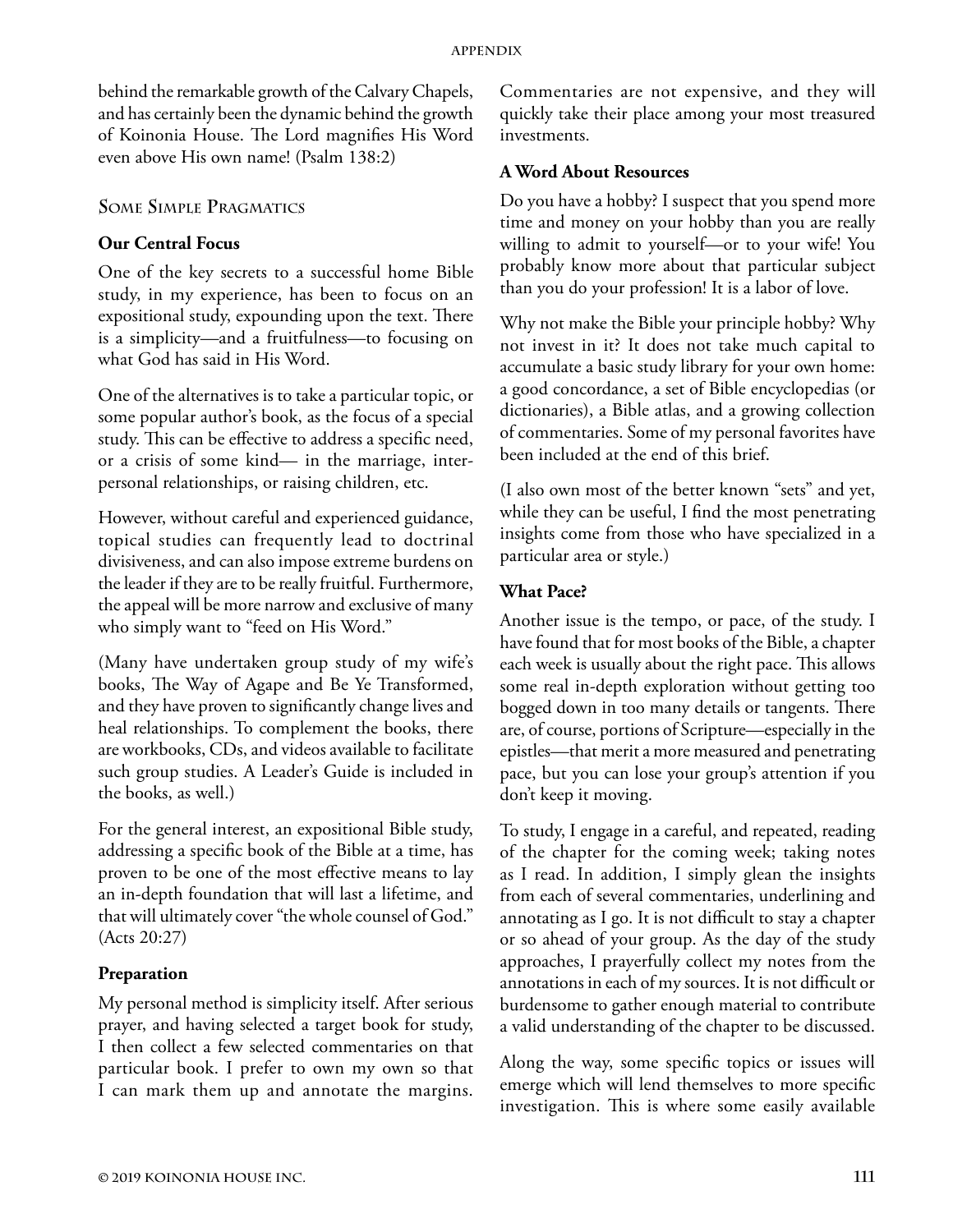supplemental resources—such as a Bible encyclopedia or dictionary—can be handy.

(As you accumulate extensive notes and clips, etc., some careful forethought in how to file them can prove essential. Some suggestions have been included later in this brief.)

# **Handling Controversial Passages**

There will, of course, be passages encountered that are "problems." These are generally well-known and well-documented. The easiest way to deal with them is "head on." Your commentaries will usually outline the alternative views and their implications. You don't have to take sides on controversial material. Simply present the alternatives to your group and discuss them.

Start with a careful exegesis of the passage—determine what the original text really says. You don't need to be skilled in Hebrew or Greek; Most good commentaries will provide the critical insights necessary.

Second, put the passage into perspective with the rest of Scripture as a whole. Be suspicious about any view that isn't confirmed "by two or three witnesses" other passages which amplify or confirm the view. Always seek "the whole counsel of God."

(I always listen to Chuck Smith's treatment of key areas—it's pretty hard to do better than this!)

Do some serious background study of basic doctrines, "rightly dividing the Word of Truth." (2 Tim 2:15) In addition to the basic plan of salvation, the issue of Law and Grace, etc., you should also have a clear understanding of the distinctiveness of Israel and the Church, $2$  the basic eschatological scenario<sup>3</sup>, and the  $s$ piritual gifts<sup>4</sup> as foundational background.

We also have a "starter set" available which includes a briefing package, *How to Study the Bible*, in which I detail my own personal preferences and the pitfalls I have experienced. We also offer a *Walk Thru the Bible*  briefing which attempts to provide a strategic overview of the entire Bible which may prove helpful.

## **Style**

As for teaching style, I think there always is a danger of following any rigid "formula." Many would say that the pattern for a Bible Study should be:

- 1. *Exegesis*—determining what the original language really said;
- 2. *Exposition*—explaining what the text means in context;
- 3. *Application*—applying the insights or principles to our lives.

This is straightforward enough, but be cautious about being shackled too tightly to any particular pattern. Exegesis can be important but can prove tedious unless there is a significant subtlety that needs to be brought out from the Hebrew or Greek, in contrast to the conventional rendering in the available translation.

Immediate Application, while very important, is not the only "end result" of the study. By gaining a strategic grasp of the entire Bible, one gains a context for one's own personal study that will yield a lifetime of insights and applications. Perhaps the most significant long term benefit from these studies is to instill a comprehensive awe and respect for the integrity of the whole, evidences of design of the entire package, and the discovery that Jesus Christ is on (and behind) every detail on every page.

# **Where to Start?**

One of the most frequent questions I get asked is, "Which book should I start with?" There are many sound answers. Which book interests you the most?

I startle many with the suggestion of starting with the Book of Revelation! It is the only book in the Bible that declares a special blessing on the reader and hearer! No other book singles itself out in that respect. One of the reasons it is always such a special blessing is that a proper review will include supporting passages from virtually every other book of the Bible. (The 404 verses of Revelation include over 800 allusions from the Old Testament!) It puts God's entire plan of redemption into focus—from Genesis to Revelation.

Another sound suggestion is the Gospel of John. It has been said that it is shallow enough for a child to wade in, and deep enough for an elephant to immerse in! No

**<sup>2</sup>** Our briefing pack, *Isreal and the Church*, may be helpful.

**<sup>3</sup>** *The End Times Scenario* includes a good overview.

**<sup>4</sup>** See our briefing pack, *The Spiritual Gifts*, for a primer.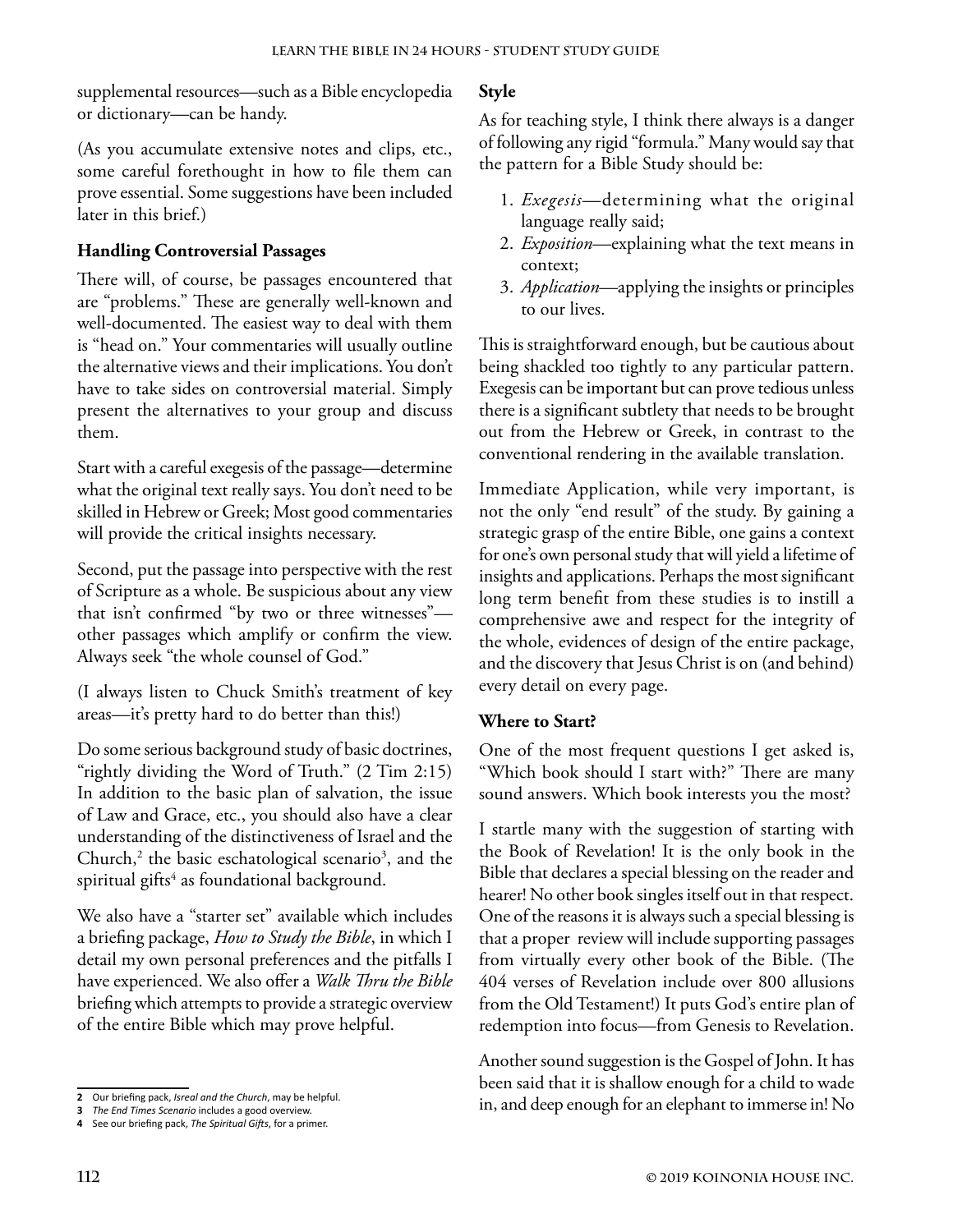matter how diverse your group—from the novice to the sophisticate—all will benefit from going through this book again. It deals with all of the basics. I have taught it many times—and each time results in new discoveries!

Another sound suggestion is the book of beginnings: the Book of Genesis. This is always a fabulous study. One can deal—or not deal—with the mysteries of creation, etc., but there is also much more. It will lend itself to your own interest profile. The really exciting discoveries aren't the scientific aspects—interesting as they may be—but the discovery that Jesus Christ is on every page! And every doctrine is based there; and every heresy is anticipated there. Great stuff.

Another favorite is the little book of Ruth. A small book, elegant literature, and yet one of the most important books of prophecy in the Old Testament! Many like to jump into the Book of Acts. Others, one of the epistles. You can really start anywhere. Let the Holy Spirit lead you. He always knows best, if you're listening.

But here's another incentive: there is no way to better learn a specific book than to teach it. It will also be like the ship captain who left his little harbor to sail around the world. When he returned, he knew that harbor like he never knew before.

## **Pitfalls**

There will, of course, be rough spots in the road ahead. Heresies can emerge if your homework isn't complete. Your group can suffer from a lack of balance if you're not diligent. You will need to manage disruptive discussion cliques, and the like. But prayerful diligence will see you through.

#### **The Role of Prayer**

Prayer is, of course, your most formidable weapon. You need to be in prayer continually in preparing for the study; you must always open in prayer; and you need to have a prayer team committed to continuing to hold up the study in prayer. It is a warfare, after all.

#### **A Special Secret**

I, frankly, must confess that I have always felt I enjoyed a unique personal advantage in teaching Bible studies. I felt that the three most influential and effective

teachers in my own lifetime were Hal Lindsey, Chuck Smith, and Walter Martin. Each, in their own unique way, were without equal.

Hal Lindsey's book, *The Late Great Planet Earth*, has probably influenced more people regarding the reality of Jesus Christ—and His imminent return—than any other book in recent history. It resulted in Hal being picked as The Author of the Decade by the New York Times.

The late Chuck Smith, in addition to being one of the best loved Bible teachers in America, provided us with a contemporary philosophy of ministry that led to the Calvary Chapel movement, resulting in what is probably, de facto, one of the largest "denominations" in the world. He did this all by putting a primary focus on the verse-by-verse teaching of the entire Word of God, while allowing for the free moving of the Spirit.

Walter Martin, when he was alive, was clearly the most well-known expert in comparative religions in America. His apologetics and defense of doctrinal orthodoxy against the numerous cults and deviations were, and remain, without equal.

One reason I personally felt uniquely blessed is that I have enjoyed an intimate, personal relationship with each of these celebrities for a period exceeding several decades. Hal and I have been "partners" for over 25 years and it was his particular initiative that "recruited" me into the fulltime ministry. Chuck Smith was my personal pastor, served on our Board of Directors, and it was his tutoring, trust and sponsorship over the past several decades that also has led to our present ministry. It was my business partner and I who brought Walter Martin to the West Coast and we served on his board during those early adventurous years of the Christian Research Institute.

I, literally, was personally mentored by each of them. To some degree, my own audacity (or presumption) in leading home study groups derived from this enviable tutoring. However, it may come as a surprise to you to discover that you also can enjoy the same advantage I've had!

You, too, can be tutored by these same teachers—or whomever you personally hold in special regard through audio and video recordings. By listening while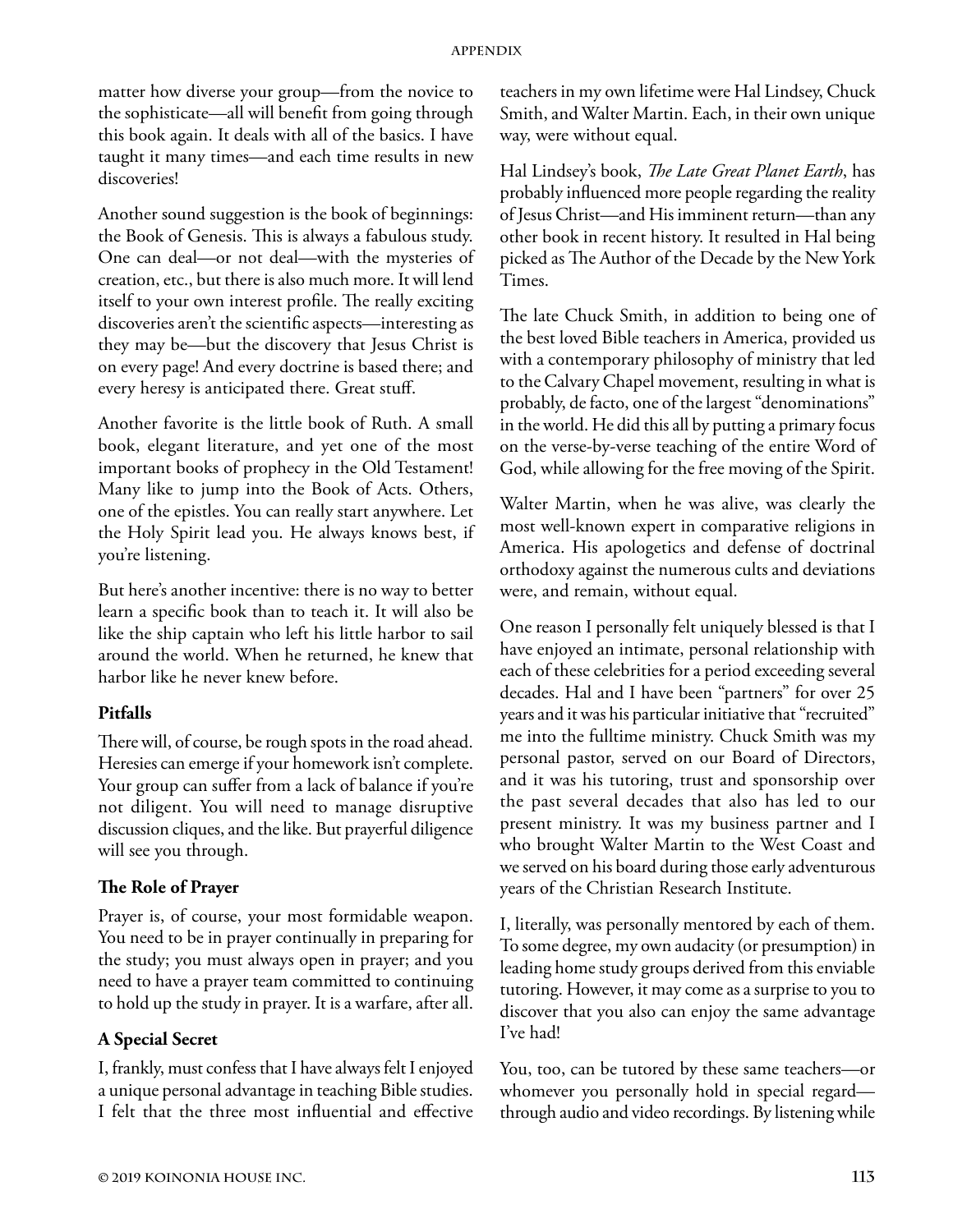driving, exercising, or cleaning up the workshop, or whatever, you can be personally tutored by the "greats" on your own horizon. Some have told me that they have learned more about the Bible in six months of audio teaching than they did in twelve years of Christian schooling plus seminary!

Here is a secret to personal growth that can truly change your life; a subtle technology which can help you conquer the tyranny of your demanding schedule. In a world of increasing demands on our various roles as parent, spouse, executive, etc., it seems that there is never enough time to accomplish all that we would like to. Even our attempt at prioritizing things seems to get overturned by the intrusions of the "urgent preempting the important."

One of the most tragic casualties of our modern pace of living is reading and study. With the availability of less demanding media—movies, videos, television programs, video games, computer games, etc.—it is not surprising that time devoted to extracurricular reading is a major casualty in our current lifestyles. And our serious study of the Bible is no exception.

One of the solutions to our enslavement to routine is to harness technology to eclipse some of our habit patterns, and one of the most powerful tools is so deceptively humble that it is easily overlooked: audio recordings. They can be easily fitted into our normal routines: commuting to and from work, while jogging or on a treadmill, while cleaning up the workshop, or on other errands.

It seems that the teaching effectiveness of audio recording appears to bridge the gap between the formidable burden of reading on the one hand, and the passivity of videos on the other.

This can also be a key factor in improving our spiritual growth. In 1996, over 500 pastors responded to a survey: "What do you feel is the major reason Christians do not read their Bible?"

- 47% Lack of time/too busy
- 19% Laziness or lack of discipline
- 15% Not important or relevant
- 8% Not a priority
- 3% Don't understand what they are reading
- 3% Not readers/poor reading skills

Recent studies show that the average American spends 45 minutes a day in the car. If you listened to Bible reading during this time, you could hear the entire New Testament in 24 days and review the entire Bible in 14 weeks. You could also be personally tutored by your favorite teacher on whatever topics interest you.

The Scripture emphasizes, "So then faith cometh by hearing, and hearing by the word of God (Romans 10:17 )." It also admonishes us to "See then that ye walk circumspectly, not as fools, but as wise, Redeeming the time, because the days are evil (Ephesians 5:15, 16)."

The mission of Koinonia House is to create, develop, and distribute educational materials to stimulate, encourage, and facilitate serious study of the Bible as the inerrant Word of God. One of the reasons that we have so emphasized audio cassette tapes in our study materials is that they have proven so effective at "redeeming the time" in the caldron of competing demands on our schedules. And you can do this with the convenience—and privacy—of your own routine.

This type of assisted study can prove to be a truly lifechanging habit. And it can also help you make up for those "years the locusts have eaten" by helping you in getting "up to speed" quickly in whatever areas the Lord is leading you.

# **The Whole Armor of God**

I think it is essential to recognize that you are in a warfare—a spiritual warfare—and to approach it as a warrior. I suggest an intensive study of Ephesians 6:10-18 is an essential prelude to any undertaking. Twice Paul warns us to "put on the whole armor of God"—not just our favorite pieces. He details seven pieces. What are they?

Realize also that this must be done before—not during—the battle. Study each element in the list and take them seriously.

What does he mean by being "girt about with truth? How do you certify the reality behind today's news? How do you validate the foundational presuppositions underlying your "world view?" How do you recognize—and deal with—disinformation that we are continually bombarded with?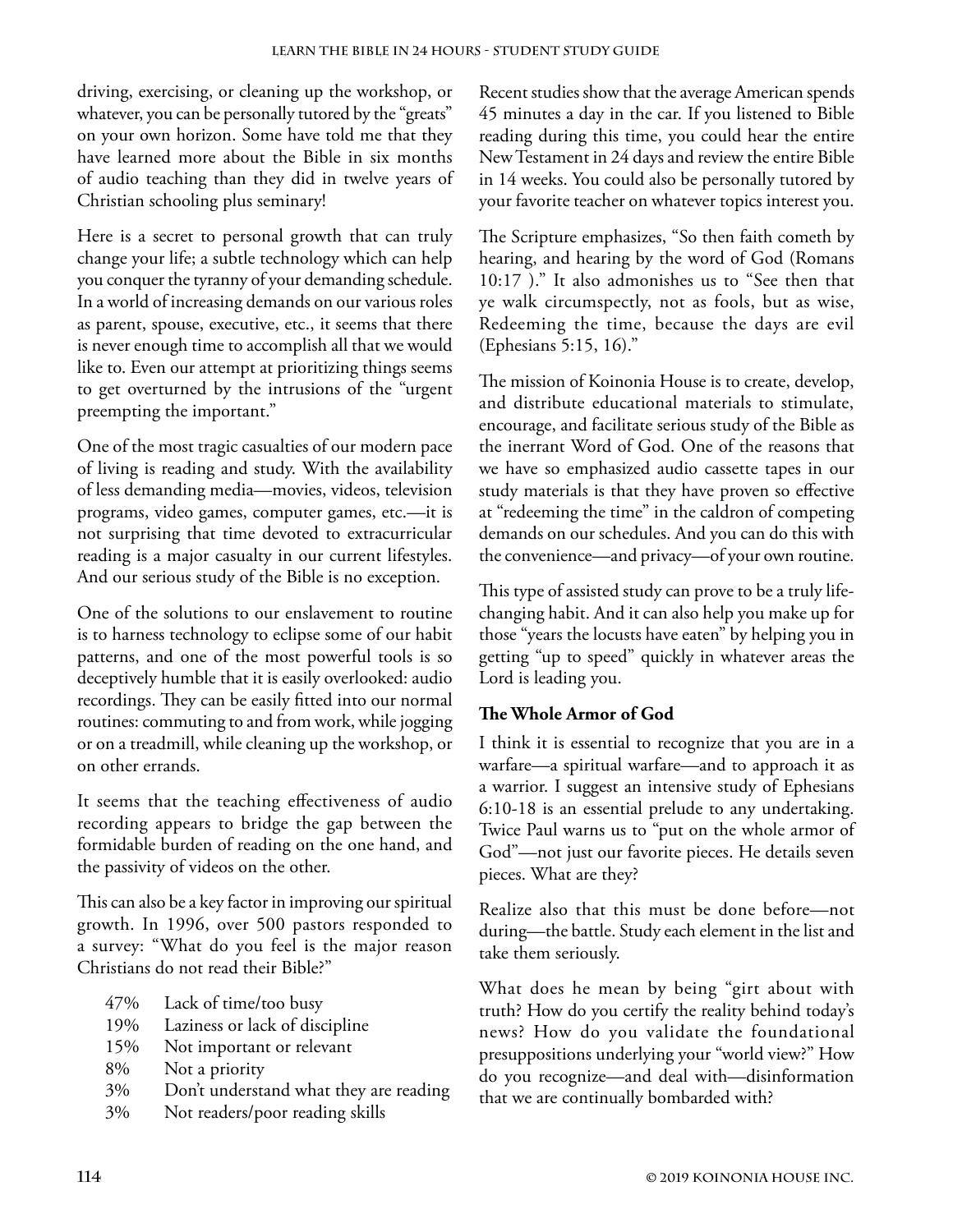Where do you get your breastplate of righteousness? Are we talking about personal integrity? Or theological justification? Or both?

Are your feet properly shod? What is the "preparation of the Gospel of Peace?" How do you go about it?

Does your shield of faith have holes in it? You must repair it before—not during—the battle! How do you practically go about this?

What shape is your helmet of salvation in? How secure is the believer? Can one lose his/her salvation?

Do you know how to use the sword of the Spirit—the Word of God? A battle sword requires special training and lots of practice!

And don't forget your heavy artillery: prayer. You have a 24- hour hot line directly to the Throne Room of the entire universe. Learn to use it.

Undertake a serious study of Ephesians 6:10-18. It is an essential prerequisite to any/all spiritual warfare not just the undertaking of a home Bible study.

# **Your Personal Library**

During my years in the ministry I have often been asked to provide a listing of my personal reference favorites. I have to admit that it is a very difficult decision to provide such a listing since there are so many excellent reference materials available today, in written, audio, video or other electronic formats.

Furthermore, I have been rather self-indulgent in collecting both basic and rare editions over a period exceeding forty years. I have taken the liberty to list here some basic references which I believe are generally sound. The list is not intended to be allinclusive, but only to suggest some starting points. Everyone will develop their own personal favorites as their interests develop.

I strongly encourage you to accumulate a substantial personal library. One way to "get serious" about the Bible is to invest in it: develop a personal set of resources that will be at your fingertips whenever you need them. Books are generally not expensive, and you'll be getting into the habit of "taking the Bible

even more seriously" as you compile your personal library of reference materials.

# **Phase 1: Initial List**

# **Study Bible**

(Your choice: wear it out and then try another.)

Which version? All versions have their problems. The advantage of the classic King James is that they are well known and documented. I have tried them all, but have returned to my childhood favorite for an unusual reason: Scripture memory. I'm personally glad that I did not commit myself to the various modern versions as they each became the current fad. They all had their advantages (at the time) but soon get eclipsed by the next.

I prefer to do my memory work in a version which I know will be around in future decades—despite scholastic fads. For serious work, you will retreat exegetically—with suitable crutches and aids—to the original Hebrew and Greek anyway. Current computer software makes this a snap.

# **Concordances**

Strong, James, *The Exhaustive Concordance of the Bible*, Abingdon-Cokesbury Press, New York, 1890.

Young, Robert, *Analytical Concordance of the Bible*, Wm B. Eerdmans Publishing Co., Grand Rapids, MI, 1964.

# **Handbooks**

Halley, Henry H., *The Pocket Bible Handbook*, Henry H. Halley, Chicago, IL, 1944. Given to me when I was ten years old, it fostered an early serious interest in the Word.

# **Dictionaries**

*The Interpreter's Dictionary of the Bible* (5 vols), Abingdon Press, Nashville, TN, 1980.

*The Illustrated Bible Dictionary* (3 vols), Inter-Varsity Press, Leicester, England, 1980.

or,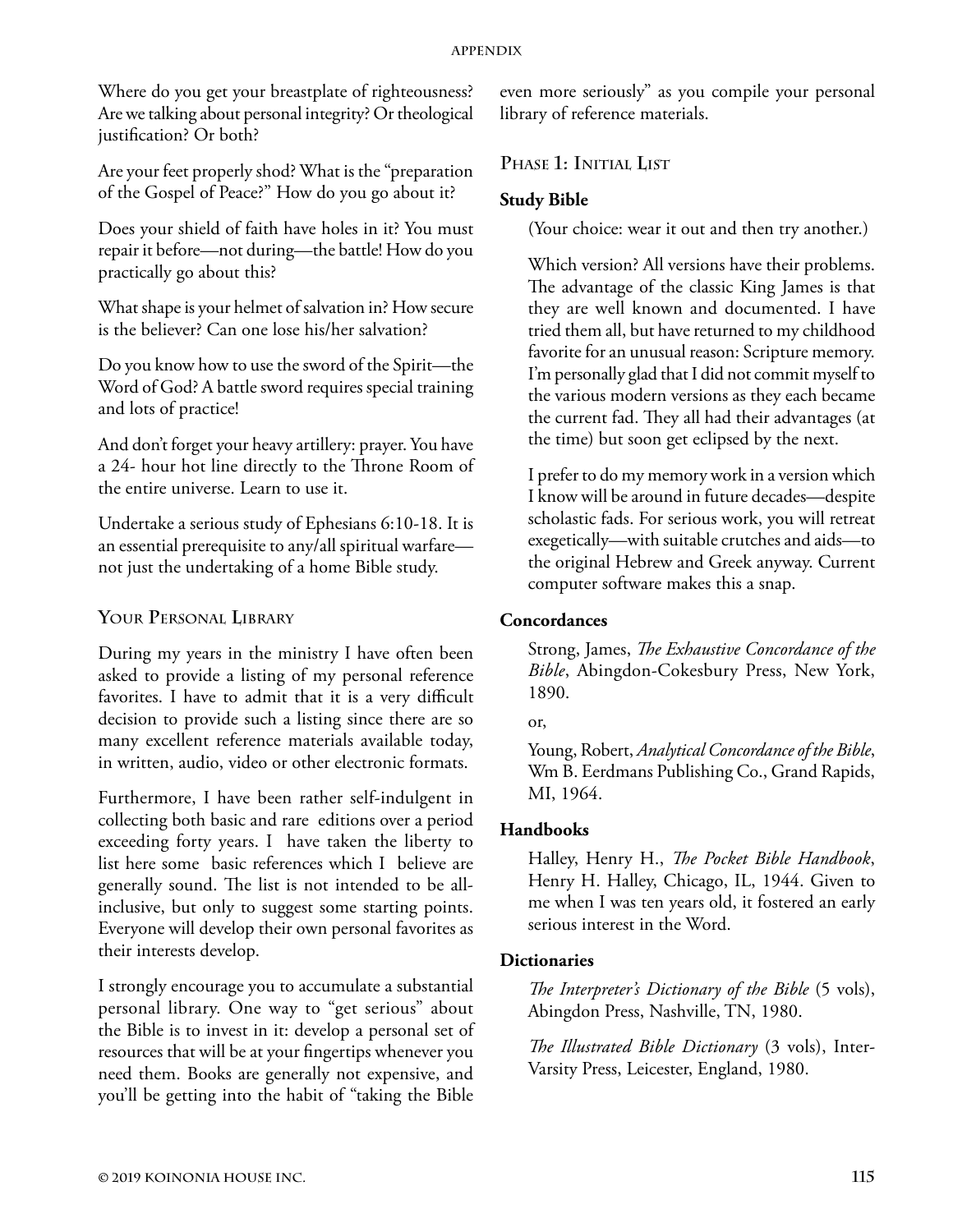## **Encyclopedias**

The Zondervan Pictorial Encyclopedia of the Bible, Zondervan Publishing House, Grand Rapids, MI, 1975. One of my favorite and most useful background references.

The International Standard Bible Encyclopedia (5 vols), William B. Eerdmans Publishing Co., Grand Rapids, MI, 1979.

## **A Good Bible Atlas**

(Look them over and take your pick...)

#### **Computer Software**

Many good packages are available. Logos, Accordance, and Olive Tree are probably the clear leaders for the serious student. Before spending the hefty price tags, however, you should explore *The Blue Letter Bible* on the Internet. ([www.](https://www.blueletterbible.org/) [blueletterbible.org\)](https://www.blueletterbible.org/) It includes Hebrew, Greek, dozens of commentaries, and totally hypertexted and word searchable, and it is free! If you prefer a free desktop program, look into *e-Sword* at e-sword.net. It has a number of commentaries and features, along with the option to add other Bibles, dictionaries, commentaries, etc. to your collection.

A word of caution: I recommend that you keep your personal notes by exploiting the facilities of your word processing program, not with your Bible software. Bible tools have a way of continually improving and you may want to upgrade or change later without incurring the burden of "transferring" several years of notetaking from some proprietary format.

#### **Phase 2: Commentaries**

#### **Complete Commentary Sets**

Jamieson, Robert; Fausset, A.R.; Brown, David; *Critical and Experimental Commentary* (6 vols), William B. Eerdmans Publishing Co., Grand Rapids, MI, 1948. (My first and still a favorite).

Spence, H.D.M., and Exell, Joseph S., *The Pulpit Commentary*, William B. Eerdmans Publishing Company, Grand Rapids, MI, 1950.

Barnes, Albert, et al, *Barnes Notes*, Blackie and Sons, London, 1851. (Reprinted by Baker Book House, Grand Rapids, MI.)

Keil, C.F. and Delitzsch, F., *Commentary on the Old Testament* (translated from the German), (10 vols), William B. Eerdmans Publishing Company, Grand Rapids, MI, 1978.

Meyer, Heinrich A.W., *Critical and Exegetical Commentary on the New Testament* (11 vols), T&T Clark, London, 1883.

Individual Commentaries (By Book) Personal Favorites:

- Barnhouse, Donald G.
- Bullinger, E.W.
- DeHaan, M.R.
- Feinberg, Charles L.
- Ironside, H.A.
- McGee, J. Vernon
- Morris, Henry
- Newell, Phillip R.
- Pink, Arthur W.
- Walvoord, John F.

Use all with caution. Remember Acts 17:11!

(Comprehensive bibliographies on each book of the Bible are included with the notes.)

**Phase 3: Special and Advanced Interest**

#### **Word Studies and Language Helps**

Green, J., *The Interlinear Hebrew/Greek English Bible* (4 vols), Associated Publishers and Authors, Lafayette, IN, 1979.

Wigram, G.V., *The Englishman's Greek Concordance of the New Testament* (Numerically coded to Strong's Exhaustive Concordance), Baker Book House, Grand Rapids, MI, 1979.

Wigram, G.V., *The Englishman's Hebrew and Chaldee Concordance of the Old Testament* (Numerically coded to Strong's Exhaustive Concordance), Baker Book House, Grand Rapids, MI, 1980.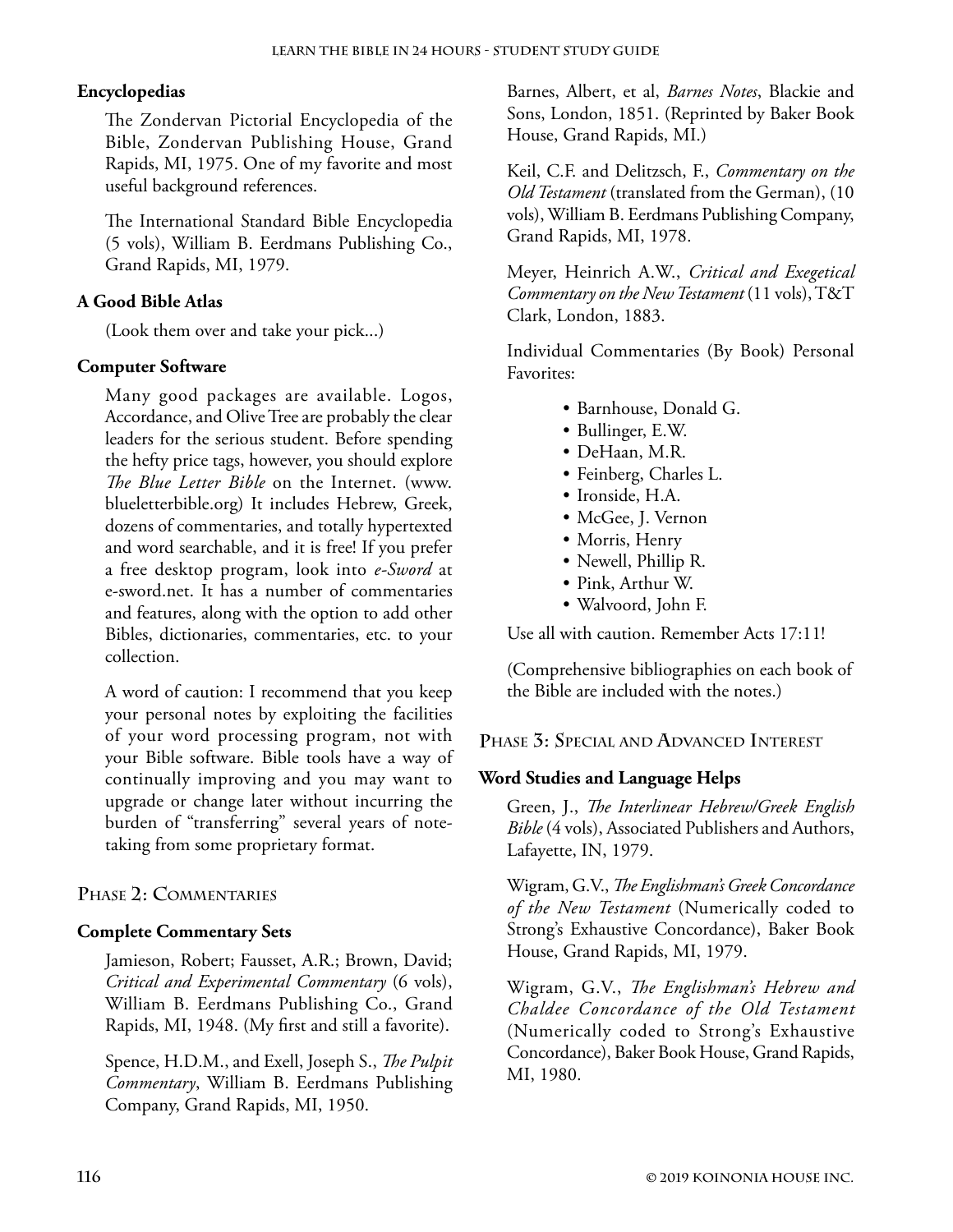Brown, Driver and Briggs, *Hebrew and English Lexicon of the Old Testament* (Numerically coded to Strong's Exhaustive Concordance), Associated Publishers and Authors, Lafayette, IN, 1981.

Brenton, Sir Lancelot C.L., *The Septuagint Version: Greek and English*, Zondervan Publishing House, Grand Rapids, MI, 1970.

Tregelles, S.P., tr., *Gesenius' Hebrew and Chaldee Lexicon to the Old Testament Scriptures* (Numerically coded to Strong's Exhaustive Concordance), Baker Book House, Grand Rapids, MI, 1979.

Wilson, William, *Old Testament Word Studies*, Kregel Publications, Grand Rapids, MI, 1978

Vine, W.E., *An Expository Dictionary of New Testament Words* (4 vols), Fleming H. Revell Co., Old Tappan, NJ, 1940.

# **Theology**

Shafer, Lewis Sperry, *Systematic Theology* (8 vols), Dallas Seminary Press, Dallas, TX, 1947.

Fruchtenbaum, Arnold G., *Israelology: The Missing Link in Systematic Theology*, Ariel Ministries Press, Tustin, CA, 1989.

Botterweck, G. J., & Ringgren, H., *Theological Dictionary of the Old Testament* (4 vols), William B. Eerdmans Publishing Co., Grand Rapids, MI, 1980.

Kittel, G., and Friedrich, G., *Theological Dictionary of the New Testament* (10 vols), William B. Eerdmans Publishing Co., Grand Rapids, MI, 1976.

Brown, C., *Dictionary of New Testament Theology* (vol 3), Zondervan Publishing House, Grand Rapids, MI, 1978.

Couch, Mal, (gen. ed.), *Dictionary of Pre-Millennial Theology*, Kregel Publishing, Grand Rapids, MI, 1996. (Caution! Be careful: I have contributed elements to this one.)

## **Judaica**

I have found that resources which can yield background on the Jewishness of the Scripture

proves invaluable, and is too frequently overlooked in traditional resources. The following have been especially helpful to me.

Santala, Risto, *The Messiah in the New Testament in the Light of Rabbinical Writings*, Keren Ahvah Meshihit, Jerusalem, 1992.

*Encyclopedia Judaica*, Deter Publishing House, Jerusalem, Israel. Stern, David H.,

*Jewish New Testament*, Jewish New Testament Publications, Jerusalem, Israel.

(I also have collected traditional materials such as the Talmud, and related rabbinical materials, but they have not proven particularly useful except for very specialized studies.)

#### **Other**

Bullinger, E.W., *The Companion Bible*, Zondervan Bible Publishers, Grand Rapids, MI, 1964.

Larkin, Clarence, *Dispensational Truth*, Larkin Estate, Glendale, PA, 1918.

Edersheim, Alfred, *The Temple, Its Ministry and Services*, William

B. Eerdmans Publishing Co, Grand Rapids, MI, 1958.

#### **Internet**

Our websites: [www.khouse.org,](https://www.khouse.org) [www.khouse.tv,](https://www.khouse.tv) [store.khouse.org](https://store.khouse.org)

Whole Bible including Greek and Hebrew texts and notes by many different pastors: [www.blueletterbible.org](http://www.blueletterbible.org)

# **File Management Tips**

As you undertake a serious study of the Bible, it is a lifetime proposition. I like to call this "The Grand Adventure:" your journey of discovery between the miracle of your origin and the mystery of your destiny. Why an "Adventure?" Because it isn't a spectator sport: it's a participation!

As you continue your journey, you will tend to develop areas of special interest and personal discoveries from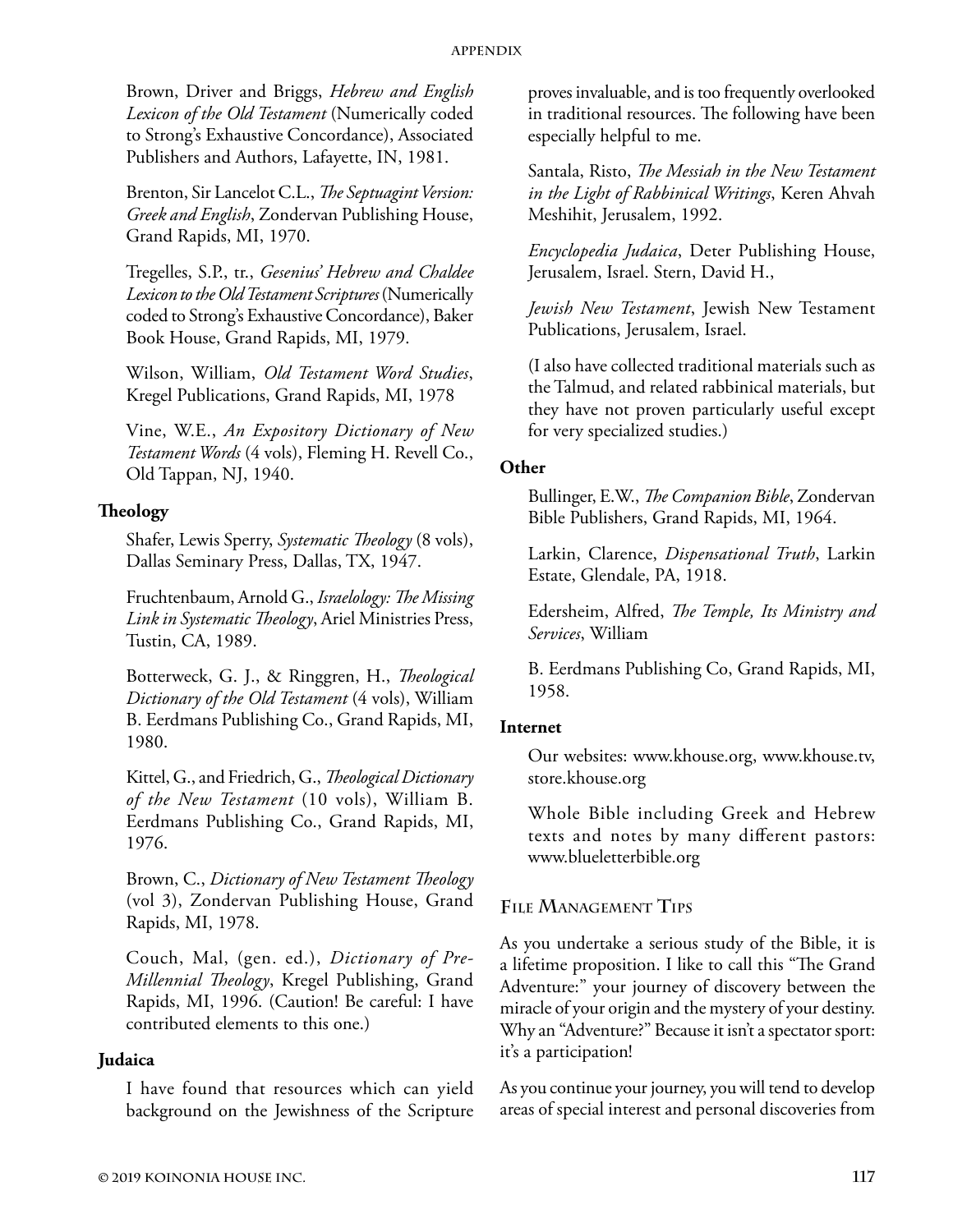which you will accumulate notes, references, and the like. You will, of course, want to build your own personal collections of these things. It will prove to be a non-trivial problem to manage your accumulation of notes, favorite quotes, and the like. It will help to start on a sound footing so I have included a review of some filing suggestions.

# **File Failures**

One of the things that you will soon discover is that alphabetic filing doesn't work well. "A - Z" files are fine for proper names, like people you correspond to, and the like. There is no ambiguity as to where to file "John Jones" or "General Motors."

But there will emerge a troublesome problem when you start dealing with topics. Suppose you have a special study that you want to save that deals with, say, *Russian Nuclear Weapons*. Where would you file this? Under "Nuclear Weapons," or "Russia?" or "Magog," "Ezekiel 38," "End-time Prophecy," the source of the information, or "Uncle Al's Visit last summer?"

There are numerous potential categories that might be appropriate to any specific article, study, or series of notes. That is why most filing systems fail. You can only put one label on any particular file folder. What category will be the likely one you will want to use when you want to retrieve it? And will this label retain its usefulness as your own intellectual horizon matures and builds?

Information retrieval technology has made great strides over the recent decades, and can be an essential aid to the serious researcher. There are many sophisticated systems that could be applied to this type of application. There are relational data base systems, and other advanced techniques that could be applied to problems of this kind.

Fortunately, these need not encumber the average person. Like so many things, you can get 90% of the value with 10% of the effort. In fact, it has been my experience that, given a few fundamentals, the simpler the better.

# **The Key**

The primary insight that will result in a workable topical file system is the principle of separating the

logical addresses from their physical location. The link between them is known as an index.

When you encounter any item that you want to save, give it an arbitrary file number: "A001" for instance. This is often called an "accession number," and is usually the next unassigned number in a series. This can be a file folder, 001, under "A" in a drawer; and it can also be a file name under a computer directory.

You now can create a log listing your file item under multiple headings. In our example, your item could be listed under Nuclear Warfare, Russia, Soviet Union, Magog, Ezekiel 38, Biblical Battles, End-time Prophecy, or whatever suits you.

Associated with each entry is the file number, A001.

| <b>Biblical Battles</b> | A001 |
|-------------------------|------|
| End-Time Prophecy       | A001 |
| Ezekiel 38              | A001 |
| Magog                   | A001 |
| Nuclear Warfare         | A001 |
| Soviet Union            | A001 |
| Russia                  | A001 |

This list can provide the "link" between the physical location, A001, and the various potential labels, and is called an index. You can keep such a list manually in an tabbed notebook, card file, or better yet, you will find this easy to organize on any word processing program on your computer. You can simply add references as you go and then re-alphabetize your index at any time.

Be sure to keep multiple copies of your index in more than one place to protect against its loss. It is the essential link to your "data base."

This use of accession numbers—file references—will yield many advantages. There is no real limit to how many different labels you can put on your "file folder." Each one increases the likelihood of retrieving it when you need it.

Also, as the occasions arise, you can reorganize your indexes as you and your files mature, and grow in different directions. Your index can be as elaborate as you care to make it.